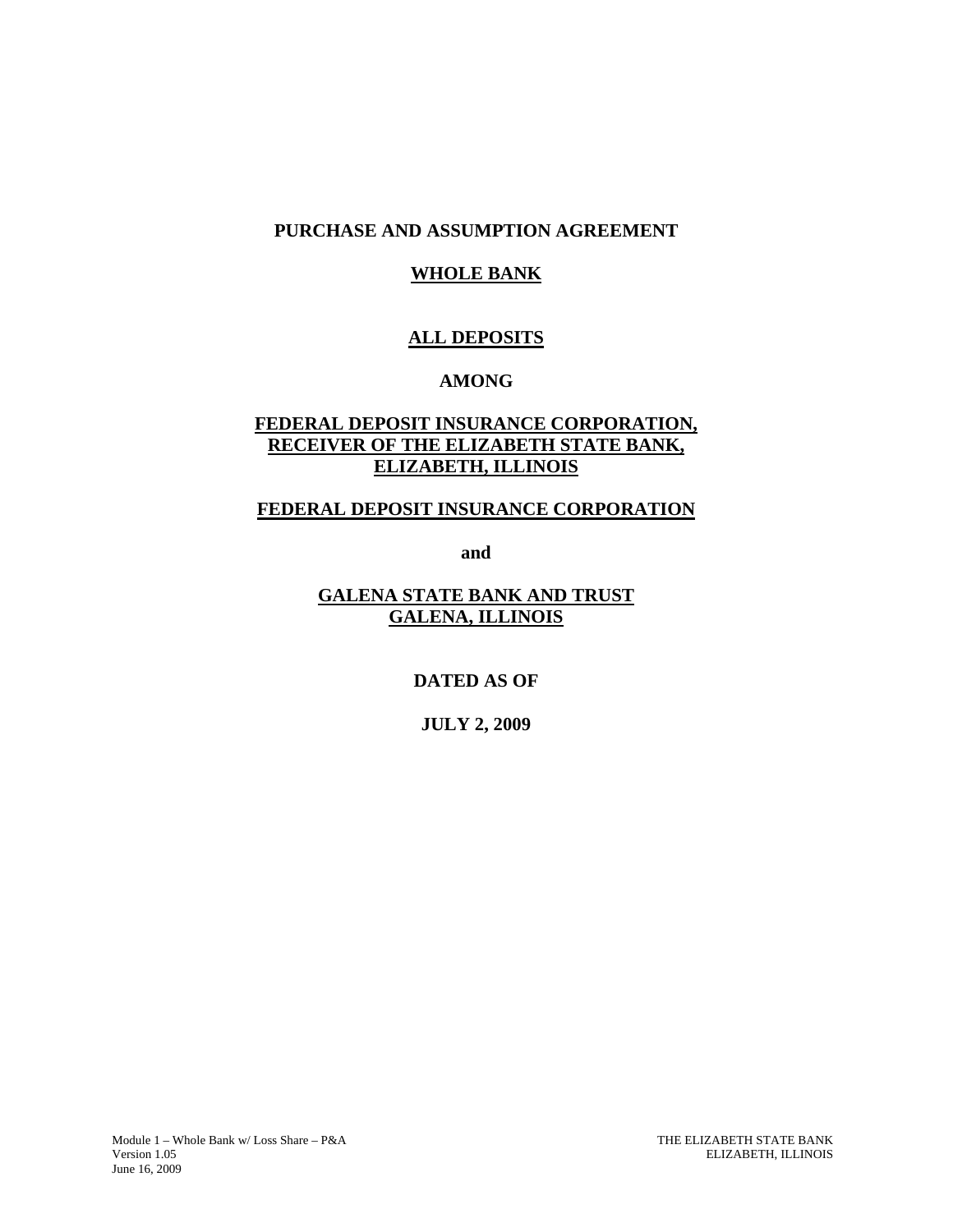## **TABLE OF CONTENTS**

| <b>ARTICLE I</b>   |                                                       |  |
|--------------------|-------------------------------------------------------|--|
| <b>ARTICLE II</b>  |                                                       |  |
| 2.1                |                                                       |  |
| 2.2                |                                                       |  |
| 2.3                |                                                       |  |
| 2.4                |                                                       |  |
| <b>ARTICLE III</b> |                                                       |  |
| 3.1                |                                                       |  |
| 3.2                |                                                       |  |
| 3.3                | Manner of Conveyance; Limited Warranty;               |  |
|                    |                                                       |  |
| 3.4                |                                                       |  |
| 3.5                |                                                       |  |
| 3.6                |                                                       |  |
| <b>ARTICLE IV</b>  | <b>ASSUMPTION OF CERTAIN DUTIES AND OBLIGATIONS16</b> |  |
| 4.1                |                                                       |  |
| 4.2                |                                                       |  |
| 4.3                |                                                       |  |
| 4.4                |                                                       |  |
| 4.5                |                                                       |  |
| 4.6                |                                                       |  |
| 4.7                | Agreement with Respect to Leased Data                 |  |
|                    |                                                       |  |
| 4.8                | Agreement with Respect to Certain                     |  |
|                    |                                                       |  |
| 4.9                |                                                       |  |
| 4.10               |                                                       |  |
| 4.11               |                                                       |  |
| 4.12               | Agreement with Respect to Continuation of Group       |  |
|                    |                                                       |  |
| 4.13               | Agreement with Respect to Interim Asset Servicing 23  |  |
| 4.14               |                                                       |  |
| 4.15               |                                                       |  |
| 4.16               |                                                       |  |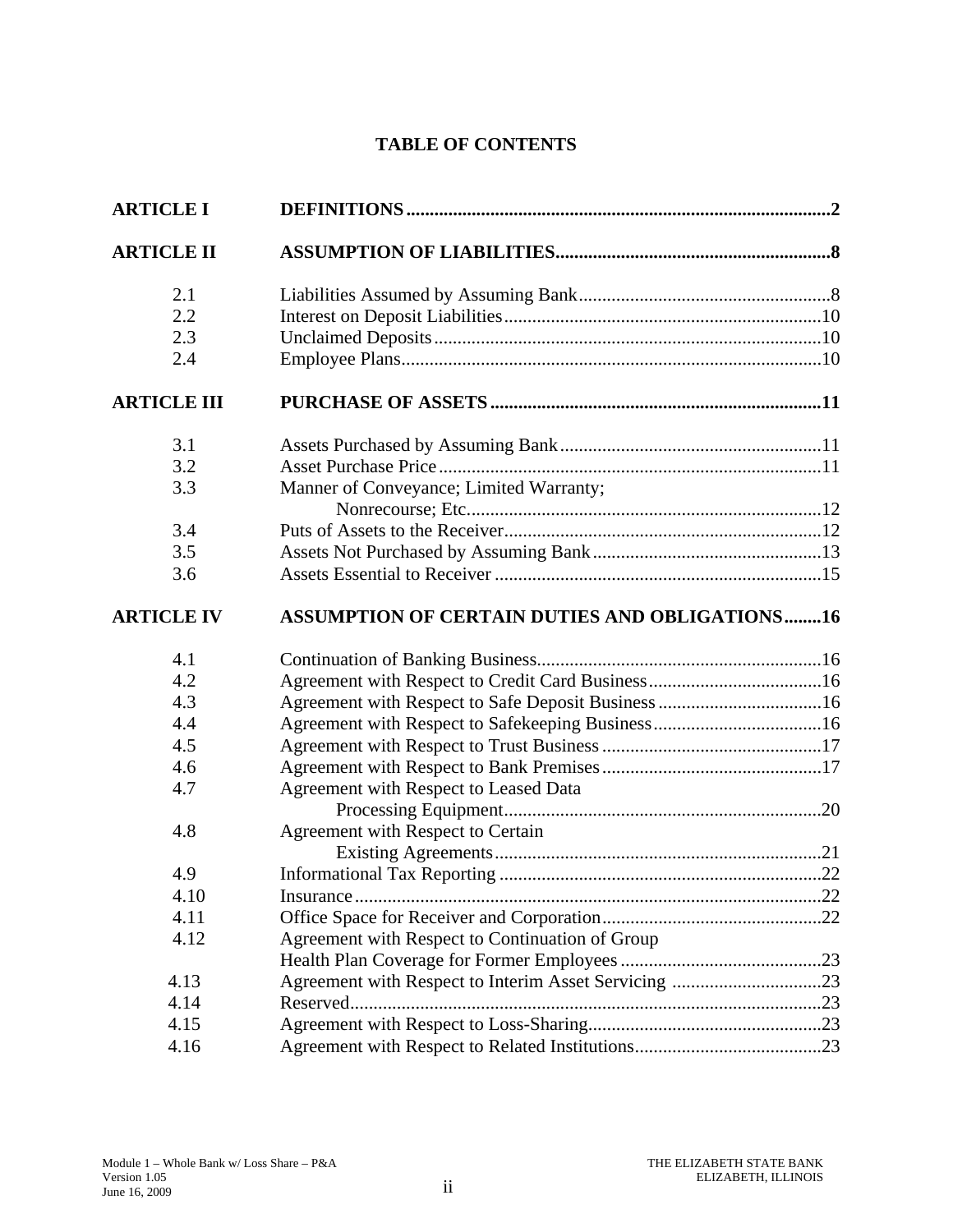| <b>ARTICLE V</b>    | DUTIES WITH RESPECT TO DEPOSITORS                     |  |
|---------------------|-------------------------------------------------------|--|
|                     |                                                       |  |
| 5.1                 |                                                       |  |
| 5.2                 |                                                       |  |
| 5.3                 |                                                       |  |
| <b>ARTICLE VI</b>   |                                                       |  |
| 6.1                 |                                                       |  |
| 6.2                 |                                                       |  |
| 6.3                 |                                                       |  |
| 6.4                 |                                                       |  |
| <b>ARTICLE VII</b>  |                                                       |  |
| <b>ARTICLE VIII</b> |                                                       |  |
| 8.1                 |                                                       |  |
| 8.2                 | Correction of Errors and Omissions; Other Liabilities |  |
| 8.3                 |                                                       |  |
| 8.4                 |                                                       |  |
| 8.5                 |                                                       |  |
| <b>ARTICLE IX</b>   |                                                       |  |
| 9.1                 |                                                       |  |
| 9.2                 |                                                       |  |
| 9.3                 |                                                       |  |
| 9.4                 |                                                       |  |
| 9.5                 |                                                       |  |
| 9.6                 | Proceedings with Respect to Certain Assets            |  |
|                     |                                                       |  |
| 9.7                 |                                                       |  |
| <b>ARTICLE X</b>    |                                                       |  |
| <b>ARTICLE XI</b>   | <b>REPRESENTATIONS AND WARRANTIES OF THE</b>          |  |
| <b>ARTICLE XII</b>  |                                                       |  |
| 12.1                |                                                       |  |
| 12.2                |                                                       |  |
| 12.3                |                                                       |  |
| 12.4                |                                                       |  |
| 12.5                |                                                       |  |
|                     |                                                       |  |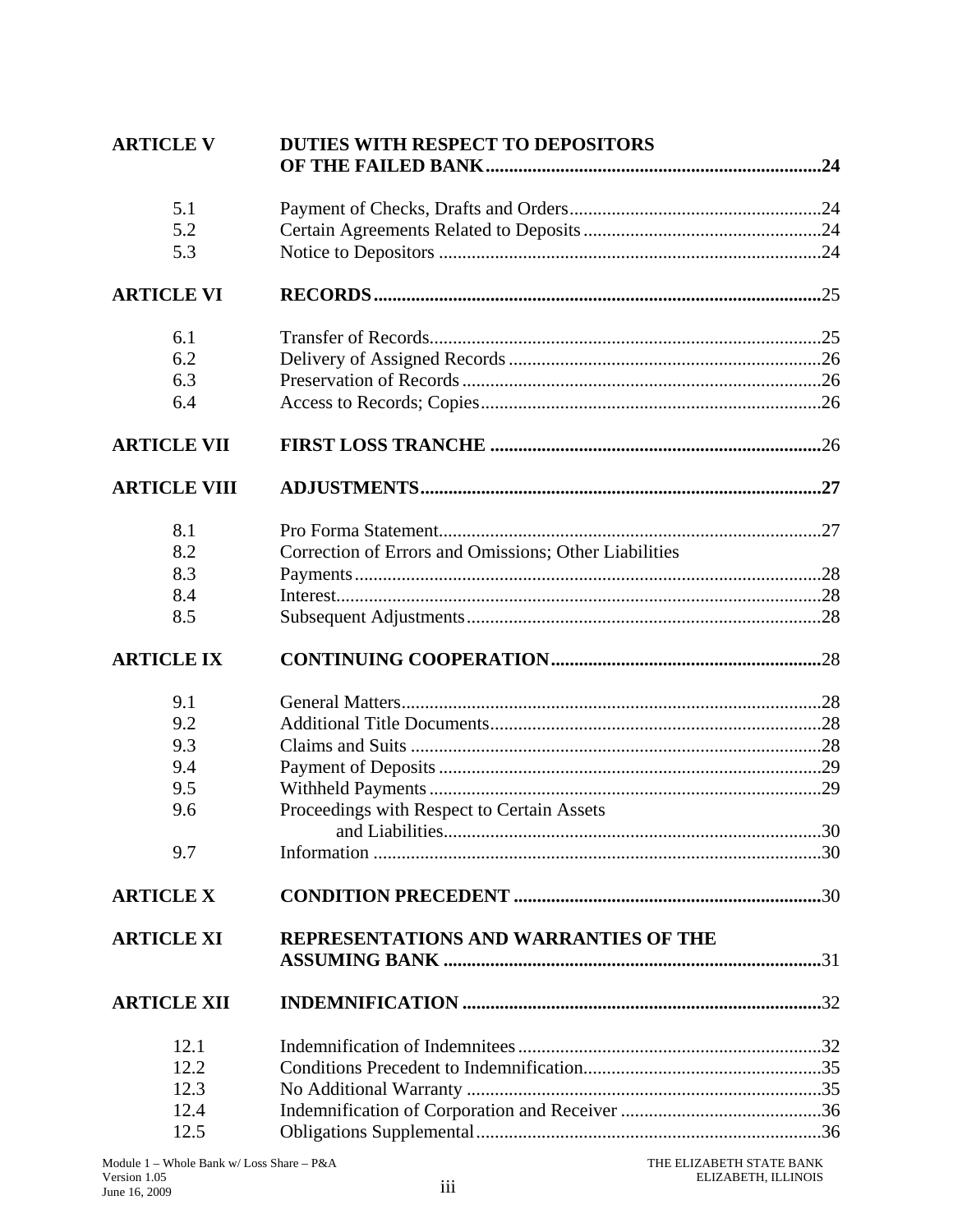| 12.6<br>12.7        |  |
|---------------------|--|
| 12.8                |  |
| <b>ARTICLE XIII</b> |  |
| 13.1                |  |
| 13.2                |  |
| 13.3                |  |
| 13.4                |  |
| 13.5                |  |
| 13.6                |  |
| 13.7                |  |
| 13.8                |  |
| 13.9                |  |
| 13.10               |  |
| 13.11               |  |
| 13.12               |  |
| 13.13               |  |

## **SCHEDULES**

| 2.1    |  |
|--------|--|
| 2.1(a) |  |
| 3.1    |  |
| 3.2    |  |
| 3.5(l) |  |
| 4.15A  |  |
| 4.15B  |  |
| 7      |  |

## **EXHIBITS**

| 4.13  |  |
|-------|--|
| 4.15A |  |
| 4.15B |  |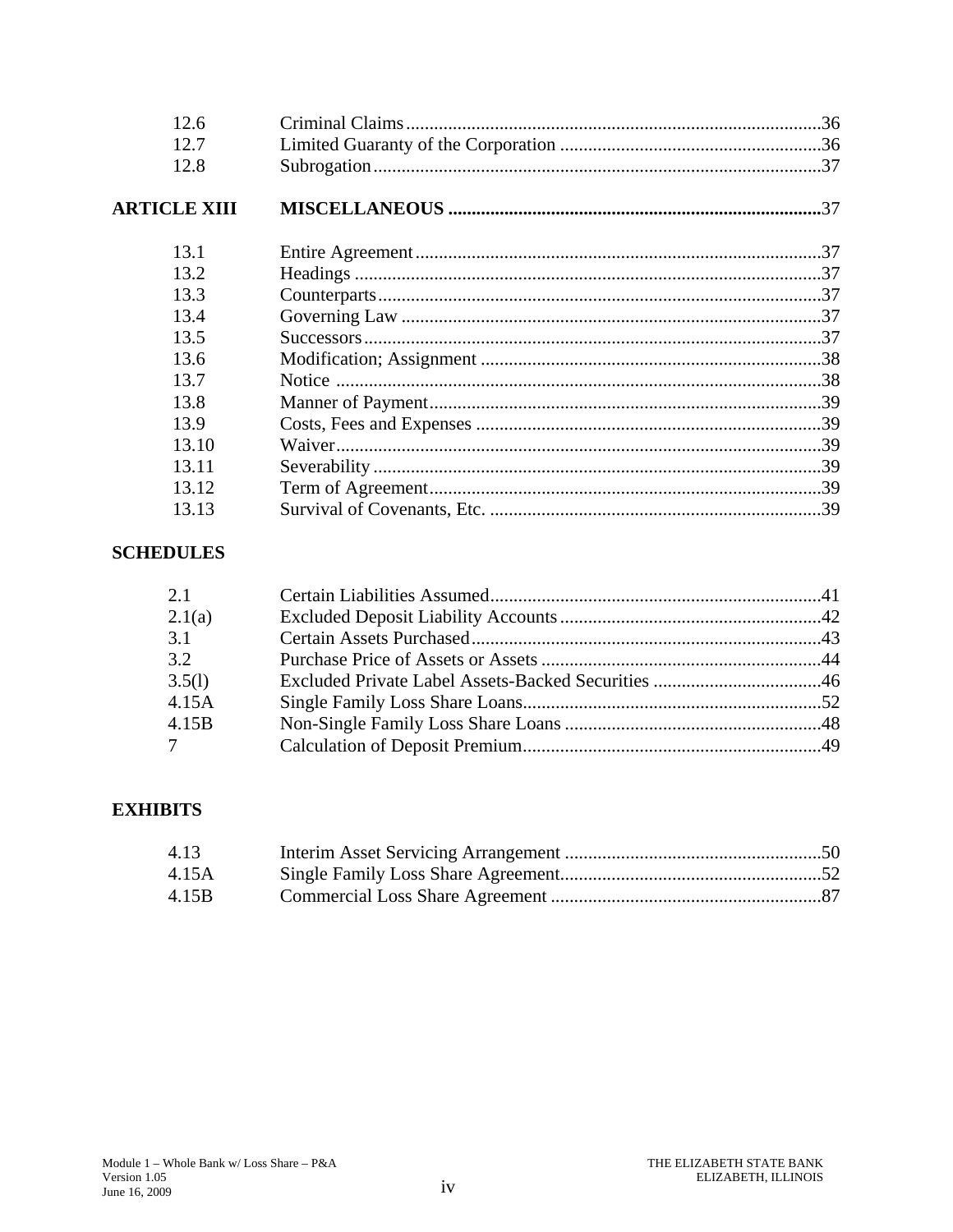#### **PURCHASE AND ASSUMPTION AGREEMENT**

#### **WHOLE BANK**

#### **ALL DEPOSITS**

**THIS AGREEMENT**, made and entered into as of the 2<sup>nd</sup> day of July, 2009, by and among the **FEDERAL DEPOSIT INSURANCE CORPORATION, RECEIVER of THE ELIZABETH STATE BANK, ELIZABETH, ILLINOIS** (the "Receiver"), **GALENA STATE BANK AND TRUST,** organized under the laws of the United States of America, and having its principal place of business in **GALENA, ILLINOIS** (the "Assuming Bank"), and the **FEDERAL DEPOSIT INSURANCE CORPORATION**, organized under the laws of the United States of America and having its principal office in Washington, D.C., acting in its corporate capacity (the "Corporation").

#### **WITNESSETH**:

**WHEREAS**, on Bank Closing, the Chartering Authority closed **THE ELIZABETH STATE BANK** (the "Failed Bank") pursuant to applicable law and the Corporation was appointed Receiver thereof; and

**WHEREAS**, the Assuming Bank desires to purchase certain assets and assume certain deposit and other liabilities of the Failed Bank on the terms and conditions set forth in this Agreement; and

**WHEREAS**, pursuant to 12 U.S.C. Section 1823(c)(2)(A), the Corporation may provide assistance to the Assuming Bank to facilitate the transactions contemplated by this Agreement, which assistance may include indemnification pursuant to Article XII; and

**WHEREAS**, the Board of Directors of the Corporation (the "Board") has determined to provide assistance to the Assuming Bank on the terms and subject to the conditions set forth in this Agreement; and

**WHEREAS**, the Board has determined pursuant to 12 U.S.C. Section 1823(c)(4)(A) that such assistance is necessary to meet the obligation of the Corporation to provide insurance coverage for the insured deposits in the Failed Bank.

 **NOW THEREFORE**, in consideration of the mutual promises herein set forth and other valuable consideration, the parties hereto agree as follows: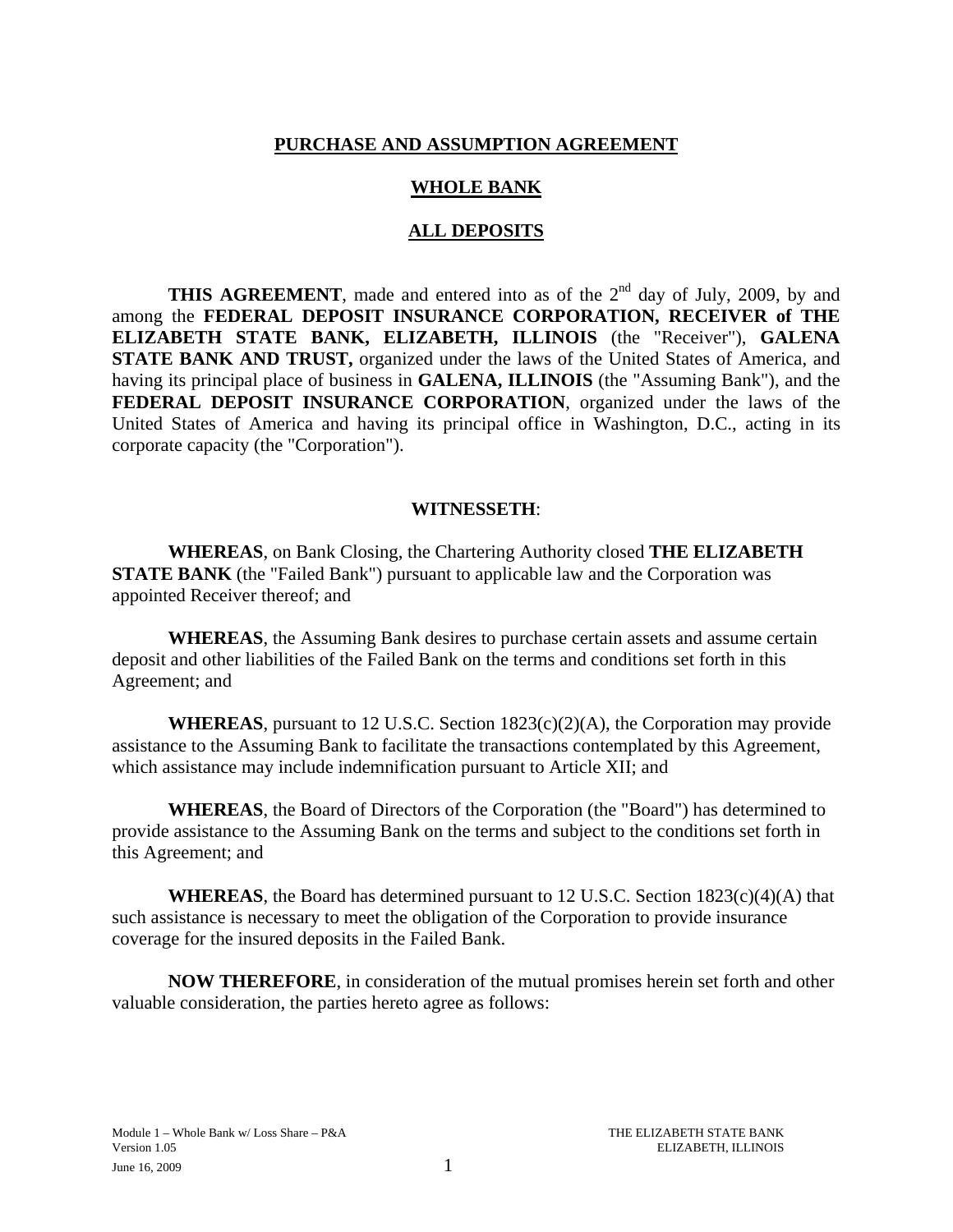### **ARTICLE I DEFINITIONS**

<span id="page-5-1"></span><span id="page-5-0"></span>Capitalized terms used in this Agreement shall have the meanings set forth in this Article I, or elsewhere in this Agreement. As used herein, words imparting the singular include the plural and vice versa.

**"Accounting Records"** means the general ledger and subsidiary ledgers and supporting schedules which support the general ledger balances.

**"Acquired Subsidiaries"** means Subsidiaries of the Failed Bank acquired pursuant to Section 3.1.

**"Adversely Classified"** means, with respect to any Loan or security, a Loan or security which, as of the date of the most recent pertinent data made available to the Assuming Bank as part of the Information Package, has been designated in the most recent report of examination as "Substandard," "Doubtful" or "Loss" by the Failed Bank's appropriate Federal or State Chartering Authority or regulator.

**"Affiliate"** of any Person means any director, officer, or employee of that Person and any other Person (i) who is directly or indirectly controlling, or controlled by, or under direct or indirect common control with, such Person, or (ii) who is an affiliate of such Person as the term "affiliate" is defined in Section 2 of the Bank Holding Company Act of 1956, as amended, 12 U.S.C. Section 1841.

**"Agreement"** means this Purchase and Assumption Agreement by and among the Assuming Bank, the Corporation and the Receiver, as amended or otherwise modified from time to time.

**"Assets"** means all assets of the Failed Bank purchased pursuant to Section 3.1. Assets owned by Subsidiaries of the Failed Bank are not "Assets" within the meaning of this definition.

**"Assumed Deposits"** means Deposits.

**"Bank Closing"** means the close of business of the Failed Bank on the date on which the Chartering Authority closed such institution.

**"Bank Premises"** means the banking houses, drive-in banking facilities, and teller facilities (staffed or automated) together with appurtenant parking, storage and service facilities and structures connecting remote facilities to banking houses, and land on which the foregoing are located, that are owned or leased by the Failed Bank and that are occupied by the Failed Bank as of Bank Closing.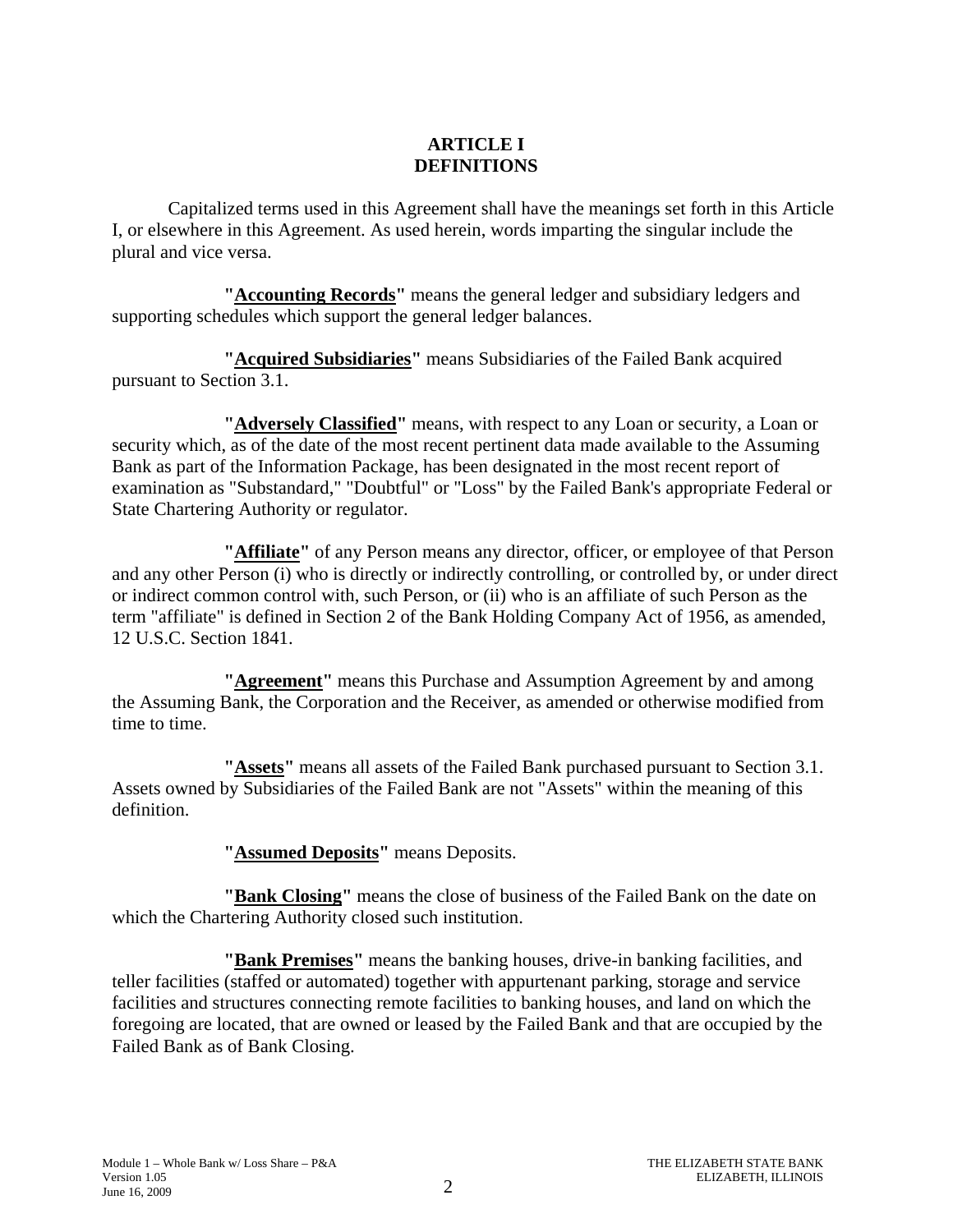<span id="page-6-0"></span> **"Book Value"** means, with respect to any Asset and any Liability Assumed, the dollar amount thereof stated on the Accounting Records of the Failed Bank. The Book Value of any item shall be determined as of Bank Closing after adjustments made by the Receiver for differences in accounts, suspense items, unposted debits and credits, and other similar adjustments or corrections and for setoffs, whether voluntary or involuntary. The Book Value of a Subsidiary of the Failed Bank acquired by the Assuming Bank shall be determined from the investment in subsidiary and related accounts on the "bank only" (unconsolidated) balance sheet of the Failed Bank based on the equity method of accounting. Without limiting the generality of the foregoing, (i) the Book Value of a Liability Assumed shall include all accrued and unpaid interest thereon as of Bank Closing, and (ii) the Book Value of a Loan shall reflect adjustments for earned interest, or unearned interest (as it relates to the "rule of 78s" or add-on-interest loans, as applicable), if any, as of Bank Closing, adjustments for the portion of earned or unearned loan-related credit life and/or disability insurance premiums, if any, attributable to the Failed Bank as of Bank Closing, and adjustments for Failed Bank Advances, if any, in each case as determined for financial reporting purposes. The Book Value of an Asset shall not include any adjustment for loan premiums, discounts or any related deferred income or fees, or general or specific reserves on the Accounting Records of the Failed Bank.

**"Business Day"** means a day other than a Saturday, Sunday, Federal legal holiday or legal holiday under the laws of the State where the Failed Bank is located, or a day on which the principal office of the Corporation is closed.

**"Chartering Authority"** means (i) with respect to a national bank, the Office of the Comptroller of the Currency, (ii) with respect to a Federal savings association or savings bank, the Office of Thrift Supervision, (iii) with respect to a bank or savings institution chartered by a State, the agency of such State charged with primary responsibility for regulating and/or closing banks or savings institutions, as the case may be, (iv) the Corporation in accordance with 12 U.S.C. Section 1821(c), with regard to self appointment, or (v) the appropriate Federal banking agency in accordance with 12 U.S.C. 1821(c)(9).

**"Commitment"** means the unfunded portion of a line of credit or other commitment reflected on the books and records of the Failed Bank to make an extension of credit (or additional advances with respect to a Loan) that was legally binding on the Failed Bank as of Bank Closing, other than extensions of credit pursuant to the credit card business and overdraft protection plans of the Failed Bank, if any.

**"Credit Documents"** mean the agreements, instruments, certificates or other documents at any time evidencing or otherwise relating to, governing or executed in connection with or as security for, a Loan, including without limitation notes, bonds, loan agreements, letter of credit applications, lease financing contracts, banker's acceptances, drafts, interest protection agreements, currency exchange agreements, repurchase agreements, reverse repurchase agreements, guarantees, deeds of trust, mortgages, assignments, security agreements, pledges, subordination or priority agreements, lien priority agreements, undertakings, security instruments, certificates, documents, legal opinions, participation agreements and intercreditor agreements, and all amendments, modifications, renewals, extensions, rearrangements, and substitutions with respect to any of the foregoing.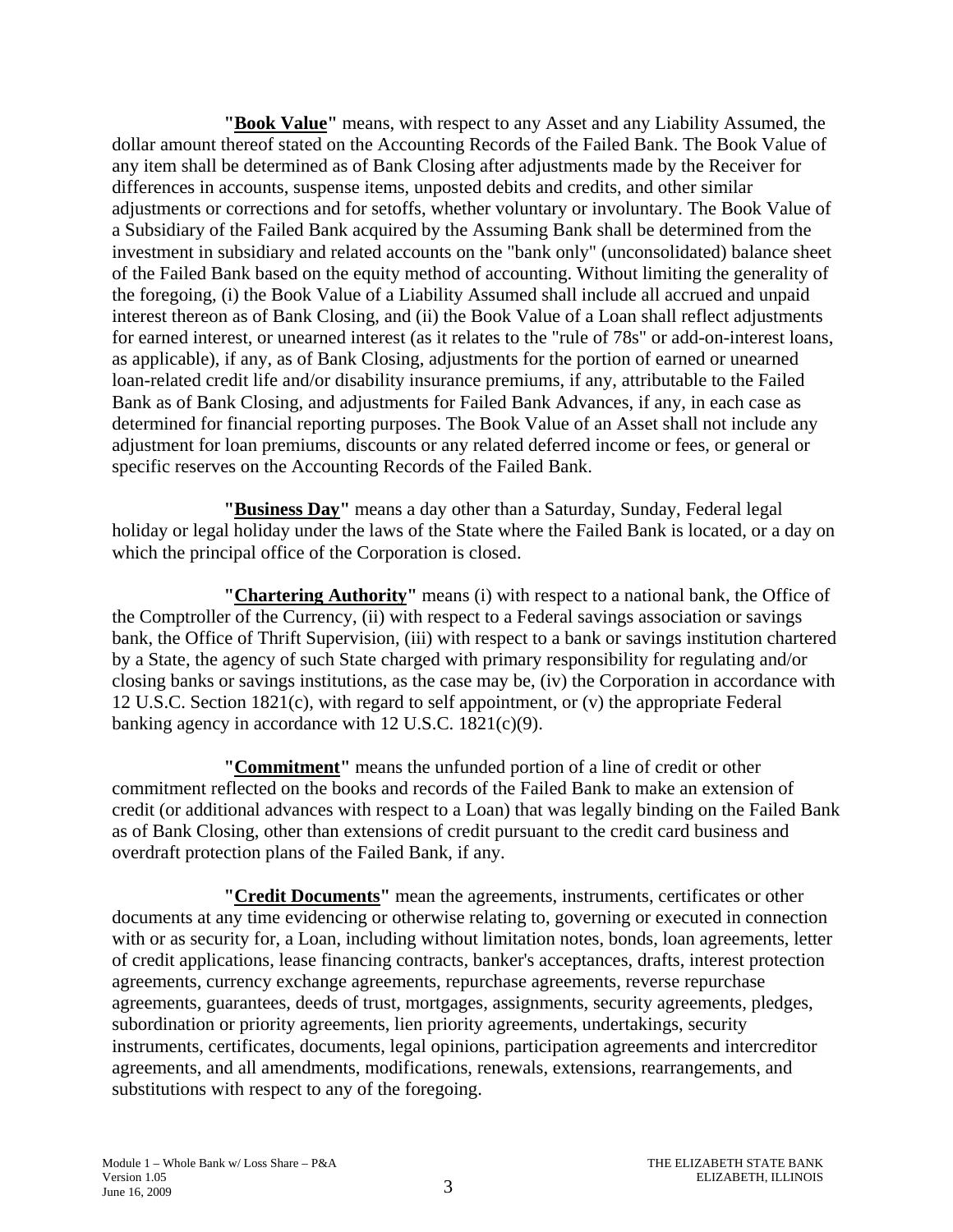**"Credit File"** means all Credit Documents and all other credit, collateral, or insurance documents in the possession or custody of the Assuming Bank, or any of its Subsidiaries or Affiliates, relating to an Asset or a Loan included in a Put Notice, or copies of any thereof.

**"Data Processing Lease"** means any lease or licensing agreement, binding on the Failed Bank as of Bank Closing, the subject of which is data processing equipment or computer hardware or software used in connection with data processing activities. A lease or licensing agreement for computer software used in connection with data processing activities shall constitute a Data Processing Lease regardless of whether such lease or licensing agreement also covers data processing equipment.

**"Deposit"** means a deposit as defined in 12 U.S.C. Section 1813(l), including without limitation, outstanding cashier's checks and other official checks and all uncollected items included in the depositors' balances and credited on the books and records of the Failed Bank; provided, that the term "Deposit" shall not include all or any portion of those deposit balances which, in the discretion of the Receiver or the Corporation, (i) may be required to satisfy it for any liquidated or contingent liability of any depositor arising from an unauthorized or unlawful transaction, or (ii) may be needed to provide payment of any liability of any depositor to the Failed Bank or the Receiver, including the liability of any depositor as a director or officer of the Failed Bank, whether or not the amount of the liability is or can be determined as of Bank Closing.

**"Equity Adjustment"** means the dollar amount resulting by subtracting the Book Value, as of Bank Closing, of all Liabilities Assumed under this Agreement by the Assuming Bank from the purchase price, as provided for in the Agreement,as of Bank Closing, of all Assets acquired under this Agreement by the Assuming Bank, which may be a positive or a negative number.

**"Failed Bank Advances"** means the total sums paid by the Failed Bank to (i) protect its lien position, (ii) pay ad valorem taxes and hazard insurance, and (iii) pay credit life insurance, accident and health insurance, and vendor's single interest insurance.

**"Fair Market Value"** means (i)(a) "Market Value" as defined in the regulation prescribing the standards for real estate appraisals used in federally related transactions, 12 C.F.R. § 323.2(g), and accordingly shall mean the most probable price which a property should bring in a competitive and open market under all conditions requisite to a fair sale, the buyer and seller each acting prudently and knowledgeably, and assuming the price is not affected by undue stimulus. Implicit in this definition is the consummation of a sale as of a specified date and the passing of title from seller to buyer under conditions whereby:

(1) Buyer and seller are typically motivated;

(2) Both parties are well informed or well advised, and acting in what they consider their own best interests;

(3) A reasonable time is allowed for exposure in the open market;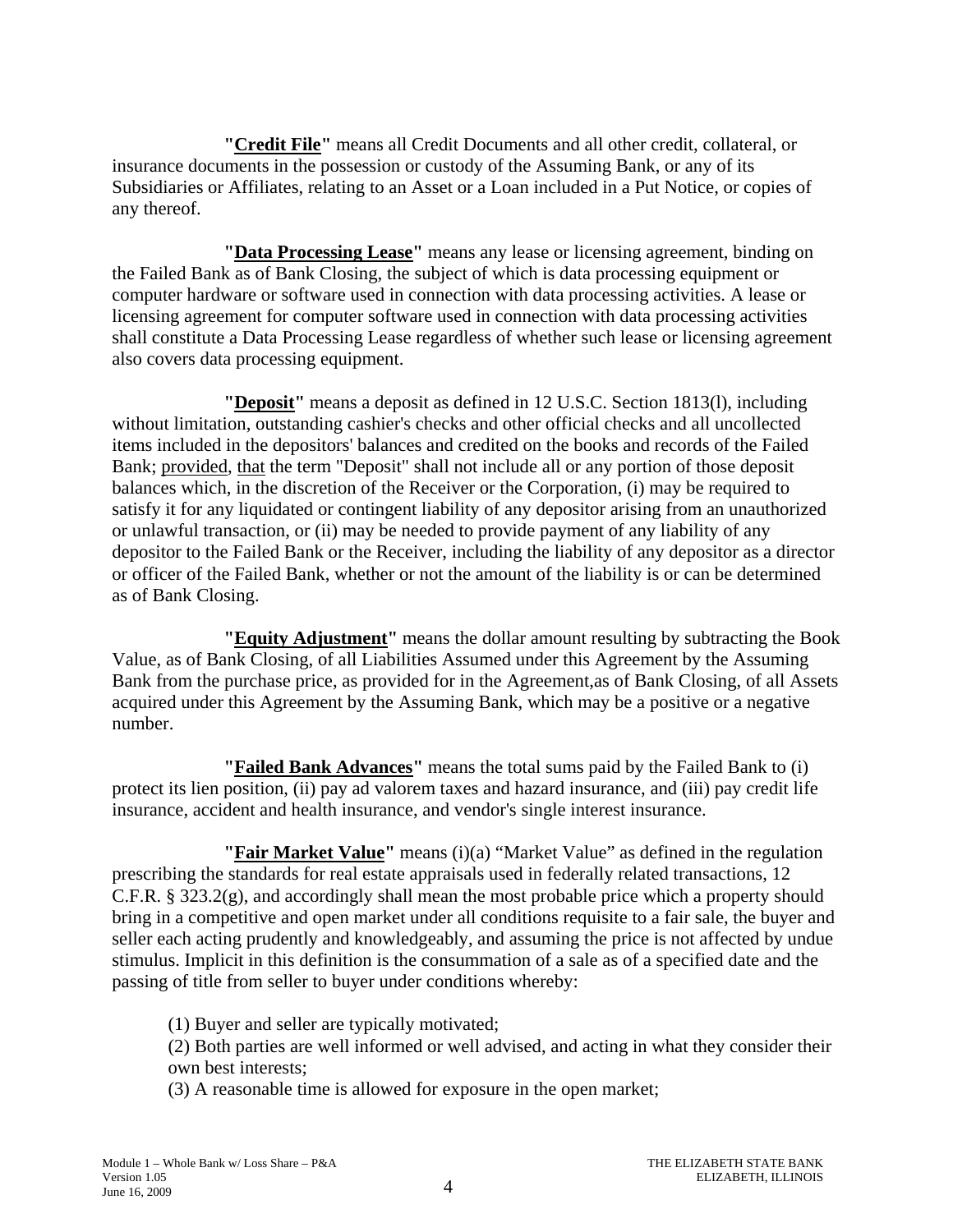(4) Payment is made in terms of cash in U.S. dollars or in terms of financial arrangements comparable thereto; and

(5) The price represents the normal consideration for the property sold unaffected by special or creative financing or sales concessions granted by anyone associated with the sale;

as determined as of Bank Closing by an appraiser chosen by the Assuming Bank from a list of acceptable appraisers provided by the Receiver; any costs and fees associated with such determination shall be shared equally by the Receiver and the Assuming Bank, and (b) which, with respect to Bank Premises (to the extent, if any, that Bank Premises are purchased utilizing this valuation method), shall be determined not later than sixty (60) days after Bank Closing by an appraiser selected by the Receiver and the Assuming Bank within seven (7) days after Bank Closing; or (ii) with respect to property other than Bank Premises purchased utilizing this valuation method, the price therefore as established by the Receiver and agreed to by the Assuming Bank, or in the absence of such agreement, as determined in accordance with clause  $(i)(a)$  above.

"**First Loss Tranche**" means the dollar amount of liability that the Assuming Bank will incur prior to the commencement of loss sharing, which is the sum of (i) the Assuming Bank's asset premium (discount) bid, as reflected on the Assuming Bank's bid form, plus (ii) the Assuming Bank's Deposit premium bid, as reflected on the Assuming Bank's bid form, plus (iii) the Equity Adjustment. The First Loss Tranche may be a positive or negative number.

"**Fixtures**" means those leasehold improvements, additions, alterations and installations constituting all or a part of Bank Premises and which were acquired, added, built, installed or purchased at the expense of the Failed Bank, regardless of the holder of legal title thereto as of Bank Closing.

**"Furniture and Equipment"** means the furniture and equipment, other than motor vehicles, leased or owned by the Failed Bank and reflected on the books of the Failed Bank as of Bank Closing, including without limitation automated teller machines, carpeting, furniture, office machinery (including personal computers), shelving, office supplies, telephone, surveillance and security systems. Motor vehicles shall be considered other assets and pass at Book Value.

**"Indemnitees"** means, except as provided in paragraph (k) of Section 12.1, (i) the Assuming Bank, (ii) the Subsidiaries and Affiliates of the Assuming Bank other than any Subsidiaries or Affiliates of the Failed Bank that are or become Subsidiaries or Affiliates of the Assuming Bank, and (iii) the directors, officers, employees and agents of the Assuming Bank and its Subsidiaries and Affiliates who are not also present or former directors, officers, employees or agents of the Failed Bank or of any Subsidiary or Affiliate of the Failed Bank.

**"Information Package"** means the most recent compilation of financial and other data with respect to the Failed Bank, including any amendments or supplements thereto, provided to the Assuming Bank by the Corporation on the web site used by the Corporation to market the Failed Bank to potential acquirers.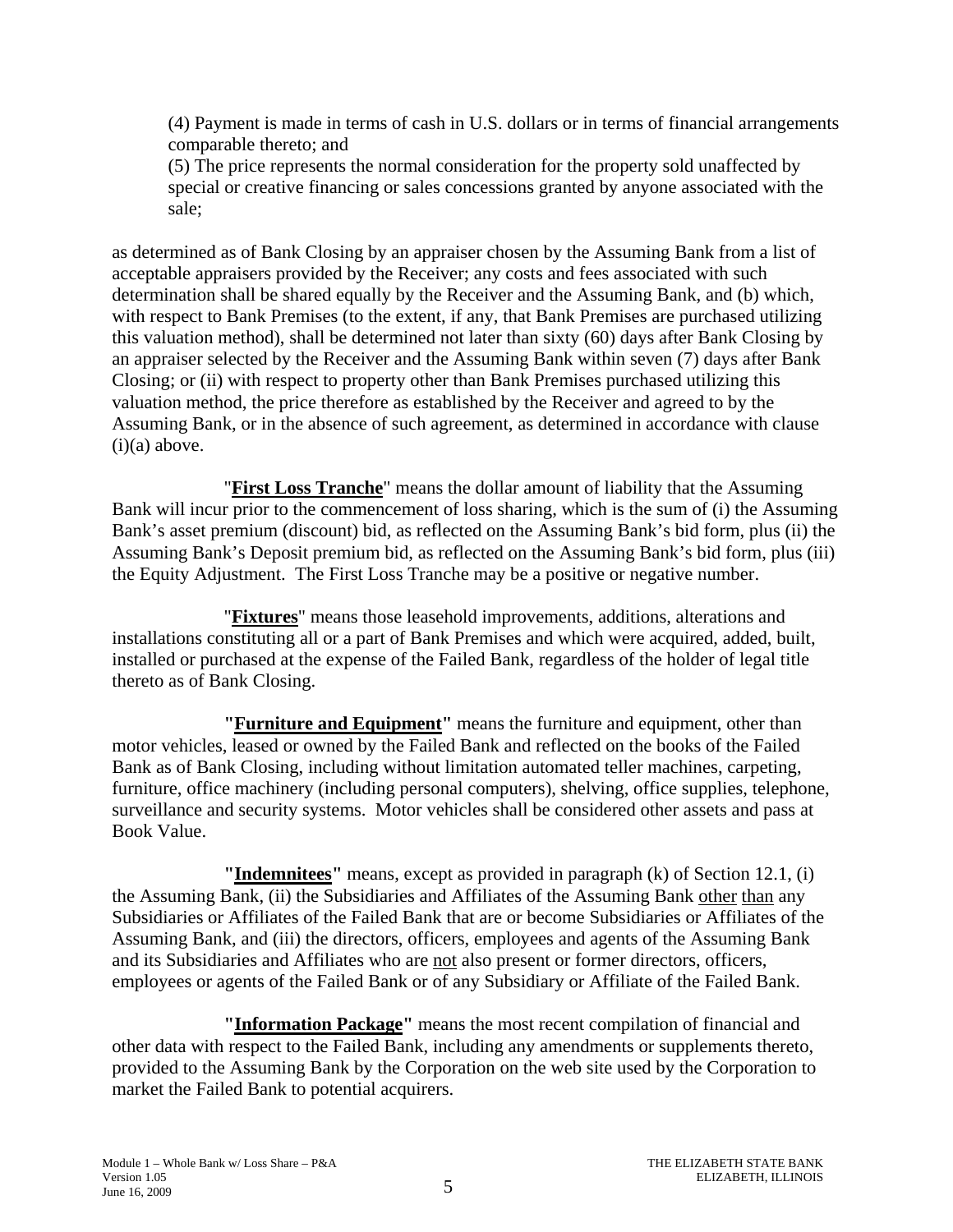**"Legal Balance"** means the amount of indebtedness legally owed by an Obligor with respect to a Loan, including principal and accrued and unpaid interest, late fees, attorneys' fees and expenses, taxes, insurance premiums, and similar charges, if any.

**"Liabilities Assumed"** has the meaning provided in Section 2.1.

**"Lien"** means any mortgage, lien, pledge, charge, assignment for security purposes, security interest, or encumbrance of any kind with respect to an Asset, including any conditional sale agreement or capital lease or other title retention agreement relating to such Asset.

**"Loans"** means all of the following owed to or held by the Failed Bank as of Bank Closing:

(i) loans (including loans which have been charged off the Accounting Records of the Failed Bank in whole or in part prior to the date of the most recent pertinent data made available to the Assuming Bank as part of the Information Package), participation agreements, interests in participations, overdrafts of customers (including but not limited to overdrafts made pursuant to an overdraft protection plan or similar extensions of credit in connection with a deposit account), revolving commercial lines of credit, home equity lines of credit, Commitments, United States and/or State-guaranteed student loans, and lease financing contracts;

(ii) all Liens, rights (including rights of set-off), remedies, powers, privileges, demands, claims, priorities, equities and benefits owned or held by, or accruing or to accrue to or for the benefit of, the holder of the obligations or instruments referred to in clause (i) above, including but not limited to those arising under or based upon Credit Documents, casualty insurance policies and binders, standby letters of credit, mortgagee title insurance policies and binders, payment bonds and performance bonds at any time and from time to time existing with respect to any of the obligations or instruments referred to in clause (i) above; and

(iii) all amendments, modifications, renewals, extensions, refinancings, and refundings of or for any of the foregoing.

**"Obligor"** means each Person liable for the full or partial payment or performance of any Loan, whether such Person is obligated directly, indirectly, primarily, secondarily, jointly, or severally.

**"Other Real Estate"** means all interests in real estate (other than Bank Premises and Fixtures) and loans on "in substance foreclosure" status as of Bank Closing as recorded on the Accounting Records of the Failed Bank, including but not limited to mineral rights, leasehold rights, condominium and cooperative interests, air rights and development rights that are owned by the Failed Bank.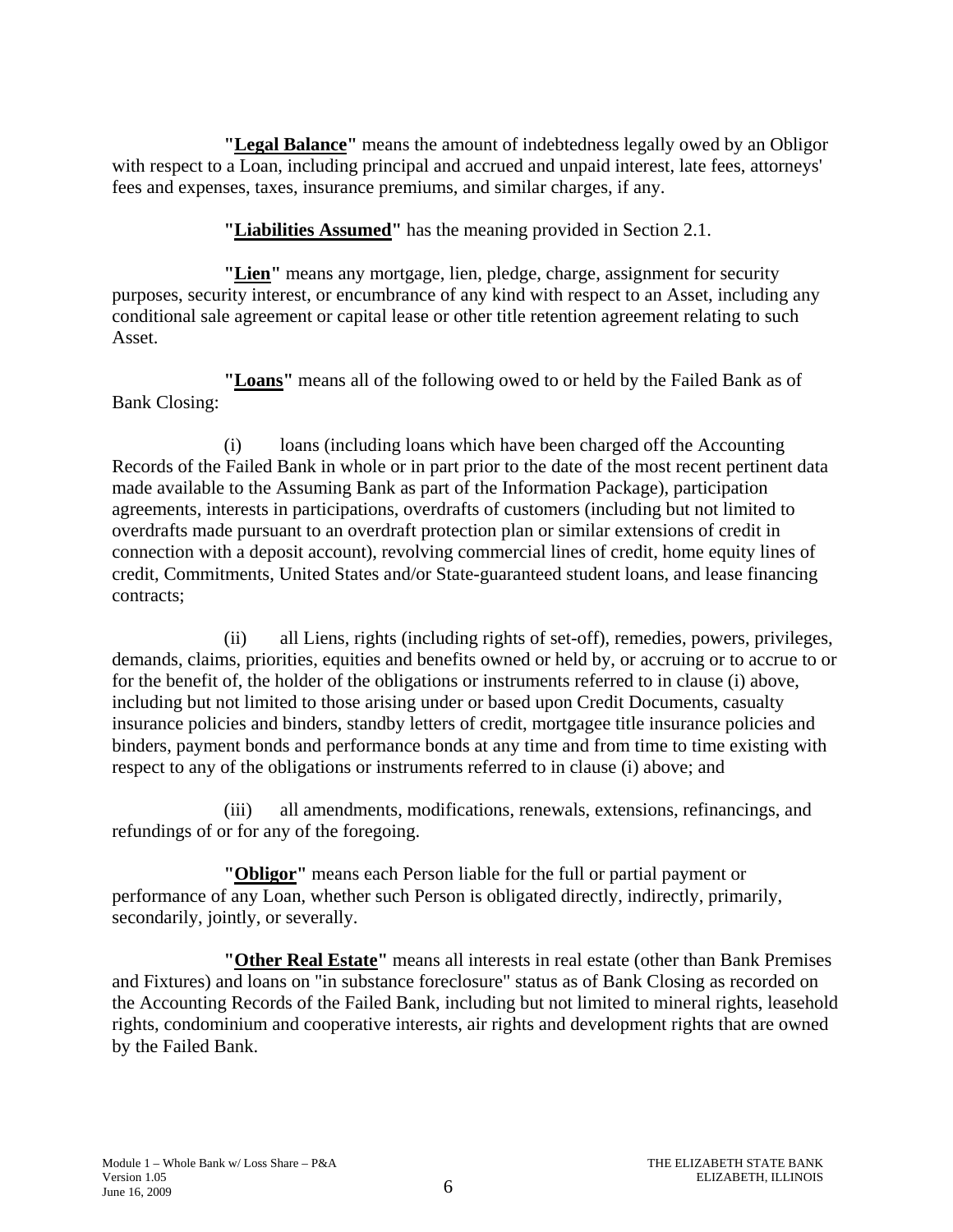**"Person"** means any individual, corporation, partnership, joint venture, association, joint-stock company, trust, unincorporated organization, or government or any agency or political subdivision thereof, excluding the Corporation.

**"Primary Indemnitor"** means any Person (other than the Assuming Bank or any of its Affiliates) who is obligated to indemnify or insure, or otherwise make payments (including payments on account of claims made against) to or on behalf of any Person in connection with the claims covered under Article XII, including without limitation any insurer issuing any directors and officers liability policy or any Person issuing a financial institution bond or banker's blanket bond.

**"Proforma"** means producing a balance sheet that reflects a reasonably accurate financial statement of the Failed bank through the date of closing. The Proforma financial statements serve as a basis for the opening entries of both the Assuming Bank and the Receiver.

**"Put Date"** has the meaning provided in Section 3.4.

**"Put Notice"** has the meaning provided in Section 3.4.

**"Qualified Financial Contract"** means a qualified financial contract as defined in 12 U.S.C. Section 1821(e)(8)(D).

**"Record"** means any document, microfiche, microfilm and computer records (including but not limited to magnetic tape, disc storage, card forms and printed copy) of the Failed Bank generated or maintained by the Failed Bank that is owned by or in the possession of the Receiver at Bank Closing.

**"Related Liability"** with respect to any Asset means any liability existing and reflected on the Accounting Records of the Failed Bank as of Bank Closing for (i) indebtedness secured by mortgages, deeds of trust, chattel mortgages, security interests or other liens on or affecting such Asset, (ii) ad valorem taxes applicable to such Asset, and (iii) any other obligation determined by the Receiver to be directly related to such Asset.

**"Related Liability Amount"** with respect to any Related Liability on the books of the Assuming Bank, means the amount of such Related Liability as stated on the Accounting Records of the Assuming Bank (as maintained in accordance with generally accepted accounting principles) as of the date as of which the Related Liability Amount is being determined. With respect to a liability that relates to more than one asset, the amount of such Related Liability shall be allocated among such assets for the purpose of determining the Related Liability Amount with respect to any one of such assets. Such allocation shall be made by specific allocation, where determinable, and otherwise shall be pro rata based upon the dollar amount of such assets stated on the Accounting Records of the entity that owns such asset.

 **"Repurchase Price"** means, with respect to any Loan the Book Value, adjusted to reflect changes to Book Value after Bank Closing, plus (ii) any advances and interest on such Loan after Bank Closing, minus (iii) the total of amounts received by the Assuming Bank for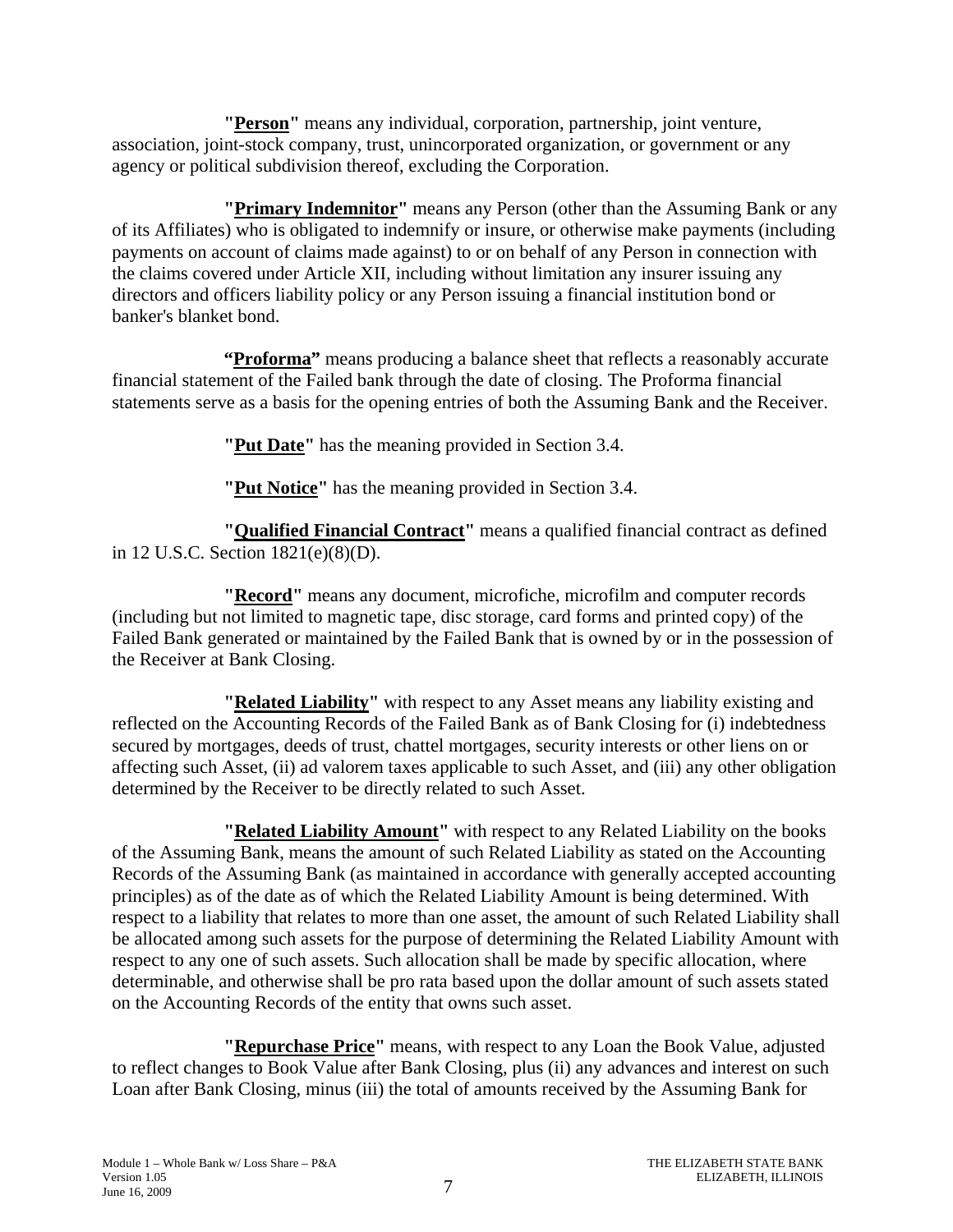such Loan, regardless of how applied, after Bank Closing, plus (iv) advances made by Assuming Bank, plus (v) total disbursements of principal made by Receiver that are not included in the Book Value.

**"Safe Deposit Boxes"** means the safe deposit boxes of the Failed Bank, if any, including the removable safe deposit boxes and safe deposit stacks in the Failed Bank's vault(s), all rights and benefits under rental agreements with respect to such safe deposit boxes, and all keys and combinations thereto.

**"Settlement Date"** means the first Business Day immediately prior to the day which is one hundred eighty (180) days after Bank Closing, or such other date prior thereto as may be agreed upon by the Receiver and the Assuming Bank. The Receiver, in its discretion, may extend the Settlement Date.

**"Settlement Interest Rate"** means, for the first calendar quarter or portion thereof during which interest accrues, the rate determined by the Receiver to be equal to the equivalent coupon issue yield on twenty-six (26)-week United States Treasury Bills in effect as of Bank Closing as published in The Wall Street Journal; provided, that if no such equivalent coupon issue yield is available as of Bank Closing, the equivalent coupon issue yield for such Treasury Bills most recently published in The Wall Street Journal prior to Bank Closing shall be used. Thereafter, the rate shall be adjusted to the rate determined by the Receiver to be equal to the equivalent coupon issue yield on such Treasury Bills in effect as of the first day of each succeeding calendar quarter during which interest accrues as published in The Wall Street Journal.

**"Subsidiary"** has the meaning set forth in Section 3(w)(4) of the Federal Deposit Insurance Act, 12 U.S.C. Section 1813(w)(4), as amended.

#### **ARTICLE II ASSUMPTION OF LIABILITIES**

<span id="page-11-1"></span><span id="page-11-0"></span> **2.1 Liabilities Assumed by Assuming Bank.** The Assuming Bank expressly assumes at Book Value (subject to adjustment pursuant to Article VIII) and agrees to pay, perform, and discharge all of the following liabilities of the Failed Bank as of Bank Closing, except as otherwise provided in this Agreement (such liabilities referred to as "Liabilities Assumed"):

> (a) Assumed Deposits, except those Deposits specifically listed on Schedule 2.1(a); provided, that as to any Deposits of public money which are Assumed Deposits, the Assuming Bank agrees to properly secure such Deposits with such of the Assets as appropriate which, prior to Bank Closing, were pledged as security therefor by the Failed Bank, or with assets of the Assuming Bank, if such securing Assets, if any, are insufficient to properly secure such Deposits;

(b) liabilities for indebtedness secured by mortgages, deeds of trust, chattel mortgages, security interests or other liens on or affecting any Assets, if any;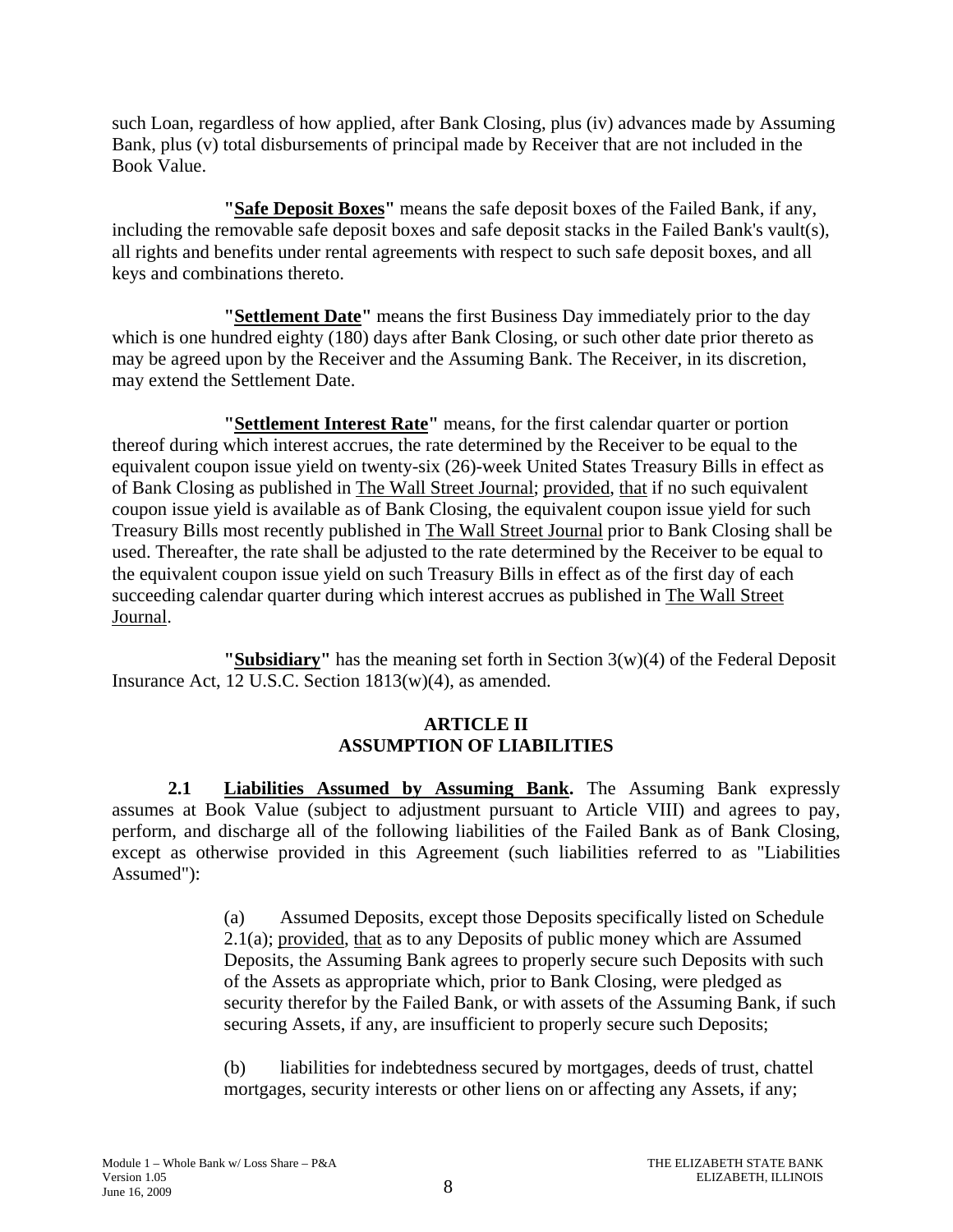provided, that the assumption of any liability pursuant to this paragraph shall be limited to the market value of the Assets securing such liability as determined by the Receiver;

(c) borrowings from Federal Reserve Banks and Federal Home Loan Banks, if any, provided, that the assumption of any liability pursuant to this paragraph shall be limited to the market value of the assets securing such liability as determined by the Receiver; and overdrafts, debit balances, service charges, reclamations, and adjustments to accounts with the Federal Reserve Banks as reflected on the books and records of any such Federal Reserve Bank within ninety (90) days after Bank Closing, if any;

(d) ad valorem taxes applicable to any Asset, if any; provided, that the assumption of any ad valorem taxes pursuant to this paragraph shall be limited to an amount equal to the market value of the Asset to which such taxes apply as determined by the Receiver;

(e) liabilities, if any, for federal funds purchased, repurchase agreements and overdrafts in accounts maintained with other depository institutions (including any accrued and unpaid interest thereon computed to and including Bank Closing); provided, that the assumption of any liability pursuant to this paragraph shall be limited to the market value of the Assets securing such liability as determined by the Receiver;

(f) United States Treasury tax and loan note option accounts, if any;

(g) liabilities for any acceptance or commercial letter of credit (other than "standby letters of credit" as defined in 12 C.F.R. Section 337.2(a)); provided, that the assumption of any liability pursuant to this paragraph shall be limited to the market value of the Assets securing such liability as determined by the Receiver;

(h) duties and obligations assumed pursuant to this Agreement including without limitation those relating to the Failed Bank's credit card business, overdraft protection plans, safe deposit business, safekeeping business or trust business, if any;

(i) liabilities, if any, for Commitments;

(j) liabilities, if any, for amounts owed to any Subsidiary of the Failed Bank acquired under Section 3.1;

(k) liabilities, if any, with respect to Qualified Financial Contracts;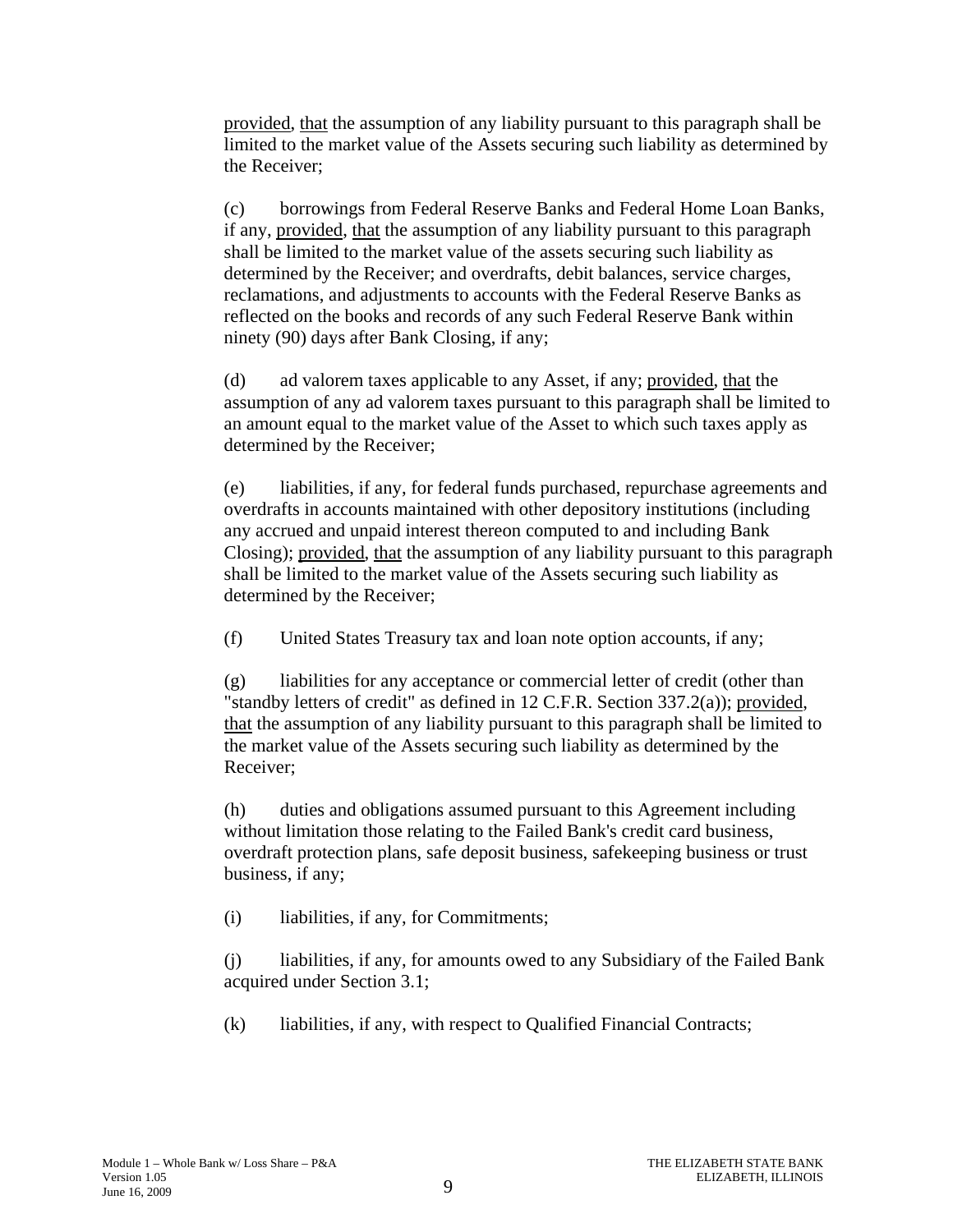(l) duties and obligations under any contract pursuant to which the Failed Bank provides mortgage servicing for others, or mortgage servicing is provided to the Failed Bank by others; and

(m) all asset-related offensive litigation liabilities and all asset-related defensive litigation liabilities, but only to the extent such liabilities relate to assets subject to a loss-share agreement, and provided that all other defensive litigation and any class actions with respect to credit card business are retained by the Receiver.

Schedule 2.1 attached hereto and incorporated herein sets forth certain categories of Liabilities Assumed and the aggregate Book Value of the Liabilities Assumed in such categories. Such schedule is based upon the best information available to the Receiver and may be adjusted as provided in Article VIII.

<span id="page-13-0"></span>**2.2 Interest on Deposit Liabilities.** The Assuming Bank agrees that, from and after Bank Closing, it will accrue and pay interest on Deposit liabilities assumed pursuant to Section 2.1 at a rate(s) it shall determine; provided, that for non-transaction Deposit liabilities such rate(s) shall not be less than the lowest rate offered by the Assuming Bank to its depositors for non-transaction deposit accounts. The Assuming Bank shall permit each depositor to withdraw, without penalty for early withdrawal, all or any portion of such depositor's Deposit, whether or not the Assuming Bank elects to pay interest in accordance with any deposit agreement formerly existing between the Failed Bank and such depositor; and further provided, that if such Deposit has been pledged to secure an obligation of the depositor or other party, any withdrawal thereof shall be subject to the terms of the agreement governing such pledge. The Assuming Bank shall give notice to such depositors as provided in Section 5.3 of the rate(s) of interest which it has determined to pay and of such withdrawal rights.

<span id="page-13-1"></span>**2.3 Unclaimed Deposits.** If, within eighteen (18) months after Bank Closing, any depositor of the Failed Bank does not claim or arrange to continue such depositor's Deposit assumed pursuant to Section 2.1 at the Assuming Bank, the Assuming Bank shall, within fifteen (15) Business Days after the end of such eighteen (18)-month period, (i) refund to the Corporation the full amount of each such Deposit (without reduction for service charges), (ii) provide to the Corporation a schedule of all such refunded Deposits in such form as may be prescribed by the Corporation, and (iii) assign, transfer, convey and deliver to the Receiver all right, title and interest of the Assuming Bank in and to Records previously transferred to the Assuming Bank and other records generated or maintained by the Assuming Bank pertaining to such Deposits. During such eighteen (18)-month period, at the request of the Corporation, the Assuming Bank promptly shall provide to the Corporation schedules of unclaimed deposits in such form as may be prescribed by the Corporation.

<span id="page-13-2"></span>**2.4 Employee Plans.** Except as provided in Section 4.12, the Assuming Bank shall have no liabilities, obligations or responsibilities under the Failed Bank's health care, bonus, vacation, pension, profit-sharing, deferred compensation, 401K or stock purchase plans or similar plans, if any, unless the Receiver and the Assuming Bank agree otherwise subsequent to the date of this Agreement.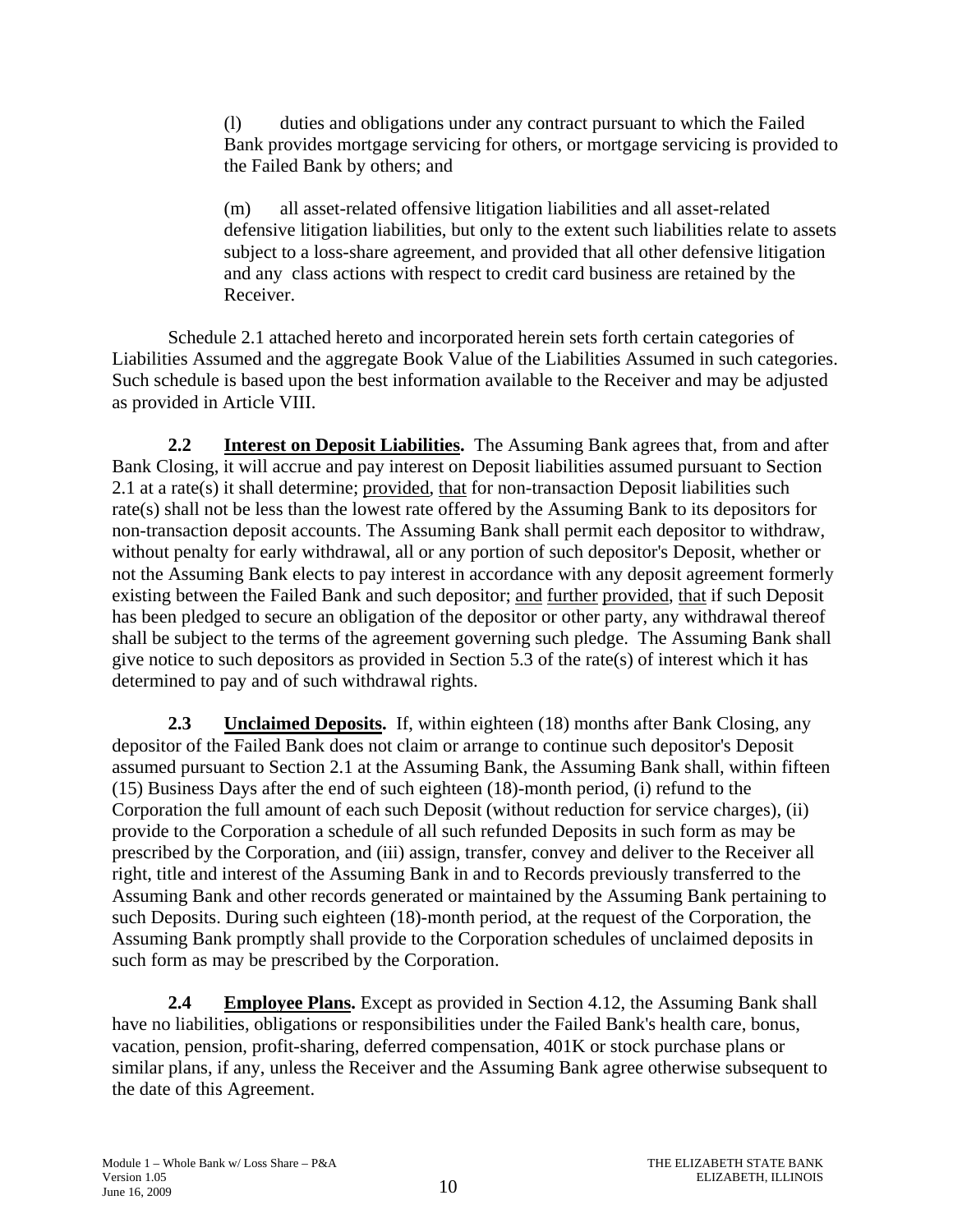#### **ARTICLE III PURCHASE OF ASSETS**

<span id="page-14-1"></span><span id="page-14-0"></span>Assuming Bank includes, but is not limited to, the entities listed on Schedule 3.1a.  **3.1 Assets Purchased by Assuming Bank**. With the exception of certain assets expressly excluded in Sections 3.5 and 3.6, the Assuming Bank hereby purchases from the Receiver, and the Receiver hereby sells, assigns, transfers, conveys, and delivers to the Assuming Bank, all right, title, and interest of the Receiver in and to all of the assets (real, personal and mixed, wherever located and however acquired) including all subsidiaries, joint ventures, partnerships, and any and all other business combinations or arrangements, whether active, inactive, dissolved or terminated, of the Failed Bank whether or not reflected on the books of the Failed Bank as of Bank Closing. Schedules 3.1 and 3.1a attached hereto and incorporated herein. sets forth certain categories of Assets purchased hereunder. Such schedule is based upon the best information available to the Receiver and may be adjusted as provided in Article VIII. Assets are purchased hereunder by the Assuming Bank subject to all liabilities for indebtedness collateralized by Liens affecting such Assets to the extent provided in Section 2.1. The subsidiaries, joint ventures, partnerships, and any and all other business combinations or arrangements, whether active, inactive, dissolved or terminated being purchased by the Notwithstanding Section 4.8, the Assuming Bank specifically purchases all mortgage servicing rights and obligations of the Failed Bank.

### **3.2 Asset Purchase Price**.

<span id="page-14-2"></span>(a) All Assets and assets of the Failed Bank subject to an option to purchase by the Assuming Bank shall be purchased for the amount, or the amount resulting from the method specified for determining the amount, as specified on Schedule 3.2, except as otherwise may be provided herein. Any Asset, asset of the Failed Bank subject to an option to purchase or other asset purchased for which no purchase price is specified on Schedule 3.2 or otherwise herein shall be purchased at its Book Value. Loans or other assets charged off the Accounting Records of the Failed Bank prior to the date of the most recent pertinent data made available to the Assuming Bank as part of the Information Package shall be purchased at a price of zero.

(b) The purchase price for securities (other than the capital stock of any Acquired Subsidiary) purchased under Section 3.1 by the Assuming Bank shall be the market value thereof as of Bank Closing, which market value shall be (i) the market price for each such security quoted at the close of the trading day effective on Bank Closing as published electronically by Bloomberg, L.P., or alternatively, at the discretion of the Receiver, IDC/Financial Times (FT) Interactive Data; (ii) provided, that if such market price is not available for any such security, the Assuming Bank will submit a bid for each such security within three days of notification/bid request by the Receiver (unless a different time period is agreed to by the Assuming Bank and the Receiver) and the Receiver, in its sole discretion will accept or reject each such bid; and (iii) further provided in the absence of an acceptable bid from the Assuming Bank, each such security shall not pass to the Assuming Bank and shall be deemed to be an excluded asset hereunder.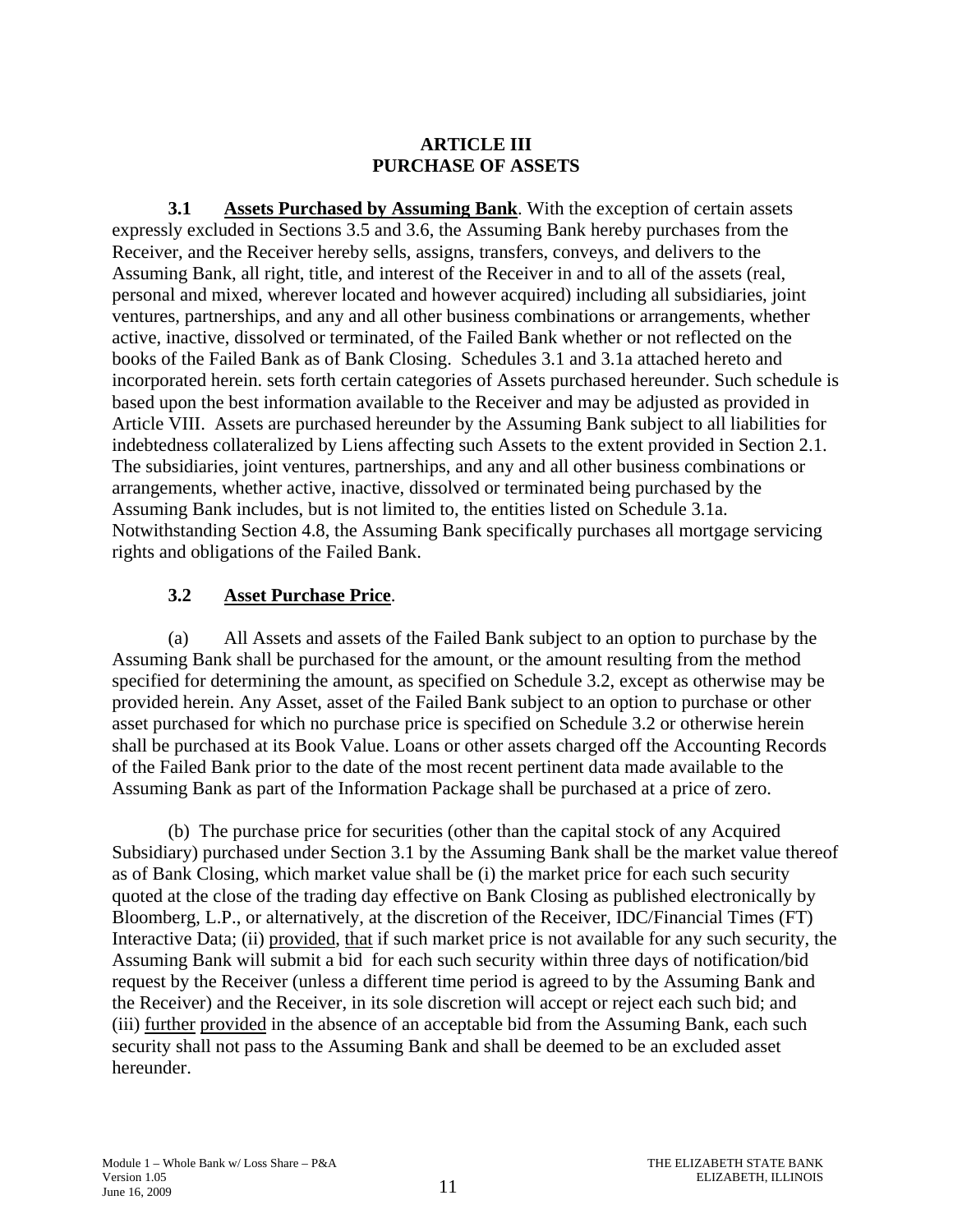(c) Qualified Financial Contracts shall be purchased at book value.

<span id="page-15-0"></span>**3.3 Manner of Conveyance; Limited Warranty; Nonrecourse; Etc. THE CONVEYANCE OF ALL ASSETS, INCLUDING REAL AND PERSONAL PROPERTY INTERESTS, PURCHASED BY THE ASSUMING BANK UNDER THIS AGREEMENT SHALL BE MADE, AS NECESSARY, BY RECEIVER'S DEED OR RECEIVER'S BILL OF SALE, "AS IS," "WHERE IS," WITHOUT RECOURSE AND, EXCEPT AS OTHERWISE SPECIFICALLY PROVIDED IN THIS AGREEMENT, WITHOUT ANY WARRANTIES WHATSOEVER WITH RESPECT TO SUCH ASSETS, EXPRESS OR IMPLIED, WITH RESPECT TO TITLE, ENFORCEABILITY, COLLECTIBILITY, DOCUMENTATION OR FREEDOM FROM LIENS OR ENCUMBRANCES (IN WHOLE OR IN PART), OR ANY OTHER MATTERS.** 

## **3.4 Puts of Assets to the Receiver**.

## (a) **Puts Prior to the Settlement Date.**

<span id="page-15-1"></span>(i) During the period from Bank Closing to and including the Business Day immediately preceding the Settlement Date, the Assuming Bank shall be entitled to require the Receiver to purchase any Asset which the Assuming Bank can establish is evidenced by forged or stolen instruments as of Bank Closing; provided, that, the Assuming Bank shall not have the right to require the Receiver to purchase any such Asset with respect to which the Assuming Bank has taken any action referred to in Section 3.4(a)(ii) with respect to such Asset.

(ii) At the end of the thirty (30)-day period following Bank Closing and at that time only, in accordance with this Section 3.4, the Assuming Bank shall be entitled to require the Receiver to purchase any remaining overdraft transferred to the Assuming Bank pursuant to 3.1 which both was made after the "as of" the date of the most recent pertinent data made available to the Assuming Bank as part of the Information Package and was not made pursuant to an overdraft protection plan or similar extension of credit.

The Assuming Bank shall transfer all such Assets to the Receiver without recourse, and shall indemnify the Receiver against any and all claims of any Person claiming by, through or under the Assuming Bank with respect to any such Asset, as provided in Section 12.4.

(b) **Notices to the Receiver**. In the event that the Assuming Bank elects to require the Receiver to purchase one or more Assets, the Assuming Bank shall deliver to the Receiver a notice (a "Put Notice") which shall include:

- (i) a list of all Assets that the Assuming Bank requires the Receiver to purchase;
- (ii) a list of all Related Liabilities with respect to the Assets identified pursuant to (i) above; and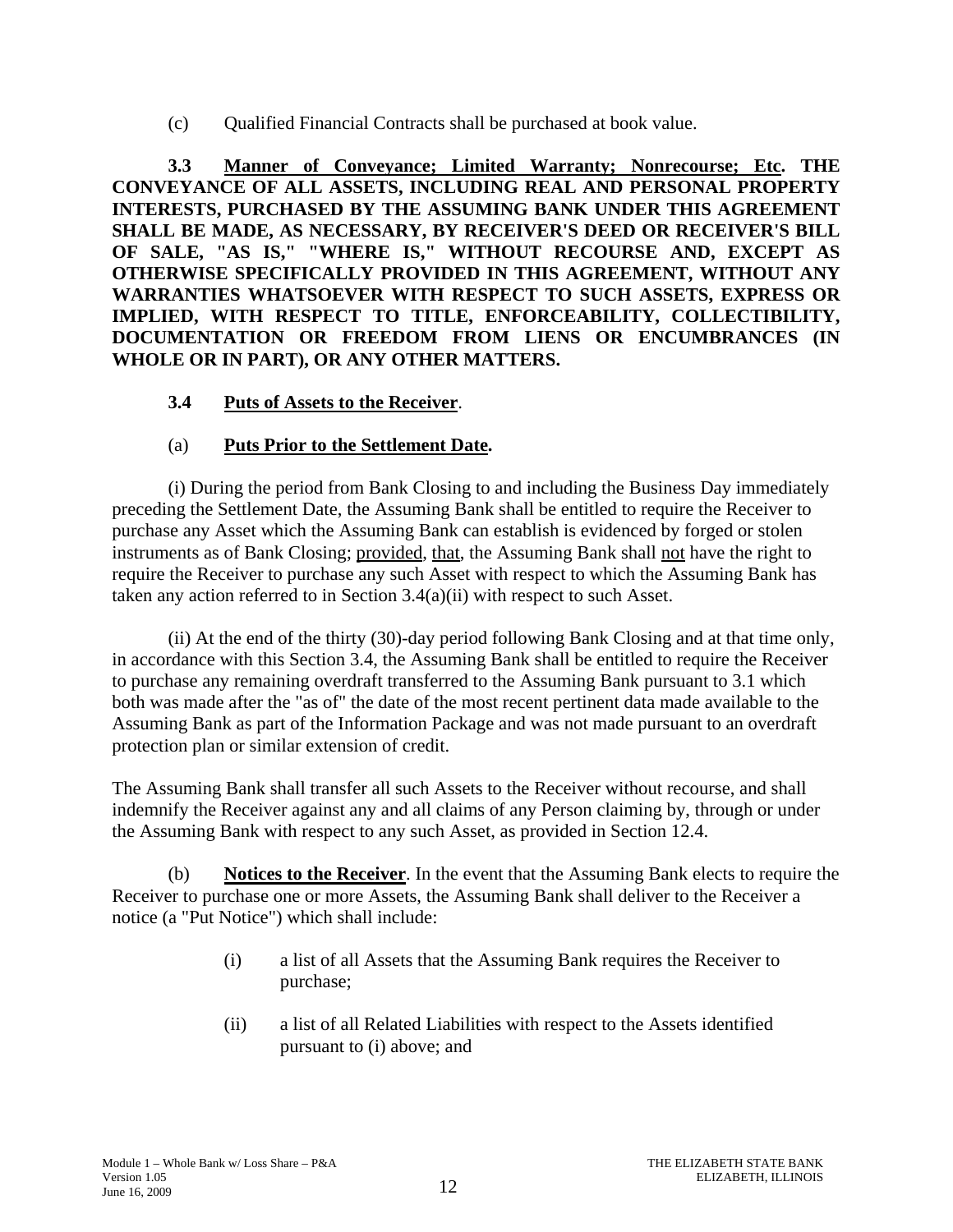(iii) a statement of the estimated Repurchase Price of each Asset identified pursuant to (i) above as of the applicable Put Date.

Such notice shall be in the form prescribed by the Receiver or such other form to which the Receiver shall consent. As provided in Section 9.6, the Assuming Bank shall deliver to the Receiver such documents, Credit Files and such additional information relating to the subject matter of the Put Notice as the Receiver may request and shall provide to the Receiver full access to all other relevant books and records.

(c) **Purchase by Receiver**. The Receiver shall purchase Assets that are specified in the Put Notice and shall assume Related Liabilities with respect to such Assets, and the transfer of such Assets and Related Liabilities shall be effective as of a date determined by the Receiver which date shall not be later than thirty (30) days after receipt by the Receiver of the Put Notice (the "Put Date").

(d) **Purchase Price and Payment Date**. Each Asset purchased by the Receiver pursuant to this Section 3.4 shall be purchased at a price equal to the Repurchase Price of such Asset less the Related Liability Amount applicable to such Asset, in each case determined as of the applicable Put Date. If the difference between such Repurchase Price and such Related Liability Amount is positive, then the Receiver shall pay to the Assuming Bank the amount of such difference; if the difference between such amounts is negative, then the Assuming Bank shall pay to the Receiver the amount of such difference. The Assuming Bank or the Receiver, as the case may be, shall pay the purchase price determined pursuant to this Section 3.4(d) not later than the twentieth (20th) Business Day following the applicable Put Date, together with interest on such amount at the Settlement Interest Rate for the period from and including such Put Date to and including the day preceding the date upon which payment is made.

(e) **Servicing.** The Assuming Bank shall administer and manage any Asset subject to purchase by the Receiver in accordance with usual and prudent banking standards and business practices until such time as such Asset is purchased by the Receiver.

(f) **Reversals**. In the event that the Receiver purchases an Asset (and assumes the Related Liability) that it is not required to purchase pursuant to this Section 3.4, the Assuming Bank shall repurchase such Asset (and assume such Related Liability) from the Receiver at a price computed so as to achieve the same economic result as would apply if the Receiver had never purchased such Asset pursuant to this Section 3.4.

<span id="page-16-0"></span>**3.5 Assets Not Purchased by Assuming Bank**. The Assuming Bank does not purchase, acquire or assume, or (except as otherwise expressly provided in this Agreement) obtain an option to purchase, acquire or assume under this Agreement:

(a) any financial institution bonds, banker's blanket bonds, or public liability, fire, or extended coverage insurance policy or any other insurance policy of the Failed Bank, or premium refund, unearned premium derived from cancellation, or any proceeds payable with respect to any of the foregoing;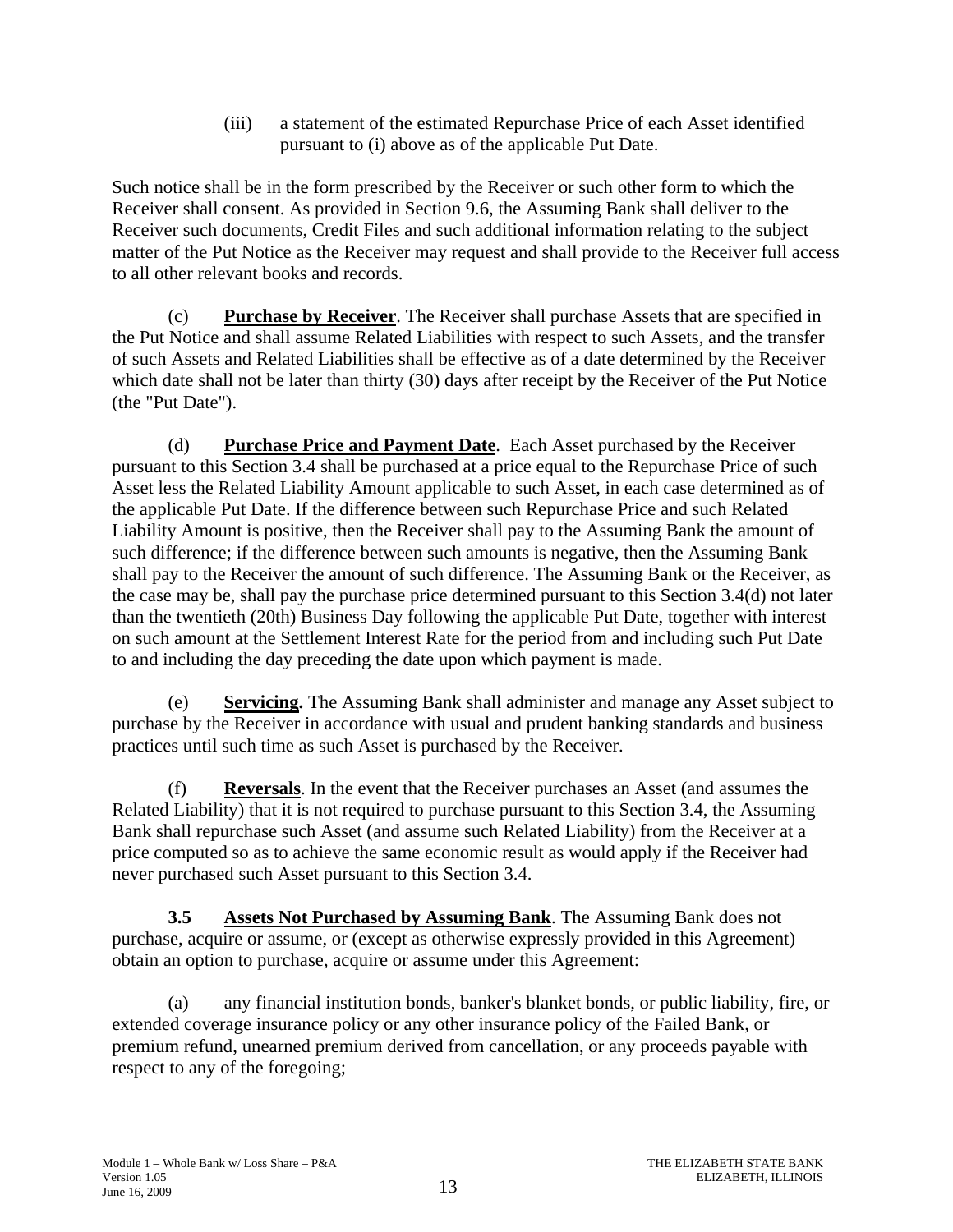(b) any interest, right, action, claim, or judgment against (i) any officer, director, employee, accountant, attorney, or any other Person employed or retained by the Failed Bank or any Subsidiary of the Failed Bank on or prior to Bank Closing arising out of any act or omission of such Person in such capacity, (ii) any underwriter of financial institution bonds, banker's blanket bonds or any other insurance policy of the Failed Bank, (iii) any shareholder or holding company of the Failed Bank, or (iv) any other Person whose action or inaction may be related to any loss (exclusive of any loss resulting from such Person's failure to pay on a Loan made by the Failed Bank) incurred by the Failed Bank; provided, that for the purposes hereof, the acts, omissions or other events giving rise to any such claim shall have occurred on or before Bank Closing, regardless of when any such claim is discovered and regardless of whether any such claim is made with respect to a financial institution bond, banker's blanket bond, or any other insurance policy of the Failed Bank in force as of Bank Closing;

(c) prepaid regulatory assessments of the Failed Bank, if any;

(d) legal or equitable interests in tax receivables of the Failed Bank, if any, including any claims arising as a result of the Failed Bank having entered into any agreement or otherwise being joined with another Person with respect to the filing of tax returns or the payment of taxes;

(e) amounts reflected on the Accounting Records of the Failed Bank as of Bank Closing as a general or specific loss reserve or contingency account, if any;

(f) leased or owned Bank Premises and leased or owned Furniture and Equipment and Fixtures and data processing equipment (including hardware and software) located on leased or owned Bank Premises, if any; provided, that the Assuming Bank does obtain an option under Section 4.6, Section 4.7 or Section 4.8, as the case may be, with respect thereto;

(g) owned Bank Premises which the Receiver, in its discretion, determines may contain environmentally hazardous substances;

(h) any "goodwill," as such term is defined in the instructions to the report of condition prepared by banks examined by the Corporation in accordance with 12 C.F.R. Section 304.4, and other intangibles;

- (i) any criminal restitution or forfeiture orders issued in favor of the Failed Bank;
- (j) reserved;
- (k) assets essential to the Receiver in accordance with Section 3.6;
- (l) all private label asset-backed securities, including, but not limited to, those listed on the attached Schedule 3.5(l); and
- (m) all collateralized debt obligation securities.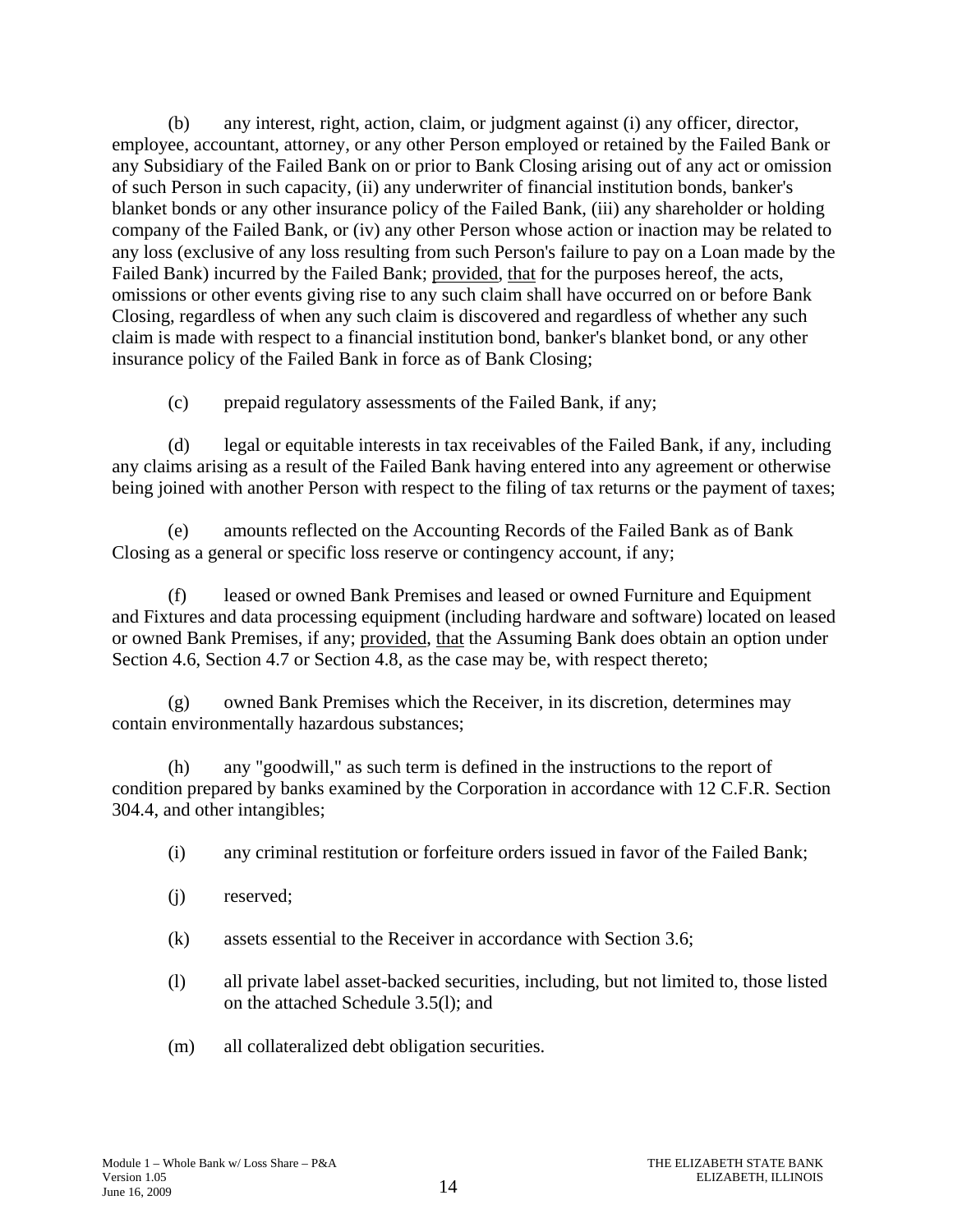## **3.6 Retention or Repurchase of Assets Essential to Receiver**.

<span id="page-18-0"></span>(a) The Receiver may refuse to sell to the Assuming Bank, or the Assuming Bank agrees, at the request of the Receiver set forth in a written notice to the Assuming Bank, to assign, transfer, convey, and deliver to the Receiver all of the Assuming Bank's right, title and interest in and to, any Asset or asset essential to the Receiver as determined by the Receiver in its discretion (together with all Credit Documents evidencing or pertaining thereto), which may include any Asset or asset that the Receiver determines to be:

- (i) made to an officer, director, or other Person engaging in the affairs of the Failed Bank, its Subsidiaries or Affiliates or any related entities of any of the foregoing;
- (ii) the subject of any investigation relating to any claim with respect to any item described in Section 3.5(a) or (b), or the subject of, or potentially the subject of, any legal proceedings;
- (iii) made to a Person who is an Obligor on a loan owned by the Receiver or the Corporation in its corporate capacity or its capacity as receiver of any institution;
- (iv) secured by collateral which also secures any asset owned by the Receiver; or
- (v) related to any asset of the Failed Bank not purchased by the Assuming Bank under this Article III or any liability of the Failed Bank not assumed by the Assuming Bank under Article II.

(b) Each such Asset or asset purchased by the Receiver shall be purchased at a price equal to the Repurchase Price thereof less the Related Liability Amount with respect to any Related Liabilities related to such Asset or asset, in each case determined as of the date of the notice provided by the Receiver pursuant to Section 3.6(a). The Receiver shall pay the Assuming Bank not later than the twentieth (20th) Business Day following receipt of related Credit Documents and Credit Files together with interest on such amount at the Settlement Interest Rate for the period from and including the date of receipt of such documents to and including the day preceding the day on which payment is made. The Assuming Bank agrees to administer and manage each such Asset or asset in accordance with usual and prudent banking standards and business practices until each such Asset or asset is purchased by the Receiver. All transfers with respect to Asset or assets under this Section 3.6 shall be made as provided in Section 9.6. The Assuming Bank shall transfer all such Asset or assets and Related Liabilities to the Receiver without recourse, and shall indemnify the Receiver against any and all claims of any Person claiming by, through or under the Assuming Bank with respect to any such Asset or asset, as provided in Section 12.4.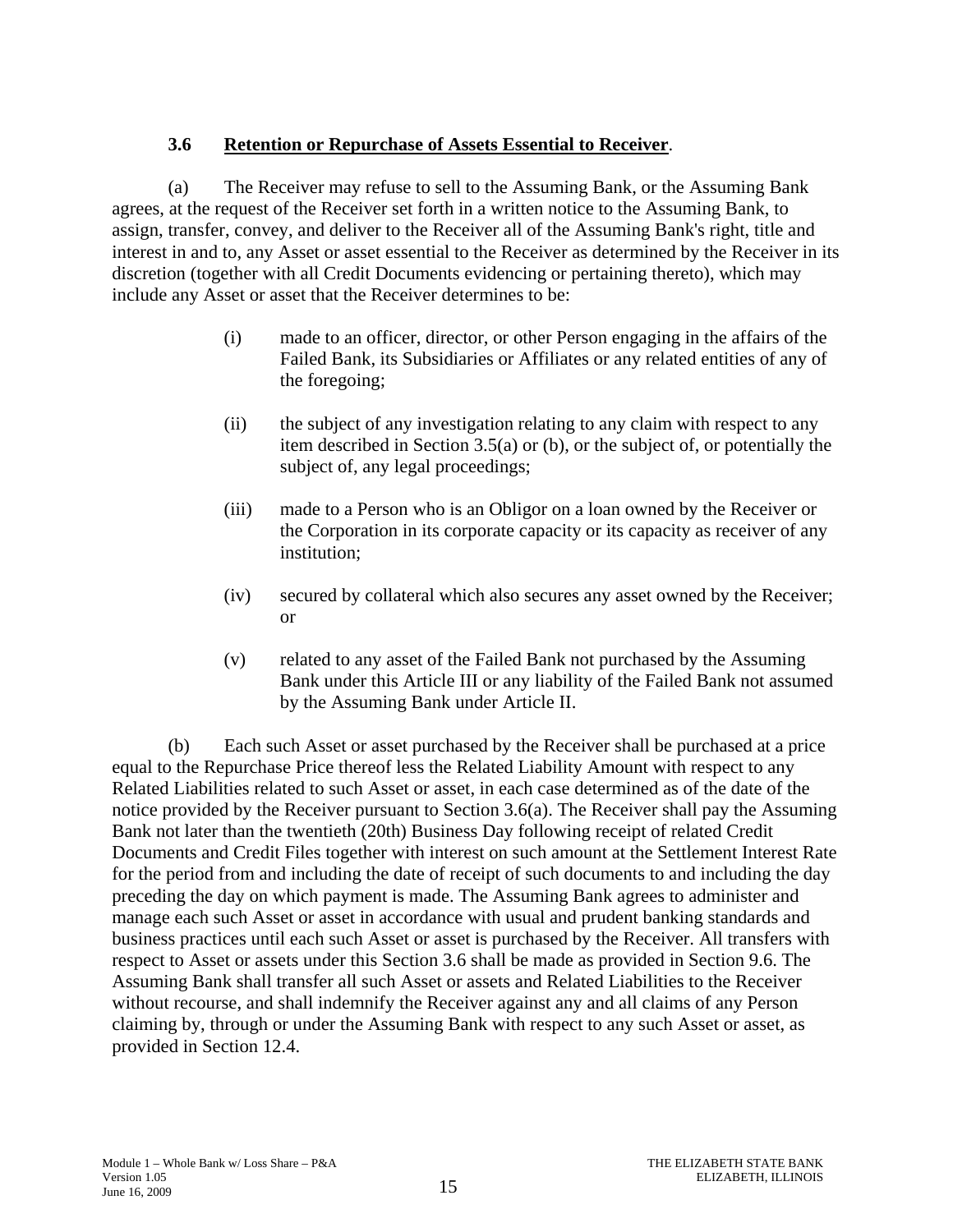#### **ARTICLE IV ASSUMPTION OF CERTAIN DUTIES AND OBLIGATIONS**

The Assuming Bank agrees with the Receiver and the Corporation as follows:

<span id="page-19-1"></span><span id="page-19-0"></span>**4.1** Continuation of Banking Business. For the period commencing the first banking business day after Bank Closing and ending no earlier than the first anniversary of Bank Closing, the Assuming Bank agrees to provide full service banking in the trade area of the Failed Bank. Thereafter, the Assuming Bank may cease providing such banking services in the trade area of the Failed Bank, provided the Assuming Bank has received all necessary regulatory approvals. The trade area shall be determined by the Receiver.

<span id="page-19-2"></span>**4.2 Agreement with Respect to Credit Card Business**. The Assuming Bank agrees to honor and perform, from and after Bank Closing, all duties and obligations with respect to the Failed Bank's credit card business, and/or processing related to credit cards, if any, and assumes all outstanding extensions of credit with respect thereto.

**4.3** Agreement with Respect to Safe Deposit Business. The Assuming Bank assumes and agrees to discharge, from and after Bank Closing, in the usual course of conducting a banking business, the duties and obligations of the Failed Bank with respect to all Safe Deposit Boxes, if any, of the Failed Bank and to maintain all of the necessary facilities for the use of such boxes by the renters thereof during the period for which such boxes have been rented and the rent therefore paid to the Failed Bank, subject to the provisions of the rental agreements between the Failed Bank and the respective renters of such boxes; provided, that the Assuming Bank may relocate the Safe Deposit Boxes of the Failed Bank to any office of the Assuming Bank located in the trade area of the Failed Bank. The Safe Deposit Boxes shall be located and maintained in the trade area of the Failed Bank for a minimum of one year from Bank Closing. Fees related to the safe deposit business earned prior to the Bank Closing Date shall be for the benefit of the Receiver and fees earned after the Bank Closing Date shall be for the benefit of the Assuming Bank.

<span id="page-19-3"></span>**4.4 Agreement with Respect to Safekeeping Business**. The Receiver transfers, conveys and delivers to the Assuming Bank and the Assuming Bank accepts all securities and other items, if any, held by the Failed Bank in safekeeping for its customers as of Bank Closing. The Assuming Bank assumes and agrees to honor and discharge, from and after Bank Closing, the duties and obligations of the Failed Bank with respect to such securities and items held in safekeeping. The Assuming Bank shall be entitled to all rights and benefits heretofore accrued or hereafter accruing with respect thereto. The Assuming Bank shall provide to the Receiver written verification of all assets held by the Failed Bank for safekeeping within sixty (60) days after Bank Closing. The assets held for safekeeping by the Failed Bank shall be held and maintained by the Assuming Bank in the trade area of the Failed Bank for a minimum of one year from Bank Closing. Fees related to the safekeeping business earned prior to the Bank Closing Date shall be for the benefit of the Receiver and fees earned after the Bank Closing Date shall be for the benefit of the Assuming Bank.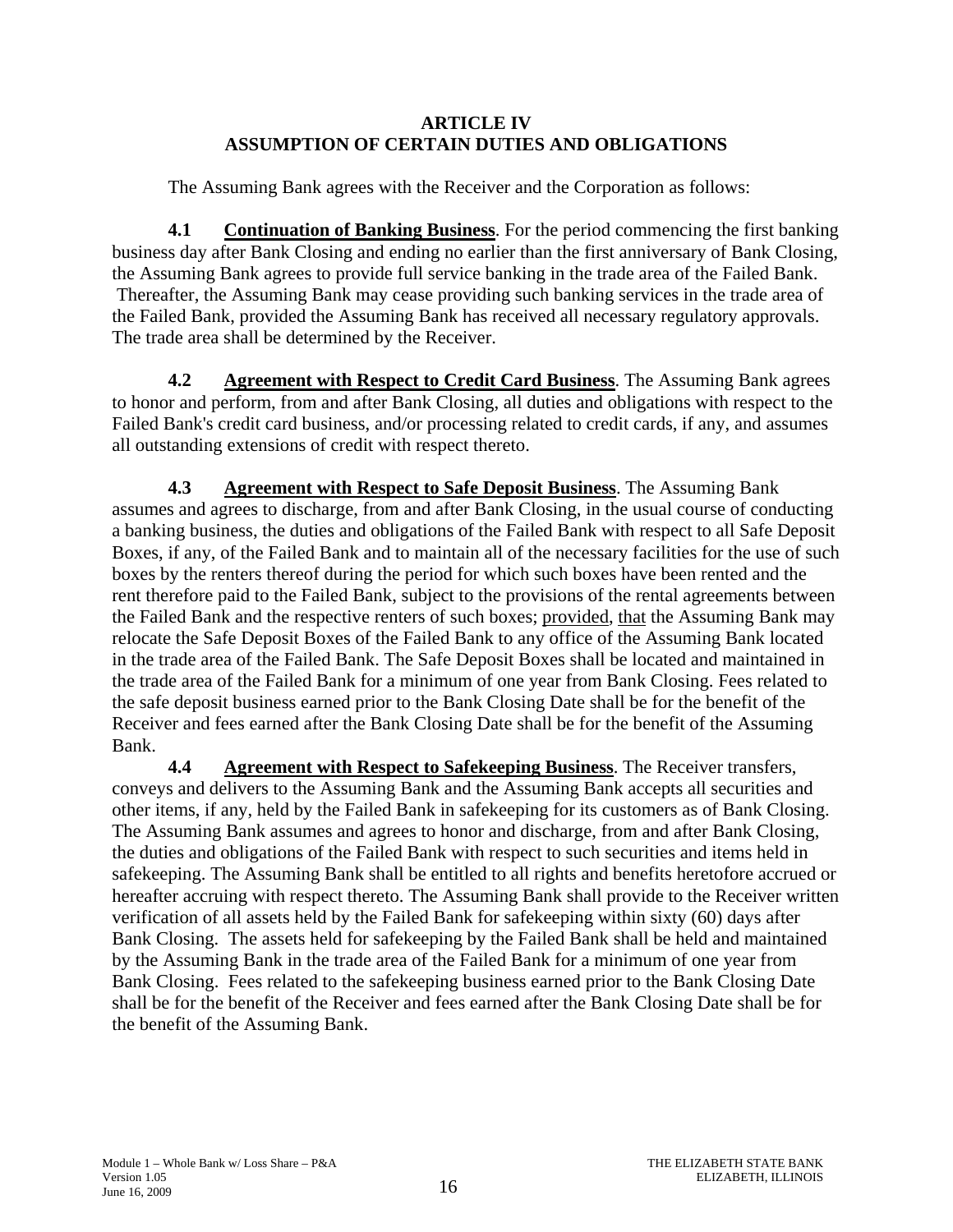## **4.5 Agreement with Respect to Trust Business**.

<span id="page-20-0"></span>(a) The Assuming Bank shall, without further transfer, substitution, act or deed, to the full extent permitted by law, succeed to the rights, obligations, properties, assets, investments, deposits, agreements, and trusts of the Failed Bank under trusts, executorships, administrations, guardianships, and agencies, and other fiduciary or representative capacities, all to the same extent as though the Assuming Bank had assumed the same from the Failed Bank prior to Bank Closing; provided, that any liability based on the misfeasance, malfeasance or nonfeasance of the Failed Bank, its directors, officers, employees or agents with respect to the trust business is not assumed hereunder.

(b) The Assuming Bank shall, to the full extent permitted by law, succeed to, and be entitled to take and execute, the appointment to all executorships, trusteeships, guardianships and other fiduciary or representative capacities to which the Failed Bank is or may be named in wills, whenever probated, or to which the Failed Bank is or may be named or appointed by any other instrument.

(c) In the event additional proceedings of any kind are necessary to accomplish the transfer of such trust business, the Assuming Bank agrees that, at its own expense, it will take whatever action is necessary to accomplish such transfer. The Receiver agrees to use reasonable efforts to assist the Assuming Bank in accomplishing such transfer.

(d) The Assuming Bank shall provide to the Receiver written verification of the assets held in connection with the Failed Bank's trust business within sixty (60) days after Bank Closing.

# **4.6 Agreement with Respect to Bank Premises**.

<span id="page-20-1"></span>(a) **Option to Purchase.** Subject to Section 3.5, the Receiver hereby grants to the Assuming Bank an exclusive option for the period of ninety (90) days commencing the day after Bank Closing to purchase any or all owned Bank Premises, including all Furniture, Fixtures and Equipment located on the Bank Premises. The Assuming Bank shall give written notice to the Receiver within the option period of its election to purchase or not to purchase any of the owned Bank Premises. Any purchase of such premises shall be effective as of the date of Bank Closing and such purchase shall be consummated as soon as practicable thereafter, and in no event later than the Settlement Date.

(b) **Option to Lease.** The Receiver hereby grants to the Assuming Bank an exclusive option for the period of ninety (90) days commencing the day after Bank Closing to cause the Receiver to assign to the Assuming Bank any or all leases for leased Bank Premises, if any, which have been continuously occupied by the Assuming Bank from Bank Closing to the date it elects to accept an assignment of the leases with respect thereto to the extent such leases can be assigned; provided, that the exercise of this option with respect to any lease must be as to all premises or other property subject to the lease. If an assignment cannot be made of any such leases, the Receiver may, in its discretion, enter into subleases with the Assuming Bank containing the same terms and conditions provided under such existing leases for such leased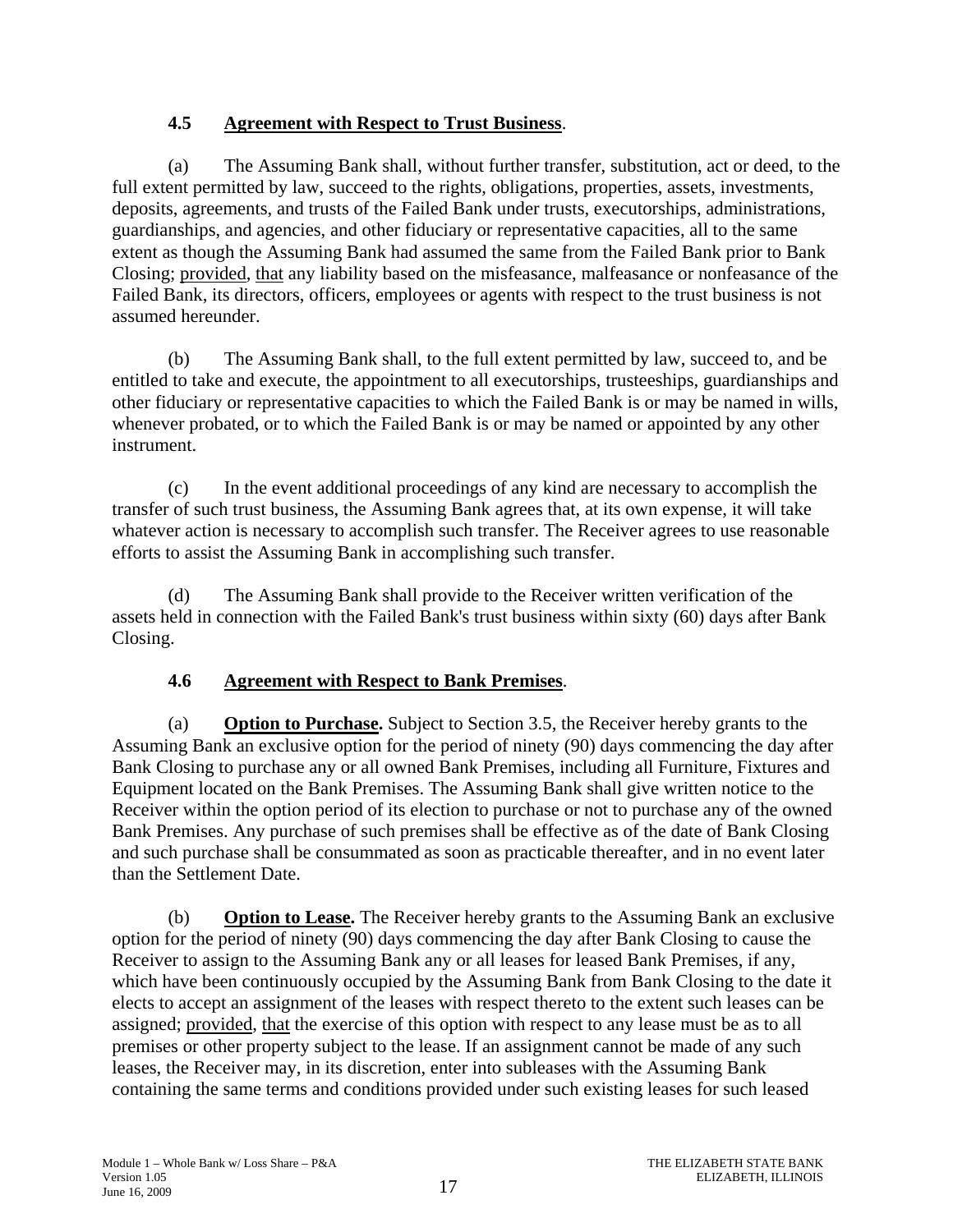Bank Premises or other property. The Assuming Bank shall give notice to the Receiver within the option period of its election to accept or not to accept an assignment of any or all leases (or enter into subleases or new leases in lieu thereof). The Assuming Bank agrees to assume all leases assigned (or enter into subleases or new leases in lieu thereof) pursuant to this Section 4.6.

(c) **Facilitation.** The Receiver agrees to facilitate the assumption, assignment or sublease of leases or the negotiation of new leases by the Assuming Bank; provided, that neither the Receiver nor the Corporation shall be obligated to engage in litigation, make payments to the Assuming Bank or to any third party in connection with facilitating any such assumption, assignment, sublease or negotiation or commit to any other obligations to third parties.

(d) **Occupancy.** The Assuming Bank shall give the Receiver fifteen (15) days' prior written notice of its intention to vacate prior to vacating any leased Bank Premises with respect to which the Assuming Bank has not exercised the option provided in Section 4.6(b). Any such notice shall be deemed to terminate the Assuming Bank's option with respect to such leased Bank Premises.

## (e) **Occupancy Costs.**

(i) The Assuming Bank agrees to pay to the Receiver, or to appropriate third parties at the direction of the Receiver, during and for the period of any occupancy by it of (x) owned Bank Premises the market rental value, as determined by the appraiser selected in accordance with the definition of Fair Market Value, and all operating costs, and (y) leased Bank Premises, all operating costs with respect thereto and to comply with all relevant terms of applicable leases entered into by the Failed Bank, including without limitation the timely payment of all rent. Operating costs include, without limitation all taxes, fees, charges, utilities, insurance and assessments, to the extent not included in the rental value or rent. If the Assuming Bank elects to purchase any owned Bank Premises in accordance with Section 4.6(a), the amount of any rent paid (and taxes paid to the Receiver which have not been paid to the taxing authority and for which the Assuming Bank assumes liability) by the Assuming Bank with respect thereto shall be applied as an offset against the purchase price thereof.

(ii) The Assuming Bank agrees during the period of occupancy by it of owned or leased Bank Premises, to pay to the Receiver rent for the use of all owned or leased Furniture and Equipment and all owned or leased Fixtures located on such Bank Premises for the period of such occupancy. Rent for such property owned by the Failed Bank shall be the market rental value thereof, as determined by the Receiver within sixty (60) days after Bank Closing. Rent for such leased property shall be an amount equal to any and all rent and other amounts which the Receiver incurs or accrues as an obligation or is obligated to pay for such period of occupancy pursuant to all leases and contracts with respect to such property. If the Assuming Bank purchases any owned Furniture and Equipment or owned Fixtures in accordance with Section 4.6(f) or 4.6(h), the amount of any rents paid by the Assuming Bank with respect thereto shall be applied as an offset against the purchase price thereof.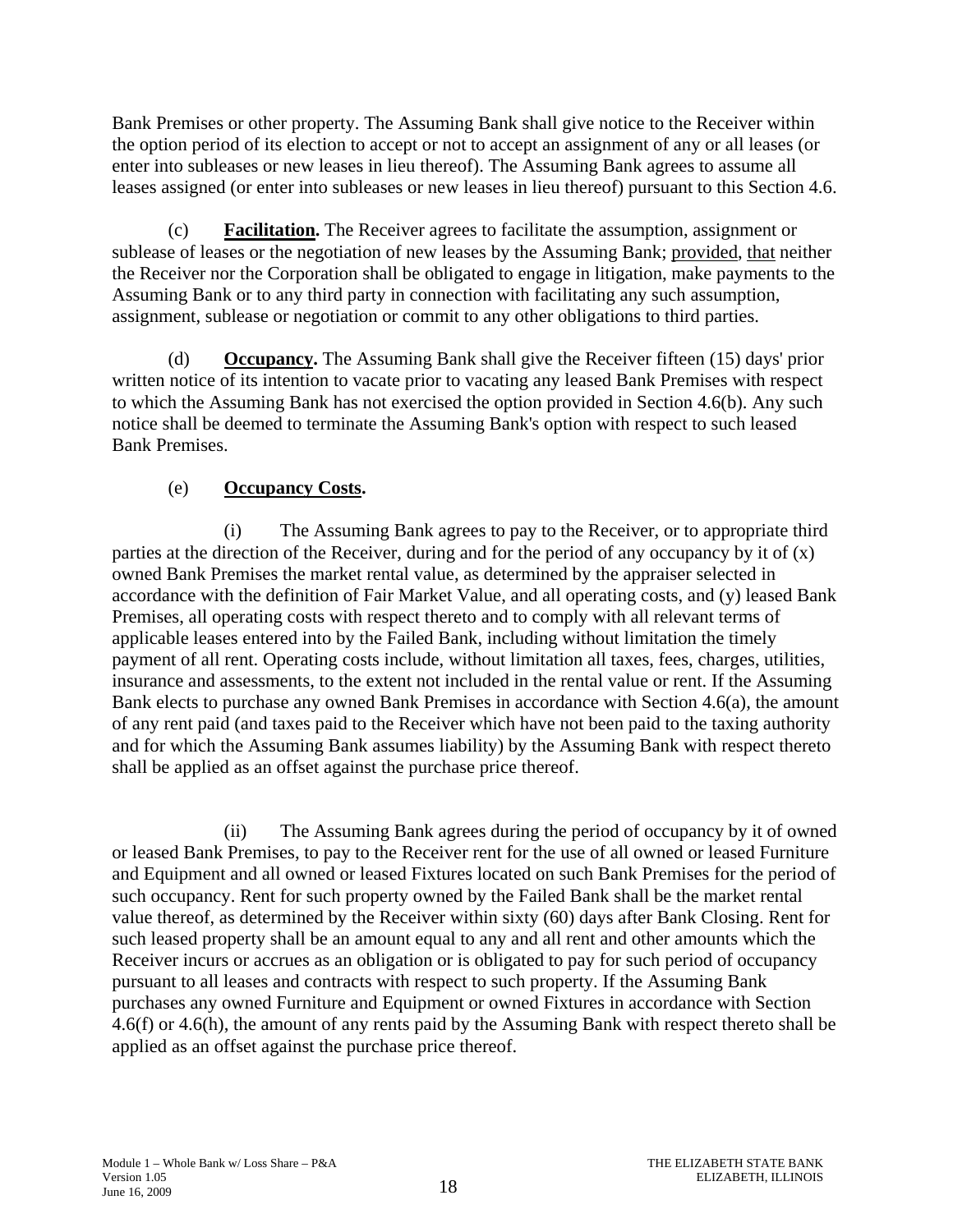(f) **Certain Requirements as to Furniture, Equipment and Fixtures.** If the Assuming Bank purchases owned Bank Premises or accepts an assignment of the lease (or enters into a sublease or a new lease in lieu thereof) for leased Bank Premises as provided in Section 4.6(a) or 4.6(b), or if the Assuming Bank does not exercise such option but within twelve (12) months following Bank Closing obtains the right to occupy such premises (whether by assignment, lease, sublease, purchase or otherwise), other than in accordance with Section 4.6(a) or (b), the Assuming Bank shall (i) effective as of the date of Bank Closing, purchase from the Receiver all Furniture and Equipment and Fixtures owned by the Failed Bank at Fair Market Value and located thereon as of Bank Closing, (ii) accept an assignment or a sublease of the leases or negotiate new leases for all Furniture and Equipment and Fixtures leased by the Failed Bank and located thereon, and (iii) if applicable, accept an assignment or a sublease of any ground lease or negotiate a new ground lease with respect to any land on which such Bank Premises are located; provided, that the Receiver shall not have disposed of such Furniture and Equipment and Fixtures or repudiated the leases specified in clause (ii) or (iii).

## (g) **Vacating Premises.**

(i) If the Assuming Bank elects not to purchase any owned Bank Premises, the notice of such election in accordance with Section 4.6(a) shall specify the date upon which the Assuming Bank's occupancy of such premises shall terminate, which date shall not be later than ninety (90) days after the date of the Assuming Bank's notice not to exercise such option. The Assuming Bank promptly shall relinquish and release to the Receiver such premises and the Furniture and Equipment and Fixtures located thereon in the same condition as at Bank Closing, normal wear and tear excepted. By occupying any such premises after the expiration of such ninety (90)-day period, the Assuming Bank shall, at the Receiver's option, (x) be deemed to have agreed to purchase such Bank Premises, and to assume all leases, obligations and liabilities with respect to leased Furniture and Equipment and leased Fixtures located thereon and any ground lease with respect to the land on which such premises are located, and (y) be required to purchase all Furniture and Equipment and Fixtures owned by the Failed Bank and located on such premises as of Bank Closing.

(ii) If the Assuming Bank elects not to accept an assignment of the lease or sublease any leased Bank Premises, the notice of such election in accordance with Section 4.6(b) shall specify the date upon which the Assuming Bank's occupancy of such leased Bank Premises shall terminate, which date shall not be later than the date which is one hundred eighty (180) days after Bank Closing. Upon vacating such premises, the Assuming Bank shall relinquish and release to the Receiver such premises and the Fixtures and the Furniture and Equipment located thereon in the same condition as at Bank Closing, normal wear and tear excepted. By failing to provide notice of its intention to vacate such premises prior to the expiration of the option period specified in Section 4.6(b), or by occupying such premises after the one hundred eighty (180) day period specified above in this paragraph (ii), the Assuming Bank shall, at the Receiver's option, (x) be deemed to have assumed all leases, obligations and liabilities with respect to such premises (including any ground lease with respect to the land on which premises are located), and leased Furniture and Equipment and leased Fixtures located thereon in accordance with this Section 4.6 (unless the Receiver previously repudiated any such lease), and (y) be required to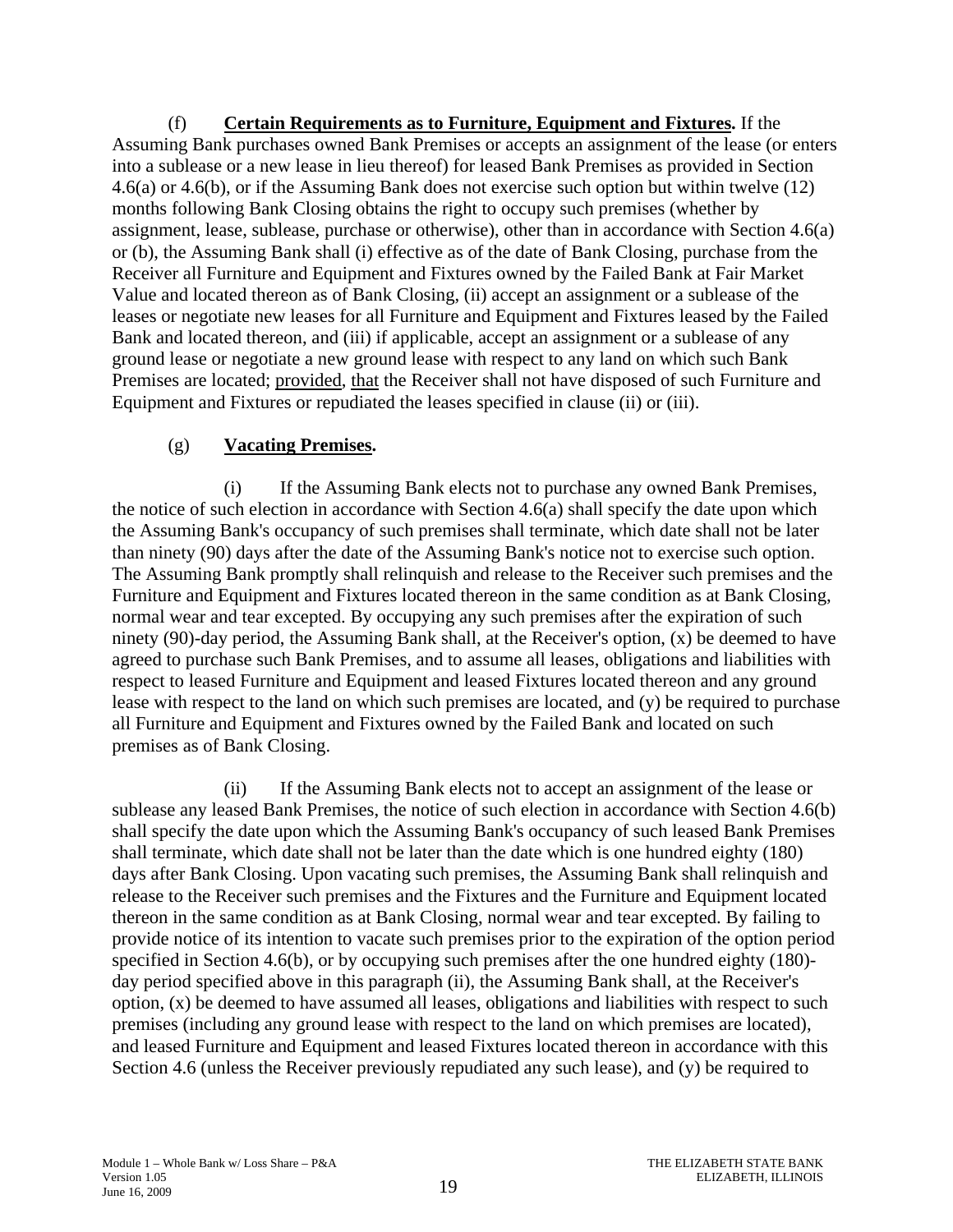purchase all Furniture and Equipment and Fixtures owned by the Failed Bank at Fair Market Value and located on such premises as of Bank Closing.

(h) **Furniture and Equipment and Certain Other Equipment.** The Receiver hereby grants to the Assuming Bank an option to purchase all Furniture and Equipment or any telecommunications, data processing equipment (including hardware and software) and check processing and similar operating equipment owned by the Failed Bank at Fair Market Value and located at any leased Bank Premises that the Assuming Bank elects to vacate or which it could have, but did not occupy, pursuant to this Section 4.6; provided, that, the Assuming Bank shall give the Receiver notice of its election to purchase such property at the time it gives notice of its intention to vacate such Bank Premises or within ten (10) days after Bank Closing for Bank Premises it could have, but did not, occupy.

# **4.7 Agreement with Respect to Leased Data Processing Equipment**

<span id="page-23-0"></span>(a) The Receiver hereby grants to the Assuming Bank an exclusive option for the period of ninety (90) days commencing the day after Bank Closing to accept an assignment from the Receiver of any or all Data Processing Leases to the extent that such Data Processing Leases can be assigned.

(b) The Assuming Bank shall (i) give written notice to the Receiver within the option period specified in Section 4.7(a) of its intent to accept or decline an assignment or sublease of any or all Data Processing Leases and promptly accept an assignment or sublease of such Data Processing Leases, and (ii) give written notice to the appropriate lessor(s) that it has accepted an assignment or sublease of any such Data Processing Leases.

(c) The Receiver agrees to facilitate the assignment or sublease of Data Processing Leases or the negotiation of new leases or license agreements by the Assuming Bank; provided, that neither the Receiver nor the Corporation shall be obligated to engage in litigation or make payments to the Assuming Bank or to any third party in connection with facilitating any such assumption, assignment, sublease or negotiation.

(d) The Assuming Bank agrees, during its period of use of any property subject to a Data Processing Lease, to pay to the Receiver or to appropriate third parties at the direction of the Receiver all operating costs with respect thereto and to comply with all relevant terms of the applicable Data Processing Leases entered into by the Failed Bank, including without limitation the timely payment of all rent, taxes, fees, charges, utilities, insurance and assessments.

(e) The Assuming Bank shall, not later than fifty (50) days after giving the notice provided in Section 4.7(b), (i) relinquish and release to the Receiver all property subject to the relevant Data Processing Lease, in the same condition as at Bank Closing, normal wear and tear excepted, or (ii) accept an assignment or a sublease thereof or negotiate a new lease or license agreement under this Section 4.7.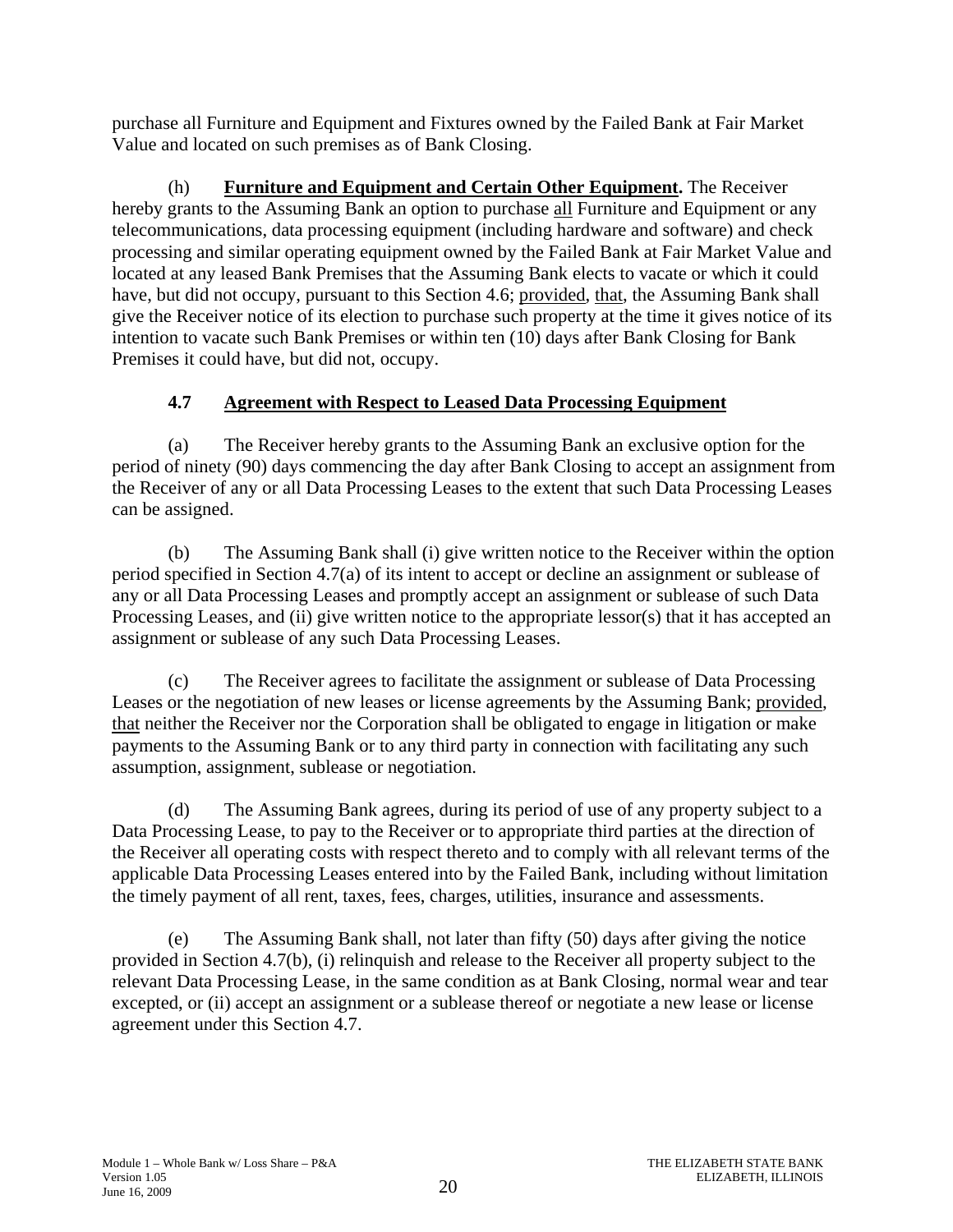## **4.8 Agreement with Respect to Certain Existing Agreements**.

<span id="page-24-0"></span>(a) Subject to the provisions of Section 4.8(b), with respect to agreements existing as of Bank Closing which provide for the rendering of services by or to the Failed Bank, other than IT services and core data processing services as referred to in section 4.8 (c) below, within thirty (30) days after Bank Closing, the Assuming Bank shall give the Receiver written notice specifying whether it elects to assume or not to assume each such agreement. Except as may be otherwise provided in this Article IV, the Assuming Bank agrees to comply with the terms of each such agreement for a period commencing on the day after Bank Closing and ending on: (i) in the case of an agreement that provides for the rendering of services by the Failed Bank, the date which is ninety (90) days after Bank Closing, and (ii) in the case of an agreement that provides for the rendering of services to the Failed Bank, the date which is thirty (30) days after the Assuming Bank has given notice to the Receiver of its election not to assume such agreement; provided, that the Receiver can reasonably make such service agreements available to the Assuming Bank. The Assuming Bank shall be deemed by the Receiver to have assumed agreements for which no notification is timely given. The Receiver agrees to assign, transfer, convey, and deliver to the Assuming Bank all right, title and interest of the Receiver, if any, in and to agreements the Assuming Bank assumes hereunder. In the event the Assuming Bank elects not to accept an assignment of any lease (or sublease) or negotiate a new lease for leased Bank Premises under Section 4.6 and does not otherwise occupy such premises, the provisions of this Section 4.8(a) shall not apply to service agreements related to such premises. The Assuming Bank agrees, during the period it has the use or benefit of any such agreement, promptly to pay to the Receiver or to appropriate third parties at the direction of the Receiver all operating costs with respect thereto and to comply with all relevant terms of such agreement.

(b) The provisions of Section 4.8(a) regarding the Assuming Bank's election to assume or not assume certain agreements shall not apply to (i) agreements pursuant to which the Failed Bank provides mortgage servicing for others or mortgage servicing is provided to the Failed Bank by others, (ii) agreements that are subject to Sections 4.1 through 4.7 and any insurance policy or bond referred to in Section 3.5(a) or other agreement specified in Section 3.5, and (iii) consulting, management or employment agreements, if any, between the Failed Bank and its employees or other Persons. Except as otherwise expressly set forth elsewhere in this Agreement, the Assuming Bank does not assume any liabilities or acquire any rights under any of the agreements described in this Section 4.8(b).

(c) With respect to information technology servicing and core data processing agreements existing as of Bank Closing which provide for the rendering of services by or to the Failed Bank, within thirty (30) days after Bank Closing, the Assuming Bank shall give the Receiver written notice specifying whether it elects to assume or not to assume each such agreement. For the purposes of this section, information technology servicing and core data processing refer to services such as, but not limited to, services utilizing Founder Group Incorporated's present hardware, software and integrated systems which provide CoreBanking Application Support and information technology infrastructure and support. Except as may be otherwise provided in this Article IV, the Assuming Bank agrees to comply with the terms of each such agreement for a period commencing on the day after Bank Closing and ending on: (i)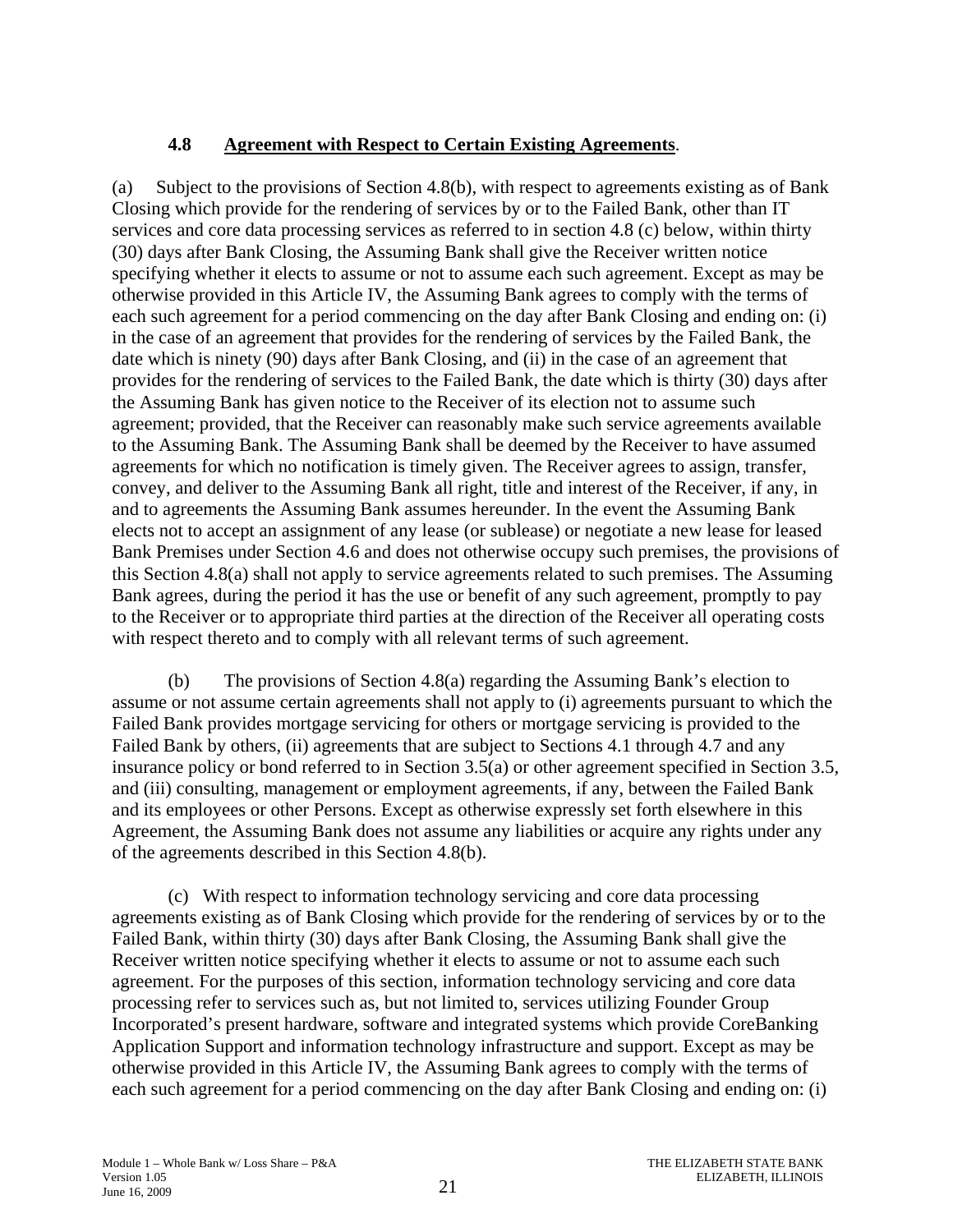in the case of an agreement that provides for the rendering of services by the Failed Bank, the date which is one hundred eighty (180) days after Bank Closing, and (ii) in the case of an agreement that provides for the rendering of services to the Failed Bank, the date which is thirty (30) days after the Assuming Bank has given notice to the Receiver of its election not to assume such agreement; provided, that the Receiver can reasonably make such service agreements available to the Assuming Bank. The Assuming Bank shall be deemed by the Receiver to have assumed agreements for which no notification is timely given. The Receiver agrees to assign, transfer, convey, and deliver to the Assuming Bank all right, title and interest of the Receiver, if any, in and to agreements the Assuming Bank assumes hereunder. The Assuming Bank agrees, during the period it has the use or benefit of any such agreement, promptly to pay to the Receiver or to appropriate third parties at the direction of the Receiver all operating costs with respect thereto and to comply with all relevant terms of such agreement.

<span id="page-25-0"></span>**4.9** Informational Tax Reporting. The Assuming Bank agrees to perform all obligations of the Failed Bank with respect to Federal and State income tax informational reporting related to (i) the Assets and the Liabilities Assumed, (ii) deposit accounts that were closed and loans that were paid off or collateral obtained with respect thereto prior to Bank Closing, (iii) miscellaneous payments made to vendors of the Failed Bank, and (iv) any other asset or liability of the Failed Bank, including, without limitation, loans not purchased and Deposits not assumed by the Assuming Bank, as may be required by the Receiver.

<span id="page-25-1"></span>**4.10 Insurance**. The Assuming Bank agrees to obtain insurance coverage effective from and after Bank Closing, including public liability, fire and extended coverage insurance acceptable to the Receiver with respect to owned or leased Bank Premises that it occupies, and all owned or leased Furniture and Equipment and Fixtures and leased data processing equipment (including hardware and software) located thereon, in the event such insurance coverage is not already in force and effect with respect to the Assuming Bank as the insured as of Bank Closing. All such insurance shall, where appropriate (as determined by the Receiver), name the Receiver as an additional insured.

<span id="page-25-2"></span>**4.11 Office Space for Receiver and Corporation**. For the period commencing on the day following Bank Closing and ending on the one hundred eightieth (180th) day thereafter, the Assuming Bank agrees to provide to the Receiver and the Corporation, without charge, adequate and suitable office space (including parking facilities and vault space), furniture, equipment (including photocopying and telecopying machines), email accounts, network access and technology resources (such as shared drive) and utilities (including local telephone service and fax machines) at the Bank Premises occupied by the Assuming Bank for their use in the discharge of their respective functions with respect to the Failed Bank. In the event the Receiver and the Corporation determine that the space provided is inadequate or unsuitable, the Receiver and the Corporation may relocate to other quarters having adequate and suitable space and the costs of relocation and any rental and utility costs for the balance of the period of occupancy by the Receiver and the Corporation shall be borne by the Assuming Bank. Additionally, the Assuming Bank agrees to pay such bills and invoices on behalf of the Receiver and Corporation as the Receiver or Corporation may direct for the period beginning on the date of Bank Closing and ending on Settlement Date. Assuming Bank shall submit it requests for reimbursement of such expenditures pursuant to Article VIII of this Agreement.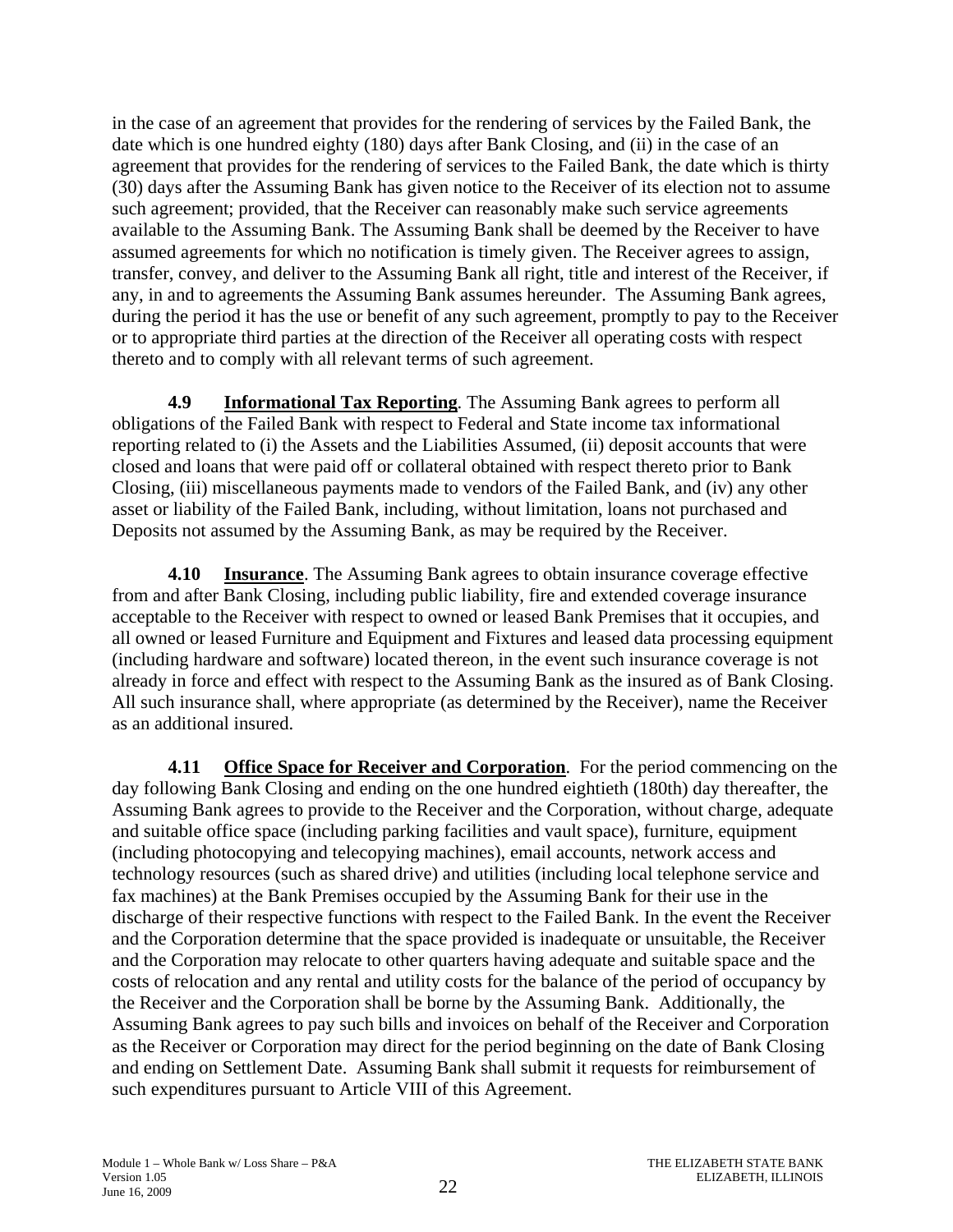## <span id="page-26-0"></span> **4.12 Agreement with Respect to Continuation of Group Health Plan Coverage for Former Employees of the Failed Bank.**

(a) The Assuming Bank agrees to assist the Receiver, as provided in this Section 4.12, in offering individuals who were employees or former employees of the Failed Bank, or any of its Subsidiaries, and who, immediately prior to Bank Closing, were receiving, or were eligible to receive, health insurance coverage or health insurance continuation coverage from the Failed Bank ("Eligible Individuals"), the opportunity to obtain health insurance coverage in the Corporation's FIA Continuation Coverage Plan which provides for health insurance continuation coverage to such Eligible Individuals who are qualified beneficiaries of the Failed Bank as defined in Section 607 of the Employee Retirement Income Security Act of 1974, as amended (respectively, "qualified beneficiaries" and "ERISA"). The Assuming Bank shall consult with the Receiver and not later than five (5) Business Days after Bank Closing shall provide written notice to the Receiver of the number (if available), identity (if available) and addresses (if available) of the Eligible Individuals who are qualified beneficiaries of the Failed Bank and for whom a "qualifying event" (as defined in Section 603 of ERISA) has occurred and with respect to whom the Failed Bank's obligations under Part 6 of Subtitle B of Title I of ERISA have not been satisfied in full, and such other information as the Receiver may reasonably require. The Receiver shall cooperate with the Assuming Bank in order to permit it to prepare such notice and shall provide to the Assuming Bank such data in its possession as may be reasonably required for purposes of preparing such notice.

(b) The Assuming Bank shall take such further action to assist the Receiver in offering the Eligible Individuals who are qualified beneficiaries of the Failed Bank the opportunity to obtain health insurance coverage in the Corporation's FIA Continuation Coverage Plan as the Receiver may direct. All expenses incurred and paid by the Assuming Bank (i) in connection with the obligations of the Assuming Bank under this Section 4.12, and (ii) in providing health insurance continuation coverage to any Eligible Individuals who are hired by the Assuming Bank and such employees' qualified beneficiaries shall be borne by the Assuming Bank.

(c) This Section 4.12 is for the sole and exclusive benefit of the parties to this Agreement, and for the benefit of no other Person (including any former employee of the Failed Bank or any Subsidiary thereof or qualified beneficiary of such former employee). Nothing in this Section 4.12 is intended by the parties, or shall be construed, to give any Person (including any former employee of the Failed Bank or any Subsidiary thereof or qualified beneficiary of such former employee) other than the Corporation, the Receiver and the Assuming Bank any legal or equitable right, remedy or claim under or with respect to the provisions of this Section.

<span id="page-26-1"></span>**4.13 Agreement with Respect to Interim Asset Servicing.** At any time after Bank Closing, the Receiver may establish on its books an asset pool(s) and may transfer to such asset pool(s) (by means of accounting entries on the books of the Receiver) all or any assets and liabilities of the Failed Bank which are not acquired by the Assuming Bank, including, without limitation, wholly unfunded Commitments and assets and liabilities which may be acquired, funded or originated by the Receiver subsequent to Bank Closing. The Receiver may remove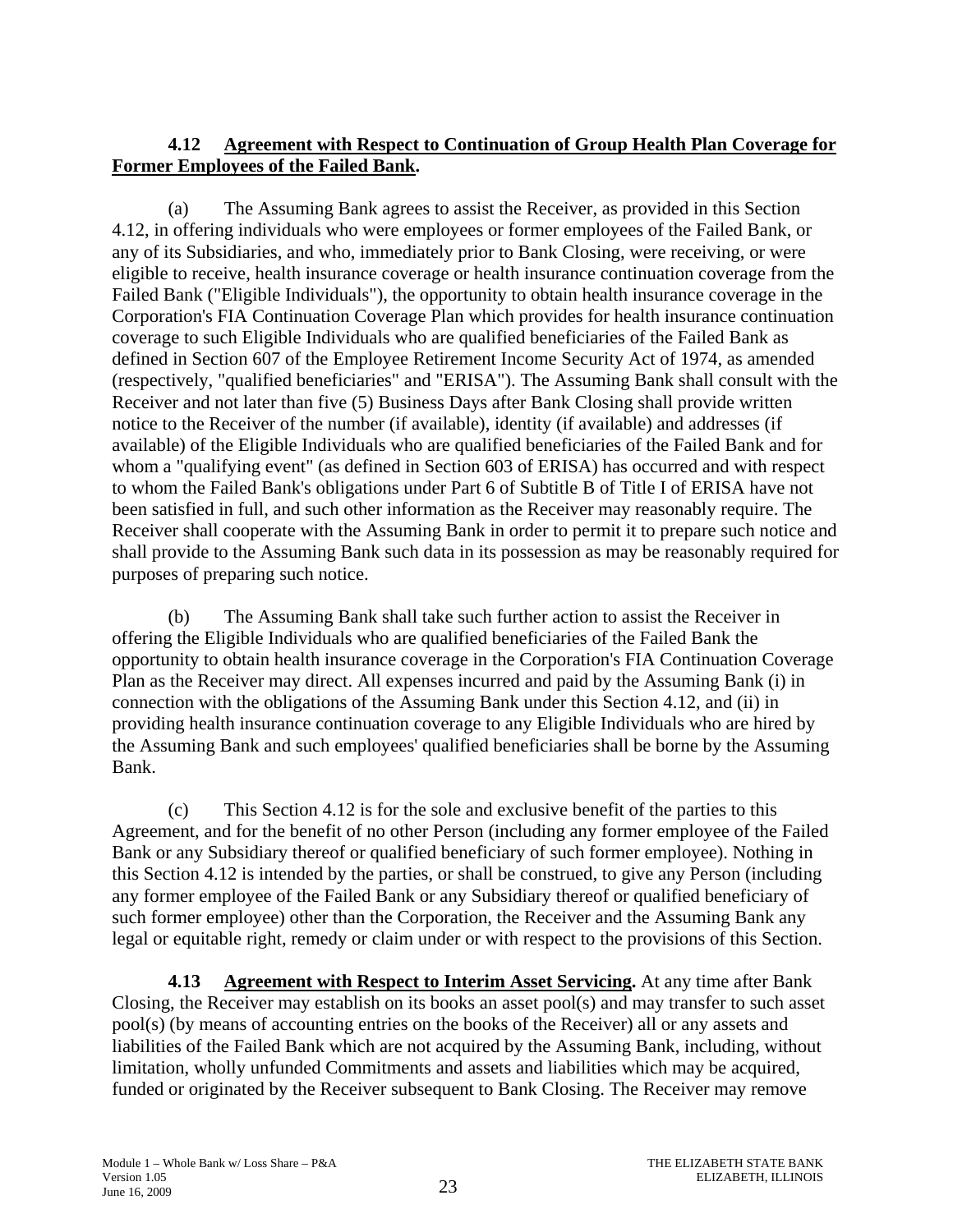assets (and liabilities) from or add assets (and liabilities) to such pool(s) at any time in its discretion. At the option of the Receiver, the Assuming Bank agrees to service, administer, and collect such pool assets in accordance with and for the term set forth in Exhibit 4.13 "Interim Asset Servicing Arrangement".

# **4.14 Reserved.**

**4.15 Agreement with Respect to Loss-Sharing.** The Assuming Bank shall be entitled to require reimbursement from the Receiver for loss sharing on certain loans in accordance with the Single Family Shared-Loss Agreement attached hereto as Exhibit 4.15A and the Non-Single Family Shared-Loss Agreement attached hereto as Exhibit 4.15B, collectively, the "Shared-Loss Agreements." The Loans that shall be subject to the Shared-Loss Agreements are identified on the Schedule of Loans 4.15A and 4.15B attached hereto.

**4.16 Agreement with Respect to The John Warner Bank, Clinton, IL, First State Bank, Winchester, IL, Founders Bank, Worth, IL, The First National Bank of Danville, Danville, IL, Rock River Bank, Oregon, IL.** The Assuming Bank shall continue to provide operational support to the acquirer of each above referenced bank, including support for core banking applications as well as other applications, as may be required to support infrastructure in the normal course of business until a transition of these systems can be accomplished, but in any event, not more than 90 days from Bank Closing.

## **ARTICLE V DUTIES WITH RESPECT TO DEPOSITORS OF THE FAILED BANK**

<span id="page-27-1"></span><span id="page-27-0"></span>**5.1 Payment of Checks, Drafts and Orders.** Subject to Section 9.5, the Assuming Bank agrees to pay all properly drawn checks, drafts and withdrawal orders of depositors of the Failed Bank presented for payment, whether drawn on the check or draft forms provided by the Failed Bank or by the Assuming Bank, to the extent that the Deposit balances to the credit of the respective makers or drawers assumed by the Assuming Bank under this Agreement are sufficient to permit the payment thereof, and in all other respects to discharge, in the usual course of conducting a banking business, the duties and obligations of the Failed Bank with respect to the Deposit balances due and owing to the depositors of the Failed Bank assumed by the Assuming Bank under this Agreement.

<span id="page-27-2"></span>**5.2** Certain Agreements Related to Deposits. Subject to Section 2.2, the Assuming Bank agrees to honor the terms and conditions of any written escrow or mortgage servicing agreement or other similar agreement relating to a Deposit liability assumed by the Assuming Bank pursuant to this Agreement.

# **5.3 Notice to Depositors.**

<span id="page-27-3"></span>(a) Within seven (7) days after Bank Closing, the Assuming Bank shall give (i) notice to depositors of the Failed Bank of its assumption of the Deposit liabilities of the Failed Bank, and (ii) any notice required under Section 2.2, by mailing to each such depositor a notice with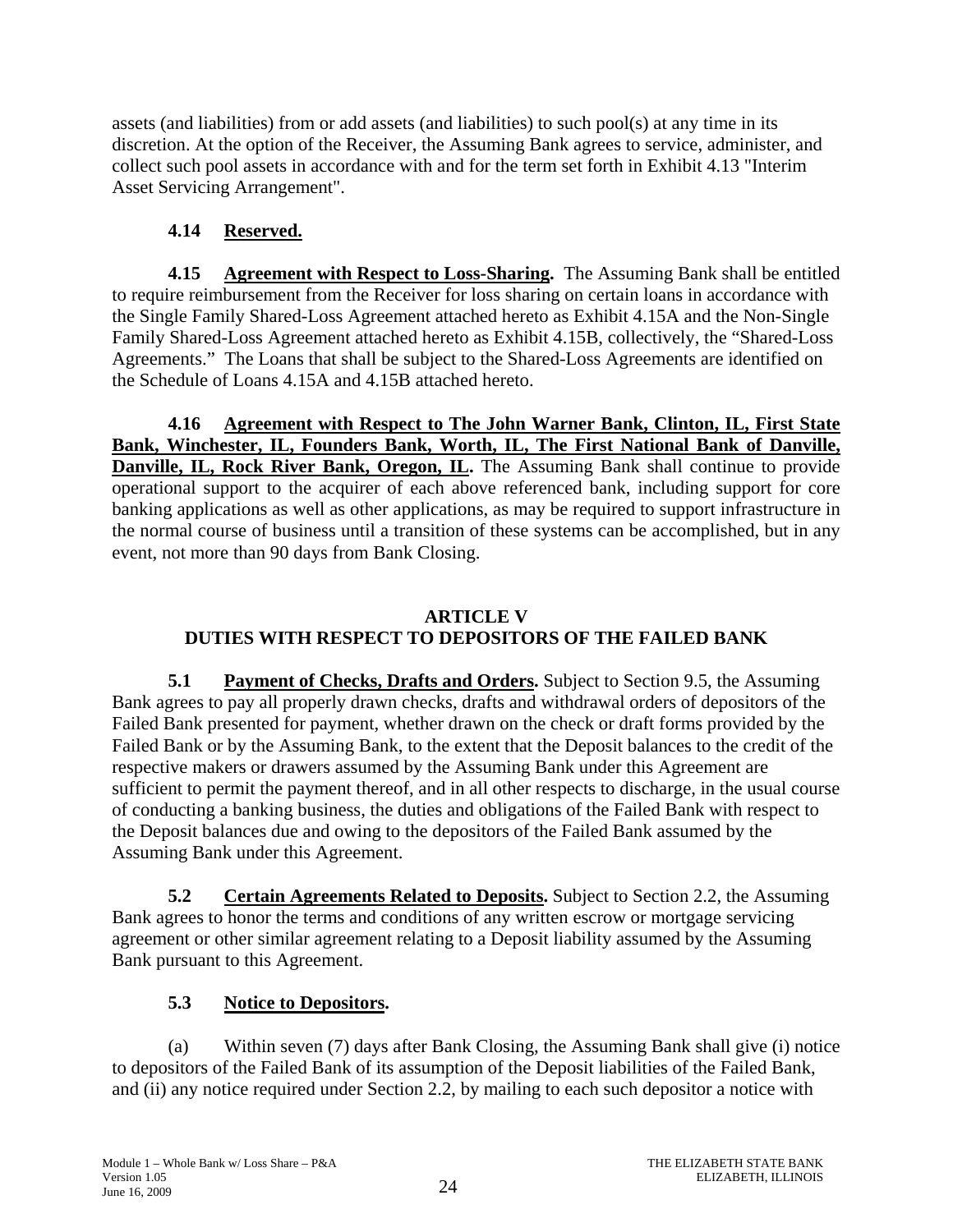respect to such assumption and by advertising in a newspaper of general circulation in the county or counties in which the Failed Bank was located. The Assuming Bank agrees that it will obtain prior approval of all such notices and advertisements from counsel for the Receiver and that such notices and advertisements shall not be mailed or published until such approval is received.

(b) The Assuming Bank shall give notice by mail to depositors of the Failed Bank concerning the procedures to claim their deposits, which notice shall be provided to the Assuming Bank by the Receiver or the Corporation. Such notice shall be included with the notice to depositors to be mailed by the Assuming Bank pursuant to Section 5.3(a).

(c) If the Assuming Bank proposes to charge fees different from those charged by the Failed Bank before it establishes new deposit account relationships with the depositors of the Failed Bank, the Assuming Bank shall give notice by mail of such changed fees to such depositors.

#### **ARTICLE VI RECORDS**

## **6.1 Transfer of Records**.

<span id="page-28-1"></span><span id="page-28-0"></span>(a) In accordance with Section 3.1, the Receiver assigns, transfers, conveys and delivers to the Assuming Bank the following Records pertaining to the Deposit liabilities of the Failed Bank assumed by the Assuming Bank under this Agreement, except as provided in Section 6.4:

- (i) signature cards, orders, contracts between the Failed Bank and its depositors and Records of similar character;
- (ii) passbooks of depositors held by the Failed Bank, deposit slips, cancelled checks and withdrawal orders representing charges to accounts of depositors;

and the following Records pertaining to the Assets:

- (iii) records of deposit balances carried with other banks, bankers or trust companies;
- (iv) Loan and collateral records and Credit Files and other documents;
- (v) deeds, mortgages, abstracts, surveys, and other instruments or records of title pertaining to real estate or real estate mortgages;
- (vi) signature cards, agreements and records pertaining to Safe Deposit Boxes, if any; and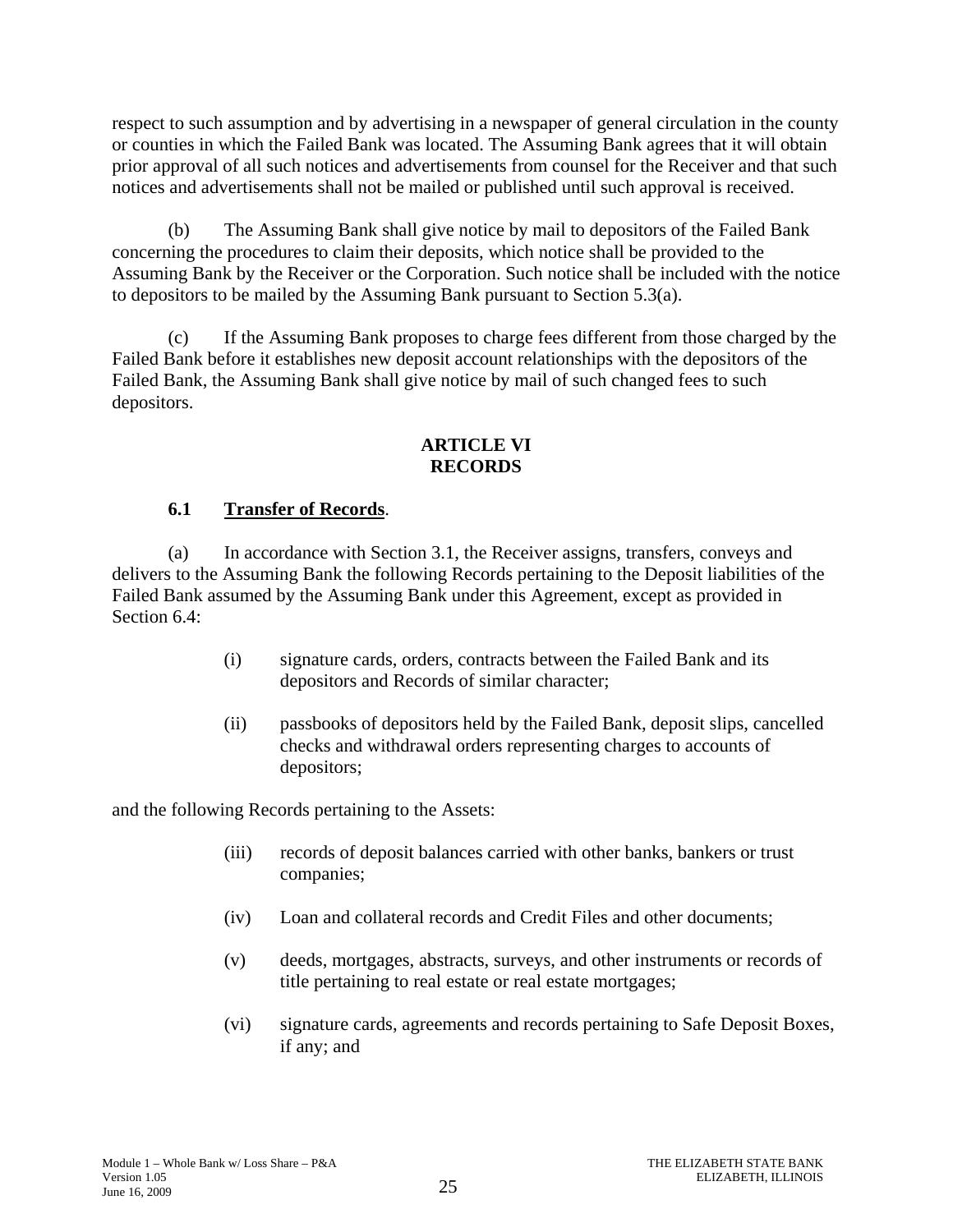(vii) records pertaining to the credit card business, trust business or safekeeping business of the Failed Bank, if any.

(b) The Receiver, at its option, may assign and transfer to the Assuming Bank by a single blanket assignment or otherwise, as soon as practicable after Bank Closing, any other Records not assigned and transferred to the Assuming Bank as provided in this Agreement, including but not limited to loan disbursement checks, general ledger tickets, official bank checks, proof transactions (including proof tapes) and paid out loan files.

<span id="page-29-0"></span>**6.2 Delivery of Assigned Records**. The Receiver shall deliver to the Assuming Bank all Records described in (i) Section 6.1(a) as soon as practicable on or after the date of this Agreement, and (ii) Section 6.1(b) as soon as practicable after making any assignment described therein.

<span id="page-29-1"></span>**6.3 Preservation of Records**. The Assuming Bank agrees that it will preserve and maintain for the joint benefit of the Receiver, the Corporation and the Assuming Bank, all Records of which it has custody for such period as either the Receiver or the Corporation in its discretion may require, until directed otherwise, in writing, by the Receiver or Corporation. The Assuming Bank shall have the primary responsibility to respond to subpoenas, discovery requests, and other similar official inquiries with respect to the Records of which it has custody.

**6.4 Access to Records; Copies**. The Assuming Bank agrees to permit the Receiver and the Corporation access to all Records of which the Assuming Bank has custody, and to use, inspect, make extracts from or request copies of any such Records in the manner and to the extent requested, and to duplicate, in the discretion of the Receiver or the Corporation, any Record in the form of microfilm or microfiche pertaining to Deposit account relationships; provided, that in the event that the Failed Bank maintained one or more duplicate copies of such microfilm or microfiche Records, the Assuming Bank hereby assigns, transfers, and conveys to the Corporation one such duplicate copy of each such Record without cost to the Corporation, and agrees to deliver to the Corporation all Records assigned and transferred to the Corporation under this Article VI as soon as practicable on or after the date of this Agreement. The party requesting a copy of any Record shall bear the cost (based on standard accepted industry charges to the extent applicable, as determined by the Receiver) for providing such duplicate Records. A copy of each Record requested shall be provided as soon as practicable by the party having custody thereof.

### **ARTICLE VII FIRST LOSS TRANCHE**

 The Assuming Bank has submitted to the Receiver an asset premium (discount) bid of (\$2,495,000) and a Deposit premium bid of 1.00%. The Deposit premium bid will be applied to the total of all Assumed Deposits except for brokered, CDARS, and any market place or similar subscription services Deposits. The First Loss Tranche shall be determined by adding (i) the asset premium (discount) bid, (ii) the Deposit premium bid, and (iii) the Equity Adjustment. If the First Loss Tranche is a positive number, then this is the Losses on Single Family Shared-Loss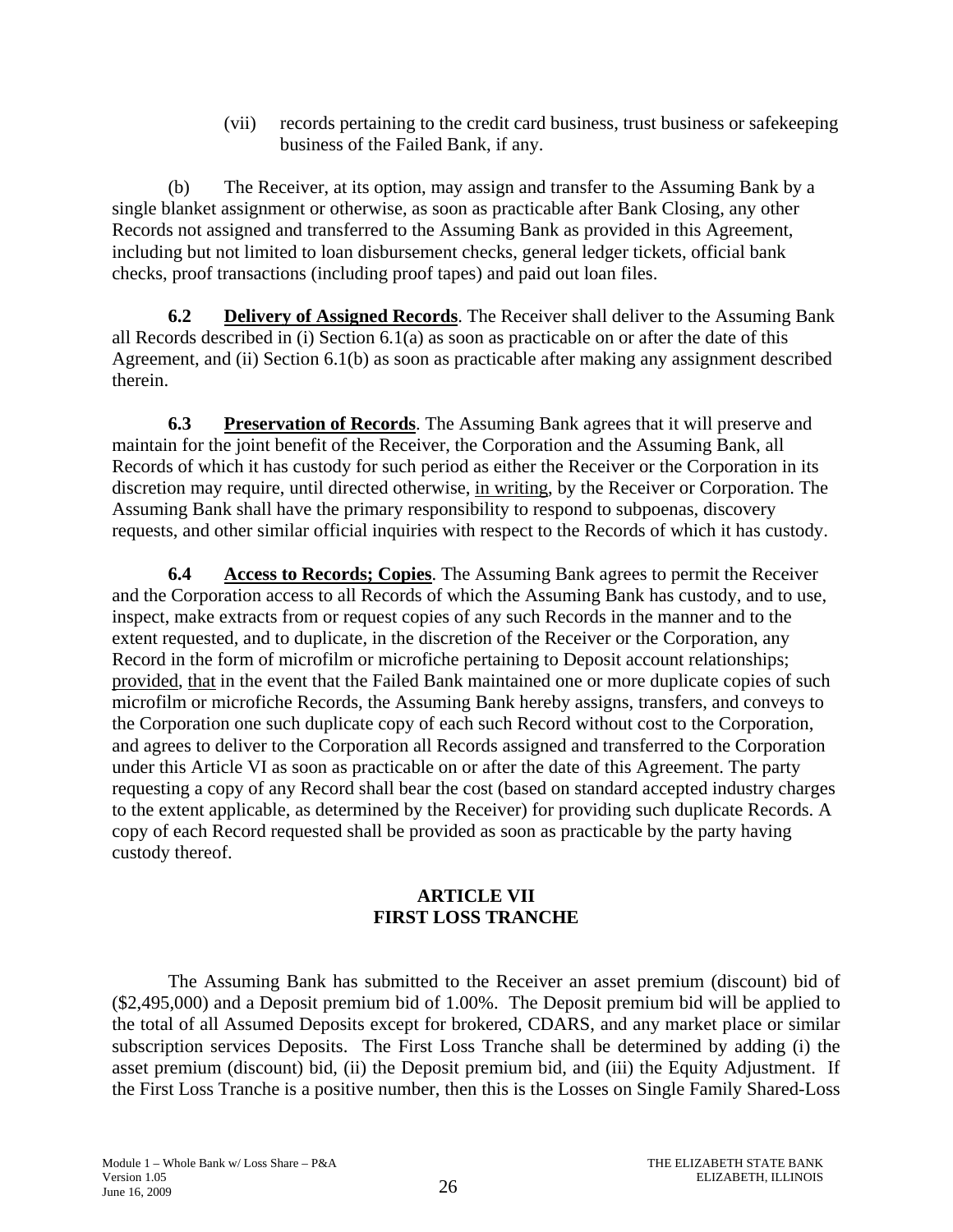Loans and Net Charge-offs on Shared Loss Assets that the Assuming Bank will incur before loss-sharing commences under Exhibits 4.15A and 4.15B. If the First Loss Tranche is a negative number, the Corporation shall pay such amount by wire transfer to the Assuming Bank by the end of the first business day following Bank Closing and loss sharing shall commence immediately.

#### **ARTICLE VIII ADJUSTMENTS**

<span id="page-30-1"></span><span id="page-30-0"></span>**8.1** Pro Forma Statement. The Receiver, as soon as practicable after Bank Closing, in accordance with the best information then available, shall provide to the Assuming Bank a pro forma statement reflecting any adjustments of such liabilities and assets as may be necessary. Such pro forma statement shall take into account, to the extent possible, (i) liabilities and assets of a nature similar to those contemplated by Section 2.1 or Section 3.1, respectively, which at Bank Closing were carried in the Failed Bank's suspense accounts, (ii) accruals as of Bank Closing for all income related to the assets and business of the Failed Bank acquired by the Assuming Bank hereunder, whether or not such accruals were reflected on the Accounting Records of the Failed Bank in the normal course of its operations, and (iii) adjustments to determine the Book Value of any investment in an Acquired Subsidiary and related accounts on the "bank only" (unconsolidated) balance sheet of the Failed Bank based on the equity method of accounting, whether or not the Failed Bank used the equity method of accounting for investments in subsidiaries, except that the resulting amount cannot be less than the Acquired Subsidiary's recorded equity as of Bank Closing as reflected on the Accounting Records of the Acquired Subsidiary. Any Loan purchased by the Assuming Bank pursuant to Section 3.1 which the Failed Bank charged off during the period following the date of the most recent pertinent data made available to the Assuming Bank as part of the Information Package to Bank Closing shall be deemed not to be charged off for the purposes of the pro forma statement, and the purchase price shall be determined pursuant to Section 3.2.

## **8.2 Correction of Errors and Omissions; Other Liabilities**.

(a) In the event any bookkeeping omissions or errors are discovered in preparing any pro forma statement or in completing the transfers and assumptions contemplated hereby, the parties hereto agree to correct such errors and omissions, it being understood that, as far as practicable, all adjustments will be made consistent with the judgments, methods, policies or accounting principles utilized by the Failed Bank in preparing and maintaining Accounting Records, except that adjustments made pursuant to this Section 8.2(a) are not intended to bring the Accounting Records of the Failed Bank into accordance with generally accepted accounting principles.

(b) If the Receiver discovers at any time subsequent to the date of this Agreement that any claim exists against the Failed Bank which is of such a nature that it would have been included in the liabilities assumed under Article II had the existence of such claim or the facts giving rise thereto been known as of Bank Closing, the Receiver may, in its discretion, at any time, require that such claim be assumed by the Assuming Bank in a manner consistent with the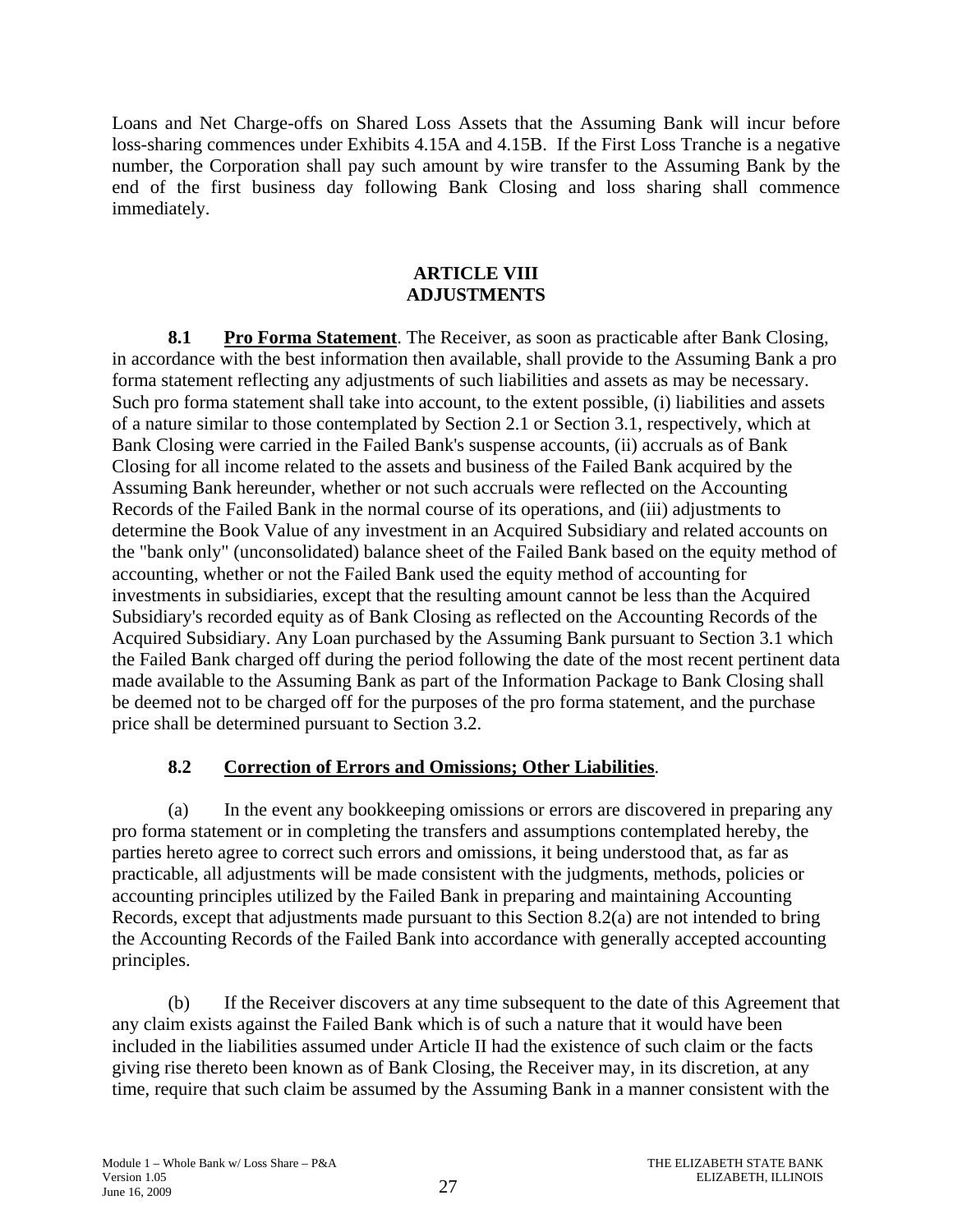intent of this Agreement. The Receiver will make appropriate adjustments to the pro forma statement provided by the Receiver to the Assuming Bank pursuant to Section 8.1 as may be necessary.

<span id="page-31-0"></span>**8.3 Payments**. The Receiver agrees to cause to be paid to the Assuming Bank, or the Assuming Bank agrees to pay to the Receiver, as the case may be, on the Settlement Date, a payment in an amount which reflects net adjustments (including any costs, expenses and fees associated with determinations of value as provided in this Agreement) made pursuant to Section 8.1 or Section 8.2, plus interest as provided in Section 8.4. The Receiver and the Assuming Bank agree to effect on the Settlement Date any further transfer of assets to or assumption of liabilities or claims by the Assuming Bank as may be necessary in accordance with Section 8.1 or Section 8.2.

<span id="page-31-1"></span>**8.4 Interest**. Any amounts paid under Section 8.3 or Section 8.5, shall bear interest for the period from and including the day following Bank Closing to and including the day preceding the payment at the Settlement Interest Rate.

<span id="page-31-2"></span>**8.5 Subsequent Adjustments.** In the event that the Assuming Bank or the Receiver discovers any errors or omissions as contemplated by Section 8.2 or any error with respect to the payment made under Section 8.3 after the Settlement Date, the Assuming Bank and the Receiver agree to promptly correct any such errors or omissions, make any payments and effect any transfers or assumptions as may be necessary to reflect any such correction plus interest as provided in Section 8.4.

## **ARTICLE IX CONTINUING COOPERATION**

<span id="page-31-4"></span><span id="page-31-3"></span>**9.1** General Matters. The parties hereto agree that they will, in good faith and with their best efforts, cooperate with each other to carry out the transactions contemplated by this Agreement and to effect the purposes hereof.

<span id="page-31-5"></span>**9.2 Additional Title Documents**. The Receiver, the Corporation and the Assuming Bank each agree, at any time, and from time to time, upon the request of any party hereto, to execute and deliver such additional instruments and documents of conveyance as shall be reasonably necessary to vest in the appropriate party its full legal or equitable title in and to the property transferred pursuant to this Agreement or to be transferred in accordance herewith. The Assuming Bank shall prepare such instruments and documents of conveyance (in form and substance satisfactory to the Receiver) as shall be necessary to vest title to the Assets in the Assuming Bank. The Assuming Bank shall be responsible for recording such instruments and documents of conveyance at its own expense.

# **9.3 Claims and Suits**.

<span id="page-31-6"></span>(a) The Receiver shall have the right, in its discretion, to (i) defend or settle any claim or suit against the Assuming Bank with respect to which the Receiver has indemnified the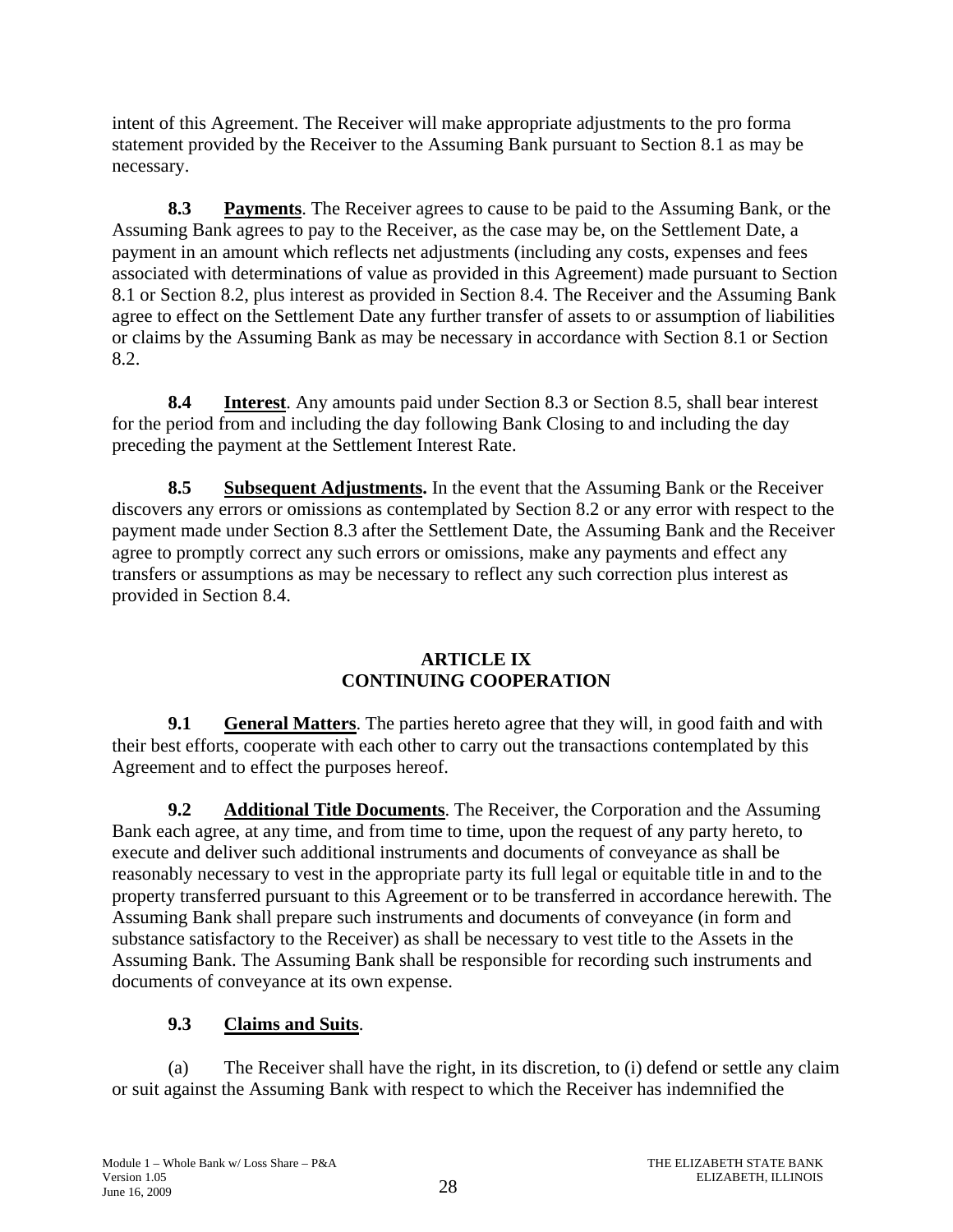Assuming Bank in the same manner and to the same extent as provided in Article XII, and (ii) defend or settle any claim or suit against the Assuming Bank with respect to any Liability Assumed, which claim or suit may result in a loss to the Receiver arising out of or related to this Agreement, or which existed against the Failed Bank on or before Bank Closing. The exercise by the Receiver of any rights under this Section 9.3(a) shall not release the Assuming Bank with respect to any of its obligations under this Agreement.

(b) In the event any action at law or in equity shall be instituted by any Person against the Receiver and the Corporation as codefendants with respect to any asset of the Failed Bank retained or acquired pursuant to this Agreement by the Receiver, the Receiver agrees, at the request of the Corporation, to join with the Corporation in a petition to remove the action to the United States District Court for the proper district. The Receiver agrees to institute, with or without joinder of the Corporation as coplaintiff, any action with respect to any such retained or acquired asset or any matter connected therewith whenever notice requiring such action shall be given by the Corporation to the Receiver.

<span id="page-32-0"></span>**9.4** Payment of Deposits. In the event any depositor does not accept the obligation of the Assuming Bank to pay any Deposit liability of the Failed Bank assumed by the Assuming Bank pursuant to this Agreement and asserts a claim against the Receiver for all or any portion of any such Deposit liability, the Assuming Bank agrees on demand to provide to the Receiver funds sufficient to pay such claim in an amount not in excess of the Deposit liability reflected on the books of the Assuming Bank at the time such claim is made. Upon payment by the Assuming Bank to the Receiver of such amount, the Assuming Bank shall be discharged from any further obligation under this Agreement to pay to any such depositor the amount of such Deposit liability paid to the Receiver.

<span id="page-32-1"></span>**9.5 Withheld Payments**. At any time, the Receiver or the Corporation may, in its discretion, determine that all or any portion of any deposit balance assumed by the Assuming Bank pursuant to this Agreement does not constitute a "Deposit" (or otherwise, in its discretion, determine that it is the best interest of the Receiver or Corporation to withhold all or any portion of any deposit), and may direct the Assuming Bank to withhold payment of all or any portion of any such deposit balance. Upon such direction, the Assuming Bank agrees to hold such deposit and not to make any payment of such deposit balance to or on behalf of the depositor, or to itself, whether by way of transfer, set-off, or otherwise. The Assuming Bank agrees to maintain the "withheld payment" status of any such deposit balance until directed in writing by the Receiver or the Corporation as to its disposition. At the direction of the Receiver or the Corporation, the Assuming Bank shall return all or any portion of such deposit balance to the Receiver or the Corporation, as appropriate, and thereupon the Assuming Bank shall be discharged from any further liability to such depositor with respect to such returned deposit balance. If such deposit balance has been paid to the depositor prior to a demand for return by the Corporation or the Receiver, and payment of such deposit balance had not been previously withheld pursuant to this Section, the Assuming Bank shall not be obligated to return such deposit balance to the Receiver or the Corporation. The Assuming Bank shall be obligated to reimburse the Corporation or the Receiver, as the case may be, for the amount of any deposit balance or portion thereof paid by the Assuming Bank in contravention of any previous direction to withhold payment of such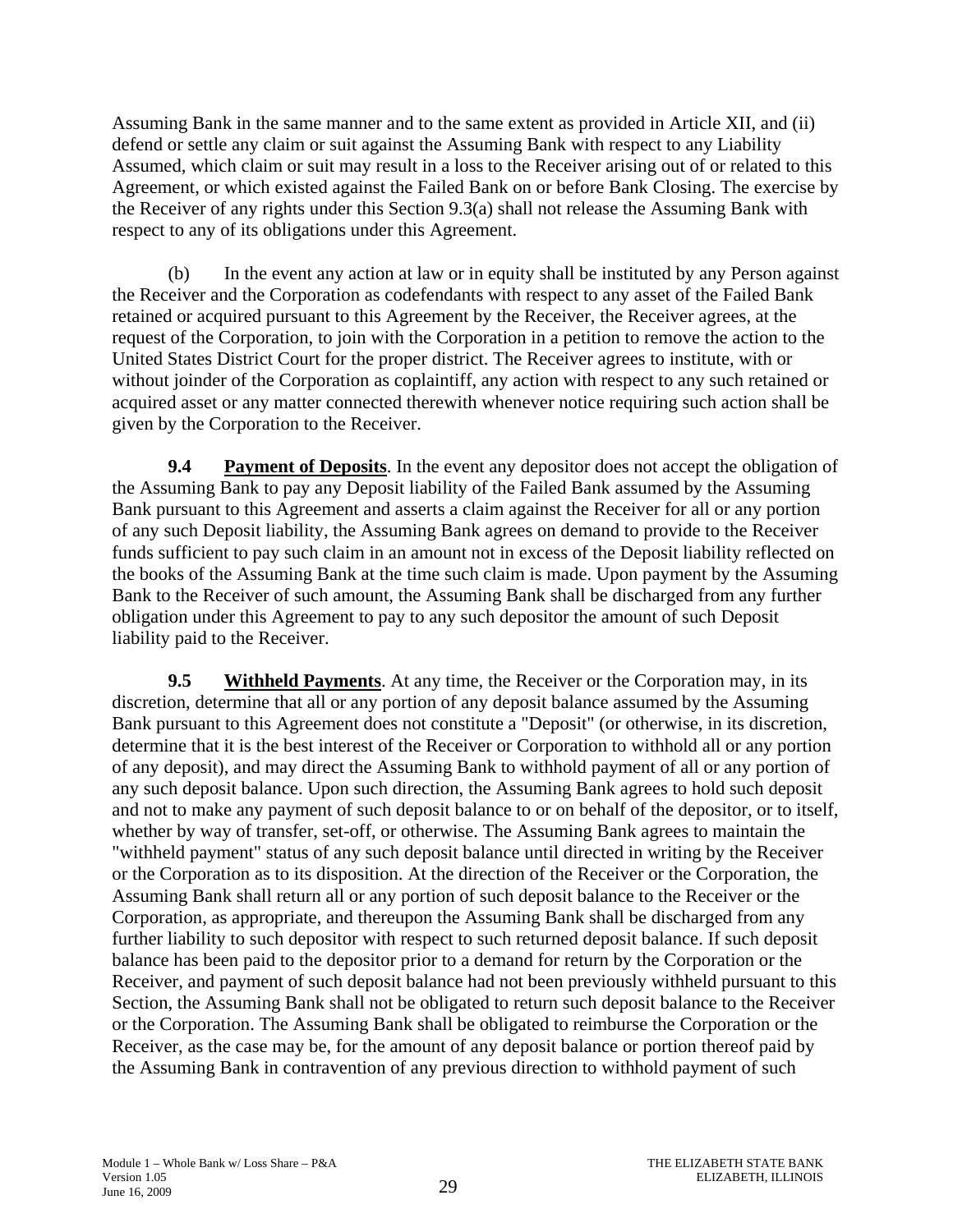deposit balance or return such deposit balance the payment of which was withheld pursuant to this Section.

# **9.6 Proceedings with Respect to Certain Assets and Liabilities**.

<span id="page-33-0"></span>(a) In connection with any investigation, proceeding or other matter with respect to any asset or liability of the Failed Bank retained by the Receiver, or any asset of the Failed Bank acquired by the Receiver pursuant to this Agreement, the Assuming Bank shall cooperate to the extent reasonably required by the Receiver.

(b) In addition to its obligations under Section 6.4, the Assuming Bank shall provide representatives of the Receiver access at reasonable times and locations without other limitation or qualification to (i) its directors, officers, employees and agents and those of the Subsidiaries acquired by the Assuming Bank, and (ii) its books and records, the books and records of such Subsidiaries and all Credit Files, and copies thereof. Copies of books, records and Credit Files shall be provided by the Assuming Bank as requested by the Receiver and the costs of duplication thereof shall be borne by the Receiver.

(c) Not later than ten (10) days after the Put Notice pursuant to Section 3.4 or the date of the notice of transfer of any Loan by the Assuming Bank to the Receiver pursuant to Section 3.6, the Assuming Bank shall deliver to the Receiver such documents with respect to such Loan as the Receiver may request, including without limitation the following: (i) all related Credit Documents (other than certificates, notices and other ancillary documents), (ii) a certificate setting forth the principal amount on the date of the transfer and the amount of interest, fees and other charges then accrued and unpaid thereon, and any restrictions on transfer to which any such Loan is subject, and (iii) all Credit Files, and all documents, microfiche, microfilm and computer records (including but not limited to magnetic tape, disc storage, card forms and printed copy) maintained by, owned by, or in the possession of the Assuming Bank or any Affiliate of the Assuming Bank relating to the transferred Loan.

<span id="page-33-1"></span>**9.7** Information. The Assuming Bank promptly shall provide to the Corporation such other information, including financial statements and computations, relating to the performance of the provisions of this Agreement as the Corporation or the Receiver may request from time to time, and, at the request of the Receiver, make available employees of the Failed Bank employed or retained by the Assuming Bank to assist in preparation of the pro forma statement pursuant to Section 8.1.

### **ARTICLE X CONDITION PRECEDENT**

<span id="page-33-2"></span>The obligations of the parties to this Agreement are subject to the Receiver and the Corporation having received at or before Bank Closing evidence reasonably satisfactory to each of any necessary approval, waiver, or other action by any governmental authority, the board of directors of the Assuming Bank, or other third party, with respect to this Agreement and the transactions contemplated hereby, the closing of the Failed Bank and the appointment of the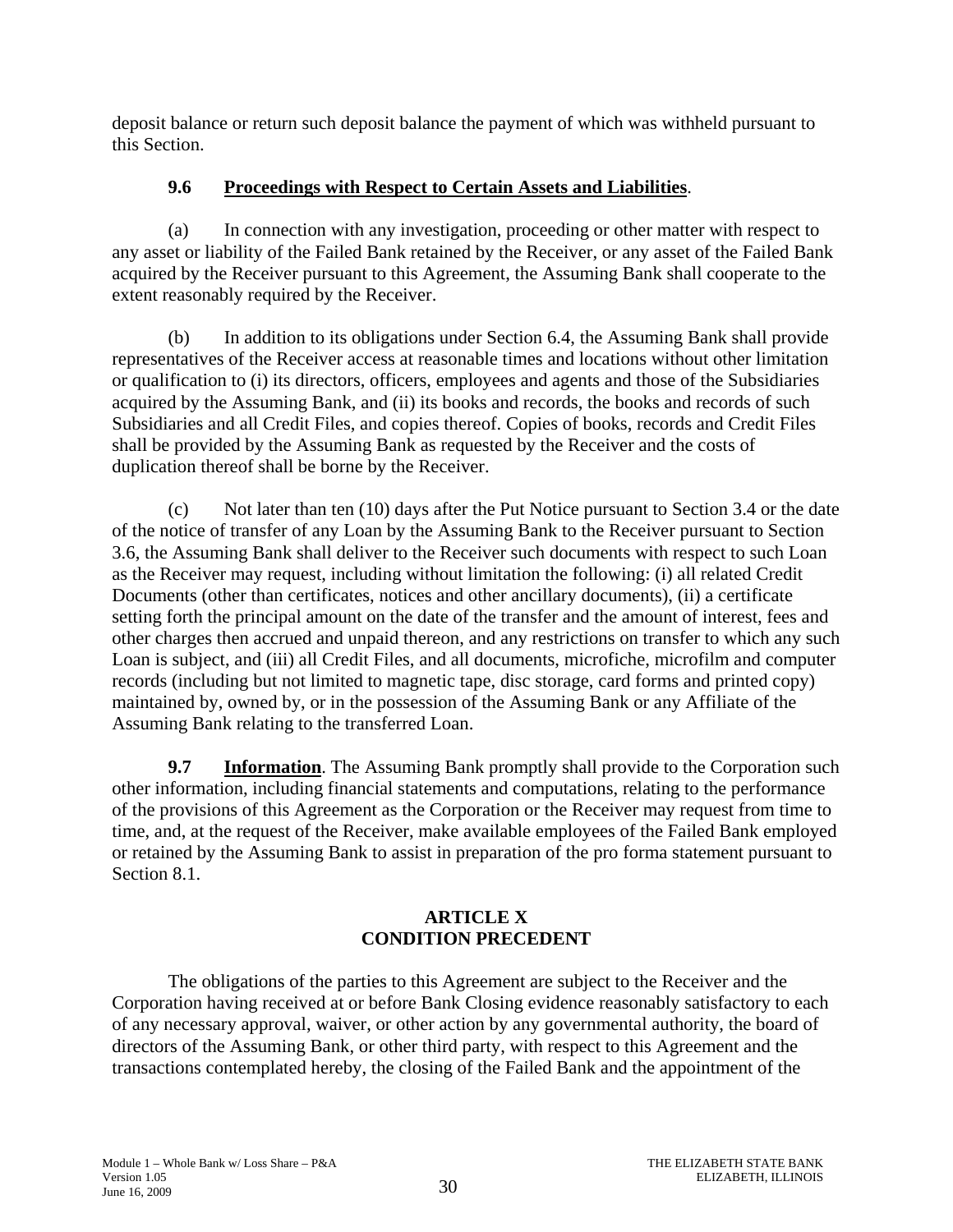Receiver, the chartering of the Assuming Bank, and any agreements, documents, matters or proceedings contemplated hereby or thereby.

#### **ARTICLE XI REPRESENTATIONS AND WARRANTIES OF THE ASSUMING BANK**

<span id="page-34-0"></span>The Assuming Bank represents and warrants to the Corporation and the Receiver as follows:

(a) **Corporate Existence and Authority**. The Assuming Bank (i) is duly organized, validly existing and in good standing under the laws of its Chartering Authority and has full power and authority to own and operate its properties and to conduct its business as now conducted by it, and (ii) has full power and authority to execute and deliver this Agreement and to perform its obligations hereunder. The Assuming Bank has taken all necessary corporate action to authorize the execution, delivery and performance of this Agreement and the performance of the transactions contemplated hereby.

(b) **Third Party Consents**. No governmental authority or other third party consents (including but not limited to approvals, licenses, registrations or declarations) are required in connection with the execution, delivery or performance by the Assuming Bank of this Agreement, other than such consents as have been duly obtained and are in full force and effect.

(c) **Execution and Enforceability**. This Agreement has been duly executed and delivered by the Assuming Bank and when this Agreement has been duly authorized, executed and delivered by the Corporation and the Receiver, this Agreement will constitute the legal, valid and binding obligation of the Assuming Bank, enforceable in accordance with its terms.

## (d) **Compliance with Law**.

(i) Neither the Assuming Bank nor any of its Subsidiaries is in violation of any statute, regulation, order, decision, judgment or decree of, or any restriction imposed by, the United States of America, any State, municipality or other political subdivision or any agency of any of the foregoing, or any court or other tribunal having jurisdiction over the Assuming Bank or any of its Subsidiaries or any assets of any such Person, or any foreign government or agency thereof having such jurisdiction, with respect to the conduct of the business of the Assuming Bank or of any of its Subsidiaries, or the ownership of the properties of the Assuming Bank or any of its Subsidiaries, which, either individually or in the aggregate with all other such violations, would materially and adversely affect the business, operations or condition (financial or otherwise) of the Assuming Bank or the ability of the Assuming Bank to perform, satisfy or observe any obligation or condition under this Agreement.

(ii) Neither the execution and delivery nor the performance by the Assuming Bank of this Agreement will result in any violation by the Assuming Bank of, or be in conflict with, any provision of any applicable law or regulation, or any order, writ or decree of any court or governmental authority.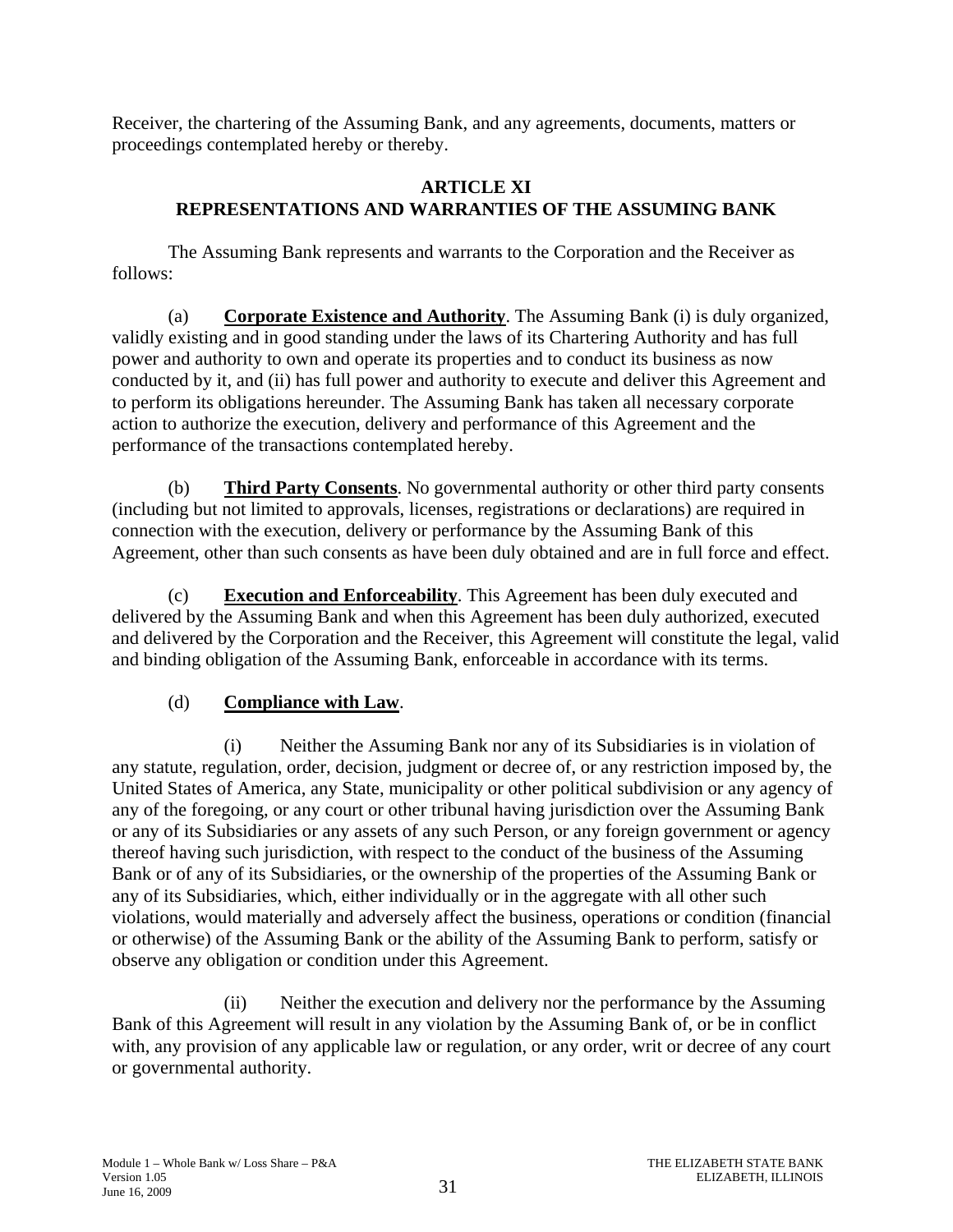e) **Representations Remain True**. The Assuming Bank represents and warrants that it has executed and delivered to the Corporation a Purchaser Eligibility Certification and Confidentiality Agreement and that all information provided and representations made by or on behalf of the Assuming Bank in connection with this Agreement and the transactions contemplated hereby, including, but not limited to, the Purchaser Eligibility Certification and Confidentiality Agreement (which are affirmed and ratified hereby) are and remain true and correct in all material respects and do not fail to state any fact required to make the information contained therein not misleading.

#### **ARTICLE XII INDEMNIFICATION**

<span id="page-35-0"></span>**12.1** Indemnification of Indemnitees. From and after Bank Closing and subject to the limitations set forth in this Section and Section 12.6 and compliance by the Indemnitees with Section 12.2, the Receiver agrees to indemnify and hold harmless the Indemnitees against any and all costs, losses, liabilities, expenses (including attorneys' fees) incurred prior to the assumption of defense by the Receiver pursuant to paragraph (d) of Section 12.2, judgments, fines and amounts paid in settlement actually and reasonably incurred in connection with claims against any Indemnitee based on liabilities of the Failed Bank that are not assumed by the Assuming Bank pursuant to this Agreement or subsequent to the execution hereof by the Assuming Bank or any Subsidiary or Affiliate of the Assuming Bank for which indemnification is provided hereunder in (a) of this Section 12.1, subject to certain exclusions as provided in (b) of this Section 12.1:

(a)

(1) claims based on the rights of any shareholder or former shareholder as such of (x) the Failed Bank, or (y) any Subsidiary or Affiliate of the Failed Bank;

(2) claims based on the rights of any creditor as such of the Failed Bank, or any creditor as such of any director, officer, employee or agent of the Failed Bank, with respect to any indebtedness or other obligation of the Failed Bank arising prior to Bank Closing;

(3) claims based on the rights of any present or former director, officer, employee or agent as such of the Failed Bank or of any Subsidiary or Affiliate of the Failed Bank;

(4) claims based on any action or inaction prior to Bank Closing of the Failed Bank, its directors, officers, employees or agents as such, or any Subsidiary or Affiliate of the Failed Bank, or the directors, officers, employees or agents as such of such Subsidiary or Affiliate;

(5) claims based on any malfeasance, misfeasance or nonfeasance of the Failed Bank, its directors, officers, employees or agents with respect to the trust business of the Failed Bank, if any;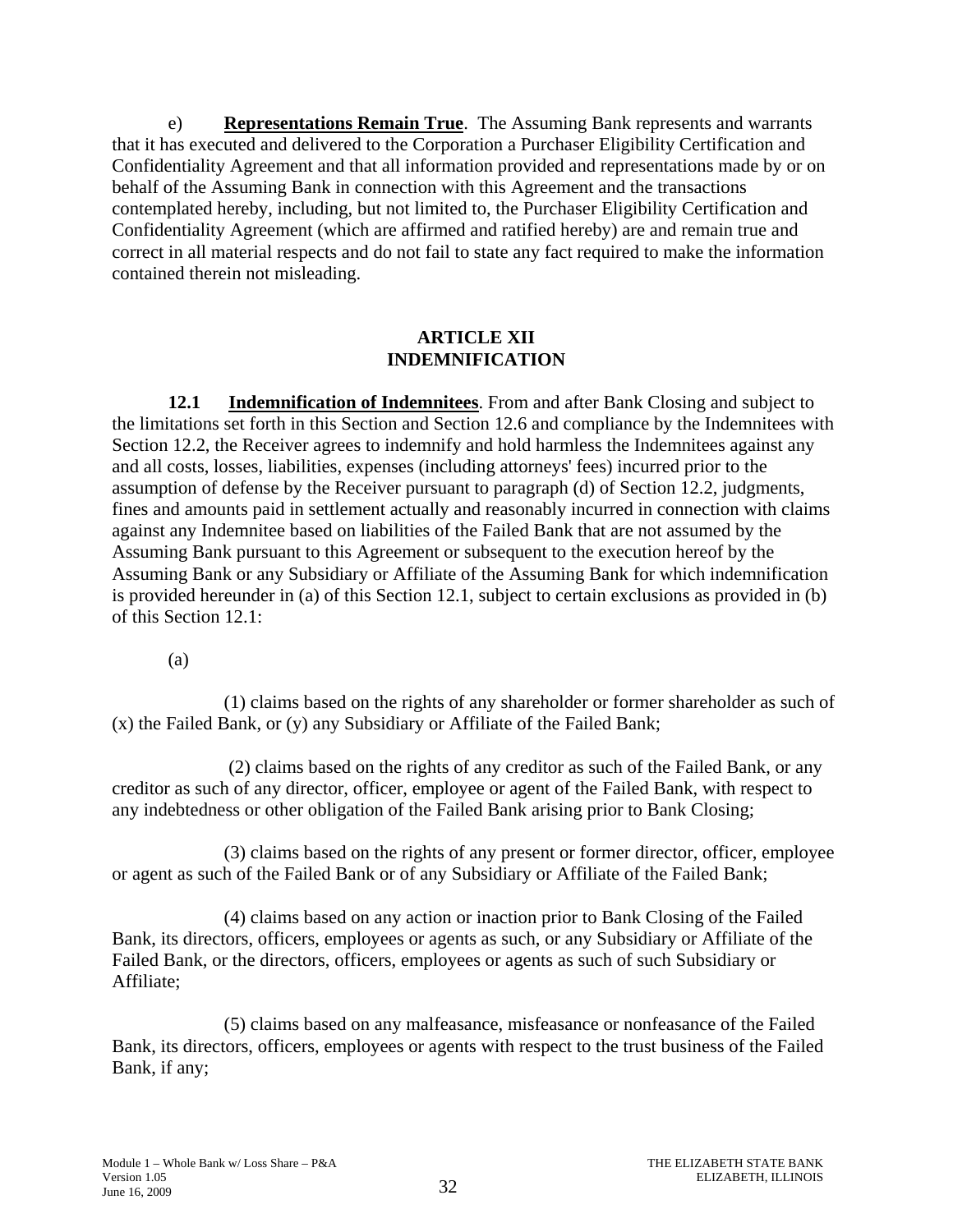(6) claims based on any failure or alleged failure (not in violation of law) by the Assuming Bank to continue to perform any service or activity previously performed by the Failed Bank which the Assuming Bank is not required to perform pursuant to this Agreement or which arise under any contract to which the Failed Bank was a party which the Assuming Bank elected not to assume in accordance with this Agreement and which neither the Assuming Bank nor any Subsidiary or Affiliate of the Assuming Bank has assumed subsequent to the execution hereof;

(7) claims arising from any action or inaction of any Indemnitee, including for purposes of this Section 12.1(a)(7) the former officers or employees of the Failed Bank or of any Subsidiary or Affiliate of the Failed Bank that is taken upon the specific written direction of the Corporation or the Receiver, other than any action or inaction taken in a manner constituting bad faith, gross negligence or willful misconduct; and

(8) claims based on the rights of any depositor of the Failed Bank whose deposit has been accorded "withheld payment" status and/or returned to the Receiver or Corporation in accordance with Section 9.5 and/or has become an "unclaimed deposit" or has been returned to the Corporation or the Receiver in accordance with Section 2.3;

(b) provided, that, with respect to this Agreement, except for paragraphs (7) and (8) of Section 12.1(a), no indemnification will be provided under this Agreement for any:

(1) judgment or fine against, or any amount paid in settlement (without the written approval of the Receiver) by, any Indemnitee in connection with any action that seeks damages against any Indemnitee (a "counterclaim") arising with respect to any Asset and based on any action or inaction of either the Failed Bank, its directors, officers, employees or agents as such prior to Bank Closing, unless any such judgment, fine or amount paid in settlement exceeds the greater of (i) the Repurchase Price of such Asset, or (ii) the monetary recovery sought on such Asset by the Assuming Bank in the cause of action from which the counterclaim arises; and in such event the Receiver will provide indemnification only in the amount of such excess; and no indemnification will be provided for any costs or expenses other than any costs or expenses (including attorneys' fees) which, in the determination of the Receiver, have been actually and reasonably incurred by such Indemnitee in connection with the defense of any such counterclaim; and it is expressly agreed that the Receiver reserves the right to intervene, in its discretion, on its behalf and/or on behalf of the Receiver, in the defense of any such counterclaim;

(2) claims with respect to any liability or obligation of the Failed Bank that is expressly assumed by the Assuming Bank pursuant to this Agreement or subsequent to the execution hereof by the Assuming Bank or any Subsidiary or Affiliate of the Assuming Bank;

(3) claims with respect to any liability of the Failed Bank to any present or former employee as such of the Failed Bank or of any Subsidiary or Affiliate of the Failed Bank, which liability is expressly assumed by the Assuming Bank pursuant to this Agreement or subsequent to the execution hereof by the Assuming Bank or any Subsidiary or Affiliate of the Assuming Bank;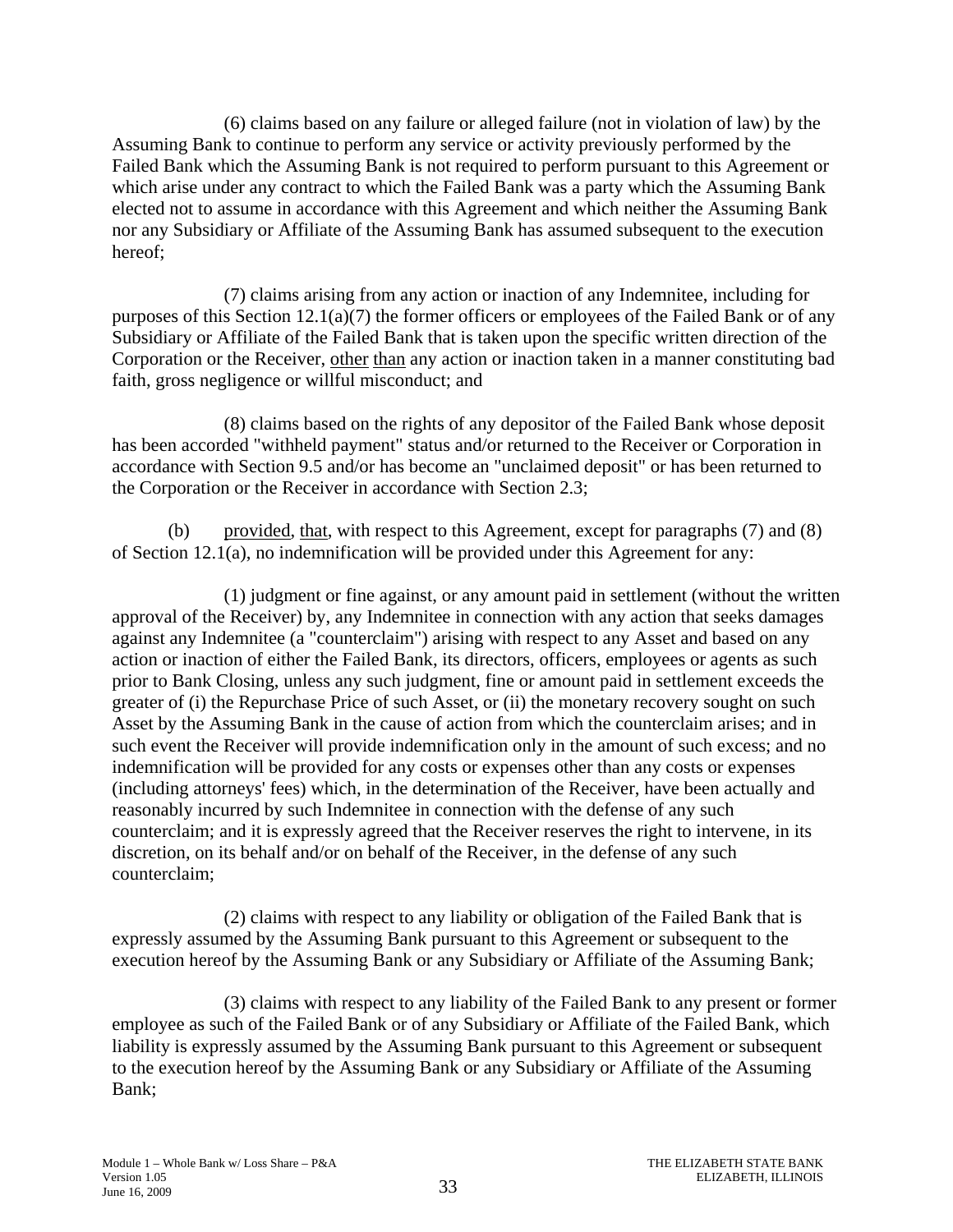(4) claims based on the failure of any Indemnitee to seek recovery of damages from the Receiver for any claims based upon any action or inaction of the Failed Bank, its directors, officers, employees or agents as fiduciary, agent or custodian prior to Bank Closing;

(5) claims based on any violation or alleged violation by any Indemnitee of the antitrust, branching, banking or bank holding company or securities laws of the United States of America or any State thereof;

(6) claims based on the rights of any present or former creditor, customer, or supplier as such of the Assuming Bank or any Subsidiary or Affiliate of the Assuming Bank;

(7) claims based on the rights of any present or former shareholder as such of the Assuming Bank or any Subsidiary or Affiliate of the Assuming Bank regardless of whether any such present or former shareholder is also a present or former shareholder of the Failed Bank;

(8) claims, if the Receiver determines that the effect of providing such indemnification would be to (i) expand or alter the provisions of any warranty or disclaimer thereof provided in Section 3.3 or any other provision of this Agreement, or (ii) create any warranty not expressly provided under this Agreement;

(9) claims which could have been enforced against any Indemnitee had the Assuming Bank not entered into this Agreement;

(10) claims based on any liability for taxes or fees assessed with respect to the consummation of the transactions contemplated by this Agreement, including without limitation any subsequent transfer of any Assets or Liabilities Assumed to any Subsidiary or Affiliate of the Assuming Bank;

(11) except as expressly provided in this Article XII, claims based on any action or inaction of any Indemnitee, and nothing in this Agreement shall be construed to provide indemnification for (i) the Failed Bank, (ii) any Subsidiary or Affiliate of the Failed Bank, or (iii) any present or former director, officer, employee or agent of the Failed Bank or its Subsidiaries or Affiliates; provided, that the Receiver, in its discretion, may provide indemnification hereunder for any present or former director, officer, employee or agent of the Failed Bank or its Subsidiaries or Affiliates who is also or becomes a director, officer, employee or agent of the Assuming Bank or its Subsidiaries or Affiliates;

(12) claims or actions which constitute a breach by the Assuming Bank of the representations and warranties contained in Article XI;

(13) claims arising out of or relating to the condition of or generated by an Asset arising from or relating to the presence, storage or release of any hazardous or toxic substance, or any pollutant or contaminant, or condition of such Asset which violate any applicable Federal, State or local law or regulation concerning environmental protection; and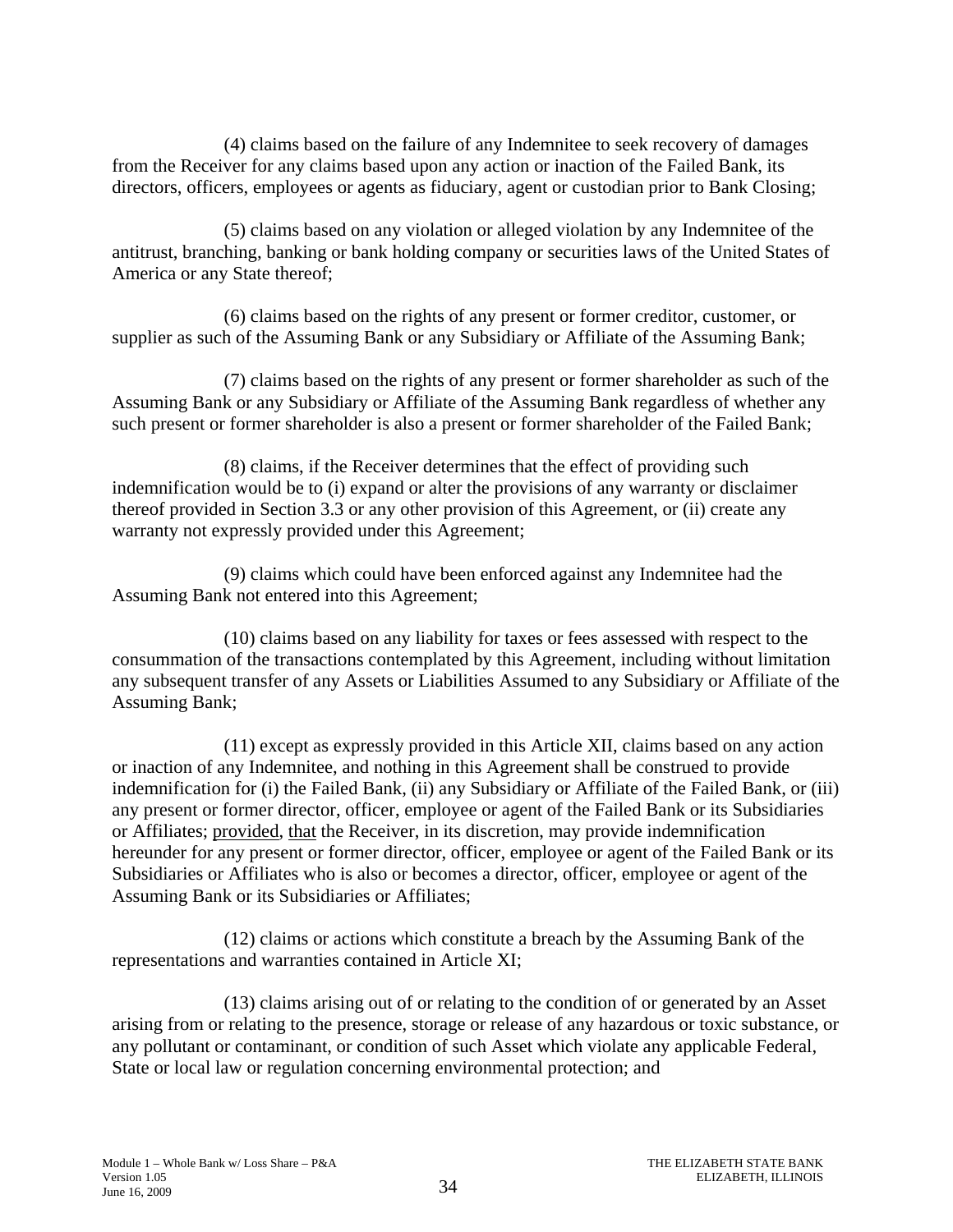(14) claims based on, related to or arising from any asset, including a loan, acquired or liability assumed by the Assuming Bank, other than pursuant to this Agreement.

**12.2 Conditions Precedent to Indemnification**. It shall be a condition precedent to the obligation of the Receiver to indemnify any Person pursuant to this Article XII that such Person shall, with respect to any claim made or threatened against such Person for which such Person is or may be entitled to indemnification hereunder:

(a) give written notice to the Regional Counsel (Litigation Branch) of the Corporation in the manner and at the address provided in Section 13.7 of such claim as soon as practicable after such claim is made or threatened; provided, that notice must be given on or before the date which is six (6) years from the date of this Agreement;

(b) provide to the Receiver such information and cooperation with respect to such claim as the Receiver may reasonably require;

(c) cooperate and take all steps, as the Receiver may reasonably require, to preserve and protect any defense to such claim;

(d) in the event suit is brought with respect to such claim, upon reasonable prior notice, afford to the Receiver the right, which the Receiver may exercise in its sole discretion, to conduct the investigation, control the defense and effect settlement of such claim, including without limitation the right to designate counsel and to control all negotiations, litigation, arbitration, settlements, compromises and appeals of any such claim, all of which shall be at the expense of the Receiver; provided, that the Receiver shall have notified the Person claiming indemnification in writing that such claim is a claim with respect to which the Person claiming indemnification is entitled to indemnification under this Article XII;

(e) not incur any costs or expenses in connection with any response or suit with respect to such claim, unless such costs or expenses were incurred upon the written direction of the Receiver; provided, that the Receiver shall not be obligated to reimburse the amount of any such costs or expenses unless such costs or expenses were incurred upon the written direction of the Receiver;

(f) not release or settle such claim or make any payment or admission with respect thereto, unless the Receiver consents in writing thereto, which consent shall not be unreasonably withheld; provided, that the Receiver shall not be obligated to reimburse the amount of any such settlement or payment unless such settlement or payment was effected upon the written direction of the Receiver; and

(g) take reasonable action as the Receiver may request in writing as necessary to preserve, protect or enforce the rights of the indemnified Person against any Primary Indemnitor.

**12.3 No Additional Warranty**. Nothing in this Article XII shall be construed or deemed to (i) expand or otherwise alter any warranty or disclaimer thereof provided under Section 3.3 or any other provision of this Agreement with respect to, among other matters, the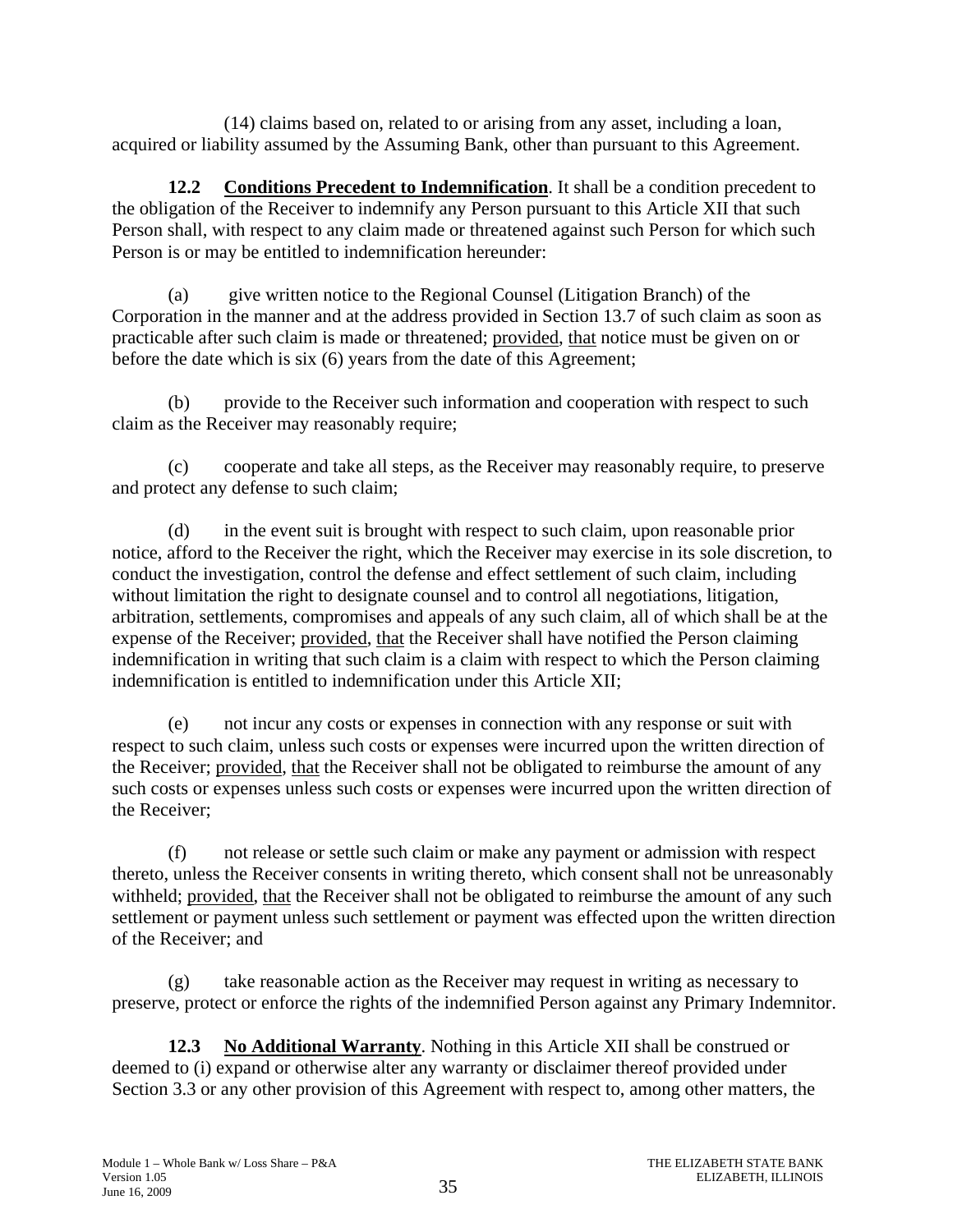title, value, collectibility, genuineness, enforceability or condition of any (x) Asset, or (y) asset of the Failed Bank purchased by the Assuming Bank subsequent to the execution of this Agreement by the Assuming Bank or any Subsidiary or Affiliate of the Assuming Bank, or (ii) create any warranty not expressly provided under this Agreement with respect thereto.

**12.4 Indemnification of Receiver and Corporation**. From and after Bank Closing, the Assuming Bank agrees to indemnify and hold harmless the Corporation and the Receiver and their respective directors, officers, employees and agents from and against any and all costs, losses, liabilities, expenses (including attorneys' fees), judgments, fines and amounts paid in settlement actually and reasonably incurred in connection with any of the following:

(a) claims based on any and all liabilities or obligations of the Failed Bank assumed by the Assuming Bank pursuant to this Agreement or subsequent to the execution hereof by the Assuming Bank or any Subsidiary or Affiliate of the Assuming Bank, whether or not any such liabilities subsequently are sold and/or transferred, other than any claim based upon any action or inaction of any Indemnitee as provided in paragraph (7) or (8) of Section 12.1(a); and

(b) claims based on any act or omission of any Indemnitee (including but not limited to claims of any Person claiming any right or title by or through the Assuming Bank with respect to Assets transferred to the Receiver pursuant to Section 3.4 or 3.6), other than any action or inaction of any Indemnitee as provided in paragraph (7) or (8) of Section 12.1(a).

**12.5 Obligations Supplemental**. The obligations of the Receiver, and the Corporation as guarantor in accordance with Section 12.7, to provide indemnification under this Article XII are to supplement any amount payable by any Primary Indemnitor to the Person indemnified under this Article XII. Consistent with that intent, the Receiver agrees only to make payments pursuant to such indemnification to the extent not payable by a Primary Indemnitor. If the aggregate amount of payments by the Receiver, or the Corporation as guarantor in accordance with Section 12.7, and all Primary Indemnitors with respect to any item of indemnification under this Article XII exceeds the amount payable with respect to such item, such Person being indemnified shall notify the Receiver thereof and, upon the request of the Receiver, shall promptly pay to the Receiver, or the Corporation as appropriate, the amount of the Receiver's (or Corporation's) payments to the extent of such excess.

**12.6 Criminal Claims**. Notwithstanding any provision of this Article XII to the contrary, in the event that any Person being indemnified under this Article XII shall become involved in any criminal action, suit or proceeding, whether judicial, administrative or investigative, the Receiver shall have no obligation hereunder to indemnify such Person for liability with respect to any criminal act or to the extent any costs or expenses are attributable to the defense against the allegation of any criminal act, unless (i) the Person is successful on the merits or otherwise in the defense against any such action, suit or proceeding, or (ii) such action, suit or proceeding is terminated without the imposition of liability on such Person.

**12.7** Limited Guaranty of the Corporation. The Corporation hereby guarantees performance of the Receiver's obligation to indemnify the Assuming Bank as set forth in this Article XII. It is a condition to the Corporation's obligation hereunder that the Assuming Bank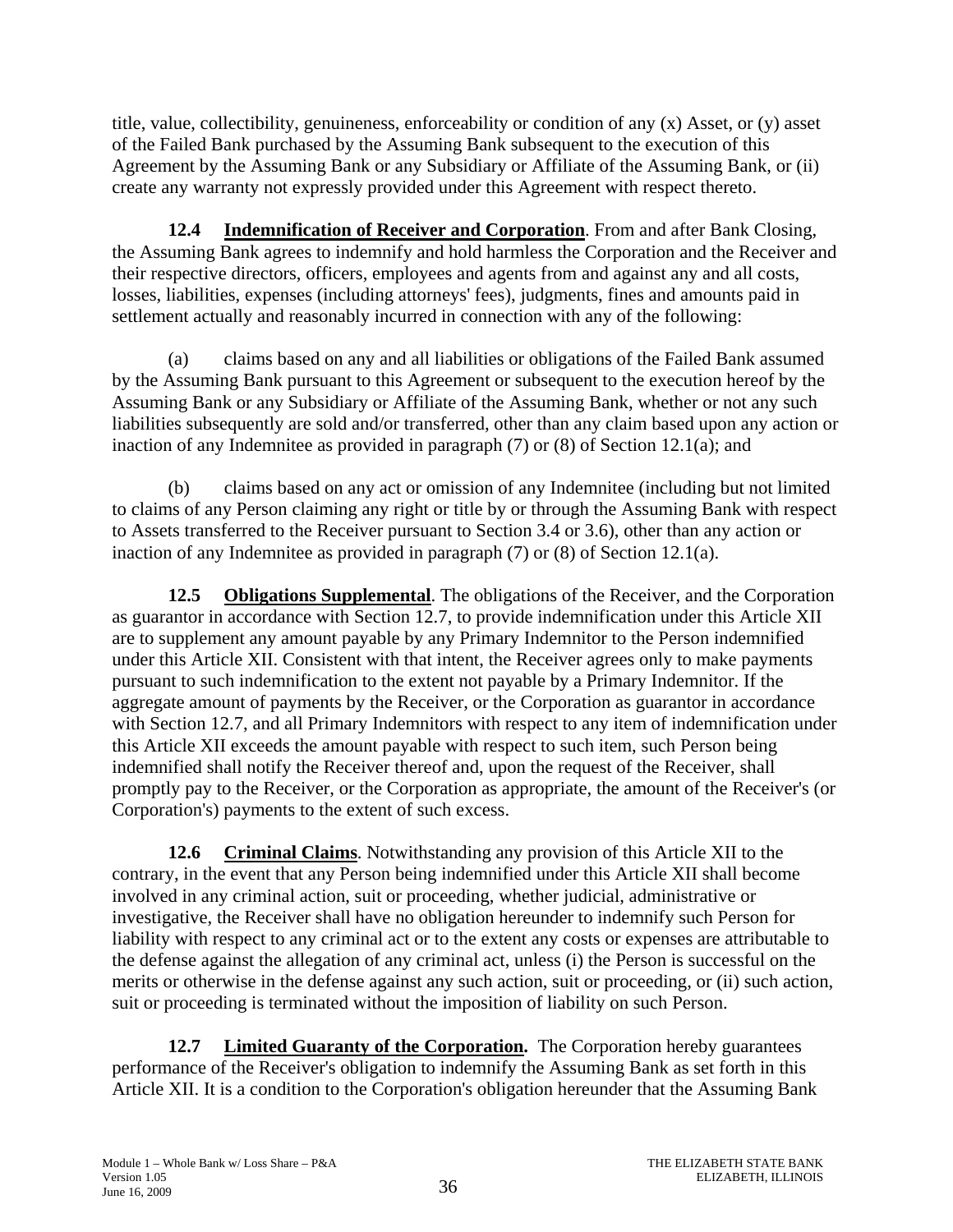shall comply in all respects with the applicable provisions of this Article XII. The Corporation shall be liable hereunder only for such amounts, if any, as the Receiver is obligated to pay under the terms of this Article XII but shall fail to pay. Except as otherwise provided above in this Section 12.7, nothing in this Article XII is intended or shall be construed to create any liability or obligation on the part of the Corporation, the United States of America or any department or agency thereof under or with respect to this Article XII, or any provision hereof, it being the intention of the parties hereto that the obligations undertaken by the Receiver under this Article XII are the sole and exclusive responsibility of the Receiver and no other Person or entity.

**12.8 Subrogation.** Upon payment by the Receiver, or the Corporation as guarantor in accordance with Section 12.7, to any Indemnitee for any claims indemnified by the Receiver under this Article XII, the Receiver, or the Corporation as appropriate, shall become subrogated to all rights of the Indemnitee against any other Person to the extent of such payment.

### **ARTICLE XIII MISCELLANEOUS**

**13.1 Entire Agreement**. This Agreement embodies the entire agreement of the parties hereto in relation to the subject matter herein and supersedes all prior understandings or agreements, oral or written, between the parties.

**13.2 Headings**. The headings and subheadings of the Table of Contents, Articles and Sections contained in this Agreement, except the terms identified for definition in Article I and elsewhere in this Agreement, are inserted for convenience only and shall not affect the meaning or interpretation of this Agreement or any provision hereof.

**13.3 Counterparts**. This Agreement may be executed in any number of counterparts and by the duly authorized representative of a different party hereto on separate counterparts, each of which when so executed shall be deemed to be an original and all of which when taken together shall constitute one and the same Agreement.

**13.4 GOVERNING LAW**. THIS AGREEMENT AND THE RIGHTS AND OBLIGATIONS HEREUNDER SHALL BE GOVERNED BY AND CONSTRUED IN ACCORDANCE WITH THE FEDERAL LAW OF THE UNITED STATES OF AMERICA, AND IN THE ABSENCE OF CONTROLLING FEDERAL LAW, IN ACCORDANCE WITH THE LAWS OF THE STATE IN WHICH THE MAIN OFFICE OF THE FAILED BANK IS LOCATED.

 **13.5 Successors**. All terms and conditions of this Agreement shall be binding on the successors and assigns of the Receiver, the Corporation and the Assuming Bank. Except as otherwise specifically provided in this Agreement, nothing expressed or referred to in this Agreement is intended or shall be construed to give any Person other than the Receiver, the Corporation and the Assuming Bank any legal or equitable right, remedy or claim under or with respect to this Agreement or any provisions contained herein, it being the intention of the parties hereto that this Agreement, the obligations and statements of responsibilities hereunder, and all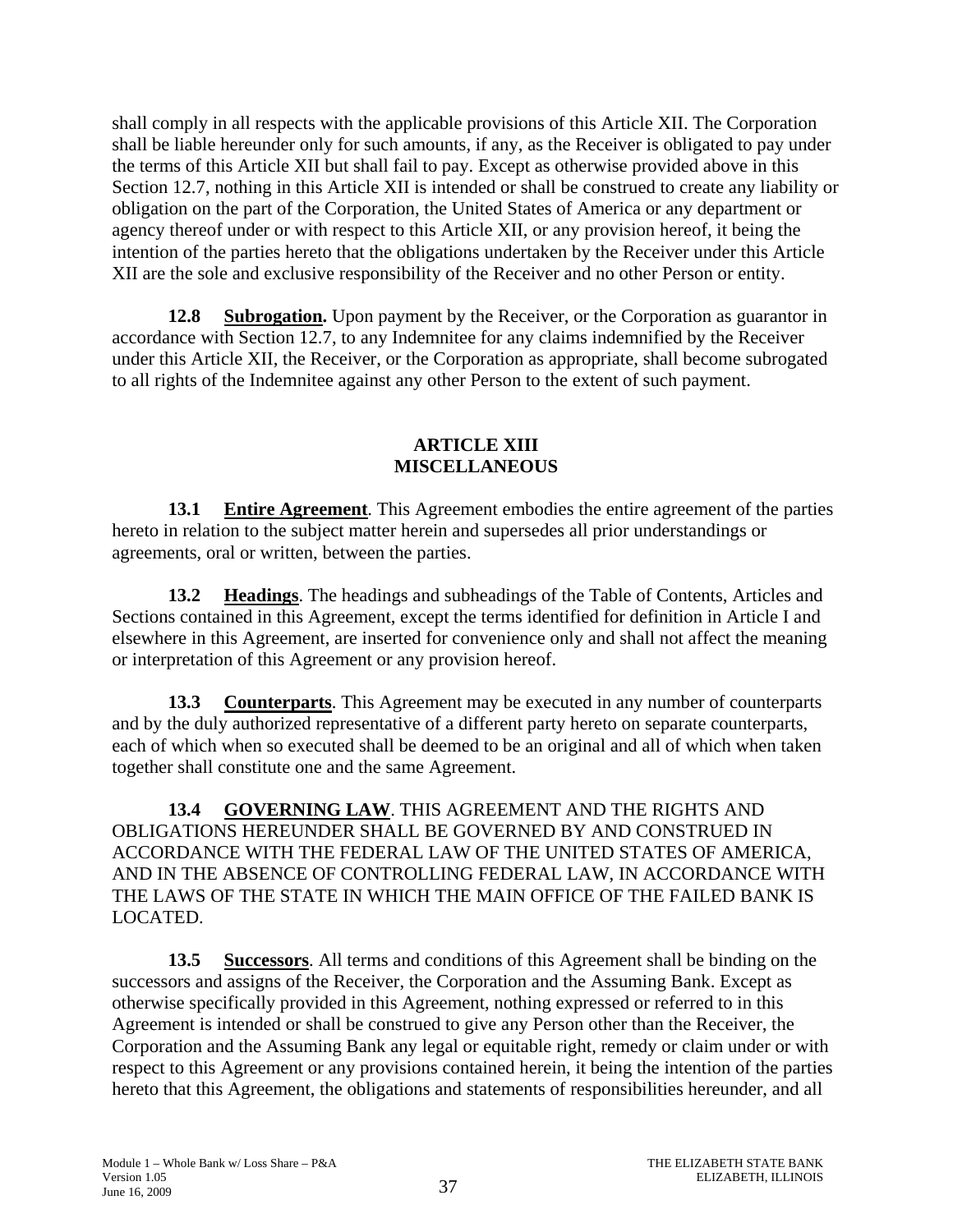other conditions and provisions hereof are for the sole and exclusive benefit of the Receiver, the Corporation and the Assuming Bank and for the benefit of no other Person.

**13.6 Modification; Assignment**. No amendment or other modification, rescission, release, or assignment of any part of this Agreement shall be effective except pursuant to a written agreement subscribed by the duly authorized representatives of the parties hereto.

**13.7** Notice. Any notice, request, demand, consent, approval or other communication to any party hereto shall be effective when received and shall be given in writing, and delivered in person against receipt therefore, or sent by certified mail, postage prepaid, courier service, telex, facsimile transmission or email to such party (with copies as indicated below) at its address set forth below or at such other address as it shall hereafter furnish in writing to the other parties. All such notices and other communications shall be deemed given on the date received by the addressee.

### **Assuming Bank**

Andrew E. Townsend President and CEO Galena State Bank and Trust 971 Gear Street Galena, Illinois 61036 (815) 777-0663

## **Receiver and Corporation**

Federal Deposit Insurance Corporation, Receiver of **THE ELIZABETH STATE BANK**  1601 Bryan Street, Suite 1700 Dallas, Texas 75201

Attention: Settlement Manager

with copy to: Regional Counsel (Litigation Branch)

## **and with respect to notice under Article XII:**

Federal Deposit Insurance Corporation Receiver of **THE ELIZABETH STATE BANK**  1601 Bryan Street, Suite 1700 Dallas, Texas 75201 Attention: Regional Counsel (Litigation Branch)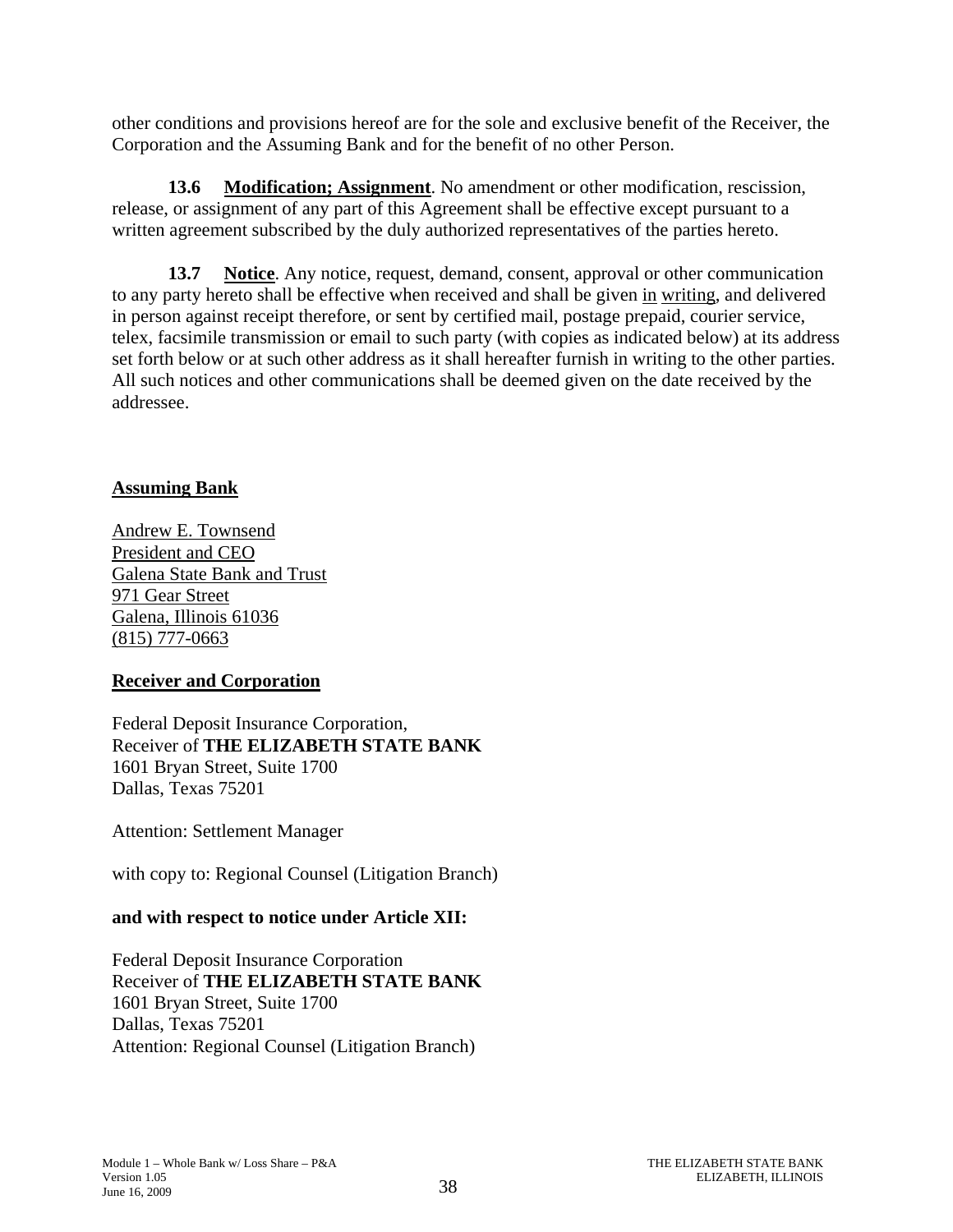**13.8 Manner of Payment**. All payments due under this Agreement shall be in lawful money of the United States of America in immediately available funds as each party hereto may specify to the other parties; provided, that in the event the Receiver or the Corporation is obligated to make any payment hereunder in the amount of \$25,000.00 or less, such payment may be made by check.

**13.9 Costs, Fees and Expenses**. Except as otherwise specifically provided herein, each party hereto agrees to pay all costs, fees and expenses which it has incurred in connection with or incidental to the matters contained in this Agreement, including without limitation any fees and disbursements to its accountants and counsel; provided, that the Assuming Bank shall pay all fees, costs and expenses (other than attorneys' fees incurred by the Receiver) incurred in connection with the transfer to it of any Assets or Liabilities Assumed hereunder or in accordance herewith.

**13.10 Waiver**. Each of the Receiver, the Corporation and the Assuming Bank may waive its respective rights, powers or privileges under this Agreement; provided, that such waiver shall be in writing; and further provided, that no failure or delay on the part of the Receiver, the Corporation or the Assuming Bank to exercise any right, power or privilege under this Agreement shall operate as a waiver thereof, nor will any single or partial exercise of any right, power or privilege under this Agreement preclude any other or further exercise thereof or the exercise of any other right, power or privilege by the Receiver, the Corporation, or the Assuming Bank under this Agreement, nor will any such waiver operate or be construed as a future waiver of such right, power or privilege under this Agreement.

**13.11 Severability**. If any provision of this Agreement is declared invalid or unenforceable, then, to the extent possible, all of the remaining provisions of this Agreement shall remain in full force and effect and shall be binding upon the parties hereto.

**13.12 Term of Agreement**. This Agreement shall continue in full force and effect until the sixth (6th) anniversary of Bank Closing; provided, that the provisions of Section 6.3 and 6.4 shall survive the expiration of the term of this Agreement. Provided, however, the receivership of the Failed Bank may be terminated prior to the expiration of the term of this Agreement; in such event, the guaranty of the Corporation, as provided in and in accordance with the provisions of Section 12.7 shall be in effect for the remainder of the term. Expiration of the term of this Agreement shall not affect any claim or liability of any party with respect to any (i) amount which is owing at the time of such expiration, regardless of when such amount becomes payable, and (ii) breach of this Agreement occurring prior to such expiration, regardless of when such breach is discovered.

**13.13 Survival of Covenants, Etc.** The covenants, representations, and warranties in this Agreement shall survive the execution of this Agreement and the consummation of the transactions contemplated hereunder.

## **[Signature Page Follows]**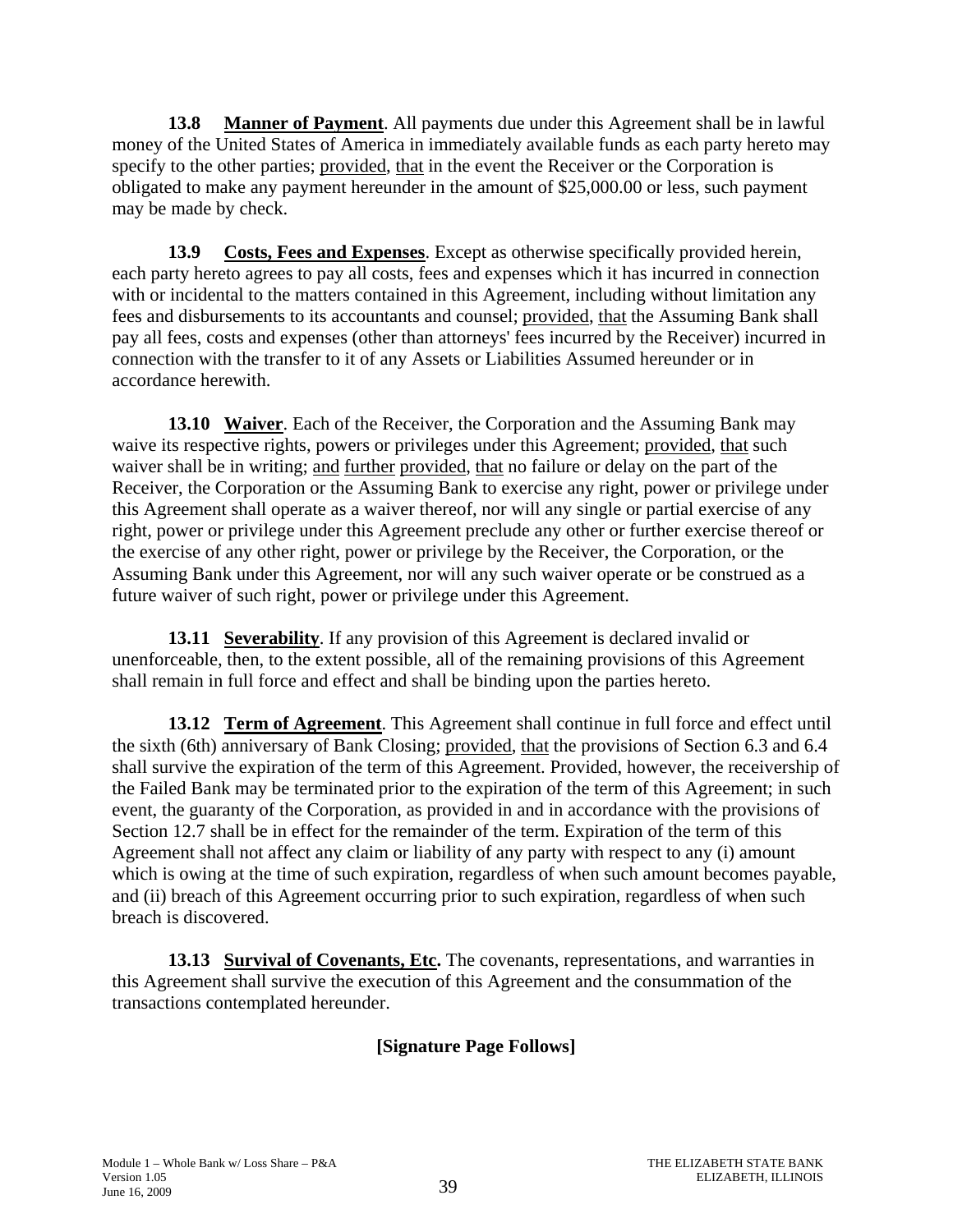IN WITNESS WHEREOF, the parties hereto have caused this Agreement to be executed by their duly authorized representatives as of the date first above written.

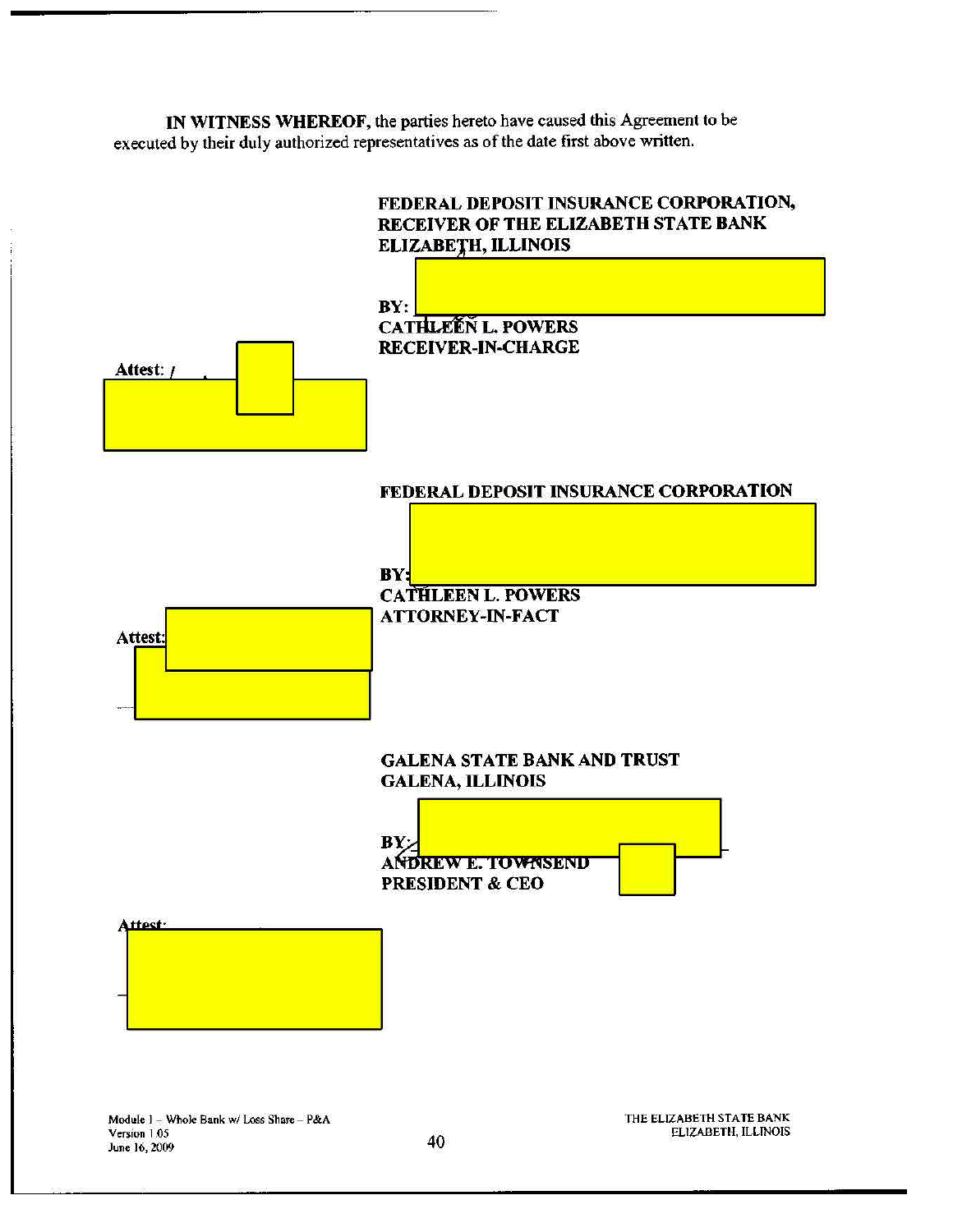**SCHEDULE 2.1 - Certain Liabilities Assumed by the Assuming Bank**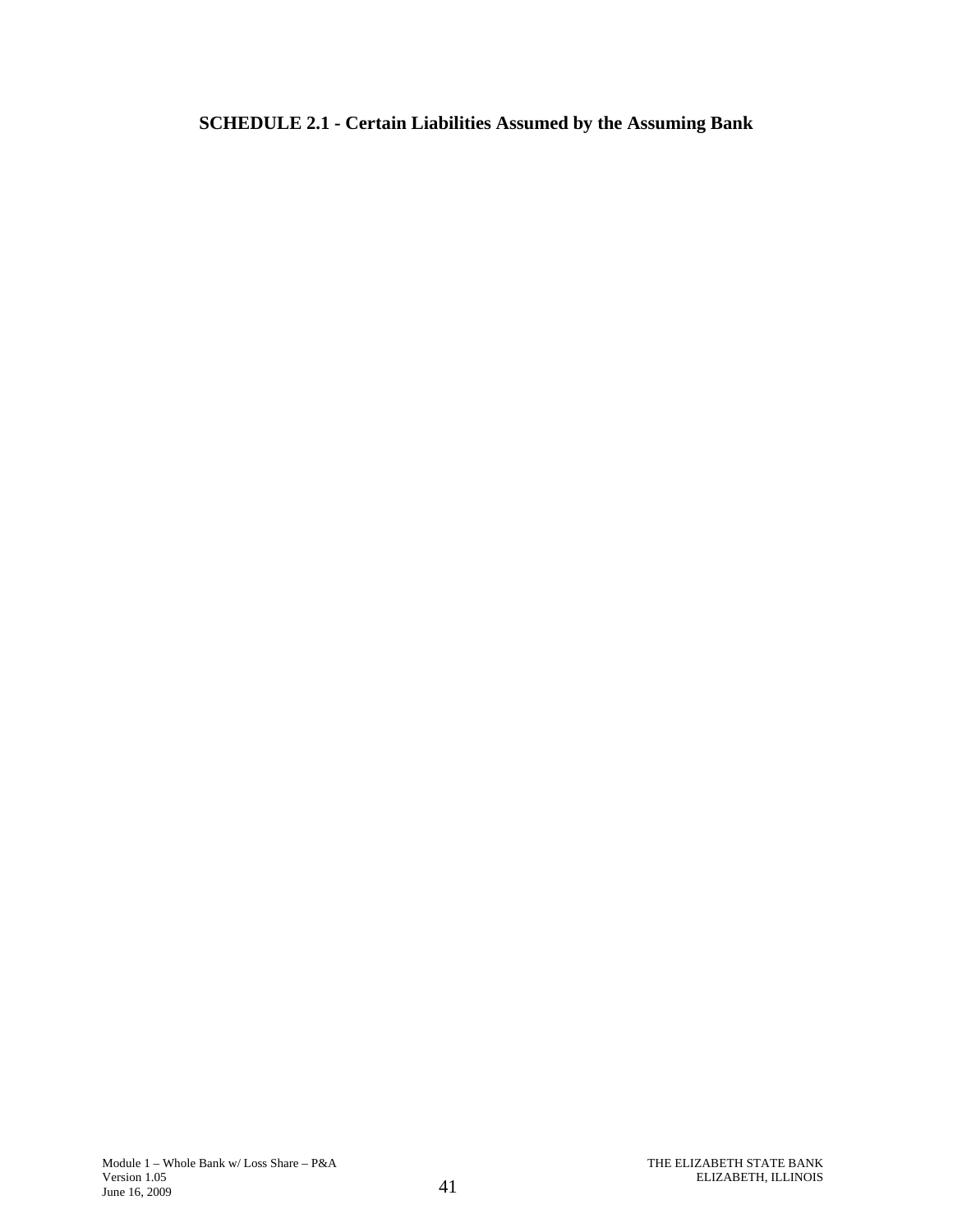**SCHEDULE 2.1(a) – Excluded Deposit Liability Accounts** 

# **Accounts Excluded from P&A Transaction**

### **The Elizabeth State Bank Elizabeth, Illinois**

The Elizabeth State Bank has **NO** deposits associated with the Depository Organization (DO) Cede & Co as Nominee for DTC. The DO accounts do not pass to the Assuming Bank and are excluded from the transaction as described in section 2.1 of the P&A Agreement. The attached Schedule 2.1.a DO Detail Report identifies the DO accounts as of the date of the deposit download. This schedule will be updated post closing with data as of Bank Closing date.

**Schedule 2.1.a DO Detail Report** 

**NONE**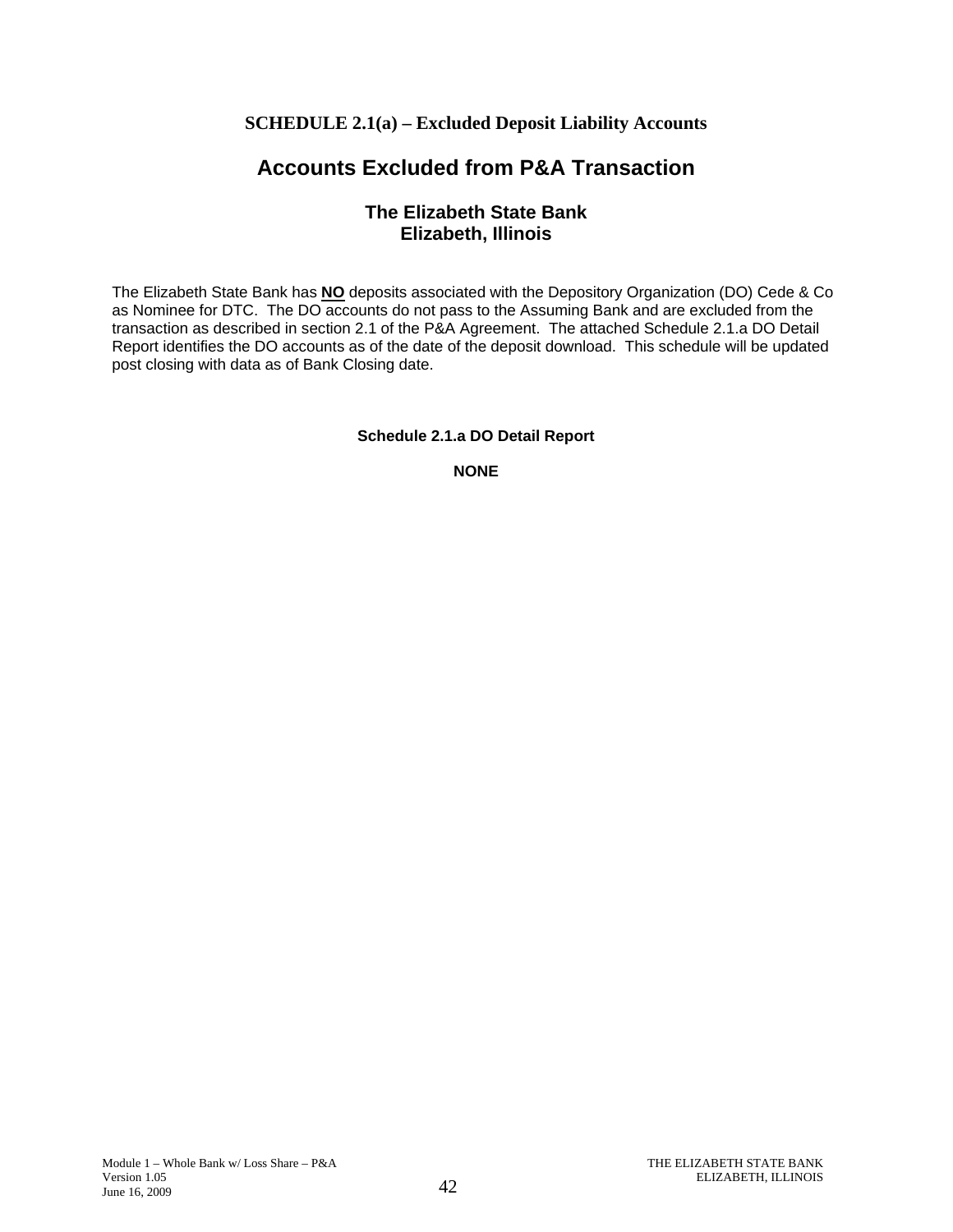#### **SCHEDULE 3.1 - Certain Assets Purchased**

#### **SEE ATTACHED LIST**

THE LIST(S) ATTACHED TO THIS SCHEDULE (OR SUBSCHEDULE(S)) AND THE **INFORMATION THEREIN, IS AS OF THE DATE OF THE MOST RECENT PERTINENT DATA MADE AVAILABLE TO THE ASSUMING BANK AS PART OF THE INFORMATION PACKAGE. IT WILL BE ADJUSTED TO REFLECT THE COMPOSITION AND BOOK VALUE OF THE LOANS AND ASSETS AS OF THE DATE OF BANK CLOSING. THE LIST(S) MAY NOT INCLUDE ALL LOANS AND ASSETS (E.G., CHARGED OFF LOANS). THE LIST(S) MAY BE REPLACED WITH A MORE ACCURATE LIST POST CLOSING.**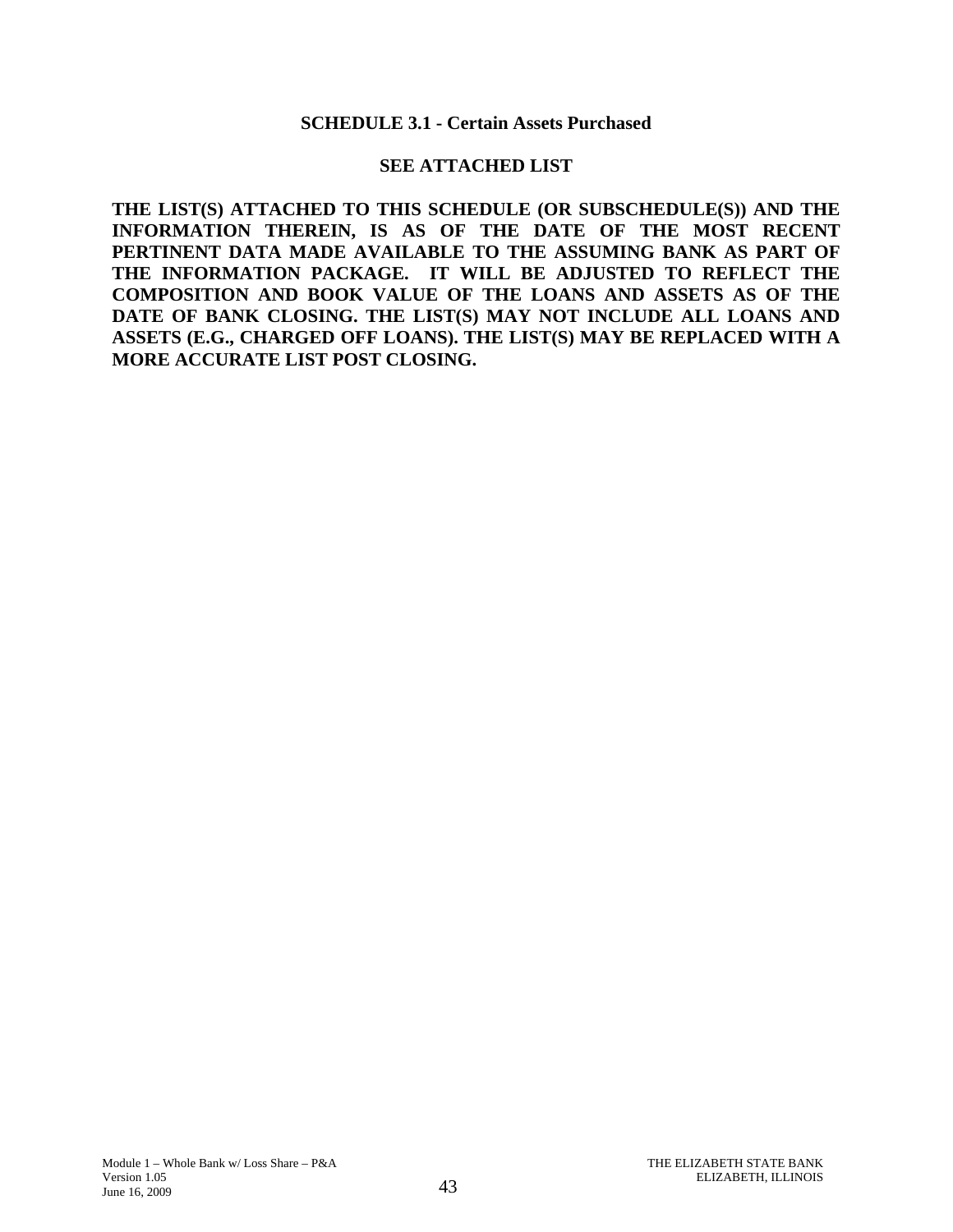## **SCHEDULE 3.2 - Purchase Price of Assets or Assets**

| (a) | Cash and receivables from depository<br>institutions, including cash items in the<br>process of collection, plus<br>interest thereon:                                                           | <b>Book Value</b>               |
|-----|-------------------------------------------------------------------------------------------------------------------------------------------------------------------------------------------------|---------------------------------|
| (b) | Securities (including, but not limited FHLB<br>Stock, exclusive of the capital stock of<br>Acquired Subsidiaries), plus interest<br>thereon:                                                    | As provided in Section $3.2(b)$ |
| (c) | Federal funds sold and repurchase<br>agreements, if any, including interest<br>thereon:                                                                                                         | <b>Book Value</b>               |
| (d) | Loans:                                                                                                                                                                                          | <b>Book Value</b>               |
| (e) | Credit card business, if any, including all<br>outstanding extensions of credit and<br>offensive litigation, but excluding any class<br>action lawsuits related to the credit card<br>business: | <b>Book Value</b>               |
| (f) | Safe Deposit Boxes and related business,<br>safekeeping business and trust business, if<br>any:                                                                                                 | <b>Book Value</b>               |
| (g) | Records and other documents:                                                                                                                                                                    | <b>Book Value</b>               |
| (h) | Capital stock of any Acquired Subsidiaries:                                                                                                                                                     | <b>Book Value</b>               |
| (i) | Amounts owed to the Failed Bank by any<br><b>Acquired Subsidiary:</b>                                                                                                                           | <b>Book Value</b>               |
| (j) | Assets securing Deposits of public money,<br>to the extent not otherwise purchased<br>hereunder:                                                                                                | <b>Book Value</b>               |
| (k) | Overdrafts of customers:                                                                                                                                                                        | <b>Book Value</b>               |
| (1) | Rights, if any, with respect to Qualified<br><b>Financial Contracts.</b>                                                                                                                        | As provided in Section $3.2(c)$ |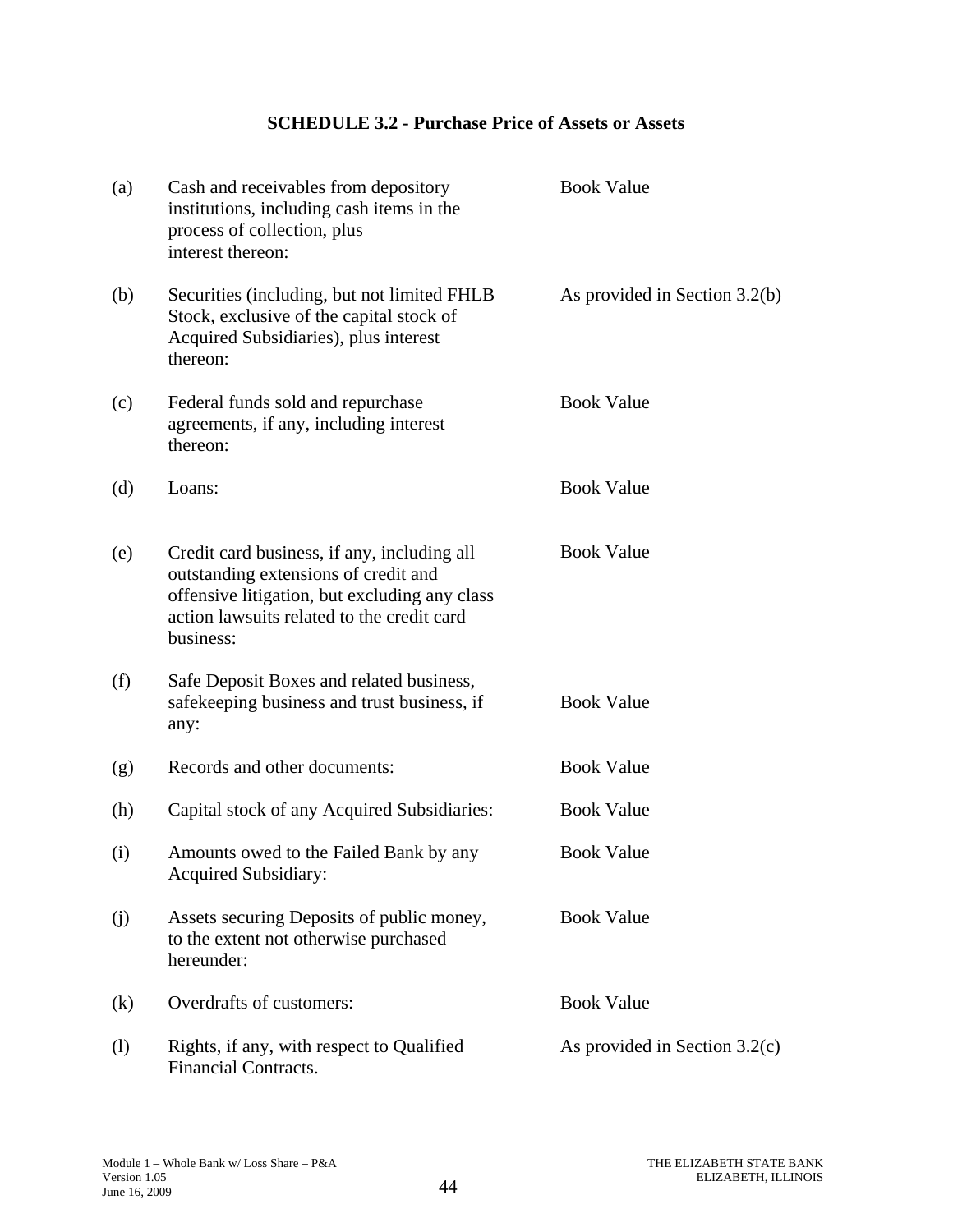(m) Rights of the Failed Bank to provide Book Value mortgage servicing for others and to have mortgage servicing provided to the Failed Bank by others and related contracts.

### **assets subject to an option to purchase:**

| (a) | <b>Bank Premises:</b>    | Fair Market Value |
|-----|--------------------------|-------------------|
| (b) | Furniture and Equipment: | Fair Market Value |
| (c) | Fixtures:                | Fair Market Value |
| (d) | Other Equipment:         | Fair Market Value |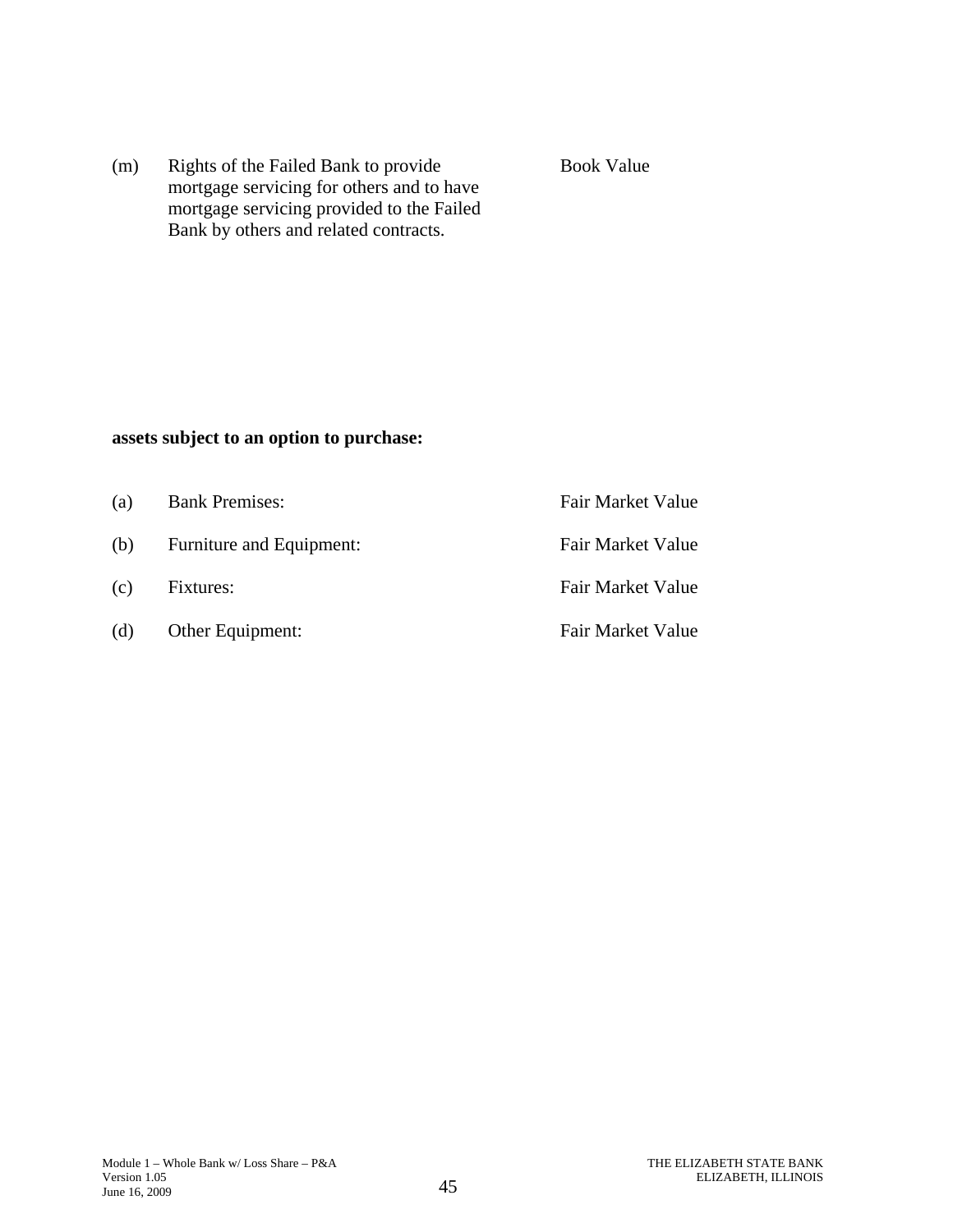## **SCHEDULE 3.5(l) – Excluded Private Label Asset-Backed Securities**

### **ALL PRIVATE-LABEL ASSET-BACKED SECURITIES**

### **AND**

# **COLLATERALIZED DEBT OBLIGATION SECURITIES**

## **DO NOT PASS.**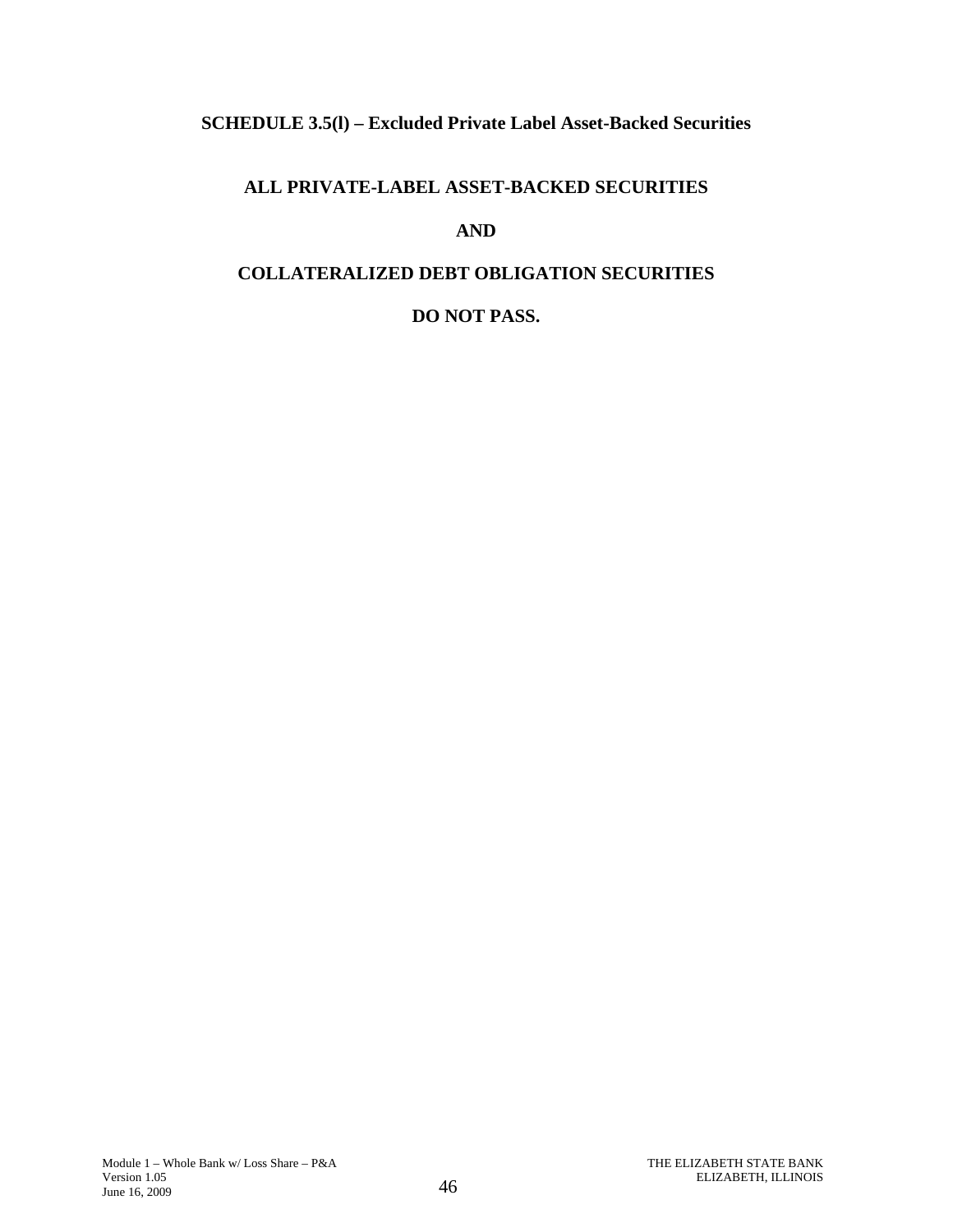### **SCHEDULE 4.15A**

### **LOANS SUBJECT TO LOSS SHARING UNDER THE SINGLE FAMILY SHARED-LOSS AGREEMENT**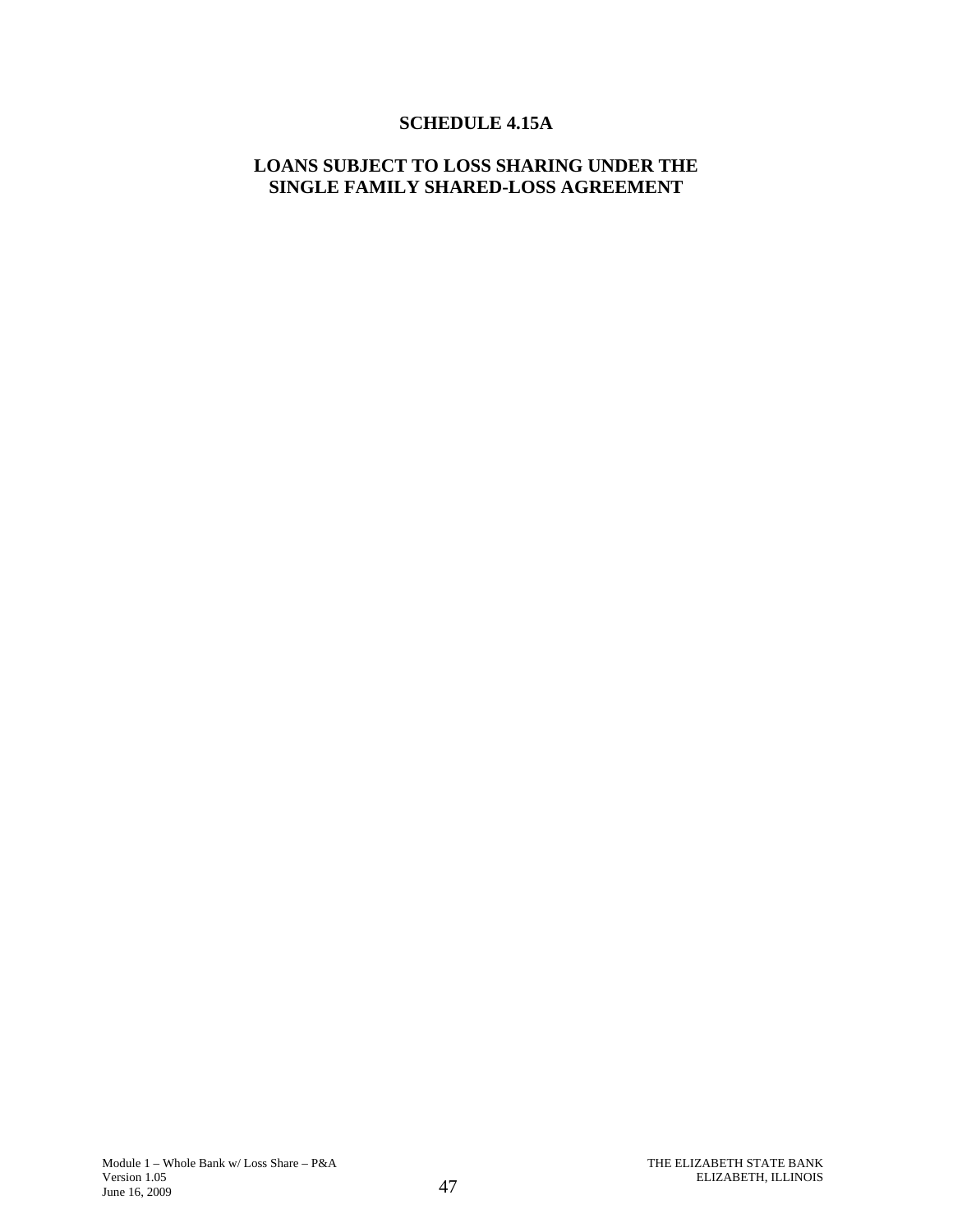### **SCHEDULE 4.15B**

### **LOANS SUBJECT TO LOSS SHARING UNDER THE NON-SINGLE FAMILY SHARED-LOSS AGREEMENT**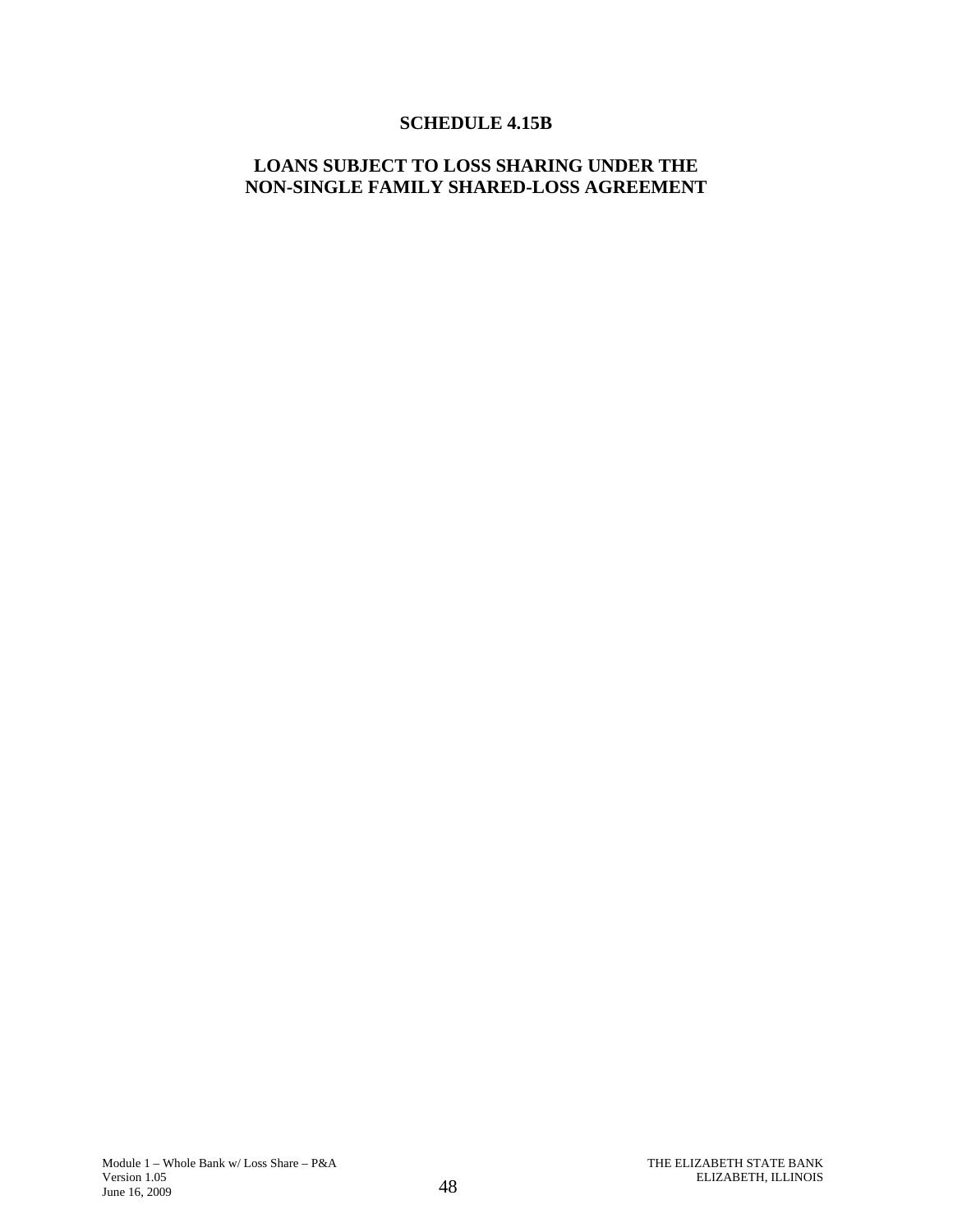**SCHEDULE 7 -Accounts Excluded from Calculation of Deposit Franchise Bid Premium** 

# **Premium Accounts Excluded from Calculation of Deposit Franchise Bid**

## **The Elizabeth State Bank Elizabeth, Illinois**

The accounts identified below will pass to the Assuming Bank (unless otherwise noted). When calculating the premium to be paid on Assumed Deposits in a P&A transaction, the FDIC will exclude the following categories of deposit accounts:

| <b>Category</b> | <b>Description</b>                                         | <b>Amount</b> |
|-----------------|------------------------------------------------------------|---------------|
|                 | <b>Non-DO Brokered Deposits</b>                            | \$0,00        |
| П               | <b>CDARS</b>                                               | \$0,00        |
| Ш               | <b>Market Place Deposits</b>                               | \$0,00        |
|                 | <b>Total deposits excluded from Calculation of premium</b> | \$0,00        |
|                 |                                                            |               |

## **Category Description**

#### **I. Brokered Deposits**

Brokered deposit accounts are accounts for which the "depositor of record" is an agent, nominee, or custodian who deposits funds for a principal or principals to whom "pass-through" deposit insurance coverage may be extended. The FDIC separates brokered deposit accounts into 2 categories: 1) Depository Organization (DO) Brokered Deposits and 2) Non-Depository Organization (Non-DO) Brokered Deposits. This distinction is made by the FDIC to facilitate our role as Receiver and Insurer. These terms will not appear on other "brokered deposit" reports generated by the institution.

Non-DO Brokered Deposits pass to the Assuming Bank, but are excluded from Assumed Deposits when the deposit premium is calculated. Please see the attached "Schedule 7 Non-DO Broker Deposit Detail Report" for a listing of these accounts. This list will be updated post closing with balances as of Bank Closing date.

If this institution had any DO Brokered Deposits (Cede & Co as Nominee for DTC), they are excluded from Assumed Deposits in the P&A transaction. A list of these accounts is provided on "Schedule 2.1 DO Brokered Deposit Detail Report".

#### **II. CDARS**

CDARS deposits pass to the Assuming Bank, but are excluded from Assumed Deposits when the deposit premium is calculated.

This bank did not participate in the CDARS program as of the date of the deposit download. If CDARS deposits are taken between the date of the deposit download and the Bank Closing Date, they will be identified post closing and made part of Schedule 7 to the P&A Agreement.

#### **III. Market Place Deposits**

"Market Place Deposits" is a description given to deposits that may have been solicited via a money desk, internet subscription service (for example, Qwickrate), or similar programs.

This bank did not have Market Place Deposits as identified above, as of the date of deposit download, but this determination will be updated post closing with balances as of Bank Closing date.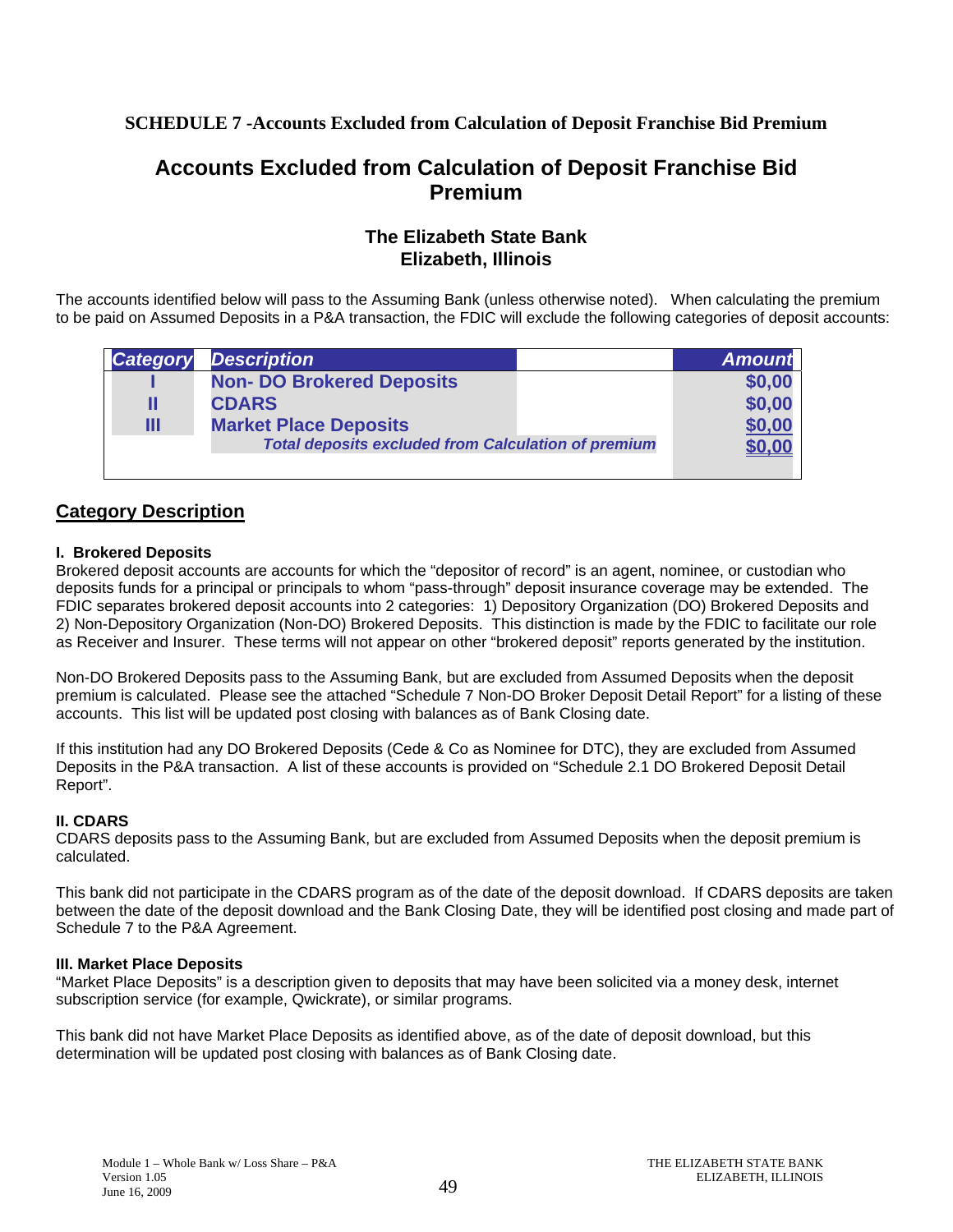### **EXHIBIT 4.13 INTERIM ASSET SERVICING ARRANGEMENT**

(a) With respect to each asset (or liability) designated from time to time by the Receiver to be serviced by the Assuming Bank pursuant to this Arrangement (such being designated as "Pool Assets"), during the term of this Arrangement, the Assuming Bank shall:

(i) Promptly apply payments received with respect to any Pool Assets;

(ii) Reverse and return insufficient funds checks;

(iii) Pay (A) participation payments to participants in Loans, as and when received; and (B) tax and insurance bills on Pool Assets as they come due, out of escrow funds maintained for purposes;

(iv) Maintain accurate records reflecting (A) the payment history of Pool Assets, with updated information received concerning changes in the address or identity of the obligors and (B) usage of data processing equipment and employee services with respect to servicing duties;

 (v) Send billing statements to obligors on Pool Assets to the extent that such statements were sent by the Failed Bank;

(vi) Send notices to obligors who are in default on Loans (in the same manner as the Failed Bank);

(vii) Send to the Receiver, Attn: Managing Liquidator, at the address provided in Section 13.7 of the Agreement, via overnight delivery: (A) on a weekly basis, weekly reports for the Pool Assets, including, without limitation, reports reflecting collections and the trial balances, transaction journals and loan histories for Pool Assets having activity, together with copies of (1) checks received, (2) insufficient funds checks returned, (3) checks for payment to participants or for taxes and insurance, (4) pay-off requests, (5) notices to defaulted obligors, and (6) data processing and employee logs and (B) any other reports, copies or information as may be periodically or from time to time requested;

(viii) Remit on a weekly basis to the Receiver, Attn: Division of Finance, Cashier Unit, Operations, at the address in (vii), via wire transfer to the account designated by the Receiver, all payments received on Pool Assets managed by the Assuming Bank or at such time and place and in such manner as may be directed by the Receiver;

(ix) prepare and timely file all information reports with appropriate tax authorities, and, if required by the Receiver, prepare and file tax returns and pay taxes due on or before the due date, relating to the Pool Assets; and

(x) provide and furnish such other services, operations or functions as may be required with regard to Pool Assets, including, without limitation, as may be required with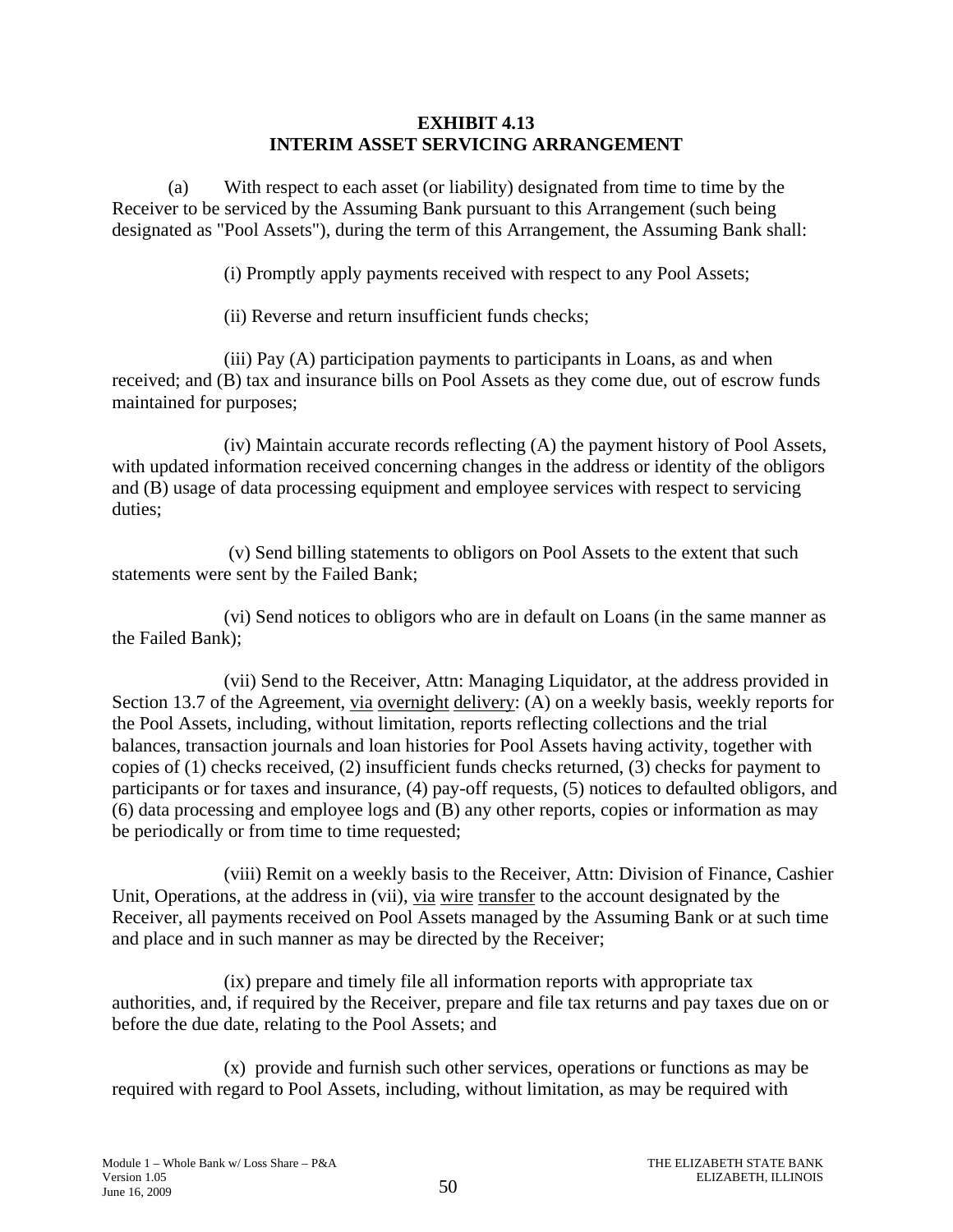regard to any business, enterprise or agreement which is a Pool Asset, all as may be required by the Receiver.

Notwithstanding anything to the contrary in this Section, the Assuming Bank shall not be required to initiate litigation or other collection proceedings against any obligor or any collateral with respect to any defaulted Loan. The Assuming Bank shall promptly notify the Receiver, at the address provided above in subparagraph (a)(vii), of any claims or legal actions regarding any Pool Asset.

(b) The Receiver agrees to reimburse the Assuming Bank for actual, reasonable and necessary expenses incurred in connection with the performance of duties pursuant to this Arrangement, including expenses of photocopying, postage and express mail, and data processing and employee services (based upon the number of hours spent performing servicing duties).

(c) The Assuming Bank shall provide the services described herein for an initial period of ninety (90) days after Bank Closing. At the option of the Receiver, exercisable by notice given not later than ten (10) days prior to the end of such initial period or a renewal period, the Assuming Bank shall continue to provide such services for such renewal period(s) as designated by the Receiver, up to the Settlement Date.

(d) At any time during the term of this Arrangement, the Receiver may, upon written notice to the Assuming Bank, remove one or more Pool Assets from the Pool, at which time the Assuming Bank's responsibility with respect thereto shall terminate.

(e) At the expiration of this Agreement or upon the termination of the Assuming Bank's responsibility with respect to any Pool Asset pursuant to paragraph (d) hereof, the Assuming Bank shall:

(i) deliver to the Receiver (or its designee) all of the Credit Documents and Pool Records relating to the Pool Assets; and

(ii) cooperate with the Receiver to facilitate the orderly transition of managing the Pool Assets to the Receiver (or its designee).

(f) At the request of the Receiver, the Assuming Bank shall perform such transitional services with regard to the Pool Assets as the Receiver may request. Transitional services may include, without limitation, assisting in any due diligence process deemed necessary by the Receiver and providing to the Receiver or its designee(s) (x) information and data regarding the Pool Assets, including, without limitation, system reports and data downloads sufficient to transfer the Pool Assets to another system or systems, and (y) access to employees of the Assuming Bank involved in the management of, or otherwise familiar with, the Pool Assets.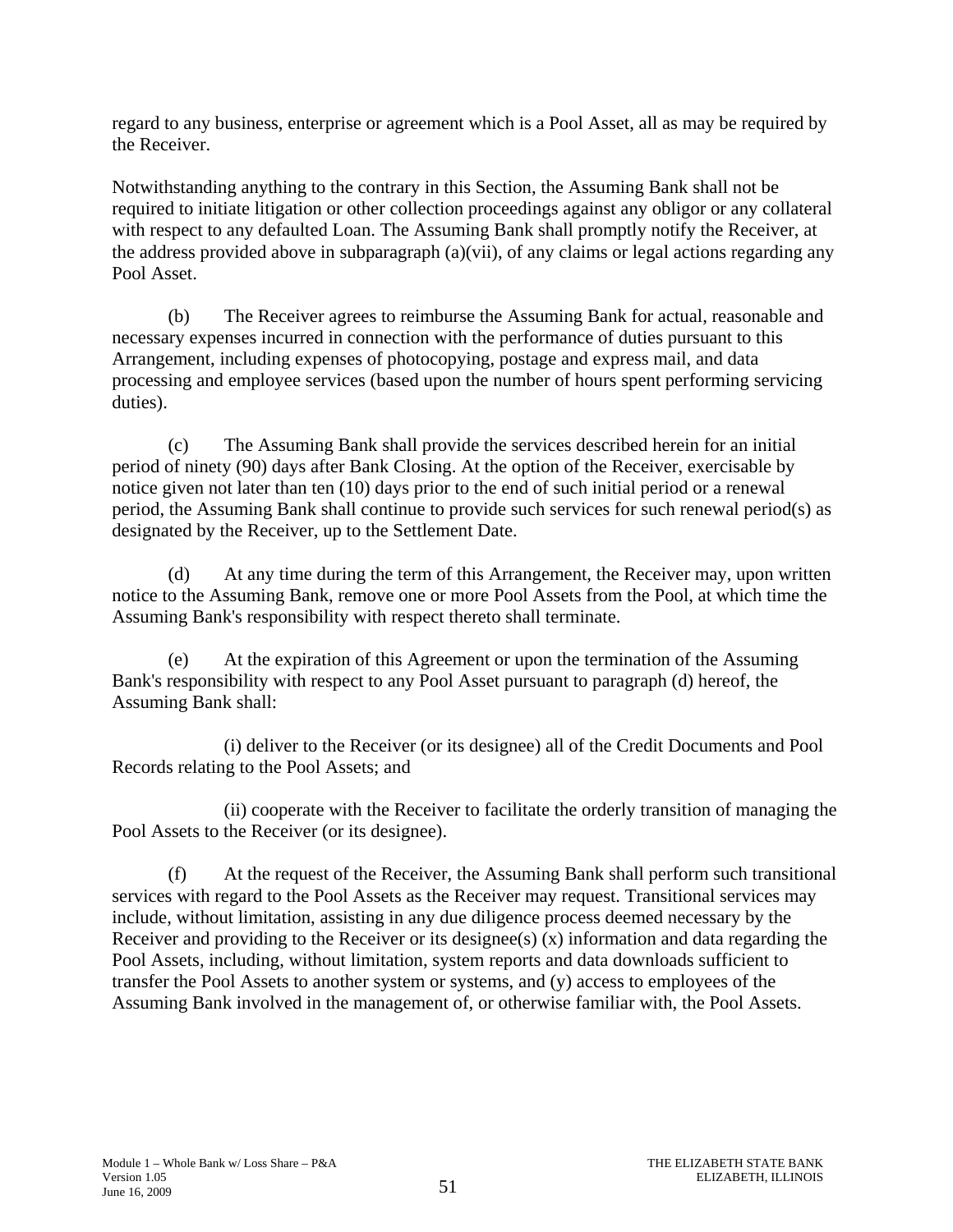### **EXHIBIT 4.15A**

#### **SINGLE FAMILY SHARED-LOSS AGREEMENT**

This agreement for the reimbursement of loss sharing on certain single family residential mortgage loans (the "Single Family Shared-Loss Agreement") shall apply when the Assuming Bank purchases Single Family Shared-Loss Loans as that term is defined herein. The terms hereof shall modify and supplement, as necessary, the terms of the Purchase and Assumption Agreement to which this Single Family Shared-Loss Agreement is attached as Exhibit 4.15A and incorporated therein. To the extent any inconsistencies may arise between the terms of the Purchase and Assumption Agreement and this Single Family Shared-Loss Agreement with respect to the subject matter of this Single Family Shared-Loss Agreement, the terms of this Single Family Shared-Loss Agreement shall control. References in this Single Family Shared-Loss Agreement to a particular Section shall be deemed to refer to a Section in this Single Family Shared-Loss Agreement, unless the context indicates that it is intended to be a reference to a Section of the Purchase and Assumption Agreement.

### **ARTICLE I -- DEFINITIONS**

The capitalized terms used in this Single Family Shared-Loss Agreement that are not defined in this Single Family Shared-Loss Agreement are defined in the Purchase and Assumption Agreement. In addition to the terms defined above, defined below are certain additional terms relating to loss-sharing, as used in this Single Family Shared-Loss Agreement.

"**Accounting Records**" means the subsidiary system of record on which the loan history and balance of each Single Family Shared-Loss Loan is maintained; individual loan files containing either an original or copies of documents that are customary and reasonable with respect to loan servicing, including management and disposition of Other Real Estate; the records documenting alternatives considered with respect to loans in default or for which a default is reasonably foreseeable; records of loss calculations and supporting documentation with respect to line items on the loss calculations; and, monthly delinquency reports and other performance reports customarily utilized by the Assuming Bank in management of loan portfolios.

"**Accrued Interest**" means, with respect to Single Family Shared-Loss Loans, the amount of earned and unpaid interest at the note rate specified in the applicable loan documents, limited to 90 days.

**"Affiliate"** shall have the meaning set forth in the Purchase and Assumption Agreement; provided, that, for purposes of this Single Family Shared-Loss Agreement, no Third Party Servicer shall be deemed to be an Affiliate of the Assuming Bank.

"**Commencement Date**" means the first calendar day following the Bank

Closing.

**"Commercial Shared-Loss Agreement**" means the Commercial and Other Assets Shared-Loss Agreement attached to the Purchase and Assumption Agreement as Exhibit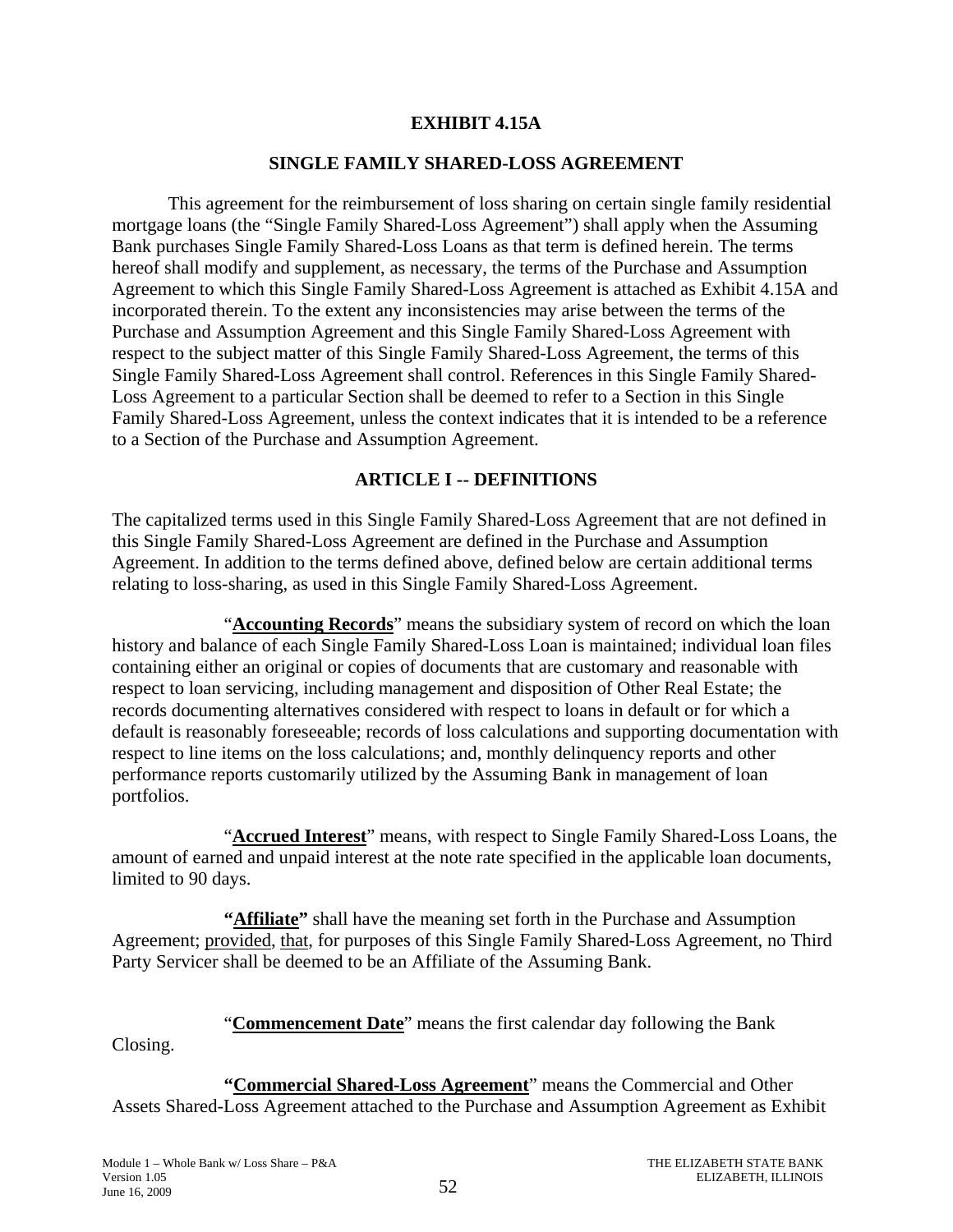4.15B.

"**Cumulative Loss Amount**" means the sum of the Monthly Loss Amounts less the sum of all Recovery Amounts.

"**Cumulative Shared-Loss Amount**" means the excess, if any, of the Cumulative Loss Amount over the First Loss Tranche.

"**Customary Servicing Procedures**" means procedures (including collection procedures) that the Assuming Bank (or, to the extent a Third Party Servicer is engaged, the Third Party Servicer) customarily employs and exercises in servicing and administering mortgage loans for its own accounts and the servicing procedures established by FNMA or FHLMC (as in effect from time to time), which are in accordance with accepted mortgage servicing practices of prudent lending institutions.

"**Deficient Valuation"** means the determination by a court in a bankruptcy proceeding that the value of the collateral is less than the amount of the loan in which case the loss will be the difference between the then unpaid principal balance (or the NPV of a modified loan that defaults) and the value of the collateral so established.

**"Examination Criteria"** means the loan classification criteria employed by, or any applicable regulations of, the Assuming Bank's Chartering Authority at the time such action is taken, as such criteria may be amended from time to time.

"**Home Equity Loans**" means loans or funded portions of lines of credit secured by mortgages on one-to four-family residences or stock of cooperative housing associations, where the Failed Bank did not have a first lien on the same property as collateral.

"**Final Shared-Loss Month**" means the calendar month in which the tenth anniversary of the Commencement Date occurs.

"**Final Shared-Loss Recovery Month**" means the calendar month in which the tenth anniversary of the Commencement Date occurs.

"**Foreclosure Loss**" means the loss realized when the Assuming Bank has completed the foreclosure on a Single Family Shared-Loss Loan and realized final recovery on the collateral through liquidation and recovery of all insurance proceeds. Each Foreclosure Loss shall be calculated in accordance with the form and methodology specified in Exhibit 2a or Exhibit 2a(1).

"**Investor-Owned Residential Loans**" means Loans, excluding advances made pursuant to Home Equity Loans, that are secured by mortgages on one- to four family residences or stock of cooperative housing associations that are not owner-occupied. These loans can be treated as Restructured Loans on a commercially reasonable basis and can be a restructured under terms separate from the Exhibit 5 standards. Please refer to Exhibit 2b for guidance in Calculation of Loss for Restructured Loans.

"**Loss**" means a Foreclosure Loss, Restructuring Loss, Short Sale Loss, Portfolio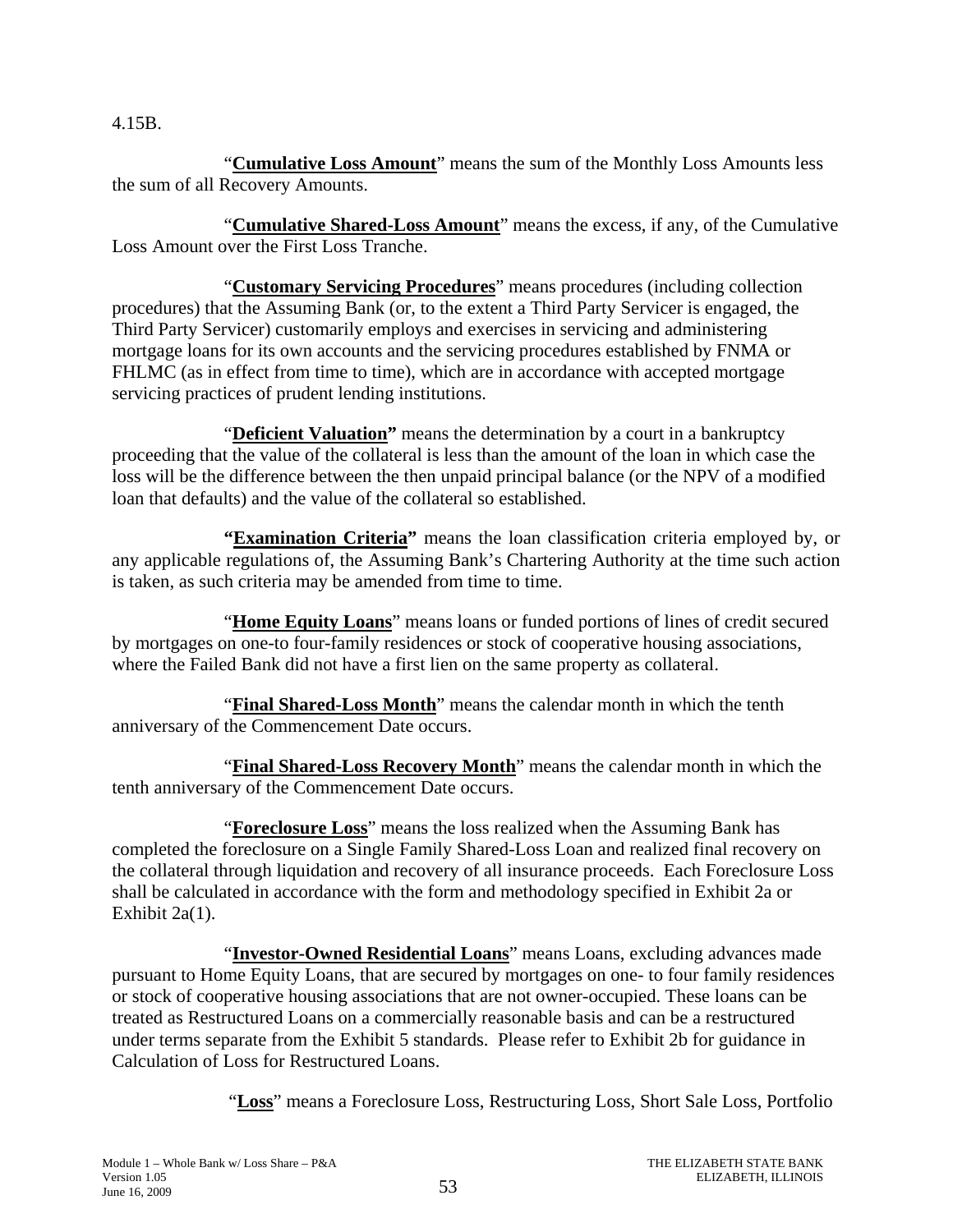Loss, Modification Default Loss or Deficient Valuation.

"**Loss Amount**" means the dollar amount of loss incurred and reported on the Monthly Certificate for a Single Family Shared-Loss Loan.

"**Modification Default Loss**" means the loss calculated in Exhibits 2a(1) and 2c(1) for single family loans modified under this part of the agreement that default and result in a foreclosure or short sale.

"**Modification Guidelines**" has the meaning provided in Section 2.1(a) of this Single Family Shared-Loss Agreement.

"**Monthly Certificate**" has the meaning provided in Section 2.1(b) of this Single Family Shared-Loss Agreement.

"**Monthly Loss Amount**" means the sum of all Foreclosure Losses, Restructuring Losses, Short Sale Losses, Portfolio Losses, Modification Default Losses and losses in connection with Deficient Valuations realized by the Assuming Bank for any Shared Loss Month.

"**Monthly Shared-Loss Amount**" means the change in the Cumulative Shared-Loss Amount from the beginning of each month to the end of each month.

**"Neutral Member**" has the meaning provided in Section 2. 1(f)(ii) of this Single Family Shared-Loss Agreement.

"**Portfolio Loss**" means the loss realized on either (i) a portfolio sale of Single Family Shared-Loss Loans in accordance with the terms of Article IV or (ii) the sale of a loan with the consent of the Receiver as provided in Section 2.7.

"**Recovery Amount**" means, with respect to any period prior to the Termination Date, the amount of collected funds received by the Assuming Bank that (i) are applicable against a Foreclosure Loss which has previously been paid to the Assuming Bank by the Receiver or (ii) gains realized from a Section 4.1 sale of Single Family Shared-Loss Loans for which the Assuming Bank has previously received a Restructuring Loss payment from the Receiver (iii) or any incentive payments from national programs paid to an investor or borrower on loans that have been modified or otherwise treated (short sale or foreclosure) in accordance with Exhibit 5.

"**Restructuring Loss**" means the loss on a modified or restructured loan measured by the difference between (a) the principal, Accrued Interest, tax and insurance advances, third party or other fees due on a loan prior to the modification or restructuring, and (b) the net present value of estimated cash flows on the modified or restructured loan, discounted at the Then-Current Interest Rate. Each Restructuring Loss shall be calculated in accordance with the form and methodology attached as Exhibit 2b, as applicable.

"**Restructured Loan**" means a Single Family Shared-Loss Loan for which the Assuming Bank has received a Restructuring Loss payment from the Receiver. This applies to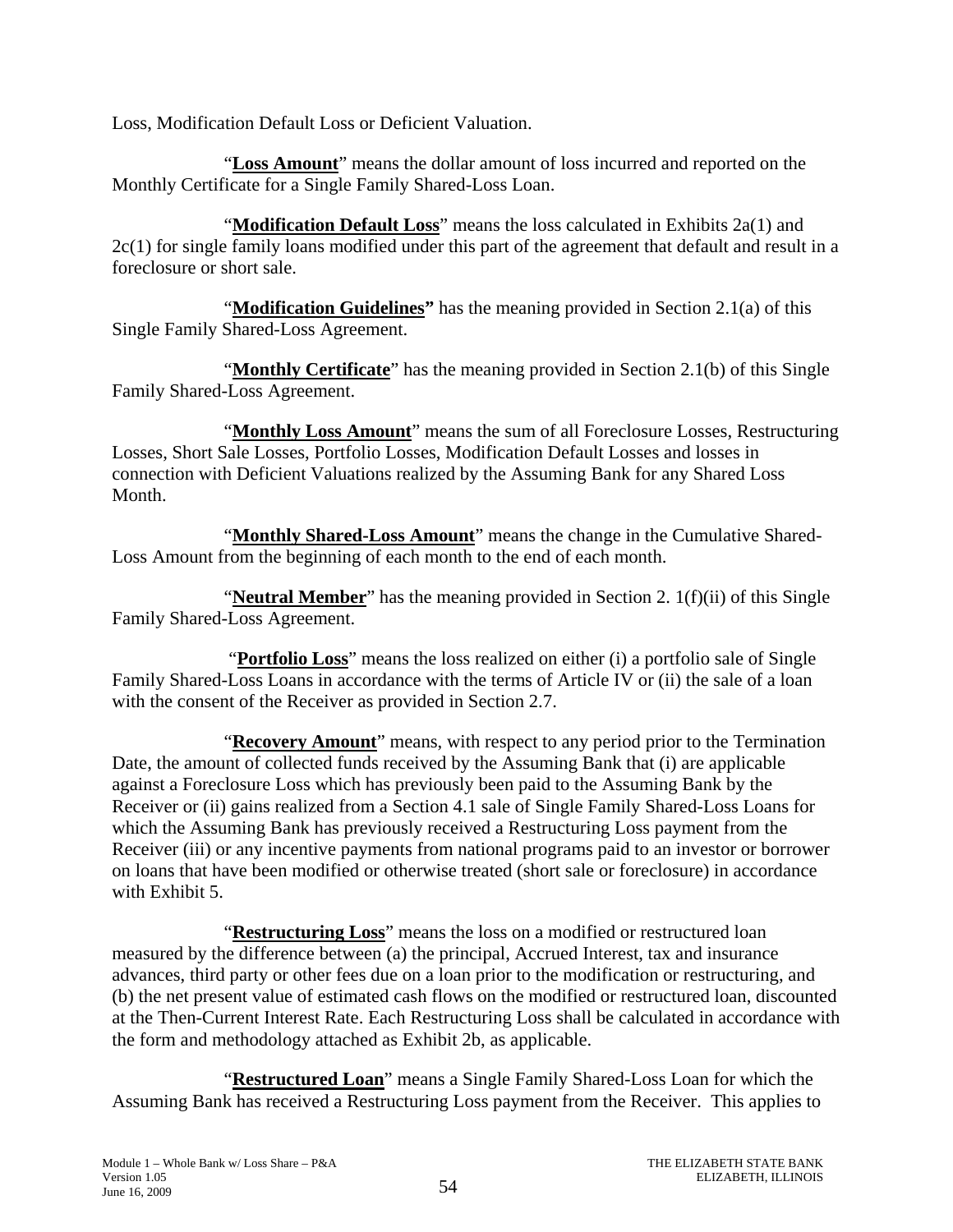owner occupied and investor owned residences.

**"Servicing Officer**" has the meaning provided in Section 2.1(b) of this Single Family Shared-Loss Agreement.

"**Shared Loss Payment Trigger**" means when the sum of the Cumulative Loss Amount under this Single Family Shared-Loss Agreement and the Shared-Loss Amount under the Commercial and Other Assets Shared-Loss Agreement, exceeds the First Loss Tranche. If the First Loss Tranche is zero or a negative number, the Shared Loss Payment Trigger shall be deemed to have been reached upon Bank Closing.

"**Shared-Loss Month**" means each calendar month between the Commencement Date and the last day of the month in which the tenth anniversary of the Commencement Date occurs, provided that, the first Shared-Loss Month shall begin on the Commencement Date and end on the last day of that month.

"**Short-Sale Loss**" means the loss resulting from the Assuming Bank's agreement with the mortgagor to accept a payoff in an amount less than the balance due on the loan (including the costs of any cash incentives to borrower to agree to such sale or to maintain the property pending such sale), further provided, that each Short-Sale Loss shall be calculated in accordance with the form and methodology specified in Exhibit 2c or Exhibit  $2c(1)$ .

"**Single Family Shared-Loss Loans**" means the single family one-to-four residential mortgage loans (whether owned by the Assuming Bank or any Subsidiary) identified on Schedule 4.15A of the Purchase and Assumption Agreement.

"**Stated Threshold**" means total losses under the shared-loss agreements in the amount of **\$10,000,000.00.** 

"**Termination Date**" means the last day of the Final Shared-Loss Recovery Month.

"**Then-Current Interest Rate**" means the most recently published Freddie Mac survey rate for 30-year fixed-rate loans.

"**Third Party Servicer**" means any servicer appointed from time to time by the Assuming Bank or any Affiliate of the Assuming Bank to service the Shared-Loss Loans on behalf of the Assuming Bank, the identity of which shall be given to the Receiver prior to or concurrent with the appointment thereof.

## **ARTICLE II -- SHARED-LOSS ARRANGEMENT**

## **2.1 Shared-Loss Arrangement.**

(a) **Loss Mitigation and Consideration of Alternatives**. For each Single Family Shared-Loss Loan in default or for which a default is reasonably foreseeable, the Assuming Bank shall undertake reasonable and customary loss mitigation efforts, in accordance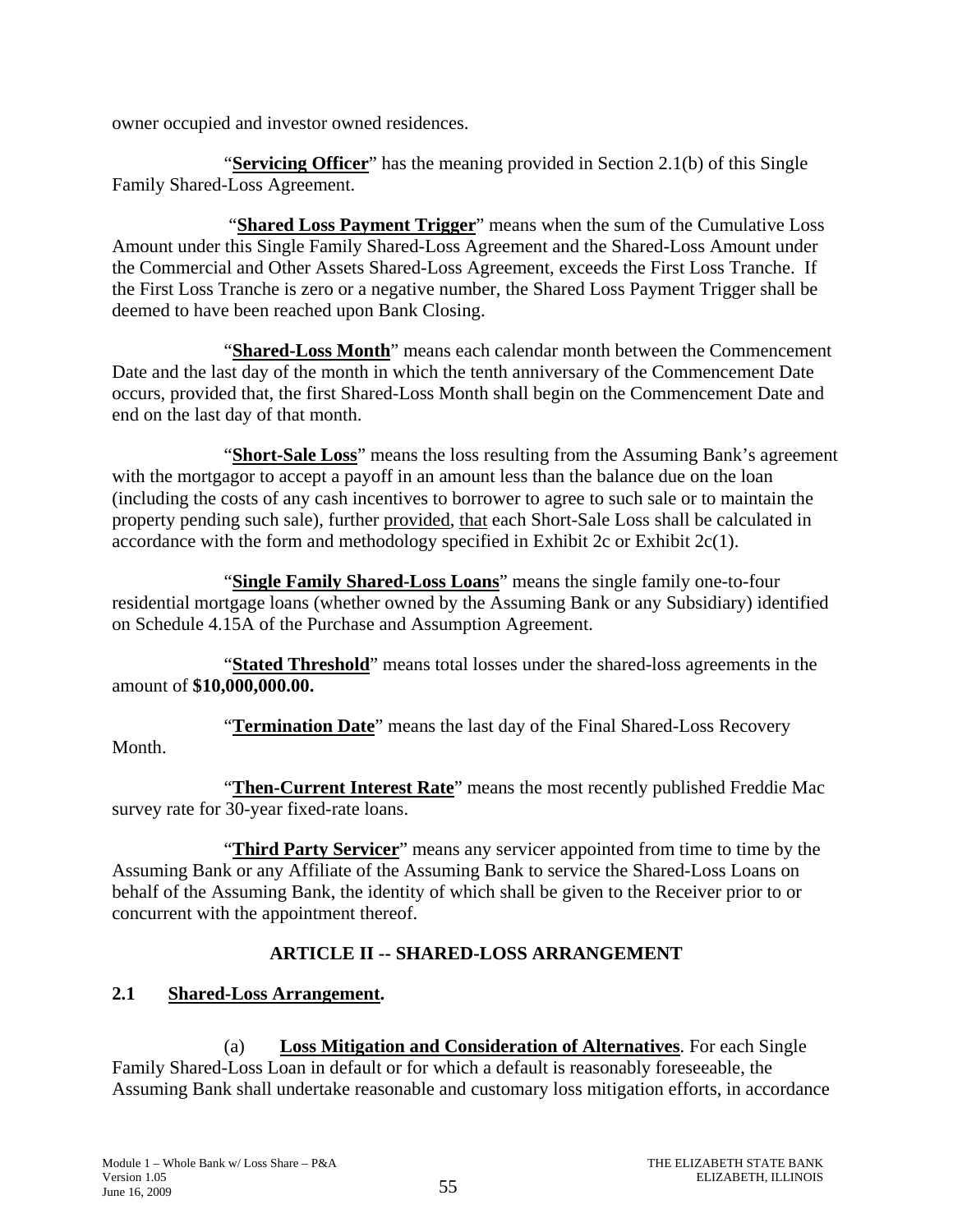with any of the following programs selected by Assuming Bank in its sole discretion, Exhibit 5 (FDIC Mortgage Loan Modification Program), the United States Treasury's Home Affordable Modification Program Guidelines or any other modification program approved by the United States Treasury Department, the Corporation, the Board of Governors of the Federal Reserve System or any other governmental agency (it being understood that the Assuming Bank can select different programs for the various Single Family Shared-Loss Loans) (such program chosen, the "Modification Guidelines"). After selecting the applicable Modification Guideline for any such Single Family Shared-Loss Loan, the Assuming Bank shall document its consideration of foreclosure, loan restructuring under such Modification Guideline chosen, and short-sale (if short-sale is a viable option) alternatives and shall select the alternative the Assuming Bank believes, based on its estimated calculations, will result in the least Loss. Losses on Home Equity Loans shall be shared under the charge-off policies of the Assuming Bank's Examination Criteria as if they were Single Family Shared-Loss Loans with respect to the calculation of the Stated Threshold. Assuming Bank shall retain its calculations of the estimated loss under each alternative, such calculations to be provided to the Receiver upon request. For the avoidance of doubt and notwithstanding anything herein to the contrary, (i) the Assuming Bank is not required to modify or restructure any Single Family Shared-Loss Loan on more than one occasion and (ii) the Assuming Bank is not required to consider any alternatives with respect to any Shared-Loss Loan in the process of foreclosure as of the Bank Closing and shall be entitled to continue such foreclosure measures and recover the Foreclosure Loss as provided herein, and (iii) the Assuming Bank shall have a transition period of up to 90 days after Bank Closing to implement the Modification Guidelines, during which time, the Assuming Bank may submit claims under such guidelines as may be in place at the Failed Bank.

### (b) **Monthly Certificates**.

Not later than fifteen (15) days after the end of each Shared-Loss Month, beginning with the month in which the Commencement Date occurs and ending in the month in which the tenth anniversary of the Commencement Date occurs, the Assuming Bank shall deliver to the Receiver a certificate, signed by an officer of the Assuming Bank involved in, or responsible for, the administration and servicing of the Single Family Shared-Loss Loans whose name appears on a list of servicing officers furnished by the Assuming Bank to the Receiver, (a "Servicing Officer") setting forth in such form and detail as the Receiver may reasonably specify (a "Monthly Certificate"):

(i) (A) a schedule substantially in the form of Exhibit 1 listing:

(i) each Single Family Shared-Loss Loan for which a Loss Amount (calculated in accordance with the applicable Exhibit) is being claimed, the related Loss Amount for each Single Family Shared-Loss Loan, and the total Monthly Loss Amount for all Single Family Shared-Loss Loans;

(ii) each Single Family Shared-Loss Loan for which a Recovery Amount was received, the Recovery Amount for each Single Family Shared-Loss Loan, and the total Recovery Amount for all Single Family Shared-Loss Loans;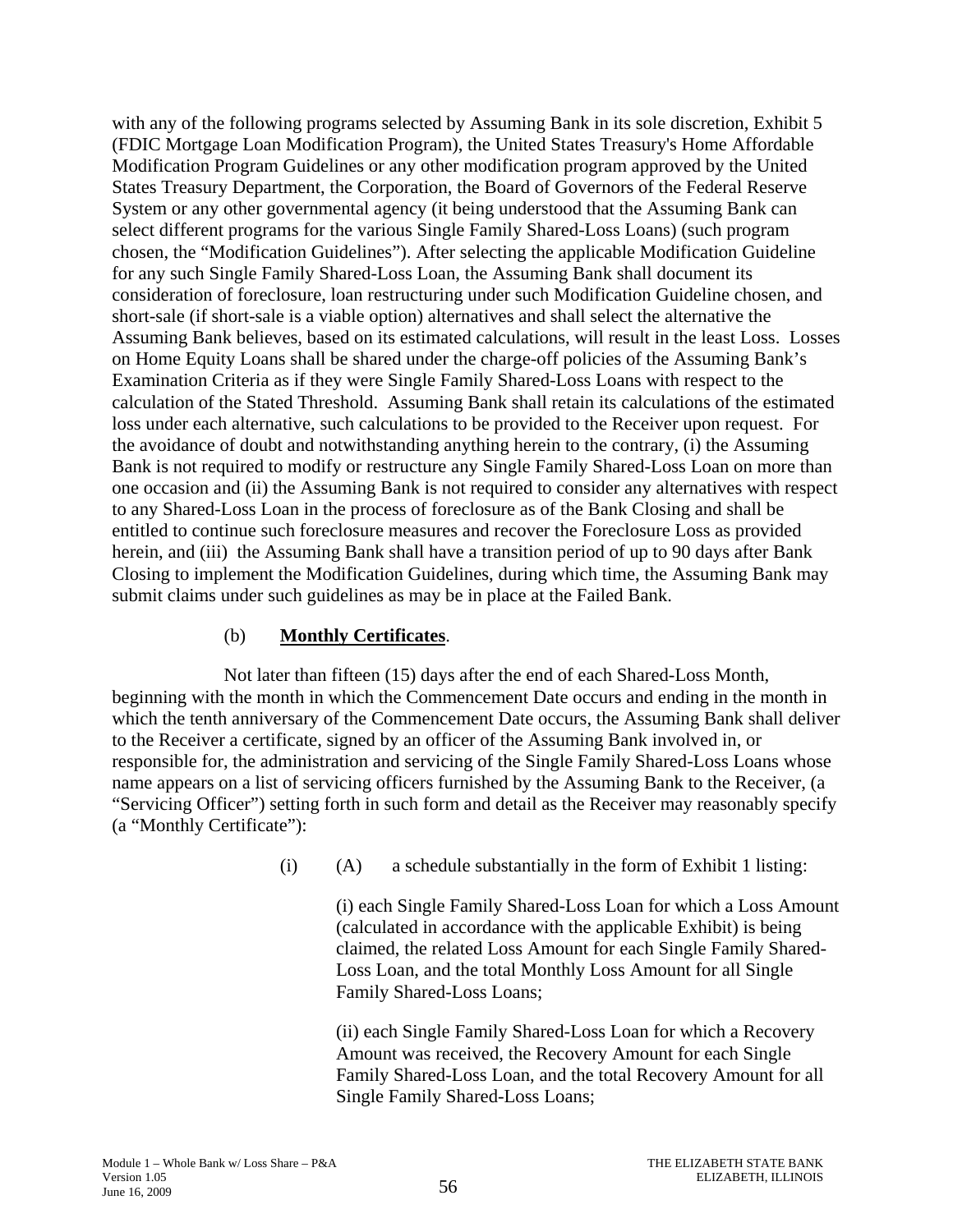(iii) the total Monthly Loss Amount for all Single Family Shared-Loss Loans minus the total monthly Recovery Amount for all Single Family Shared-Loss Loans;

(iv) the Cumulative Shared-Loss Amount as of the beginning and end of the month;

(v) the Monthly Shared Loss Amount;

(vi) the result obtained in (v) times 80%, or times 95% if the Stated Threshold has been reached, which in either case is the amount to be paid under Section 2.1(d) of this Single Family Shared-Loss Agreement by the Receiver to the Assuming Bank if the amount is a positive number, or by the Assuming Bank to the Receiver if the amount is a negative number;

- (ii) (B) for each of the Single Family Shared-Loss Loans for which a Loss is claimed for that Shared-Loss Month, a schedule showing the calculation of the Loss Amount using the form and methodology shown in Exhibit 2a, Exhibit 2b, or Exhibit 2c, as applicable.
- (iii) (C) For each of the Restructured Loans where a gain or loss is realized in a sale under Section 4.1 or 4.2, a schedule showing the calculation using the form and methodology shown in Exhibit 2d.
- (iv) (D) a portfolio performance and summary schedule substantially in the form shown in Exhibit 3.

(c) **Monthly Data Download**. Not later than fifteen (15) days after the end of each month, beginning with the month in which the Commencement Date occurs and ending with the Final Shared-Loss Recovery Month, Assuming Bank shall provide Receiver:

- $(v)$  (i) the servicing file in machine-readable format including but not limited to the following fields for each outstanding Single Family Shared-Loss Loan, as applicable:
	- (A) Loan number
	- (B) FICO score
	- (C) Origination date
	- (D) Original principal amount
	- (E) Maturity date
	- (F) Paid-to date
	- (G) Last payment date
	- (H) Loan status (bankruptcy, in foreclosure, etc.)
	- (I) Delinquency counters
	- (J) Current principal balance
	- (K) Current escrow account balance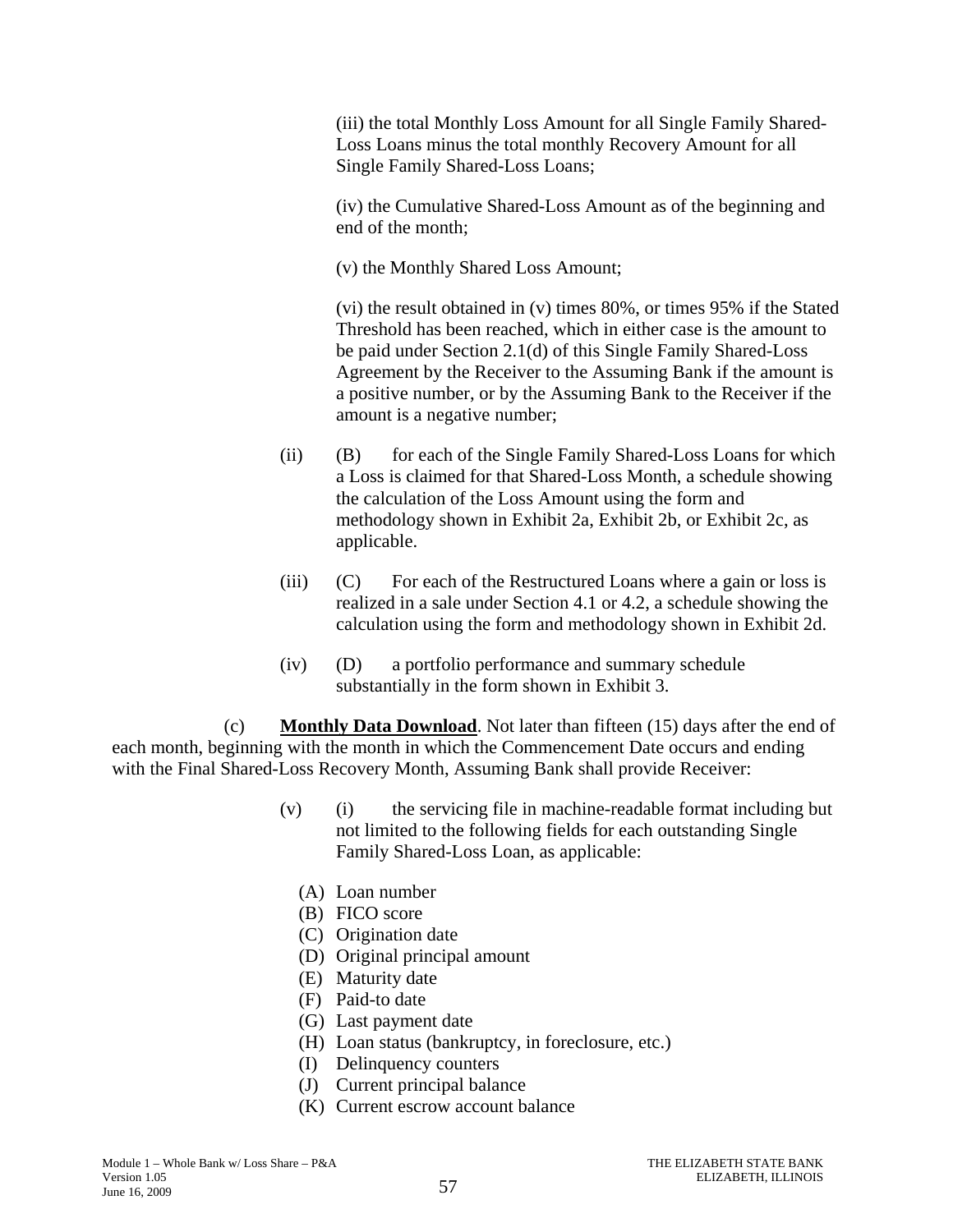- (L) Current Appraisal/BPO value
- (M) Current Appraisal/BPO date
- (N) Interest rate
- (O) Monthly principal and interest payment amount
- (P) Monthly escrow payment for taxes and insurance
- (Q) Interest rate type (fixed or adjustable)
- (R) If adjustable: index, margin, next interest rate reset date
- (S) Payment/Interest rate cap and/or floor
- (T) Underwriting type (Full doc, Alt Doc, No Doc)
- (U) Lien type  $(1<sup>st</sup>, 2<sup>nd</sup>)$
- (V) Amortization type (amortizing or I/O)
- (W) Property address, including city, state, zip code
- (X) A code indicating whether the Mortgaged Property is owner occupied
- (Y) Property type (single-family detached, condominium, duplex, etc.)
- (vi) (ii) An Excel file for ORE held as a result of foreclosure on a Single Family Shared-Loss Loan listing:
	- (A) Foreclosure date
	- (B) Unpaid loan principal balance
	- (C) Appraised value or BPO value, as applicable
	- (D) Projected liquidation date

Notwithstanding the foregoing, the Assuming Bank shall not be required to provide any of the foregoing information to the extent it is unable to do so as a result of the Failed Bank's or Receiver's failure to provide information required to produce the information set forth in this Section 2.1(c); provided, that the Assuming Bank shall, consistent with Customary Servicing Procedures seek to produce any such missing information or improve any inaccurate information previously provided to it.

### (d) **Payments With Respect to Shared-Loss Assets**.

(i) **Losses Under the Stated Threshold**. After the Shared Loss Payment Trigger is reached, not later than fifteen (15) days after the date on which the Receiver receives the Monthly Certificate, the Receiver shall pay to the Assuming Bank, in immediately available funds, an amount equal to eighty percent (80%) of the Monthly Shared-Loss Amount reported on the Monthly Certificate. If the total Monthly Shared-Loss Amount reported on the Monthly Certificate is a negative number, the Assuming Bank shall pay to the Receiver in immediately available funds eighty percent (80%) of that amount.

(ii) **Losses in Excess of the Stated Threshold**. In the event that the sum of the Cumulative Loss Amount under this Single Family Shared-Loss Agreement and the Stated Loss Amount under the Commercial Shared-Loss Agreement meets or exceeds the Stated Threshold, the loss/recovery sharing percentages set forth herein shall change from 80/20 to 95/5 and thereafter the Receiver shall pay to the Assuming Bank, in immediately available funds, an amount equal to ninety-five percent (95%) of the Monthly Shared-Loss Amount reported on the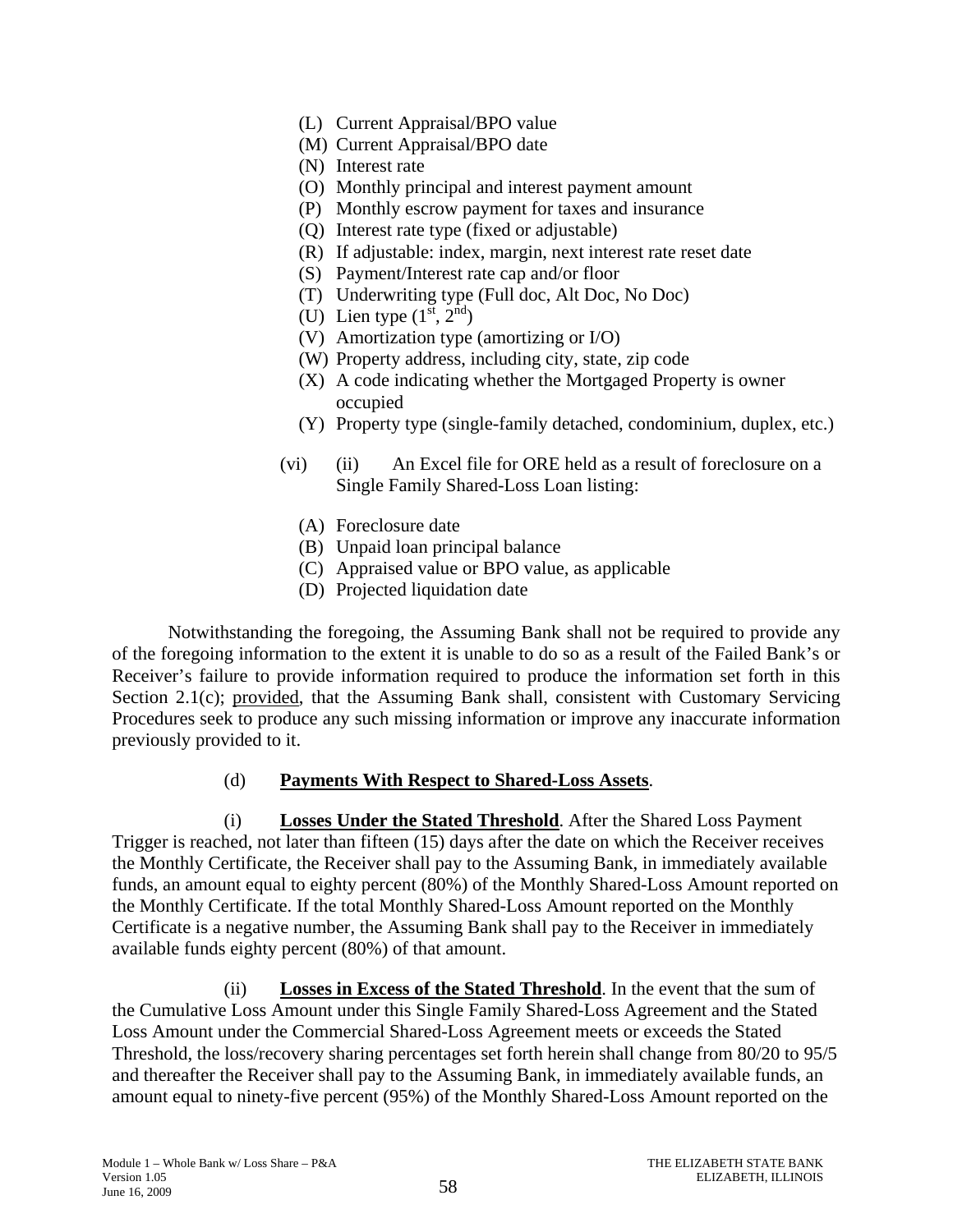Monthly Certificate. If the Monthly Shared-Loss Amount reported on the Monthly Certificate is a negative number, the Assuming Bank shall pay to the Receiver in immediately available funds ninety-five percent (95%) of that amount.

(e) **Limitations on Shared-Loss Payment**. The Receiver shall not be required to make any payments pursuant to Section 2.1(d) with respect to any Foreclosure Loss, Restructuring Loss, Short Sale Loss or Portfolio Loss that the Receiver determines, based upon the criteria set forth in this Single Family Shared-Loss Agreement (including the analysis and documentation requirements of Section 2.1(a)) or Customary Servicing Procedures, should not have been effected by the Assuming Bank; provided, however, (x) the Receiver must provide notice to the Assuming Bank detailing the grounds for not making such payment, (y) the Receiver must provide the Assuming Bank with a reasonable opportunity to cure any such deficiency and (z) (1) to the extent curable, if cured, the Receiver shall make payment with respect to the properly effected Loss, and (2) to the extent not curable, notwithstanding the foregoing, the Receiver shall make a payment as to all Losses (or portion of Losses) that were effected which would have been payable as a Loss if the Assuming Bank had properly effected such Loss. In the event that the Receiver does not make any payment with respect to Losses claimed pursuant to Section 2.1(d), the Receiver and Assuming Bank shall, upon final resolution, make the necessary adjustments to the Monthly Shared-Loss Amount for that Monthly Certificate and the payment pursuant to Section 2.1(d) above shall be adjusted accordingly.

(f) **Payments by Wire-Transfer**. All payments under this Single Family Shared-Loss Agreement shall be made by wire-transfer in accordance with the wire-transfer instructions on Exhibit 4.

## **2.2 Auditor Report; Right to Audit**

(a) Within ninety (90) days after the end of each calendar year during which the Receiver makes any payment to the Assuming Bank under this Single Family Shared-Loss Agreement, the Assuming Bank shall deliver to the Receiver a report signed by its independent public accountants stating that they have reviewed the terms of this Single Family Shared-Loss Agreement and that, in the course of their annual audit of the Assuming Bank's books and records, nothing has come to their attention suggesting that any computations required to be made by the Assuming Bank during such calendar year pursuant to this Article II were not made by the Assuming Bank in accordance herewith. In the event that the Assuming Bank cannot comply with the preceding sentence, it shall promptly submit to the Receiver corrected computations together with a report signed by its independent public accountants stating that, after giving effect to such corrected computations, nothing has come to their attention suggesting that any computations required to be made by the Assuming Bank during such year pursuant to this Article II were not made by the Assuming Bank in accordance herewith. In such event, the Assuming Bank and the Receiver shall make all such accounting adjustments and payments as may be necessary to give effect to each correction reflected in such corrected computations, retroactive to the date on which the corresponding incorrect computation was made.

(b) The Receiver or the FDIC in its corporate capacity ("Corporation") may perform an audit or audits to determine the Assuming Bank's compliance with the provisions of this Single Family Shared-Loss Agreement, including this Article II, by providing not less than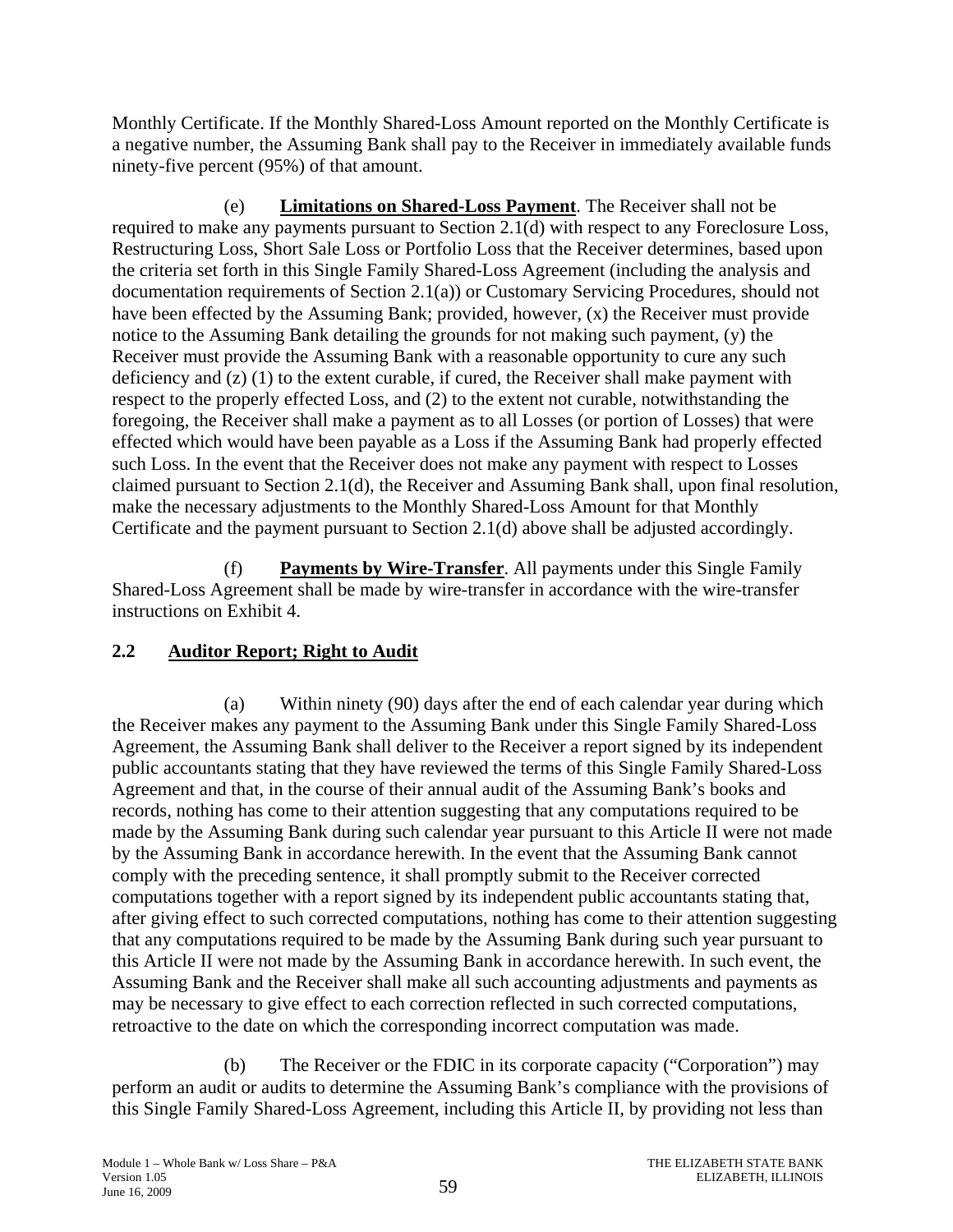ten (10) Business Days' prior written notice. Assuming Bank shall provide access to pertinent records and proximate working space in Assuming Bank's facilities. The scope and duration of any such audit shall be within the reasonable discretion of the Receiver or the Corporation, but shall in no event be administered in a manner that unreasonably interferes with the operation of the Assuming Bank's business. The Receiver or the Corporation, as the case may be, shall bear the expense of any such audit. In the event that any corrections are necessary as a result of such an audit or audits, the Assuming Bank and the Receiver shall make such accounting adjustments and payments as may be necessary to give retroactive effect to such corrections.

**2.3 Withholdings**. Notwithstanding any other provision in this Article II, the Receiver, upon the direction of the Director (or designee) of the Federal Deposit Insurance Corporation's Division of Resolutions and Receiverships, may withhold payment for any amounts included in a Monthly Certificate delivered pursuant to Section 2.1, if in its good faith and reasonable judgment there is a reasonable basis under the requirements of this Single Family Shared-Loss Agreement for denying the eligibility of an item for which reimbursement or payment is sought under such Section. In such event, the Receiver shall provide a written notice to the Assuming Bank detailing the grounds for withholding such payment. At such time as the Assuming Bank demonstrates to the satisfaction of the Receiver, in its reasonable judgment, that the grounds for such withholding of payment, or portion of payment, no longer exist or have been cured, then the Receiver shall pay the Assuming Bank the amount withheld which the Receiver determines is eligible for payment, within fifteen (15) Business Days.

**2.4 Books and Records**. The Assuming Bank shall at all times during the term of this Single Family Shared-Loss Agreement keep books and records sufficient to ensure and document compliance with the terms of this Single Family Shared-Loss Agreement, including but not limited to (a) documentation of alternatives considered with respect to defaulted loans or loans for which default is reasonably foreseeable, (b) documentation showing the calculation of loss for claims submitted to the Receiver, (c) retention of documents that support each line item on the loss claim forms, and (d) documentation with respect to the Recovery Amount on loans for which the Receiver has made a loss-share payment

**2.5 Information**. The Assuming Bank shall promptly provide to the Receiver such other information, including but not limited to, financial statements, computations, and bank policies and procedures, relating to the performance of the provisions of this Single Family Shared-Loss Agreement, as the Receiver may reasonably request from time to time.

**2.6 Tax Ruling**. The Assuming Bank shall not at any time, without the Receiver's prior written consent, seek a private letter ruling or other determination from the Internal Revenue Service or otherwise seek to qualify for any special tax treatment or benefits associated with any payments made by the Receiver pursuant to this Single Family Shared-Loss Agreement.

**2.7 Sale of Single Family Shared-Loss Loans**. The Receiver shall be relieved of its obligations with respect to a Single Family Shared-Loss Loan upon payment of a Foreclosure Loss amount or a Short Sale Loss amount with respect to such Single Family Shared-Loss Loan or upon the sale of a Single Family Shared-Loss Loan by Assuming Bank to a person or entity that is not an Affiliate; provided, however, that if the Receiver consents to the sale of any such Single Family Shared-Loss Loan, any loss on such sale shall be a Portfolio Loss. The Assuming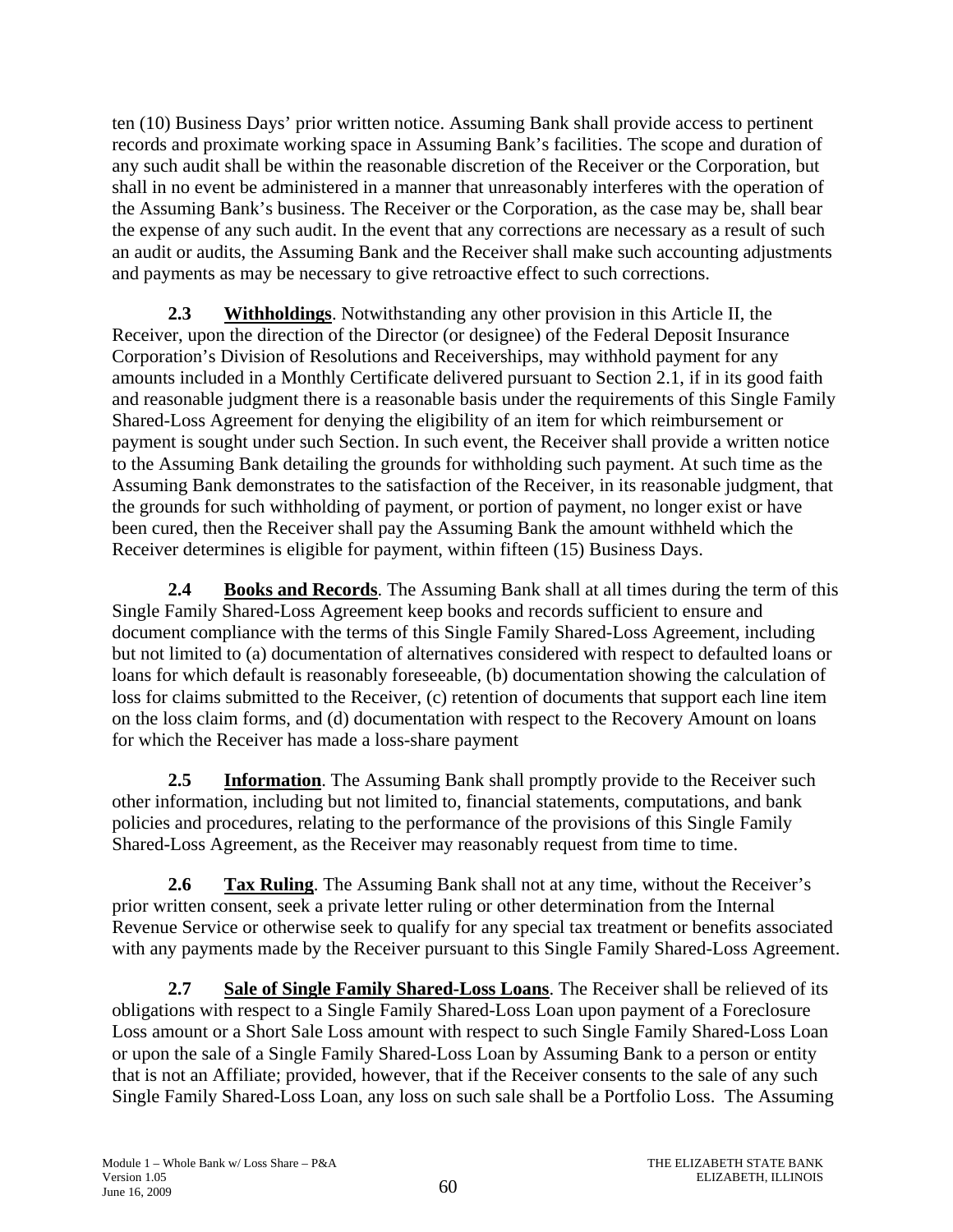Bank shall provide the Receiver with timely notice of any such sale. Notwithstanding the foregoing, a sale of the Single Family Shared-Loss Loan, for purposes of this Section 2.7, shall not be deemed to have occurred as the result of (i) any change in the ownership or control of Assuming Bank or the transfer of any or all of the Single Family Shared-Loss Loan(s) to any Affiliate of Assuming Bank, (ii) a merger by Assuming Bank with or into any other entity, (iii) a sale by Assuming Bank of all or substantially all of its assets.

## **ARTICLE III - RULES REGARDING THE ADMINISTRATION OF SINGLE FAMILY SHARED-LOSS LOANS**

**3.1 Agreement with Respect to Administration**. The Assuming Bank shall (and shall cause any of its Affiliates to which the Assuming Bank transfers any Single Family Shared-Loss Loans to) manage, administer, and collect the Single Family Shared-Loss Loans while owned by the Assuming Bank or any Affiliate thereof during the term of this Single Family Shared-Loss Agreement in accordance with the rules set forth in this Article III. The Assuming Bank shall be responsible to the Receiver in the performance of its duties hereunder and shall provide to the Receiver such reports as the Receiver reasonably deems advisable, including but not limited to the reports required by Sections 2.1, 2.2 and 3.3 hereof, and shall permit the Receiver to monitor the Assuming Bank's performance of its duties hereunder.

**3.2 Duties of the Assuming Bank**. (a) In performance of its duties under this Article III, the Assuming Bank shall:

(i) manage and administer each Single Family Shared-Loss Loan in accordance with Assuming Bank's usual and prudent business and banking practices and Customary Servicing Procedures;

(ii) exercise its best business judgment in managing, administering and collecting amounts owed on the Single Family Shared-Loss Loans;

(iii) use commercially reasonable efforts to maximize Recoveries with respect to Losses on Single Family Shared-Loss Loans without regard to the effect of maximizing collections on assets held by the Assuming Bank or any of its Affiliates that are not Single Family Shared-Loss Loans;

(iv) retain sufficient staff (in Assuming Bank's discretion) to perform its duties hereunder; and

(v) other than as provided in Section 2.1(a), comply with the terms of the Modification Guidelines for any Single Family Shared-Loss Loans meeting the requirements set forth therein. For the avoidance of doubt, the Assuming Bank may propose exceptions to Exhibit 5 (the FDIC Loan Modification Program) for a group of Loans with similar characteristics, with the objectives of (1) minimizing the loss to the Assuming Bank and the FDIC and (2) maximizing the opportunity for qualified homeowners to remain in their homes with affordable mortgage payments.

(b) Any transaction with or between any Affiliate of the Assuming Bank with respect to any Single Family Shared-Loss Loan including, without limitation, the execution of any contract pursuant to which any Affiliate of the Assuming Bank will manage, administer or collect any of the Single Family Shared-Loss Loans will be provided to FDIC for informational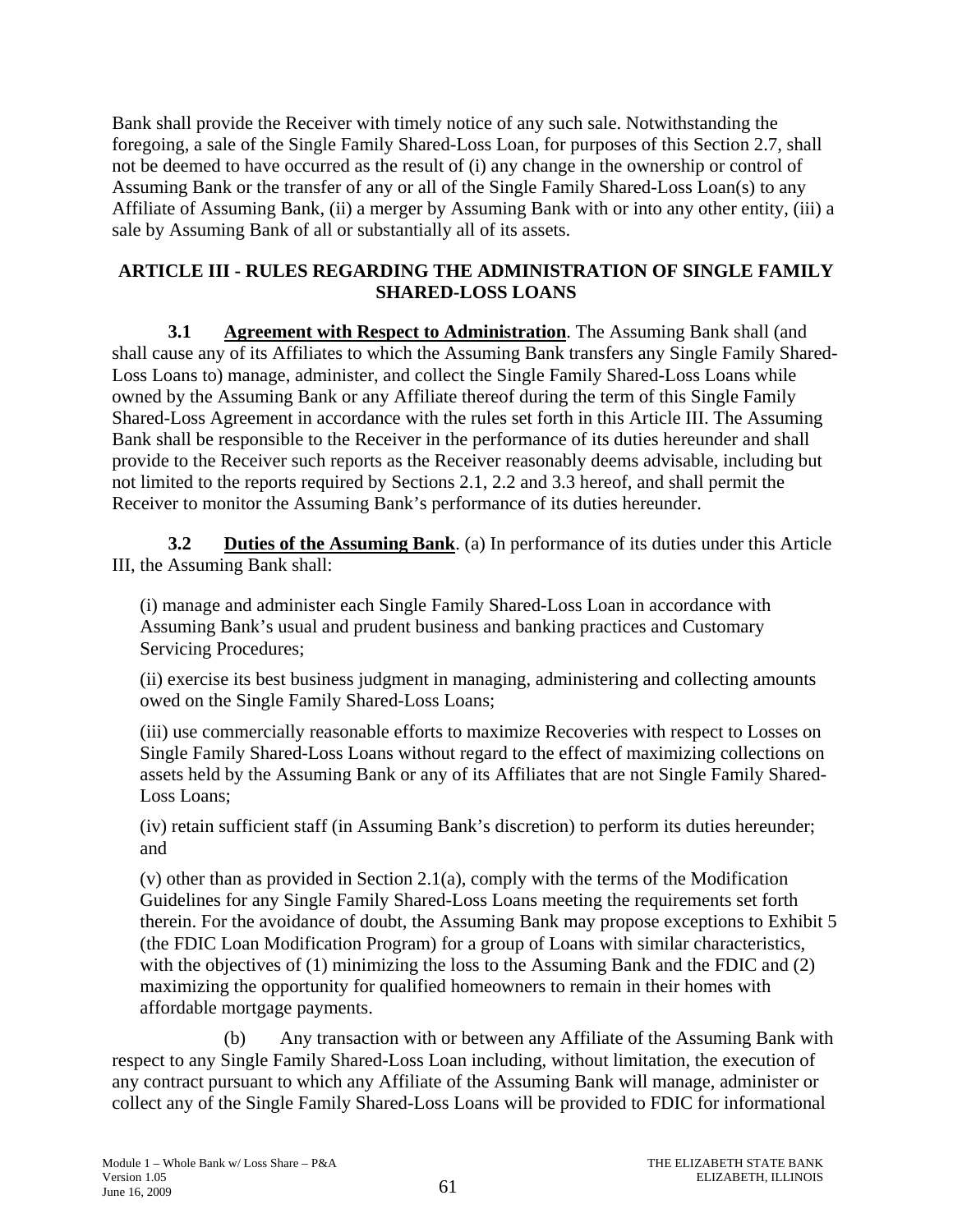purposes and if such transaction is not entered into on an arm's length basis on commercially reasonable terms such transaction shall be subject to the prior written approval of the Receiver.

**3.3 Shared-Loss Asset Records and Reports**. The Assuming Bank shall establish and maintain such records as may be appropriate to account for the Single Family Shared-Loss Loans in such form and detail as the Receiver may reasonably require, and to enable the Assuming Bank to prepare and deliver to the Receiver such reports as the Receiver may from time to time request regarding the Single Family Shared-Loss Loans and the Monthly Certificates required by Section 2.1 of this Single Family Shared-Loss Agreement.

# **3.4 Related Loans**.

(a) Assuming Bank shall use its best efforts to determine which loans are "Related Loans", as hereinafter defined. The Assuming Bank shall not manage, administer or collect any "Related Loan" in any manner that would have the effect of increasing the amount of any collections with respect to the Related Loan to the detriment of the Single Family Shared-Loss Loan to which such loan is related. A "Related Loan" means any loan or extension of credit held by the Assuming Bank at any time on or prior to the end of the Final Shared-Loss Month that is made to an Obligor of a Single Family Shared-Loss Loan.

(b) The Assuming Bank shall prepare and deliver to the Receiver with the Monthly Certificates for the calendar months ending June 30 and December 31, a schedule of all Related Loans on the Accounting Records of the Assuming Bank as of the end of each such semi-annual period.

**3.5 Legal Action; Utilization of Special Receivership Powers**. The Assuming Bank shall notify the Receiver in writing (such notice to be given in accordance with Article V below and to include all relevant details) prior to utilizing in any legal action any special legal power or right which the Assuming Bank derives as a result of having acquired an asset from the Receiver, and the Assuming Bank shall not utilize any such power unless the Receiver shall have consented in writing to the proposed usage. The Receiver shall have the right to direct such proposed usage by the Assuming Bank and the Assuming Bank shall comply in all respects with such direction. Upon request of the Receiver, the Assuming Bank will advise the Receiver as to the status of any such legal action. The Assuming Bank shall immediately notify the Receiver of any judgment in litigation involving any of the aforesaid special powers or rights.

**3.6** Third Party Servicer. The Assuming Bank may perform any of its obligations and/or exercise any of its rights under this Single Family Shared-Loss Agreement through or by one or more Third Party Servicers, who may take actions and make expenditures as if any such Third Party Servicer was the Assuming Bank hereunder (and, for the avoidance of doubt, such expenses incurred by any such Third Party Servicer on behalf of the Assuming Bank shall be included in calculating Losses to the extent such expenses would be included in such calculation if the expenses were incurred by Assuming Bank); provided, however, that the use thereof by the Assuming Bank shall not release the Assuming Bank of any obligation or liability hereunder.

# **ARTICLE IV – PORTFOLIO SALE**

# **4.1 Assuming Bank Portfolio Sales of Remaining Single Family Shared-Loss**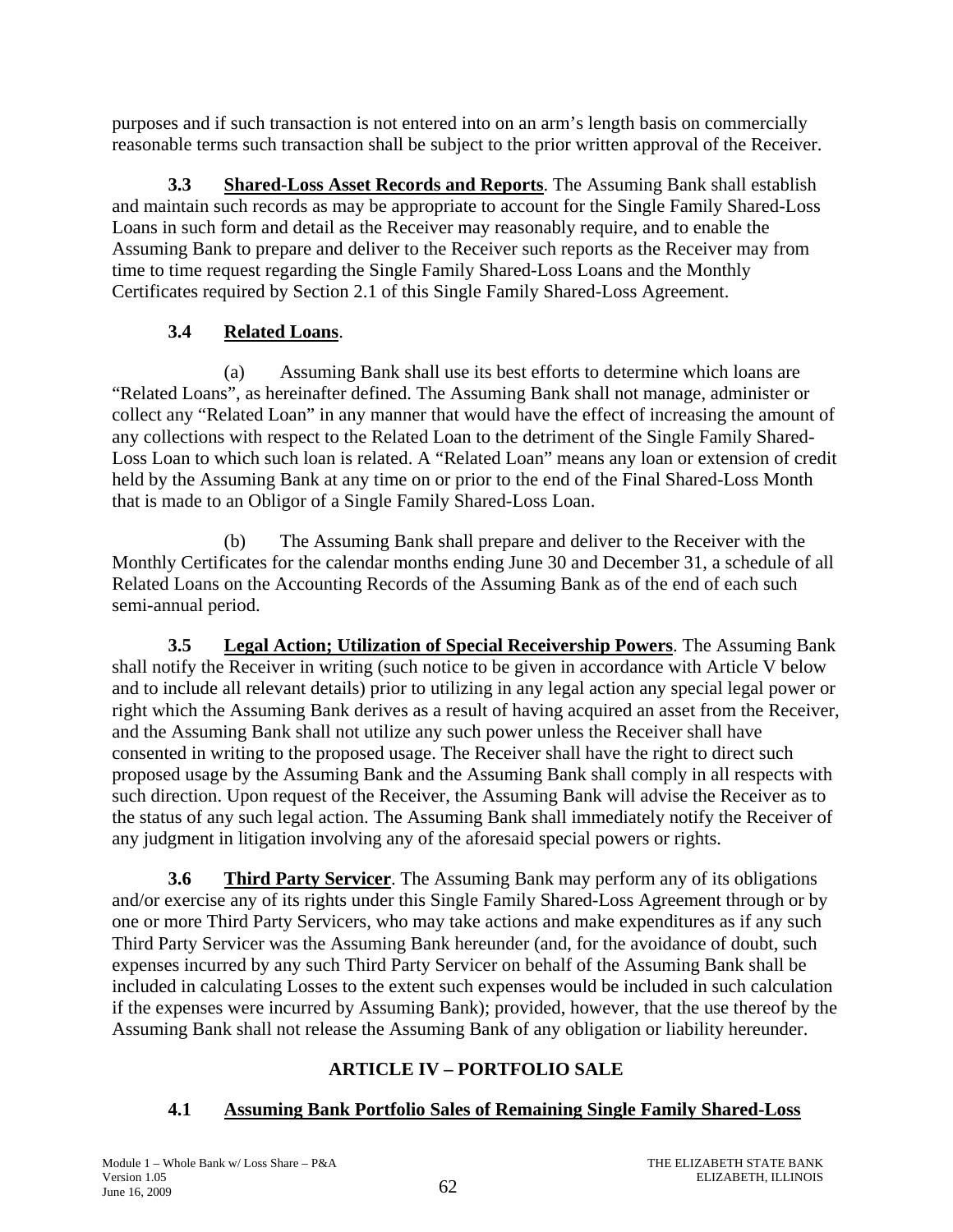**Loans**. The Assuming Bank shall have the right with the concurrence of the Receiver to liquidate for cash consideration, from time to time in one or more transactions, all or a portion of Single Family Shared-Loss Loans held by the Assuming Bank at any time prior to the Termination Date ("Portfolio Sales"). If the Assuming Bank exercises its option under this Section 4.1, it must give thirty (30) days notice in writing to the Receiver setting forth the details and schedule for the Portfolio Sale which shall be conducted by means of sealed bid sales to third parties, not including any of the Assuming Bank's affiliates, contractors, or any affiliates of the Assuming Bank's contractors. Sales of Restructured Loans shall be sold in a separate pool from Single Family Shared-Loss Loans not restructured. The Receiver's review of the Assuming Bank's proposed Portfolio Sale will be considered in a timely fashion and approval will not be unreasonably withheld, delayed or conditioned.

## **4.2 Assuming Bank's Liquidation of Remaining Single Family Shared-Loss**

**Loans**. In the event that the Assuming Bank does not conduct a Portfolio Sale pursuant to Section 4.1, the Receiver shall have the right, exercisable in its sole and absolute discretion, to require the Assuming Bank to liquidate for cash consideration, any Single Family Shared-Loss Loans held by the Assuming Bank at any time after the date that is six months prior to the Termination Date. If the Receiver exercises its option under this Section 4.2, it must give notice in writing to the Assuming Bank, setting forth the time period within which the Assuming Bank shall be required to liquidate the Single Family Shared-Loss Loans. The Assuming Bank will comply with the Receiver's notice and must liquidate the Single Family Shared-Loss Loans as soon as reasonably practicable by means of sealed bid sales to third parties, not including any of the Assuming Bank's affiliates, contractors, or any affiliates of the Assuming Bank's contractors. The selection of any financial advisor or other third party broker or sales agent retained for the liquidation of the remaining Single Family Shared-Loss Loans pursuant to this Section shall be subject to the prior approval of the Receiver, such approval not to be unreasonably withheld, delayed or conditioned.

**4.3 Calculation of Sale Gain or Loss**. For Single Family Shared-Loss Loans that are not Restructured Loans gain or loss on the sales under Section 4.1 or Section 4.2 will be calculated as the sale price received by the Assuming Bank less the unpaid principal balance of the remaining Single Family Shared-Loss Loans. For any Restructured Loan included in the sale gain or loss on sale will be calculated as (a) the sale price received by the Assuming Bank less (b) the net present value of estimated cash flows on the Restructured Loan that was used in the calculation of the related Restructuring Loss plus (c) Loan principal payments collected by the Assuming Bank from the date the Loan was restructured to the date of sale. (See Exhibit 2d for example calculation).

### **ARTICLE V -- LOSS-SHARING NOTICES GIVEN TO RECEIVER AND PURCHASER**

All notices, demands and other communications hereunder shall be in writing and shall be delivered by hand, or overnight courier, receipt requested, addressed to the parties as follows:

If to Receiver, to: Federal Deposit Insurance Corporation as Receiver for **THE ELIZABETH STATE BANK**  Division of Resolutions and Receiverships 550 17th Street, N.W.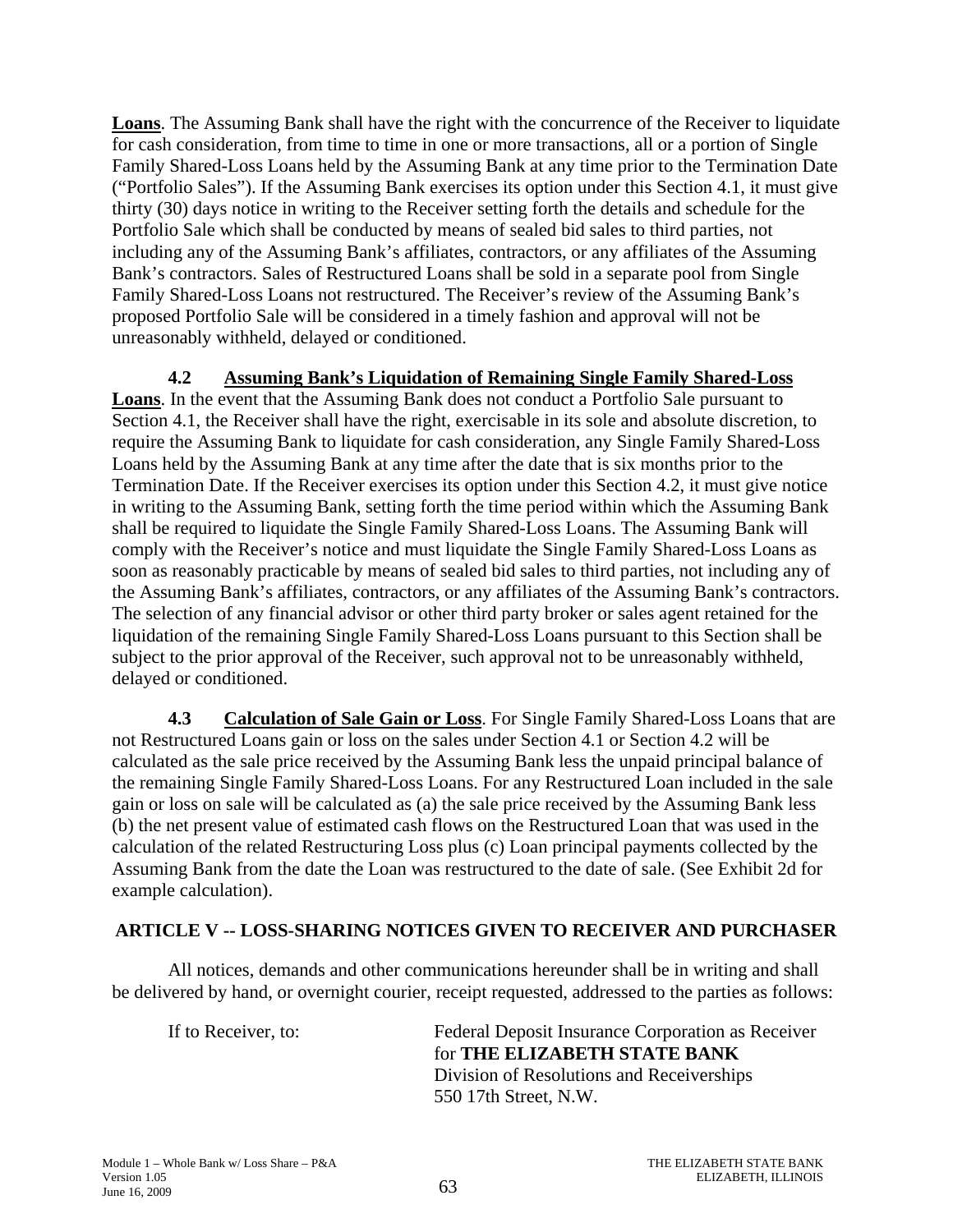Washington, D.C. 20429 Attention: Ralph Malami, Manager, Capital Markets with a copy to: Federal Deposit Insurance Corporation

as Receiver for **THE ELIZABETH STATE BANK**  Room E7056 3501 Fairfax Drive, Arlington, VA 2226 Attn: Special Issues Unit

With respect to a notice under Section 3.5 of this Single Family Shared-Loss Agreement, copies of such notice shall be sent to:

> Federal Deposit Insurance Corporation Legal Division 1601 Bryan St. Dallas, Texas 75201 Attention: Regional Counsel

If to Assuming Bank, to:

Andrew E. Townsend President and CEO Galena State Bank and Trust 971 Gear Street Galena, Illinois 61036 (815) 777-0663

Such Persons and addresses may be changed from time to time by notice given pursuant to the provisions of this Article V. Any notice, demand or other communication delivered pursuant to the provisions of this Article IV shall be deemed to have been given on the date actually received.

## **ARTICLE VI -- MISCELLANEOUS**

**6.1. Expenses**. Except as otherwise expressly provided herein, all costs and expenses incurred by or on behalf of a party hereto in connection with this Single Family Shared-Loss Agreement shall be borne by such party whether or not the transactions contemplated herein shall be consummated.

**6.2 Successors and Assigns; Specific Performance.** All terms and provisions of this Single Family Shared-Loss Agreement shall be binding upon and shall inure to the benefit of the parties hereto only; provided, however, that, Receiver may assign or otherwise transfer this Single Family Shared-Loss Agreement (in whole or in part) to the Federal Deposit Insurance Corporation in its corporate capacity without the consent of Assuming Bank. Notwithstanding anything to the contrary contained in this Single Family Shared-Loss Agreement, except as is expressly permitted in this Section 6.2, Assuming Bank may not assign or otherwise transfer this Single Family Shared-Loss Agreement (in whole or in part) without the prior written consent of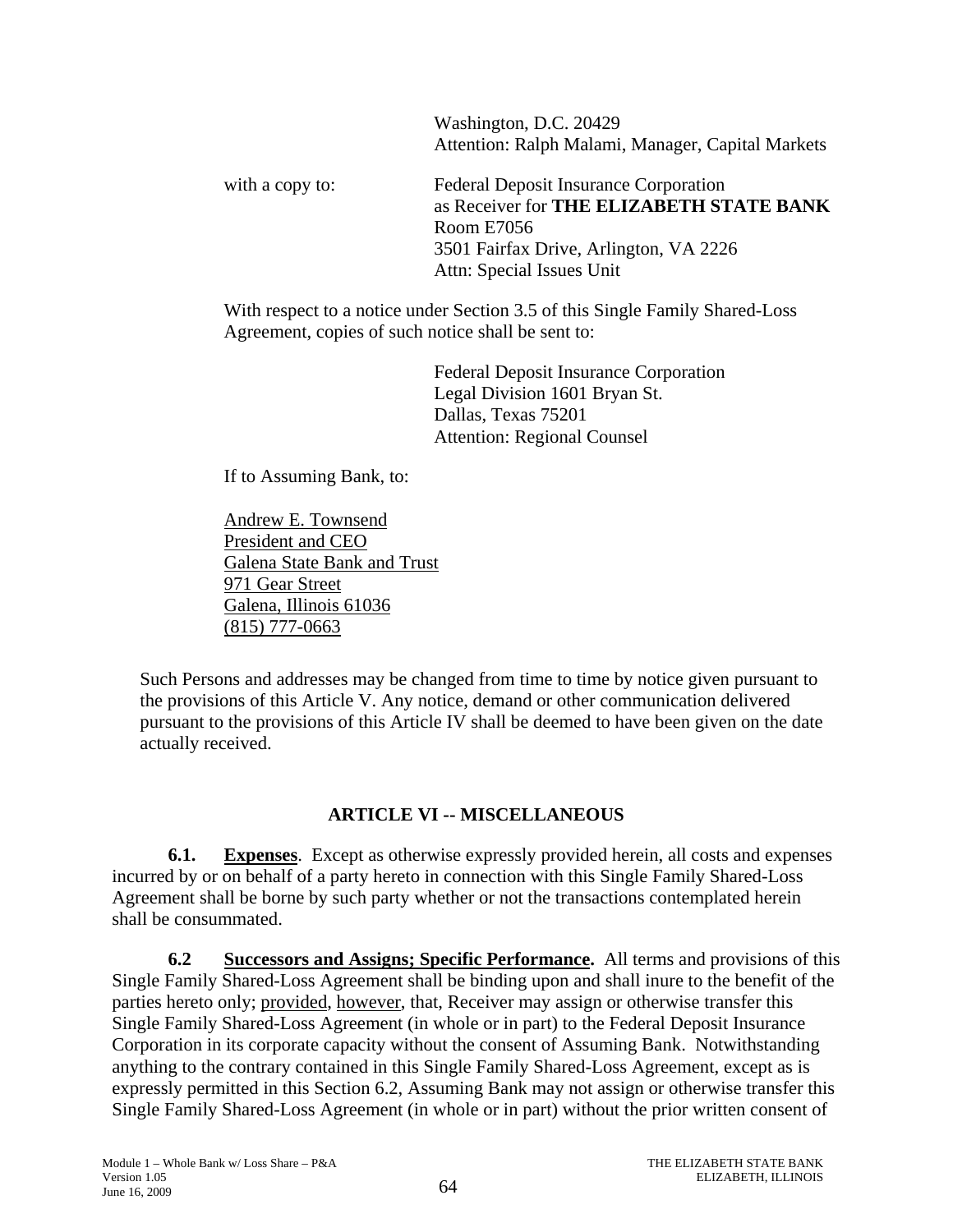the Receiver, which consent may be granted or withheld by the Receiver in its sole discretion, and any attempted assignment or transfer in violation of this provision shall be void *ab initio.*  For the avoidance of doubt, a merger or consolidation of the Assuming Bank with and into another financial institution, the sale of all or substantially all of the assets of the Assuming Bank to another financial institution constitutes the transfer of this Single Family Shared-Loss Agreement which requires the consent of the Receiver. No Loss shall be recognized as a result of any accounting adjustments that are made due to any such merger, consolidation or sale consented to by the FDIC.

**6.3** Governing Law. This Single Family Shared-Loss Agreement shall be construed in accordance with federal law, or, if there is no applicable federal law, the laws of the State of New York, without regard to any rule of conflict of law that would result in the application of the substantive law of any jurisdiction other than the State of New York.

**6.4 WAIVER OF JURY TRIAL**. EACH PARTY HERETO HEREBY IRREVOCABLY AND UNCONDITIONALLY WAIVES ALL RIGHT TO TRIAL BY JURY IN OR TO HAVE A JURY PARTICIPATE IN RESOLVING ANY DISPUTE, ACTION, PROCEEDING OR COUNTERCLAIM, WHETHER SOUNDING IN CONTRACT, TORT OR OTHERWISE, ARISING OUT OF OR RELATING TO OR IN CONNECTION WITH THIS SINGLE FAMILY SHARED-LOSS AGREEMENT OR ANY OF THE TRANSACTIONS CONTEMPLATED HEREBY.

**6.5 Captions**. All captions and headings contained in this Single Family Shared-Loss Agreement are for convenience of reference only and do not form a part of, and shall not affect the meaning or interpretation of, this Single Family Shared-Loss Agreement.

**6.6 Entire Agreement; Amendments**. This Single Family Shared-Loss Agreement, along with the Commercial Shared-Loss Agreement and the Purchase and Assumption Agreement, including the Exhibits and any other documents delivered pursuant hereto or thereto, embody the entire agreement of the parties with respect to the subject matter hereof, and supersede all prior representations, warranties, offers, acceptances, agreements and understandings, written or oral, relating to the subject matter herein. This Single Family Shared-Loss Agreement may be amended or modified or any provision thereof waived only by a written instrument signed by both parties or their respective duly authorized agents.

**6.7 Severability**. Whenever possible, each provision of this Single Family Shared-Loss Agreement shall be interpreted in such manner as to be effective and valid under applicable law, but if any provision of this Single Family Shared-Loss Agreement is held to be prohibited by or invalid, illegal or unenforceable under applicable law, such provision shall be construed and enforced as if it had been more narrowly drawn so as not to be prohibited, invalid, illegal or unenforceable, and the validity, legality and enforceability of the remainder of such provision and the remaining provisions of this Single Family Shared-Loss Agreement shall not in any way be affected or impaired thereby.

**6.8 No Third-Party Beneficiary.** This Single Family Shared-Loss Agreement and the Exhibits hereto are for the sole and exclusive benefit of the parties hereto and their respective permitted successors and permitted assigns and there shall be no other third party beneficiaries,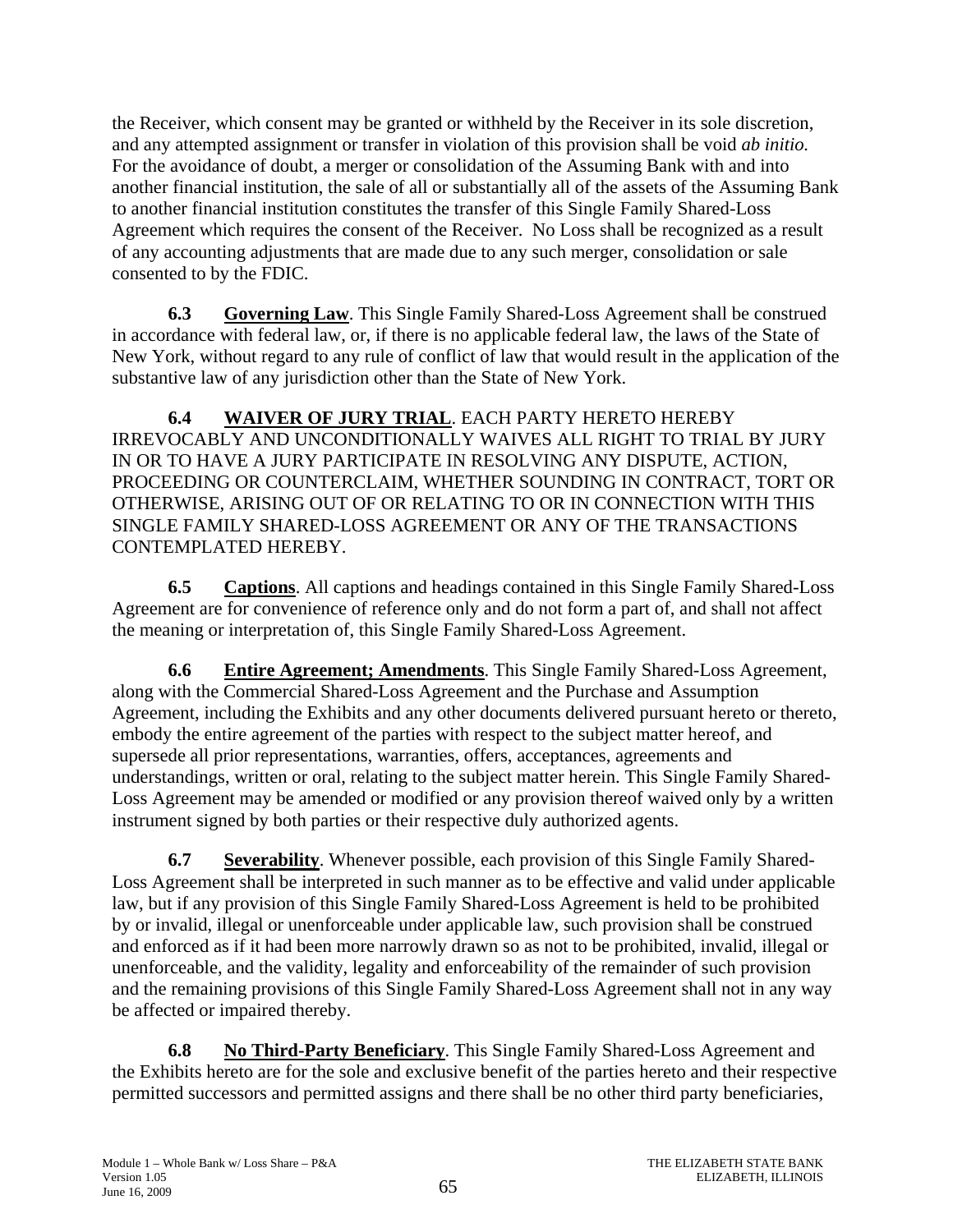and nothing in this Single Family Shared-Loss Agreement or the Exhibits shall be construed to grant to any other Person any right, remedy or Claim under or in respect of this Single Family Shared-Loss Agreement or any provision hereof.

**6.9 Counterparts**. This Single Family Shared-Loss Agreement may be executed separately by Receiver and Assuming Bank in any number of counterparts, each of which when executed and delivered shall be an original, but such counterparts shall together constitute one and the same instrument.

**6.10 Consent**. Except as otherwise provided herein, when the consent of a party is required herein, such consent shall not be unreasonably withheld or delayed.

**6.11 Rights Cumulative**. Except as otherwise expressly provided herein, the rights of each of the parties under this Single Family Shared-Loss Agreement are cumulative, may be exercised as often as any party considers appropriate and are in addition to each such party's rights under the Purchase and Sale Agreement and any of the related agreements or under law. Except as otherwise expressly provided herein, any failure to exercise or any delay in exercising any of such rights, or any partial or defective exercise of such rights, shall not operate as a waiver or variation of that or any other such right.

## **ARTICLE VII DISPUTE RESOLUTION**

# **7.1 Dispute Resolution Procedures.**

(a) In the event a dispute arises about the interpretation, application, calculation of Loss, or calculation of payments or otherwise with respect to this Single Family Shared-Loss Agreement ("SF Shared-Loss Dispute Item"), then the Receiver and the Assuming Bank shall make every attempt in good faith to resolve such items within sixty (60) days following the receipt of a written description of the SF Shared-Loss Dispute Item, with notification of the possibility of taking the matter to arbitration (the date on which such 60-day period expires, or any extension of such period as the parties hereto may mutually agree to in writing, herein called the "Resolution Deadline Date"). If the Receiver and the Assuming Bank resolve all such items to their mutual satisfaction by the Resolution Deadline Date, then within thirty (30) days following such resolution, any payment arising out such resolution shall be made arising from the settlement of the SF Shared-Loss Dispute.

(b) If the Receiver and the Assuming Bank fail to resolve any outstanding SF Shared-Loss Dispute Items by the Resolution Deadline Date, then either party may notify the other of its intent to submit the SF Shared-Loss Dispute Item to arbitration pursuant to the provisions of this Article VII. Failure of either party to notify the other of its intent to submit any unresolved SF Shared-Loss Dispute Item to arbitration within thirty (30) days following the Resolution Deadline Date (the date on which such thirty (30) day period expires is herein called the "Arbitration Deadline Date") shall be deemed an acceptance of such SF Shared-Loss Dispute not submitted to arbitration, as well as a waiver of the submitting party's right to dispute such nonsubmitted SF Shared-Loss Dispute Item but not a waiver of any similar claim which may arise in the future.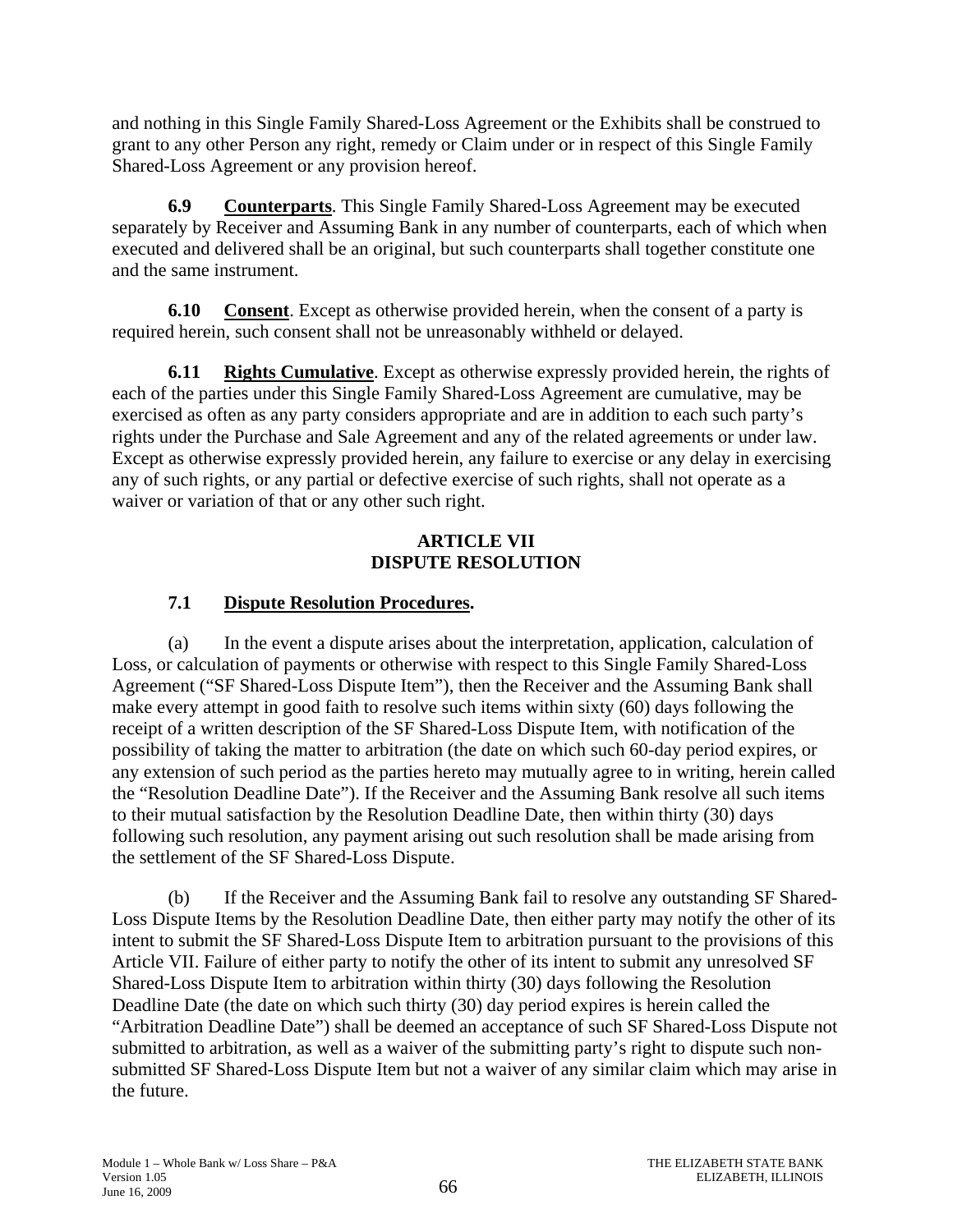(c) If a SF Shared-Loss Dispute Item is submitted to arbitration, it shall be governed by the rules of the American Arbitration Association (the "AAA"), except as otherwise provided herein. Either party may submit a matter for arbitration by delivering a notice, prior to the Arbitration Deadline Date, to the other party in writing setting forth:

> (i) A brief description of each SF Shared-Loss Dispute Item submitted for arbitration;

(ii) A statement of the moving party's position with respect to each SF Shared-Loss Dispute Item submitted for arbitration;

(iii) The value sought by the moving party, or other relief requested regarding each SF Shared-Loss Dispute Item submitted for arbitration, to the extent reasonably calculable; and

(iv) The name and address of the arbiter selected by the moving party (the "Moving Arbiter"), who shall be a neutral, as determined by the AAA.

Failure to adequately include any information above shall not be deemed to be a waiver of the parties right to arbitrate so long as after notification of such failure the moving party cures such failure as promptly as reasonably practicable.

(d) The non-moving party shall, within thirty (30) days following receipt of a notice of arbitration pursuant to this Section 6.1, deliver a notice to the moving party setting forth:

> (i) The name and address of the arbiter selected by the non-moving party (the "Respondent Arbiter"), who shall be a neutral, as determined by the AAA;

> (ii) A statement of the position of the respondent with respect to each Dispute Item; and

> (iii) The ultimate resolution sought by the respondent or other relief, if any, the respondent deems is due the moving party with respect to each SF Shared-Loss Dispute Item.

Failure to adequately include any information above shall not be deemed to be a waiver of the non-moving party's right to defend such arbitration so long as after notification of such failure the non-moving party cures such failure as promptly as reasonably practicable

The Moving Arbiter and Respondent Arbiter shall select a third arbiter from a list furnished by the American Arbitration Association (the "AAA"). In accordance with the rules of the AAA, the three (3) arbiters shall constitute the arbitration panel for resolution of each SF Loss-Share Dispute Item. The concurrence of any two (2) arbiters shall be deemed to be the decision of the arbiters for all purposes hereunder. The arbitration shall proceed on such time schedule and in accordance with the Rules of Commercial Arbitration of the AAA then in effect, as modified by this Section 7.1. The arbitration proceedings shall take place at such location as the parties thereto may mutually agree, but if they cannot agree, then they will take place at the offices of the Corporation in Washington, DC, or Arlington, Virginia.

(f) The Receiver and Assuming Bank shall facilitate the resolution of each outstanding SF Shared-Loss Dispute Item by making available in a prompt and timely manner to one another and to the arbiters for examination and copying, as appropriate, all documents,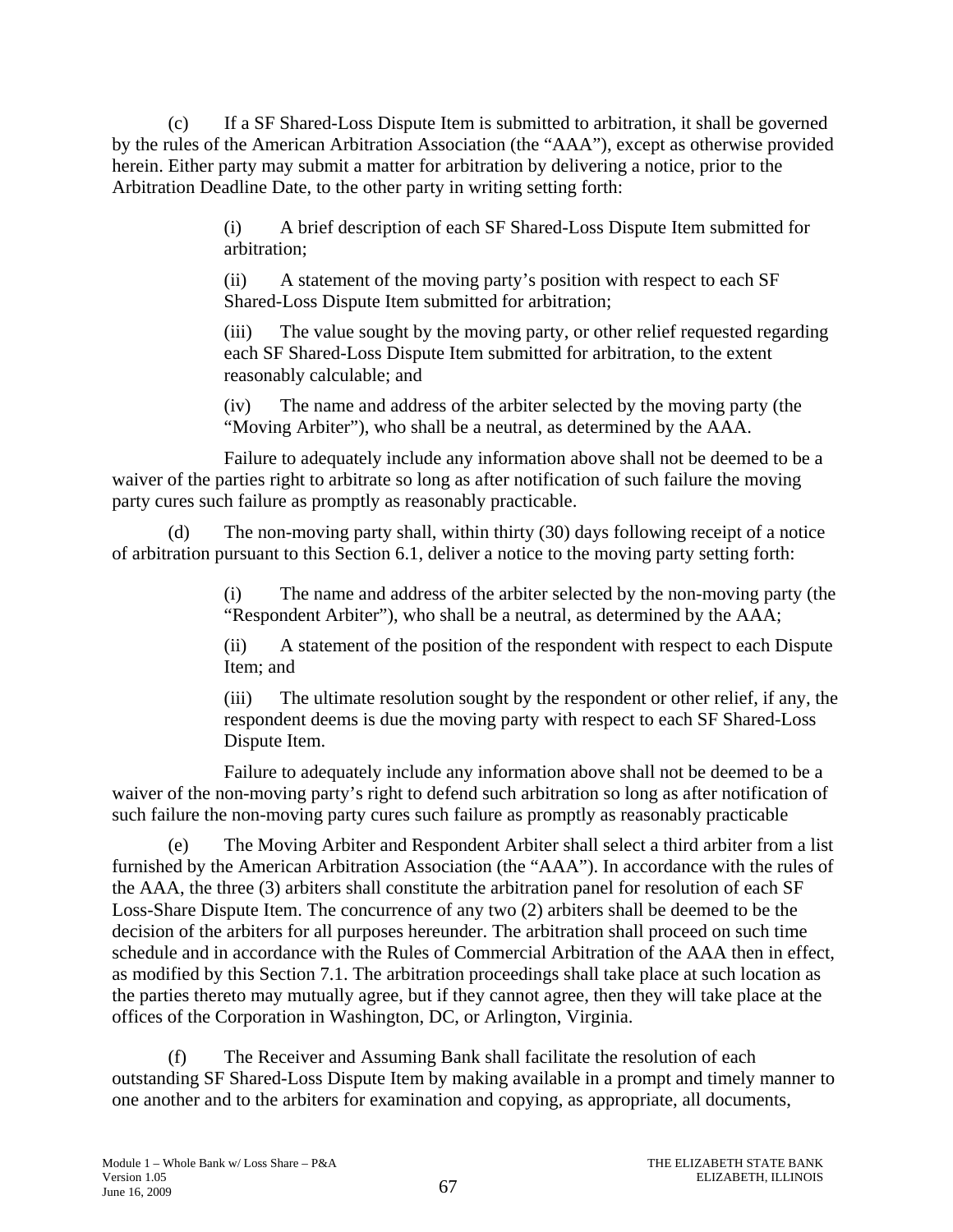books, and records under their respective control and that would be discoverable under the Federal Rules of Civil Procedure.

(g) The arbiters designated pursuant to subsections (c), (d) and (e) hereof shall select, with respect to each Dispute Item submitted to arbitration pursuant to this Section 7.1, either (i) the position and relief submitted by the Assuming Bank with respect to each SF Shared-Loss Dispute Item, or (ii) the position and relief submitted by the Receiver with respect to each SF Shared-Loss Dispute Item, in either case as set forth in its respective notice of arbitration. The arbiters shall have no authority to select a value for each Dispute Item other than the determination set forth in Section 7.1(c) and Section 7.1(d). The arbitration shall be final, binding and conclusive on the parties.

(h) Any amounts ultimately determined to be payable pursuant to such award shall bear interest at the Settlement Interest Rate from and including the date specified for the arbiters decisions specified in this Section 7.1, without regard to any extension of the finality of such award, to but not including the date paid. All payments required to be made under this Section 7.1 shall be made by wire transfer.

(i) For the avoidance of doubt, to the extent any notice of a SF Shared-Loss Dispute Item(s) is provided prior to the Termination Date, the terms of this Single Family Shared-Loss Agreement shall remain in effect with respect to the Single Family Shared-Loss Loans that are the subject of such SF Shared-Loss Dispute Item(s) until such time as any such dispute is finally resolved.

**7.2 Fees and Expenses of Arbiters.** The aggregate fees and expenses of the arbiters shall be shall be borne equally by the parties. The parties shall the aggregate fees and expenses within thirty (30) days after receipt of the written decision of the arbiters (unless the arbiters agree in writing on some other payment schedule).

## **Exhibit 1**

## **Monthly Certificate**

## **SEE FOLLOWING PAGE**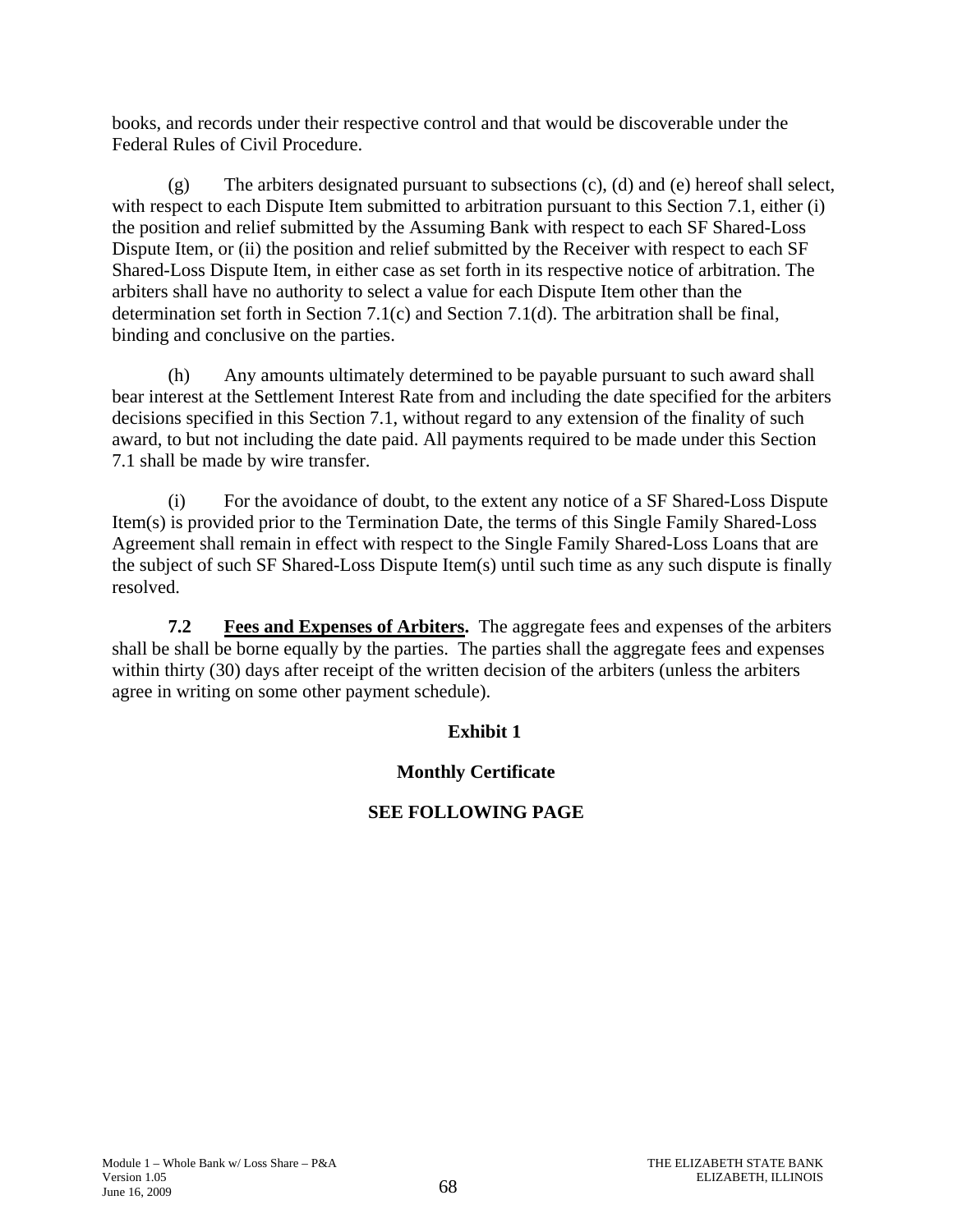| <b>PART 1 - CURRENT MONTH NET LOSS</b>                                |                      |            |                                   |                          |                                                          |
|-----------------------------------------------------------------------|----------------------|------------|-----------------------------------|--------------------------|----------------------------------------------------------|
|                                                                       |                      |            |                                   |                          |                                                          |
|                                                                       |                      |            | <b>Specify loss type</b>          |                          |                                                          |
| <b>MONTH ENDED:</b>                                                   | [input report month] |            | as Foreclosure,<br>or Short-Sale. |                          |                                                          |
| <b>Losses</b>                                                         |                      |            |                                   |                          |                                                          |
|                                                                       |                      | Loss       |                                   |                          |                                                          |
| Loan No.                                                              | Loss Type            | Amount     |                                   |                          |                                                          |
|                                                                       |                      |            |                                   |                          |                                                          |
|                                                                       |                      |            |                                   |                          |                                                          |
|                                                                       |                      |            |                                   |                          |                                                          |
|                                                                       |                      |            |                                   | <b>Loss Amount</b>       | <b>Loss Month is</b>                                     |
|                                                                       |                      |            |                                   | is the amount<br>of Loss | the reporting<br>month in                                |
| <b>TOTAL</b>                                                          |                      | XX         | A                                 | incurred and             | which the                                                |
|                                                                       |                      |            |                                   | reported on              | Loss was                                                 |
| <b>Recoveries</b>                                                     |                      |            |                                   | the loan in a            | reported.                                                |
|                                                                       |                      | Recovery   | $Loss^{\mathbf{Z}}$               | ×<br>Loss                |                                                          |
| Loan No.                                                              |                      | Amount     | Amount                            | Month                    |                                                          |
|                                                                       |                      |            |                                   |                          |                                                          |
|                                                                       |                      |            |                                   |                          |                                                          |
|                                                                       |                      |            |                                   |                          |                                                          |
|                                                                       |                      |            |                                   |                          |                                                          |
|                                                                       |                      |            |                                   |                          |                                                          |
|                                                                       |                      |            |                                   |                          |                                                          |
|                                                                       |                      |            |                                   |                          |                                                          |
| <b>TOTAL</b>                                                          |                      | XX         | $\mathsf B$                       |                          |                                                          |
| <b>Net Losses</b>                                                     |                      |            | $C = A - B$                       |                          |                                                          |
| (Recoveries)                                                          |                      | XX         |                                   |                          |                                                          |
|                                                                       |                      |            |                                   |                          |                                                          |
|                                                                       |                      |            |                                   |                          |                                                          |
|                                                                       |                      |            |                                   |                          | If Col. D minus Col. E is<br>less than zero, enter zero. |
| <b>PART 2 - FIRST LOSS TEST</b>                                       |                      |            |                                   |                          |                                                          |
|                                                                       |                      |            |                                   | Col. D - Col.            |                                                          |
|                                                                       |                      | Col. D     | Col. E                            | Е                        |                                                          |
|                                                                       |                      | Cumulative |                                   | Cumulative               |                                                          |
|                                                                       |                      | Loss       | <b>First Loss</b>                 | Shared-Loss              |                                                          |
|                                                                       |                      | Amount     | Tranche                           | Amount                   |                                                          |
|                                                                       |                      | XX         | XX                                | XX                       | $\mathsf F$                                              |
| Balance, beginning of month<br>Current month Net Losses (from Part 1) |                      | XX         |                                   |                          |                                                          |
|                                                                       |                      |            |                                   |                          |                                                          |
| Balance, end of month                                                 |                      | XX         | XX                                | XX                       | G                                                        |
|                                                                       |                      |            |                                   |                          |                                                          |
|                                                                       |                      |            |                                   |                          |                                                          |
| <b>Shared Loss Amount</b>                                             |                      |            |                                   | XX                       | $G - F$                                                  |
| Times Loss Share percentage                                           |                      |            |                                   | 80%                      |                                                          |
|                                                                       |                      |            |                                   |                          |                                                          |
| Amount due from (to) FDIC as Receiver                                 |                      |            |                                   | XX                       |                                                          |
|                                                                       |                      |            |                                   |                          |                                                          |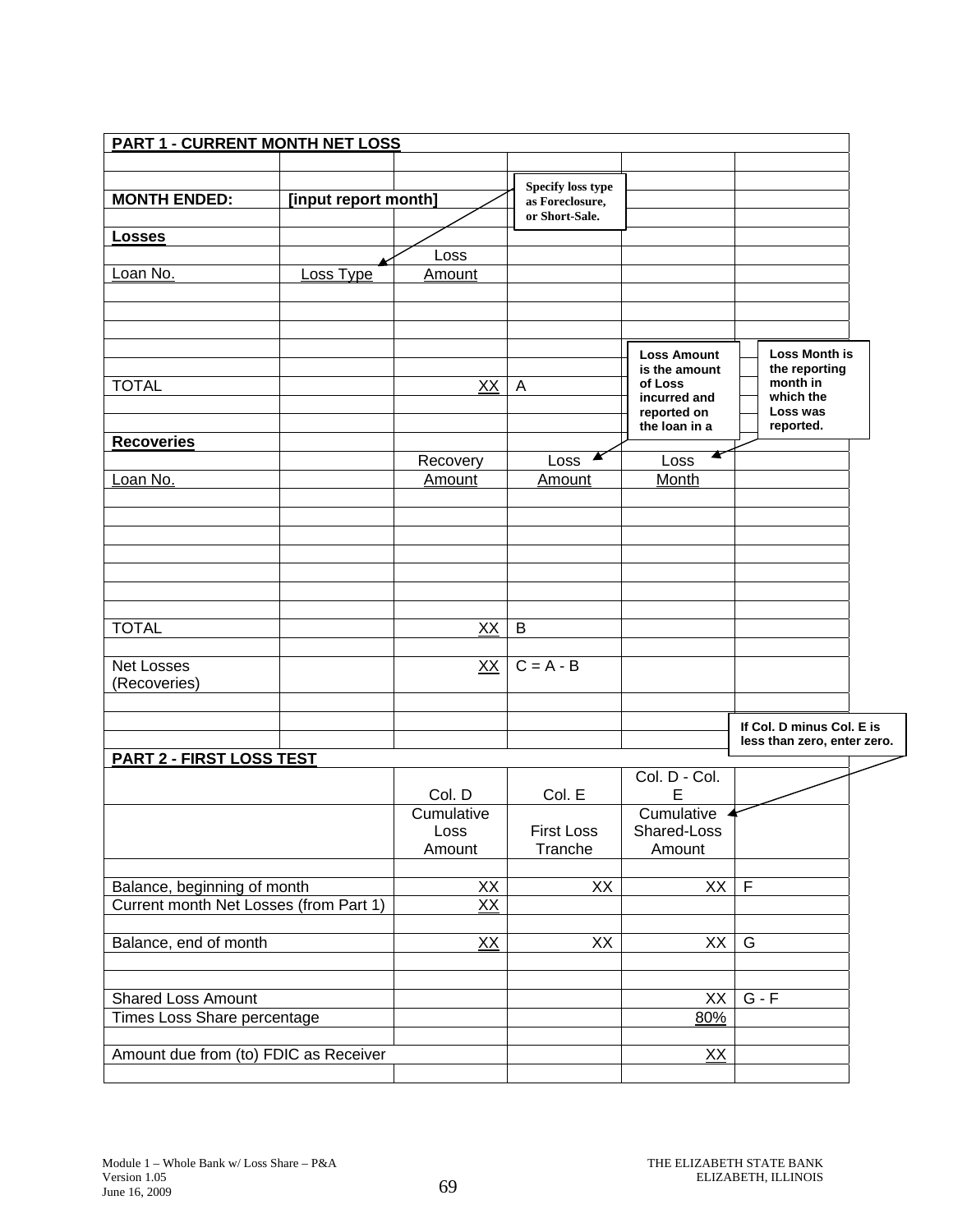| Pursuant to Section 2.1 of the Single Family Shared-Loss Agreement, the undersigned hereby certifies |  |  |  |
|------------------------------------------------------------------------------------------------------|--|--|--|
| the information on this Certificate is true, complete and correct.                                   |  |  |  |
| <b>OFFICER SIGNATURE</b>                                                                             |  |  |  |
| <b>TITLE</b><br><b>OFFICER NAME:</b>                                                                 |  |  |  |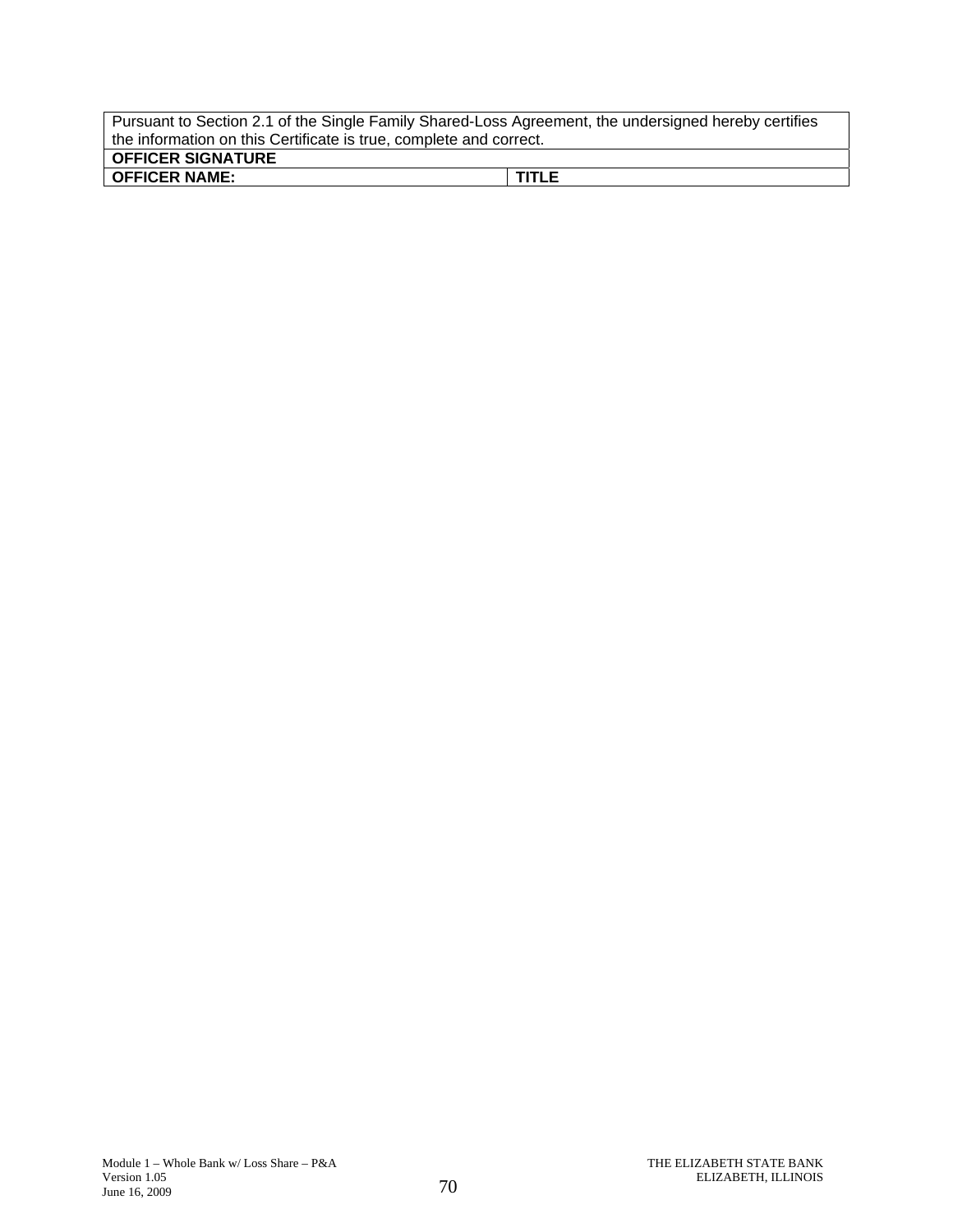### **Exhibit 2a**

This exhibit contains three versions of the loss share calculation for foreclosure, plus explanatory notes.

#### **Exhibit 2a(1) CALCULATION OF FORECLOSURE LOSS Foreclosure Occurred Prior to Loss Share Agreement**

|    | 1 Shared-Loss Month<br>2 Loan no:<br>3 REO #              | May-09<br>364574<br>621 |
|----|-----------------------------------------------------------|-------------------------|
|    | 4 Foreclosure date                                        | 12/18/08                |
|    | 5 Liquidation date                                        | 4/12/09                 |
|    | 6 Note Interest rate                                      | 8.100%                  |
|    | 7 Most recent BPO                                         | 228,000                 |
|    | 8 Most recent BPO date                                    | 1/21/09                 |
|    | <b>Foreclosure Loss calculation</b>                       |                         |
|    | 9 Book value at date of Loss Share agreement              | 244,900                 |
|    | Accrued interest, limited to 90 days or days from failure |                         |
|    | 10 to sale, whichever is less                             | 3,306                   |
|    | 11 Costs incurred after Loss Share agreement in place:    |                         |
| 12 | Attorney's fees                                           | 0                       |
|    | Foreclosure costs, including title search, filing fees,   |                         |
|    | 13 advertising, etc.                                      | 0                       |
| 14 | Property protection costs, maint. and repairs             | 6,500                   |
| 15 | Tax and insurance advances                                | 0                       |
|    | <b>Other Advances</b>                                     |                         |
| 16 | Appraisal/Broker's Price Opinion fees                     | 0                       |
| 17 | Inspections                                               | 0                       |
| 18 | Other                                                     | 0                       |
|    | 19 Gross balance recoverable by Purchaser                 | 254,706                 |
|    | <b>Cash Recoveries:</b>                                   |                         |
|    | 20 Net liquidation proceeds (from HUD-1 settl stmt)       | 219,400                 |
|    | 21 Hazard Insurance proceeds                              | 0                       |
|    | 22 Mortgage Insurance proceeds                            | 0                       |
|    | 23 T & I escrow account balances, if positive             | 0                       |
|    | 24 Other credits, if any (itemize)                        | 0                       |
| 25 | <b>Total Cash Recovery</b>                                | 219,400                 |
|    | 26 Loss Amount                                            | 35,306                  |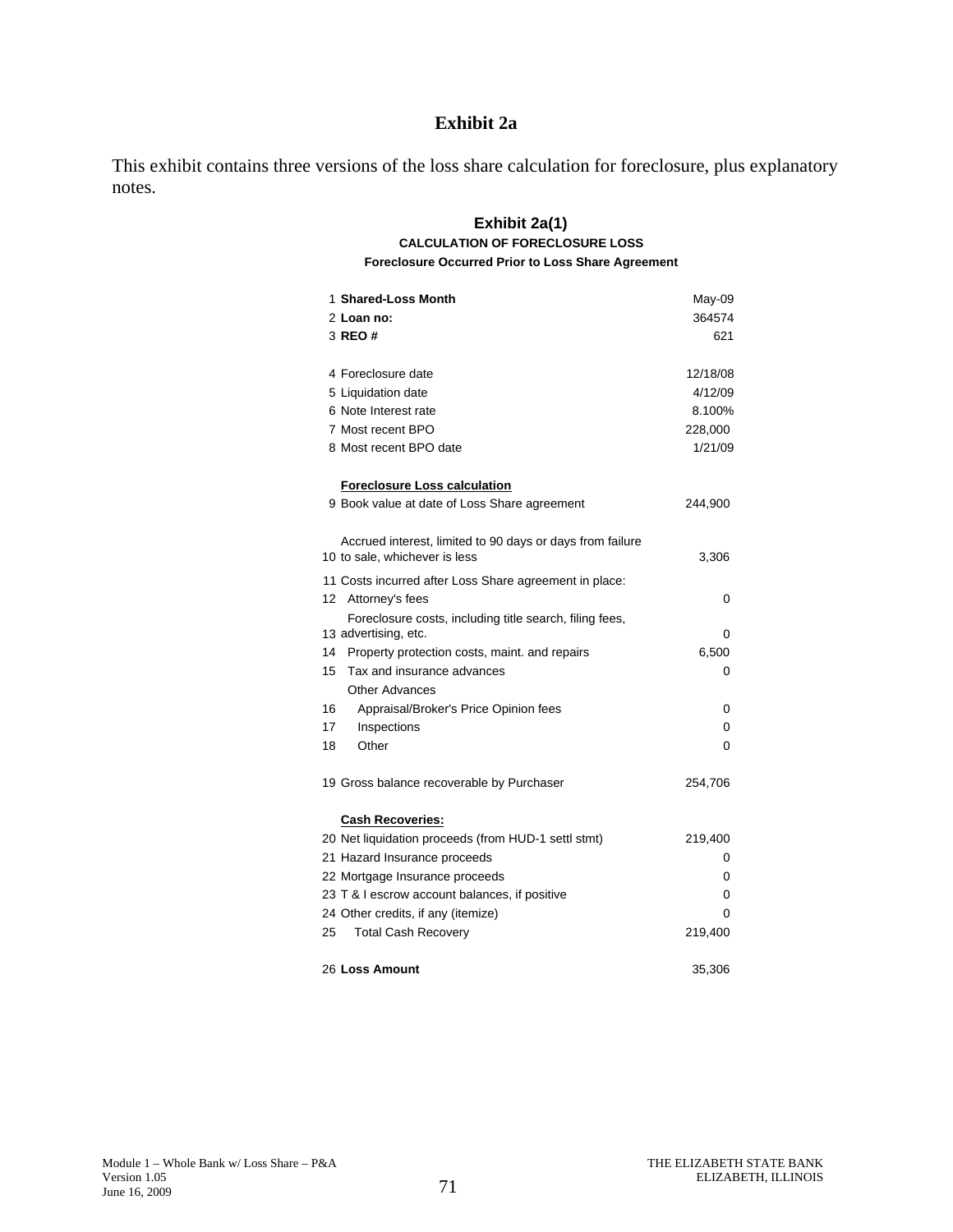#### **Exhibit 2a(2)**

#### **CALCULATION OF FORECLOSURE LOSS**

#### **No Preceeding Loan Mod under Loss Share**

| 1 Shared-Loss Month                                                             | May-09  |
|---------------------------------------------------------------------------------|---------|
| 2 Loan no:                                                                      | 292334  |
| 3 REO #                                                                         | 477     |
| 4 Interest paid-to-date                                                         | 4/30/08 |
| 5 Foreclosure date                                                              | 1/15/09 |
| 6 Liquidation date                                                              | 4/12/09 |
| 7 Note Interest rate                                                            | 8.000%  |
| 8 Owner occupied?                                                               | Yes     |
| 9 If owner-occupied:                                                            |         |
| 10<br>Borrower current gross annual income                                      | 42,000  |
| Estimated NPV of loan mod<br>11                                                 | 195,000 |
| 12 Most recent BPO                                                              | 235,000 |
| 13 Most recent BPO date                                                         | 1/21/09 |
| <b>Foreclosure Loss calculation</b>                                             |         |
| 16 Loan Principal balance after last paid installment                           | 300,000 |
| 17 Accrued interest, limited to 90 days                                         | 6,000   |
| 18 Attorney's fees                                                              | 0       |
| Foreclosure costs, including title search, filing fees,<br>19 advertising, etc. | 4,000   |
| 20 Property protection costs, maint. and repairs                                | 5,500   |
| 21 Tax and insurance advances                                                   | 1,500   |
| <b>Other Advances</b>                                                           |         |
| 22<br>Appraisal/Broker's Price Opinion fees                                     | 0       |
| 23<br>Inspections                                                               | 50      |
| 24<br>Other                                                                     | 0       |
| 25 Gross balance recoverable by Purchaser                                       | 317,050 |
| <b>Cash Recoveries:</b>                                                         |         |
| 26 Net liquidation proceeds (from HUD-1 settl stmt)                             | 205,000 |
| 27 Hazard Insurance proceeds                                                    | 0       |
| 28 Mortgage Insurance proceeds                                                  | 0       |
| 29 T & I escrow account balances, if positive                                   | 0       |
| 30 Other credits, if any (itemize)                                              | 0       |
| 31<br><b>Total Cash Recovery</b>                                                | 205,000 |
| 32 Loss Amount                                                                  | 112,050 |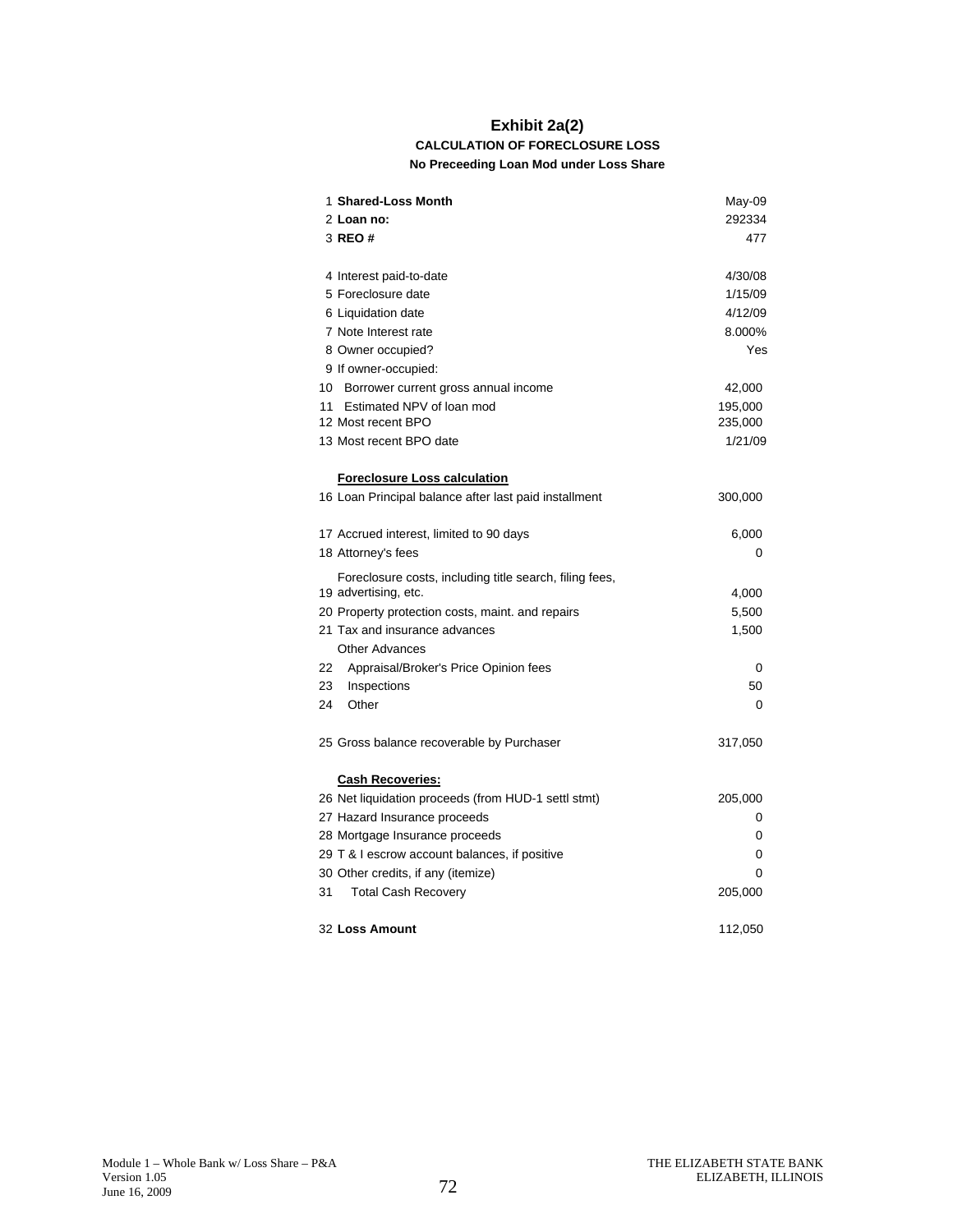## **Exhibit 2a(3)**

#### **CALCULATION OF FORECLOSURE LOSS Foreclosure after a Covered Loan Mod**

| 1 Shared-Loss Month                                                  | May-09   |
|----------------------------------------------------------------------|----------|
| 2 Loan no:                                                           | 138554   |
| 3 REO #                                                              | 843      |
|                                                                      |          |
| 4 Loan mod date                                                      | 1/17/08  |
| 5 Interest paid-to-date                                              | 4/30/08  |
| 6 Foreclosure date                                                   | 1/15/09  |
| 7 Liquidation date                                                   | 4/12/09  |
| 8 Note Interest rate                                                 | 4.000%   |
| 9 Most recent BPO                                                    | 210,000  |
| 10 Most recent BPO date                                              | 1/20/09  |
|                                                                      |          |
| <b>Foreclosure Loss calculation</b>                                  |          |
| 11 NPV of projected cash flows at loan mod                           | 285,000  |
| 12 Less: Principal payments between loan mod and deliquency          | 2,500    |
| 13 Plus:                                                             |          |
| 14<br>Attorney's fees                                                | 0        |
| Foreclosure costs, including title search, filing fees, advertising, |          |
| 15 etc.                                                              | 4,000    |
| 16<br>Property protection costs, maint. and repairs                  | 7,000    |
| 17<br>Tax and insurance advances                                     | 2,000    |
| <b>Other Advances</b><br>18                                          |          |
| 19 Appraisal/Broker's Price Opinion fees                             | 0        |
| 20<br>Inspections                                                    | 0        |
| 21<br>Other                                                          | $\Omega$ |
|                                                                      |          |
| 22 Gross balance recoverable by Purchaser                            | 295,500  |
|                                                                      |          |
| <b>Cash Recoveries:</b>                                              |          |
| 23 Net liquidation proceeds (from HUD-1 settl stmt)                  | 201,000  |
| 24 Hazard Insurance proceeds                                         | 0        |
| 25 Mortgage Insurance proceeds                                       | 0        |
| 26 T & I escrow account balances, if positive                        | 0        |
| 27 Other credits, if any (itemize)                                   | 0        |
| 28<br><b>Total Cash Recovery</b>                                     | 201,000  |
|                                                                      |          |
| 29 Loss Amount                                                       | 94,500   |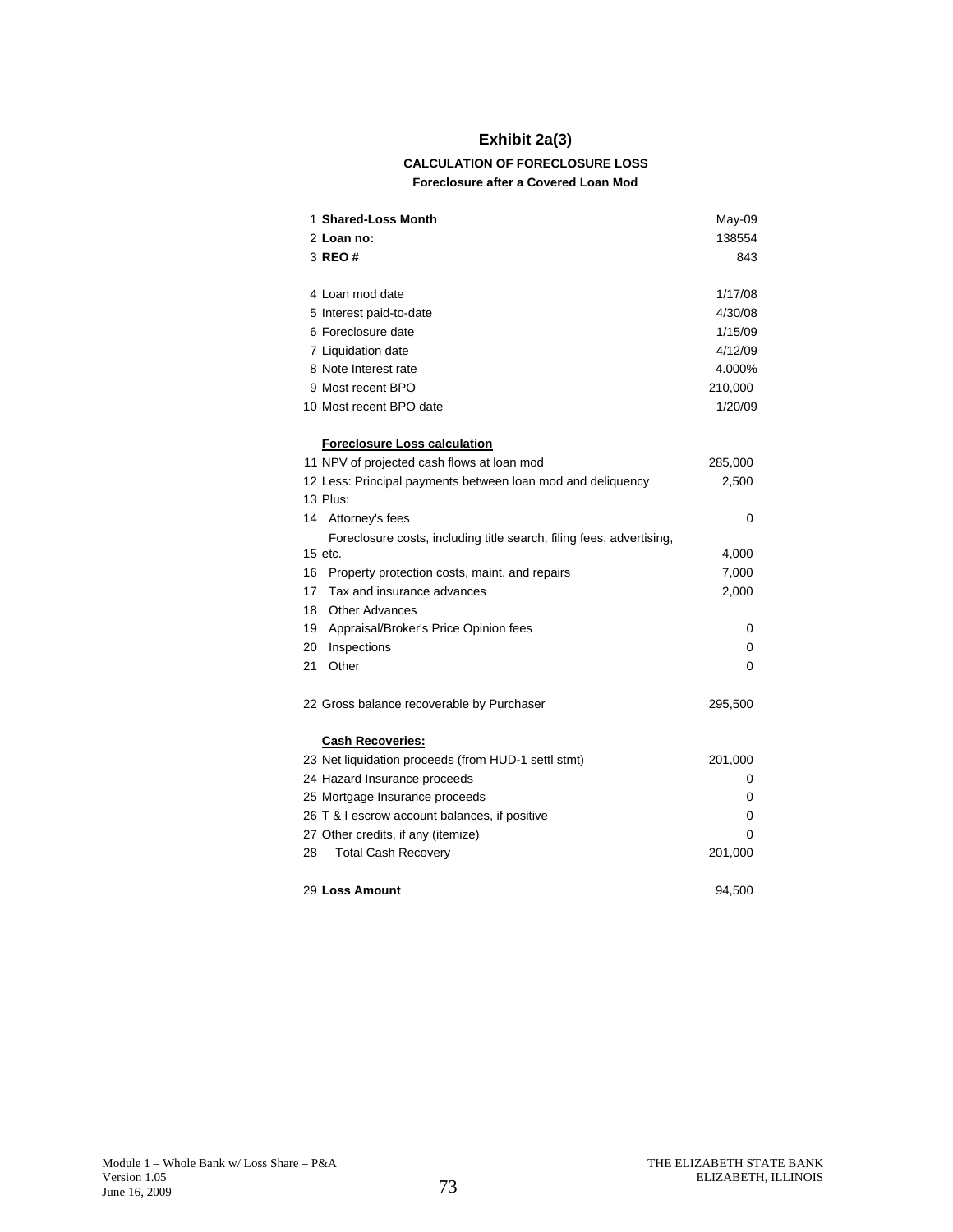## **Notes to Exhibit 2a (foreclosure)**

- 1. The data shown are for illustrative purpose. The figures will vary for actual restructurings.
- 2. The covered loss is the difference between the gross balance recoverable by Purchaser and the total cash recovery. There are three methods of calculation for covered losses from foreclosures, depending upon the circumstances. They are shown below:
	- a. If foreclosure occurred prior to the beginning of the Loss Share agreement, use Exhibit 2a(1). This version uses the book value of the REO as the starting point for the covered loss.
	- b. If foreclosure occurred after the Loss Share agreement was in place, and if the loan was not restructured when the Loss Share agreement was in place, use Exhibit 2a(2). This version uses the unpaid balance of the loan as of the last payment as the starting point for the covered loss.
	- c. If the loan was restructured when the Loss Share agreement was in place, and then foreclosure occurred, use Exhibit 2a(3). This version uses the Net Present Value (NPV) of the modified loan as the starting point for the covered loss.
- 3. For Exhibit  $2a(1)$ , the gross balance recoverable by the purchaser is calculated as the sum of lines  $9 - 18$ ; it is shown in line 19. For Exhibit 2a(2), the gross balance recoverable by the purchaser is calculated as the sum of lines  $16 - 24$ ; it is shown in line 25. For Exhibit 2a(3), the gross balance recoverable by the purchaser is calculated as line 11 minus line 12 plus lines  $13 - 21$ ; it is shown in line 22.
- 4. For Exhibit 2a(1), the total cash recovery is calculated as the sum of lines  $20 24$ ; it is shown in line 25. For Exhibit 2a(2), the total cash recovery is calculated as the sum of lines  $26 - 30$ ; it is shown in line 31. For Exhibit 2a(3), the total cash recovery is calculated as the sum of lines  $23 - 27$ ; it is shown in line 28.
- 5. Reasonable and customary third party attorney's fees and expenses incurred by or on behalf of Assuming Bank in connection with any enforcement procedures, or otherwise with respect to such loan, are reported under Attorney's fees.
- 6. Assuming Bank's (or Third Party Servicer's) reasonable and customary out-of-pocket costs paid to either a third party or an affiliate (if affiliate is pre-approved by the FDIC) for foreclosure, property protection and maintenance costs, repairs, assessments, taxes, insurance and similar items are treated as part of the gross recoverable balance, to the extent they are not paid from funds in the borrower's escrow account. Allowable costs are limited to amounts per Freddie Mac and Fannie Mae guidelines (as in effect from time to time), where applicable, provided that this limitation shall not apply to costs or expenses relating to environmental conditions.
- 7. Do not include late fees, prepayment penalties, or any similar lender fees or charges by the Failed Bank or Assuming Bank to the loan account, any allocation of Assuming Bank's servicing costs, or any allocations of Assuming Bank's general and administrative (G&A) or other operating costs.
- 8. If Exhibit  $2a(3)$  is used, then no accrued interest may be included as a covered loss. Otherwise, the amount of accrued interest that may be included as a covered loss is limited to the minimum of:
	- a. 90 days
	- b. The number of days that the loan is delinguent when the property was sold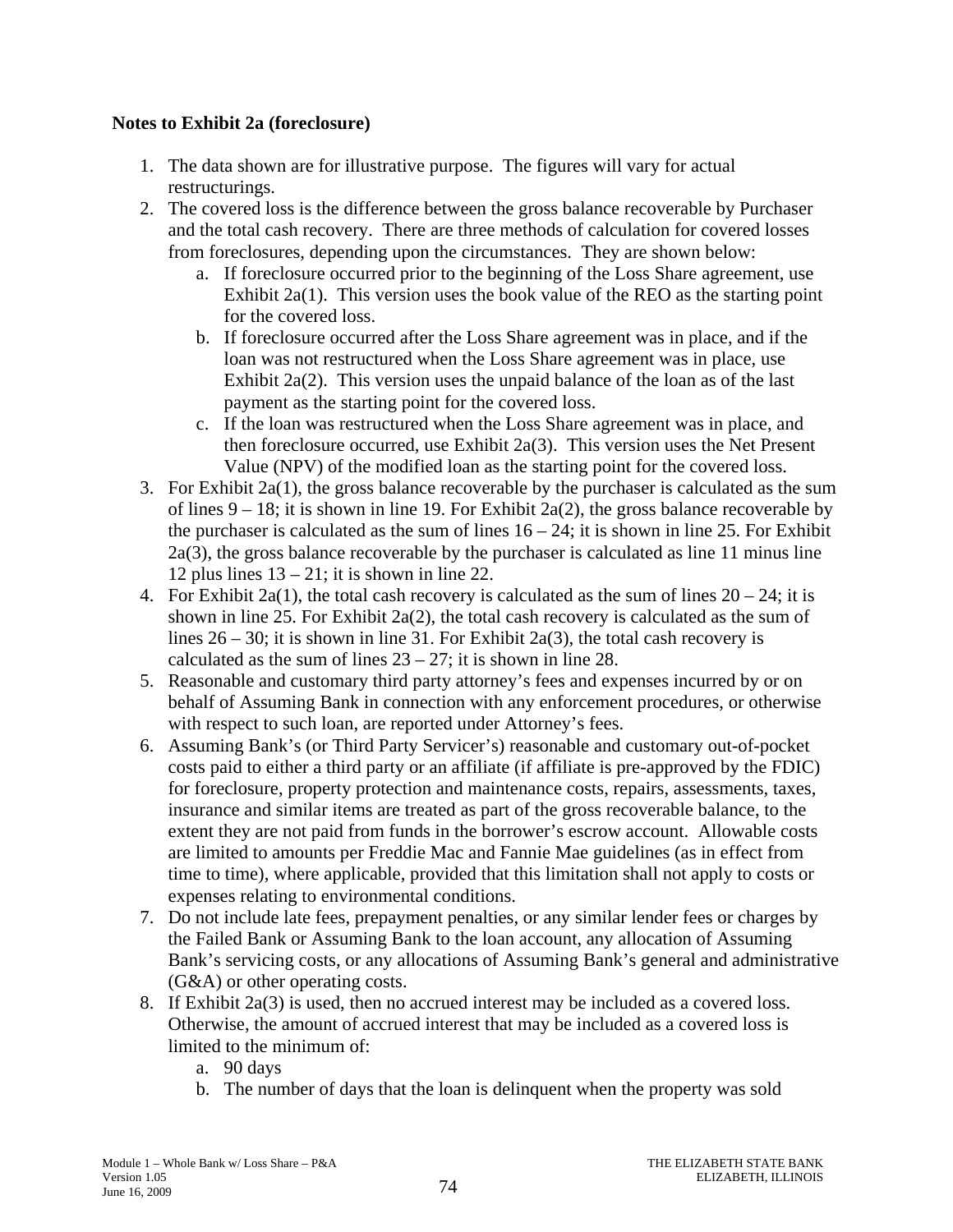c. The number of days between the resolution date and the date when the property was sold

To calculate accrued interest, apply the note interest rate that would have been in effect if the loan were performing to the principal balance after application of the last payment made by the borrower.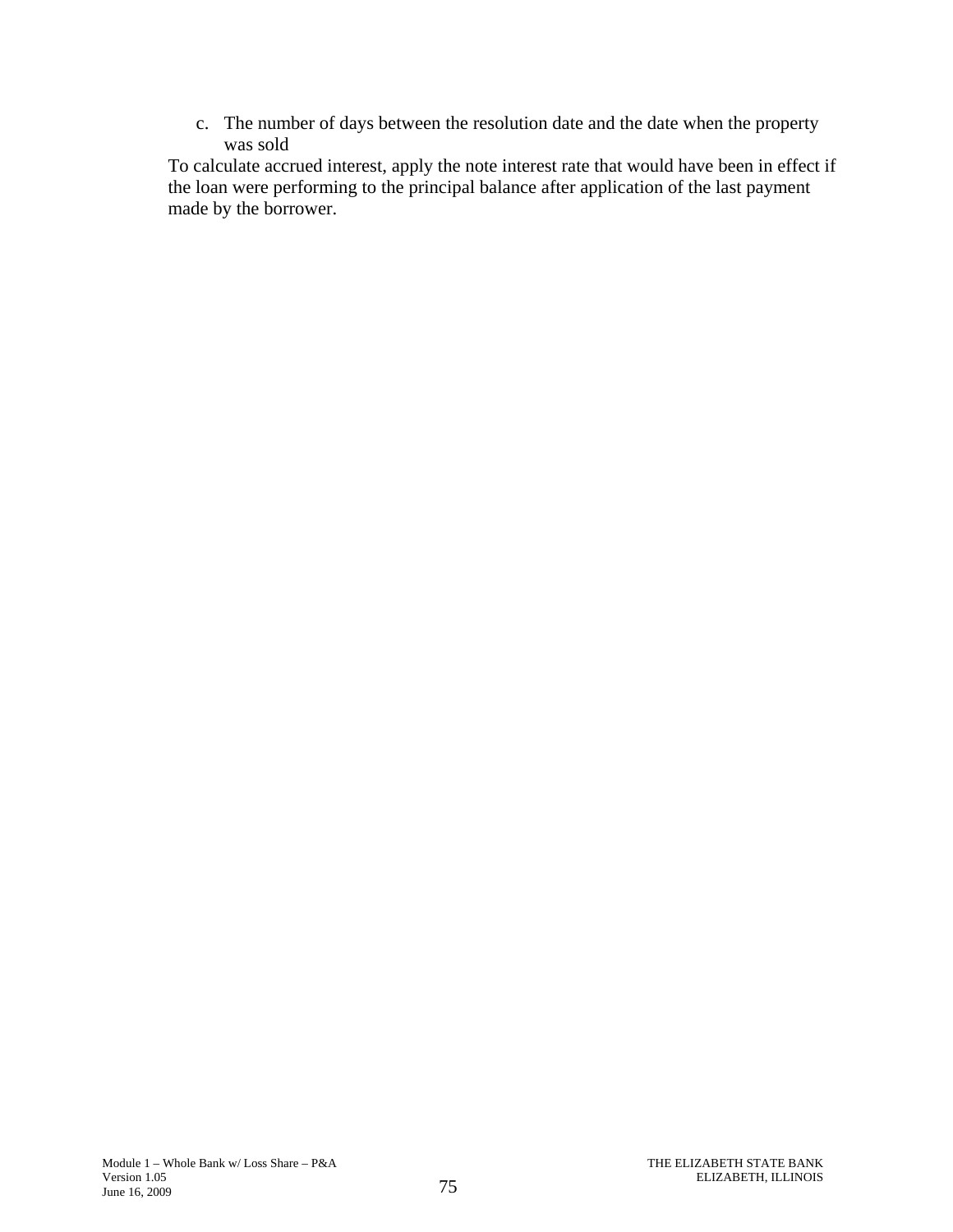# **Exhibit 2b**

This exhibit contains the loss share calculation for restructuring (loan mod), plus explanatory notes.

#### **Exhibit 2b CALCULATION OF RESTRUCTURING LOSS**

|                                           | 1 Shared-Loss Month                                   | May-09                             |
|-------------------------------------------|-------------------------------------------------------|------------------------------------|
|                                           | 2 Loan no:                                            | 123456                             |
|                                           | <b>Loan before Restructuring</b>                      |                                    |
|                                           | 3 Original loan amount                                | 500,000                            |
|                                           | 4 Current unpaid principal balance                    | 450,000                            |
|                                           | 5 Remaining term                                      | 298                                |
|                                           | 6 Interest rate                                       | 7.500%                             |
|                                           | 7 Interest Paid-To-Date                               | 2/29/08                            |
|                                           | 8 Monthly payment - P&I                               | 3,333                              |
|                                           | 9 Monthly payment - T&I                               | 1,000                              |
|                                           | 10 Total monthly payment                              | 4,333                              |
|                                           | 11 Loan type (fixed-rate, ARM, I/O, Option ARM, etc.) | <b>Option ARM</b>                  |
|                                           | 12 Borrower current annual income                     | 82,000                             |
|                                           | <b>Terms of Modified/Restructured Loan</b>            |                                    |
|                                           | 13 Closing date on modified/restructured loan         | 4/19/09                            |
|                                           | 14 New Principal balance                              | 461,438                            |
|                                           | 15 Remaining term                                     | 313                                |
|                                           | 16 Interest rate                                      | 3.500%                             |
|                                           | 17 Monthly payment - P&I                              | 1,346                              |
|                                           | 18 Monthly payment - T&I                              | 800                                |
|                                           | 19 Total monthly payment                              | 2,146                              |
|                                           | 20 Loan type (fixed-rate, ARM, I/O, Option ARM, etc.) | IO Hybrid                          |
|                                           | 21 Lien type (1st, 2nd)                               | 1st                                |
|                                           | If adjustable:                                        |                                    |
|                                           | 22 Initial interest rate                              | 3.500%                             |
| 23                                        | Term - initial interest rate                          | 60 Months                          |
|                                           | 24 Initial payment amount                             | 2,146                              |
|                                           | 25 Term-initial payment amount                        | 60 Months                          |
|                                           | 26 Negative amortization?                             | No                                 |
|                                           | 27 Rate reset frequency after first adjustment        | 6 Months                           |
|                                           | 28 Next reset date                                    | 5/1/14                             |
|                                           | 29 Index                                              | <b>LIBOR</b>                       |
|                                           | 30 Margin                                             | 2.750%                             |
|                                           | 31 Cap per adjustment                                 | 2.000%                             |
|                                           | 32 Lifetime Cap                                       | 9.500%                             |
|                                           | 33 Floor                                              | 2.750%                             |
|                                           | 34 Front end DTI                                      | 31%                                |
|                                           | 35 Back end DTI                                       | 45%                                |
|                                           | <b>Restructuring Loss Calculation</b>                 |                                    |
|                                           | 36 Loan Principal balance before restructuring        | 450,000                            |
|                                           | 37 Accrued interest, limited to 90 days               | 8,438                              |
|                                           | 38 Tax and insurance advances                         | 3,000                              |
|                                           | 39 3rd party fees due                                 |                                    |
|                                           | 40 Total loan balance due before restructuring        | 461,438                            |
|                                           | Assumptions for NPV Calculation, Restructured Loan:   |                                    |
|                                           | 41 Discount rate for projected cash flows             | 5.530%                             |
|                                           | 42 Loan prepayment in full                            | 120 Months                         |
|                                           | 43 NPV of projected cash flows                        | 403,000                            |
| Module 1 – Whole Bank w/ Loss Share – P&A | 44 Loss Amount                                        | 58,438<br>THE ELIZABETH STATE BANK |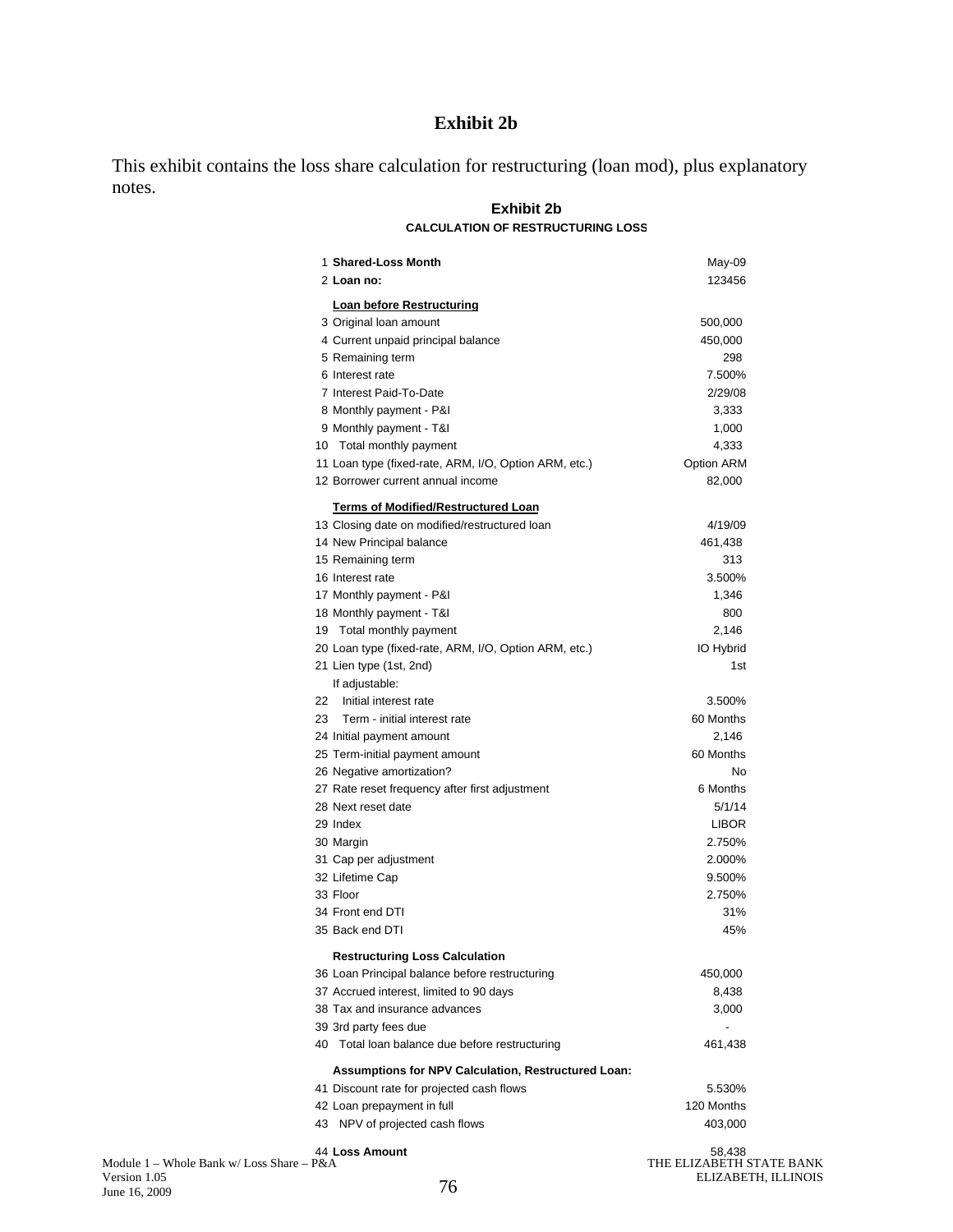## **Notes to Exhibit 2b (restructuring)**

- 1. The data shown are for illustrative purpose. The figures will vary for actual restructurings.
- 2. For purposes of loss sharing, losses on restructured loans are calculated as the difference between:
	- a. The principal, accrued interest, advances due on the loan, and allowable  $3<sup>rd</sup>$  party fees prior to restructuring (lines 36-39), and
	- b. The Net Present Value (NPV) of the estimated cash flows (line 43). The cash flows should assume no default or prepayment for 10 years, followed by prepayment in full at the end of 10 years (120 months).
- 3. For owner-occupied residential loans, the NPV is calculated using the most recently published Freddie Mac survey rate on 30-year fixed rate loans as of the restructure date.
- 4. For investor owned or non-owner occupied residential loans, the NPV is calculated using commercially reasonable rate on 30-year fixed rate loans as of the restructure date.
- 5. If the new loan is an adjustable-rate loan, interest rate resets and related cash flows should be projected based on the index rate in effect at the date of the loan restructuring. If the restructured loan otherwise provides for specific charges in monthly P&I payments over the term of the loan, those changes should be reflected in the projected cash flows. Assuming Bank must retain supporting schedule of projected cash flows as required by Section 2.1 of the Single Family Shared-Loss Agreement and provide it to the FDIC if requested for a sample audit.
- 6. Do not include late fees, prepayment penalties, or any similar lender fees or charges by the Failed Bank or Assuming Bank to the loan account, any allocation of Assuming Bank's servicing costs, or any allocations of Assuming Bank's general and administrative (G&A) or other operating costs.
- 7. The amount of accrued interest that may be added to the balance of the loan is limited to the minimum of:
	- a. 90 days
	- b. The number of days that the loan is delinquent at the time of restructuring

c. The number of days between the resolution date and the restructuring To calculate accrued interest, apply the note interest rate that would have been in effect if the loan were performing to the principal balance after application of the last payment made by the borrower.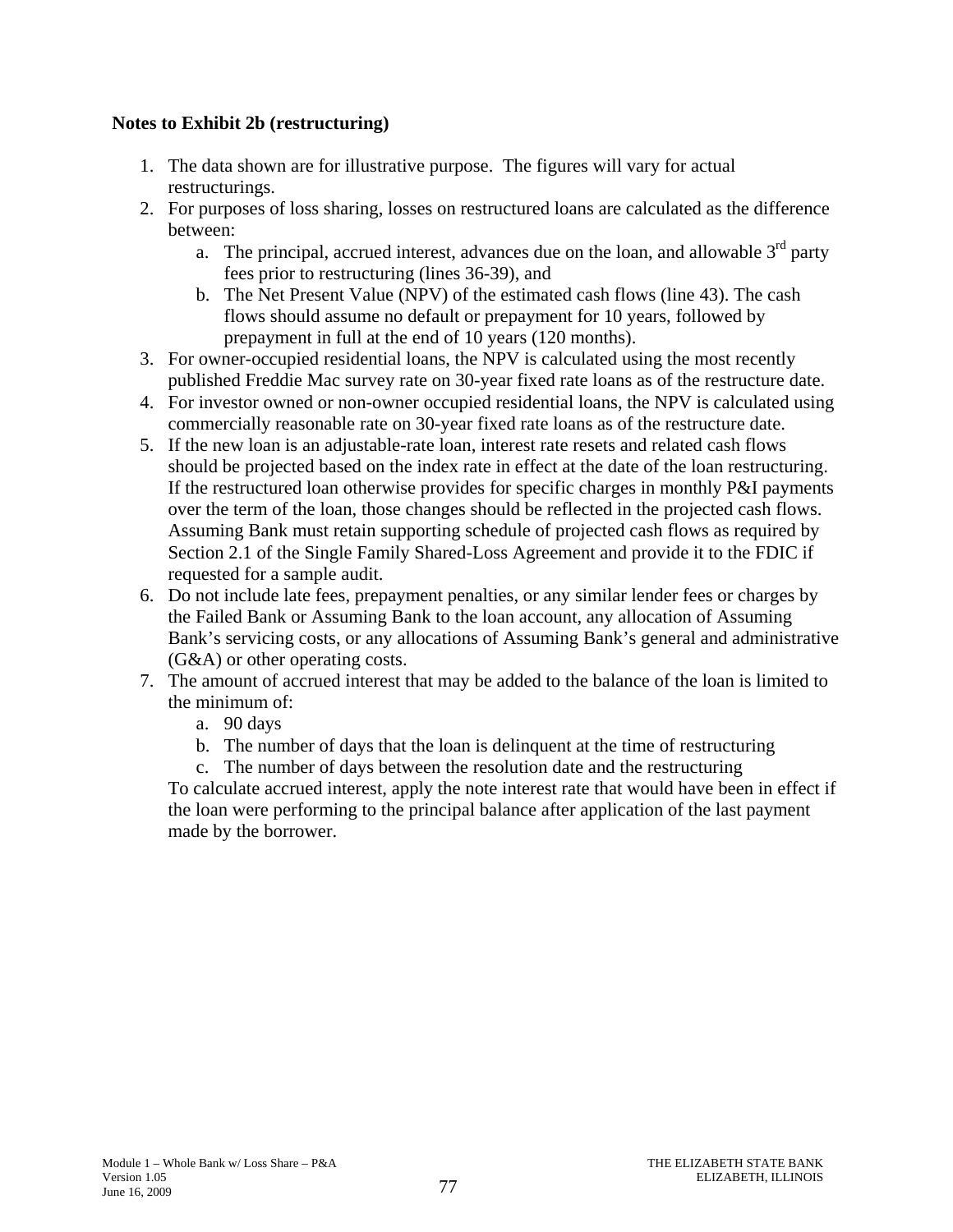## **Exhibit 2c**

This exhibit contains two versions of the loss share calculation for short sales, plus explanatory notes.

#### **Exhibit 2c(1) CALCULATION OF LOSS FOR SHORT SALE LOANS No Preceeding Loan Mod under Loss Share**

| 1 Shared-Loss Month:                      | May-09  |
|-------------------------------------------|---------|
| 2 Loan #                                  | 58776   |
| 3 RO #                                    | 542     |
|                                           |         |
| 4 Interest paid-to-date                   | 7/31/08 |
| 5 Short Payoff Date                       | 4/17/09 |
| 6 Note Interest rate                      | 7.750%  |
| 7 Owner occupied?                         | Yes     |
| If so:                                    |         |
| Borrower current gross annual income<br>8 | 38,500  |
| Estimated NPV of loan mod<br>9            | 200,000 |
| 10 Most recent BPO                        | 380,000 |
| 11 Most recent BPO date                   | 1/31/06 |
|                                           |         |
| <b>Short-Sale Loss calculation</b>        |         |
| 12 Loan Principal balance                 | 375,000 |
|                                           |         |
| 13 Accrued interest, limited to 90 days   | 7,266   |
| 14 Attorney's fees                        | 0       |
| 15 Tax and insurance advances             | 0       |
| 16 3rd party fees due                     | 2,800   |
| 17 Incentive to borrower                  | 2,000   |
| 18 Gross balance recoverable by Purchaser | 387,066 |
|                                           |         |
| 19 Amount accepted in Short-Sale          | 255,000 |
| 20 Hazard Insurance                       | 0       |
| 21 Mortgage Insurance                     | 0       |
|                                           |         |
| 22 Total Cash Recovery                    | 255,000 |
|                                           |         |
| 23 Loss Amount                            | 132,066 |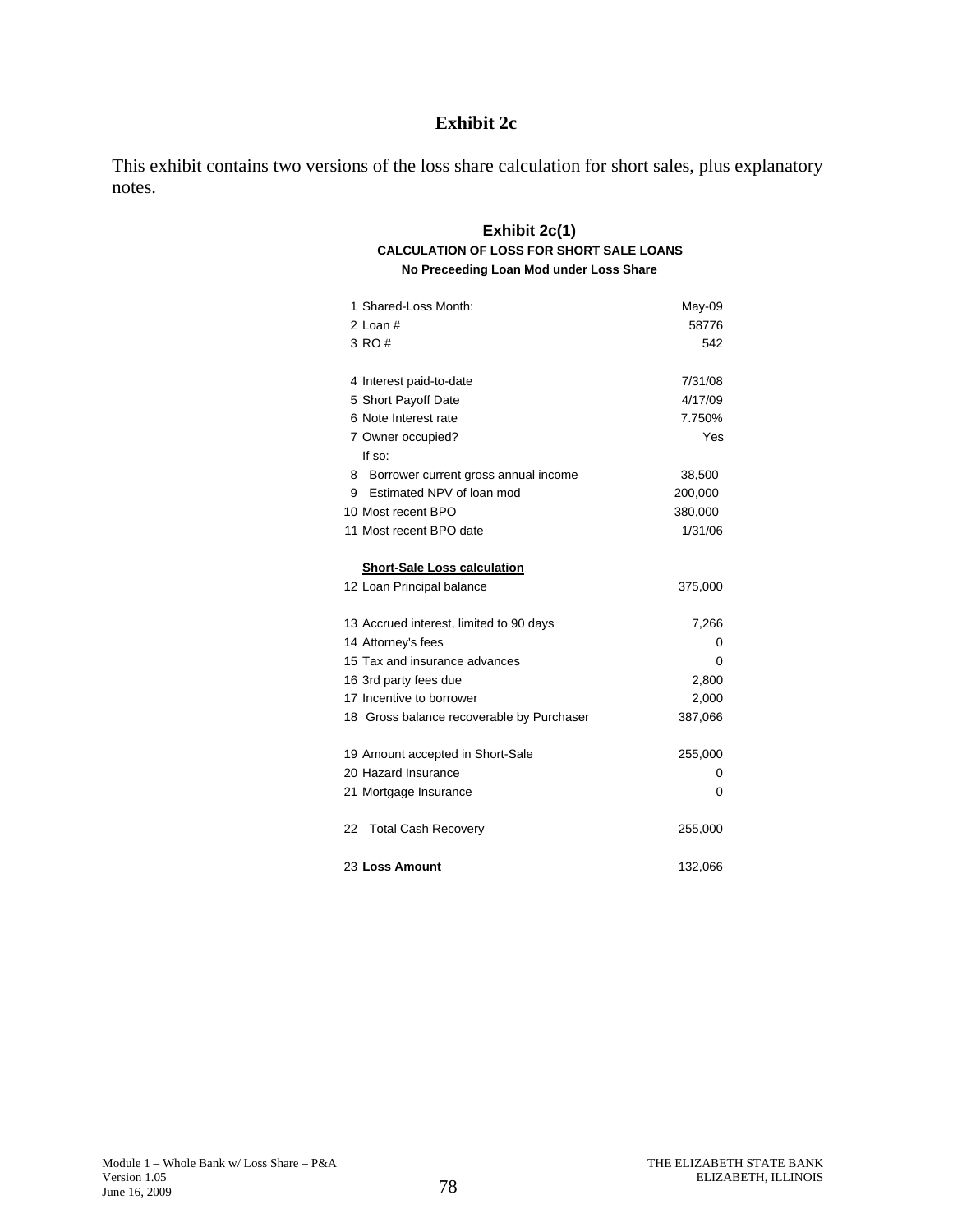#### **Exhibit 2c(2) CALCULATION OF LOSS FOR SHORT SALE LOANS Short Sale after a Covered Loan Mod**

| 1 Shared-Loss Month:                                        | May-09  |
|-------------------------------------------------------------|---------|
| 2 Loan $#$                                                  | 20076   |
| 3 REO #                                                     | 345     |
|                                                             |         |
| 4 Loan mod date                                             | 5/12/08 |
| 5 Interest paid-to-date                                     | 9/30/08 |
| 6 Short Payoff Date                                         | 4/2/09  |
| 7 Note Interest rate                                        | 7.500%  |
| 8 Most recent BPO                                           | 230,000 |
| 9 Most recent BPO date                                      | 1/21/09 |
|                                                             |         |
| <b>Short-Sale Loss calculation</b>                          |         |
| 11 NPV of projected cash flows at loan mod                  | 311,000 |
| 12 Less: Principal payments between loan mod and deliquency | 1,000   |
| Plus:                                                       |         |
| Attorney's fees<br>13                                       | 0       |
| Tax and insurance advances<br>14                            | 1,500   |
| 3rd party fees due<br>15                                    | 2,600   |
| 16<br>Incentive to borrower                                 | 3,500   |
| 17 Gross balance recoverable by Purchaser                   | 317,600 |
|                                                             |         |
| 18 Amount accepted in Short-Sale                            | 234,000 |
| 19 Hazard Insurance                                         | 0       |
| 20 Mortgage Insurance                                       | 0       |
|                                                             |         |
| <b>Total Cash Recovery</b><br>21                            | 234,000 |
|                                                             |         |
| 22 Loss Amount                                              | 83,600  |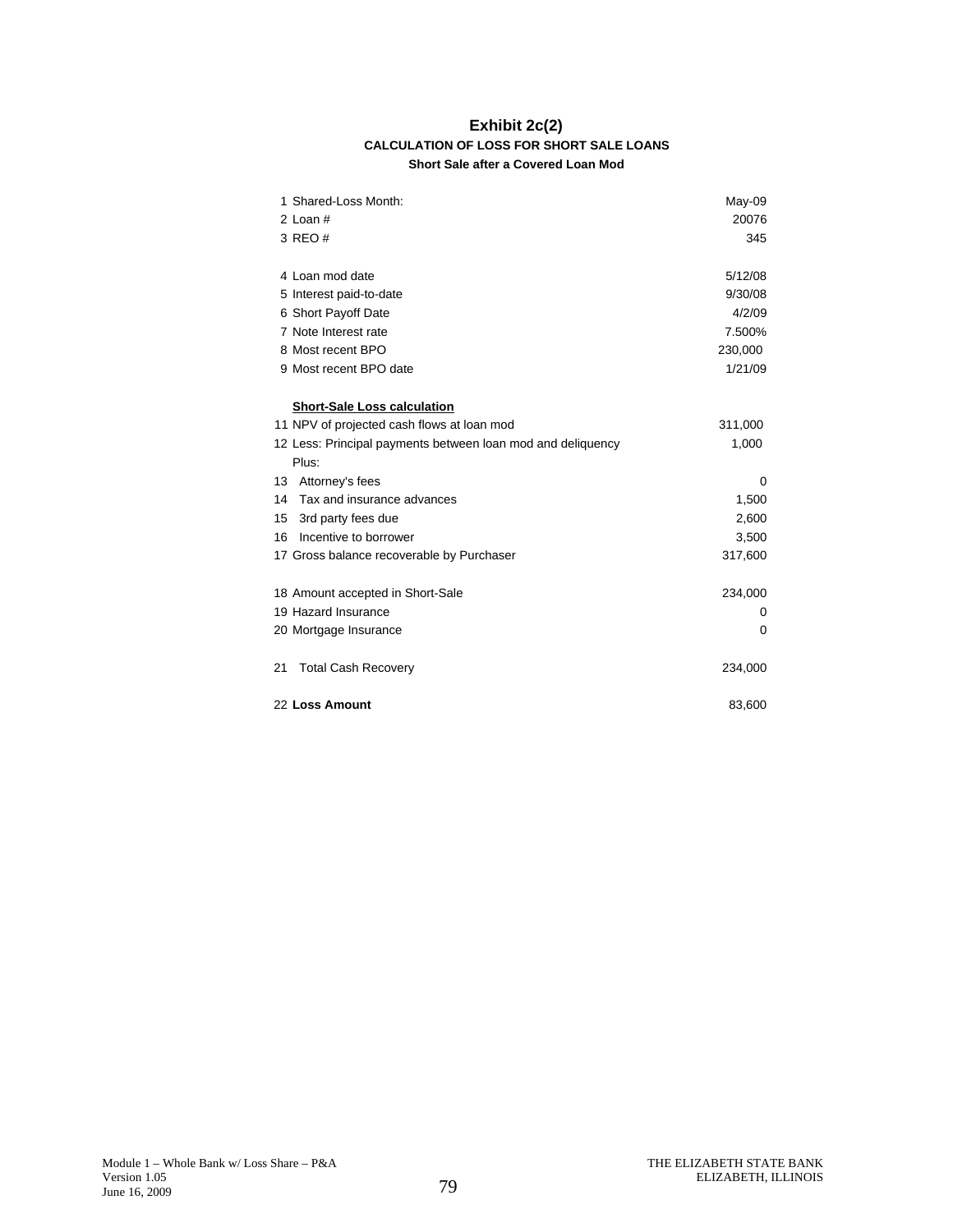## **Notes to Exhibit 2c (short sale)**

- 1. The data shown are for illustrative purpose. The figures will vary for actual short sales.
- 2. The covered loss is the difference between the gross balance recoverable by Purchaser and the total cash recovery. There are two methods of calculation for covered losses from short sales, depending upon the circumstances. They are shown below:
	- a. If the loan was restructured when the Loss Share agreement was in place, and then the short sale occurred, use Exhibit  $2c(2)$ . This version uses the Net Present Value (NPV) of the modified loan as the starting point for the covered loss.
	- b. Otherwise, use Exhibit  $2c(1)$ . This version uses the unpaid balance of the loan as of the last payment as the starting point for the covered loss.
- 3. For Exhibit  $2c(1)$ , the gross balance recoverable by the purchaser is calculated as the sum of lines  $12 - 17$ ; it is shown in line 18. For Exhibit 2a(2), the gross balance recoverable by the purchaser is calculated as line 11 minus line 12 plus lines 13 – 16; it is shown in line 17.
- 4. For Exhibit 2c(1), the total cash recovery is calculated as the sum of lines  $19 21$ ; it is shown in line 22. For Exhibit  $2c(2)$ , the total cash recovery is calculated as the sum of lines  $18 - 20$ ; it is shown in line 21.
- 5. Reasonable and customary third party attorney's fees and expenses incurred by or on behalf of Assuming Bank in connection with any enforcement procedures, or otherwise with respect to such loan, are reported under Attorney's fees.
- 6. Do not include late fees, prepayment penalties, or any similar lender fees or charges by the Failed Bank or Assuming Bank to the loan account, any allocation of Assuming Bank's servicing costs, or any allocations of Assuming Bank's general and administrative (G&A) or other operating costs.
- 7. If Exhibit  $2c(2)$  is used, then no accrued interest may be included as a covered loss. Otherwise, the amount of accrued interest that may be included as a covered loss is limited to the minimum of:
	- d. 90 days
	- e. The number of days that the loan is delinquent when the property was sold
	- f. The number of days between the resolution date and the date when the property was sold

To calculate accrued interest, apply the note interest rate that would have been in effect if the loan were performing to the principal balance after application of the last payment made by the borrower.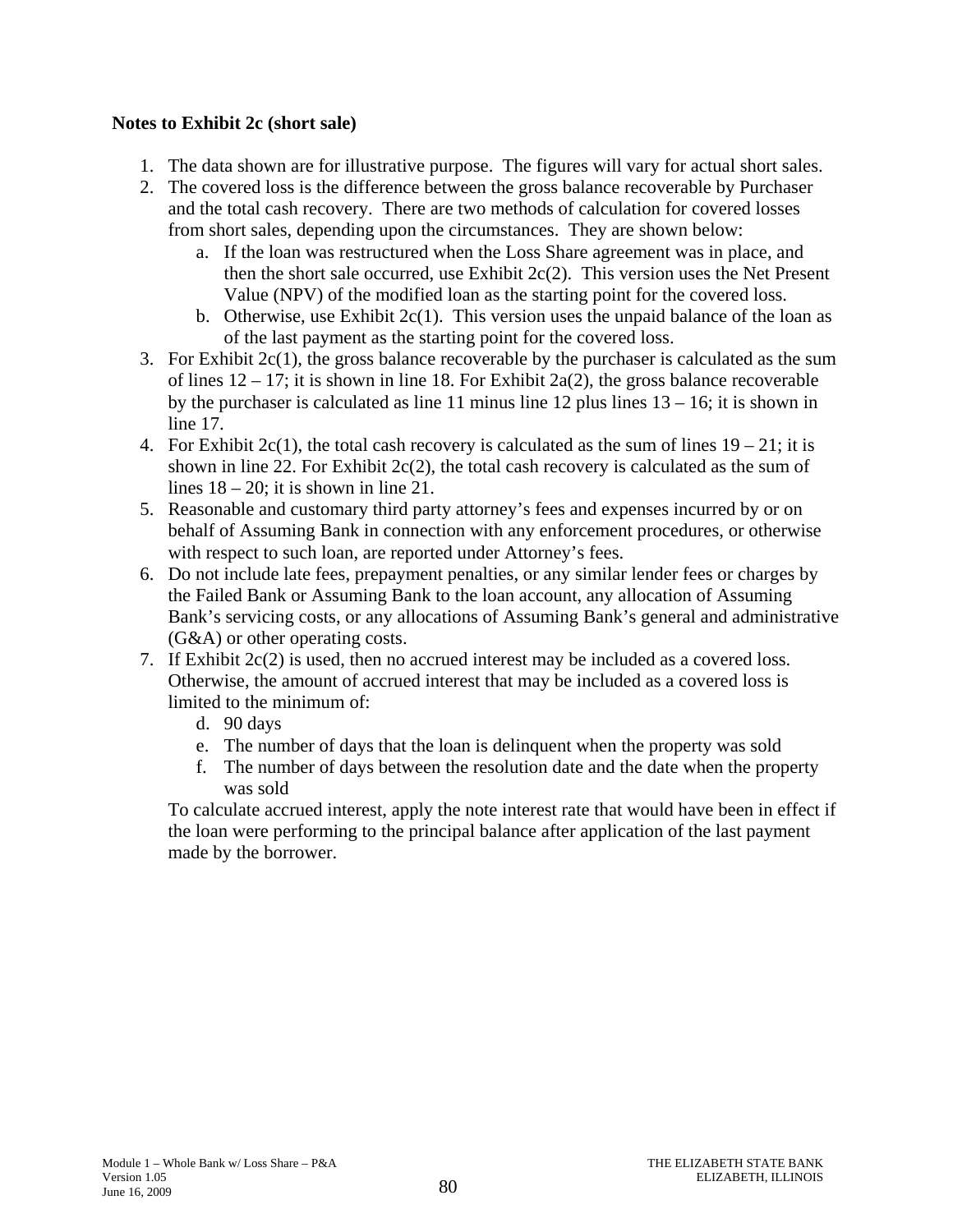# **Exhibit 2d**

| <b>Shared-Loss Month:</b>                                                                                              |     |                    |         |
|------------------------------------------------------------------------------------------------------------------------|-----|--------------------|---------|
| Loan no.:                                                                                                              |     | [input loan no.)   |         |
|                                                                                                                        |     |                    |         |
|                                                                                                                        |     |                    |         |
| <b>NOTE</b>                                                                                                            |     |                    |         |
| The calculation of recovery on a loan for which a Restructuring Loss has been paid will only apply if the              |     |                    |         |
| loan is sold.                                                                                                          |     |                    |         |
|                                                                                                                        |     |                    |         |
| <b>EXAMPLE CALCULATION</b>                                                                                             |     |                    |         |
|                                                                                                                        |     |                    |         |
| <b>Restructuring Loss Information</b>                                                                                  |     |                    |         |
| Loan principal balance before restructuring                                                                            |     | \$200,000          | A       |
| NPV, restructured loan                                                                                                 |     | 165,000            | в       |
| Loss on restructured loan                                                                                              |     | \$<br>35,000       | $A - B$ |
| Times FDIC applicable loss share % (80% or 95%)                                                                        |     | 80%                |         |
| Loss share payment to purchaser                                                                                        |     | \$28,000           | C       |
|                                                                                                                        |     |                    |         |
| Calculation - Recovery amount due to Receiver                                                                          |     |                    |         |
| Loan sales price                                                                                                       |     | \$190,000          |         |
| NPV of restructured loan at mod date                                                                                   |     | 165,000            |         |
| Gain - step 1                                                                                                          |     | 25,000             | D       |
| <b>PLUS</b>                                                                                                            |     |                    |         |
| Loan UPB after restructuring                                                                                           | (1) | 200,000<br>192,000 |         |
| Loan UPB at liquidation date<br>Gain - step 2 (principal collections after restructuring)                              |     | 8,000              | Е       |
| Recovery amount                                                                                                        |     | 33,000             | $D + E$ |
| Times FDIC loss share %                                                                                                |     | 80%                |         |
| <b>Recovery due to FDIC</b>                                                                                            |     | 26,400<br>\$       | F       |
|                                                                                                                        |     |                    |         |
| Net loss share paid to purchaser $(C - F)$                                                                             |     | 1,600<br>\$        |         |
|                                                                                                                        |     |                    |         |
| <b>Proof Calculation</b>                                                                                               | (2) |                    |         |
| Loan principal balance                                                                                                 |     | \$200,000          | G       |
|                                                                                                                        |     |                    |         |
| Principal collections on loan                                                                                          |     | 8,000              |         |
| Sales price for loan                                                                                                   |     | 190,000            |         |
| Total collections on loan                                                                                              |     | 198,000            | H       |
| Net loss on loan                                                                                                       |     | \$<br>2,000        | $G - H$ |
| Times FDIC applicable loss share % (80% or 95%)                                                                        |     | 80%                |         |
| Loss share payment to purchaser                                                                                        |     | 1,600<br>\$        |         |
|                                                                                                                        |     |                    |         |
|                                                                                                                        |     |                    |         |
| (1) This example assumes that the FDIC loan modification program as shown in Exhibit 5 is applied and                  |     |                    |         |
| the loan restructuring does not result in a reduction in the loan principal balance due from the                       |     |                    |         |
| borrower.<br>(2) This proof calculation is provided to illustrate the concept and the Assuming Bank is not required to |     |                    |         |
| provide this with its Recovery calculations.                                                                           |     |                    |         |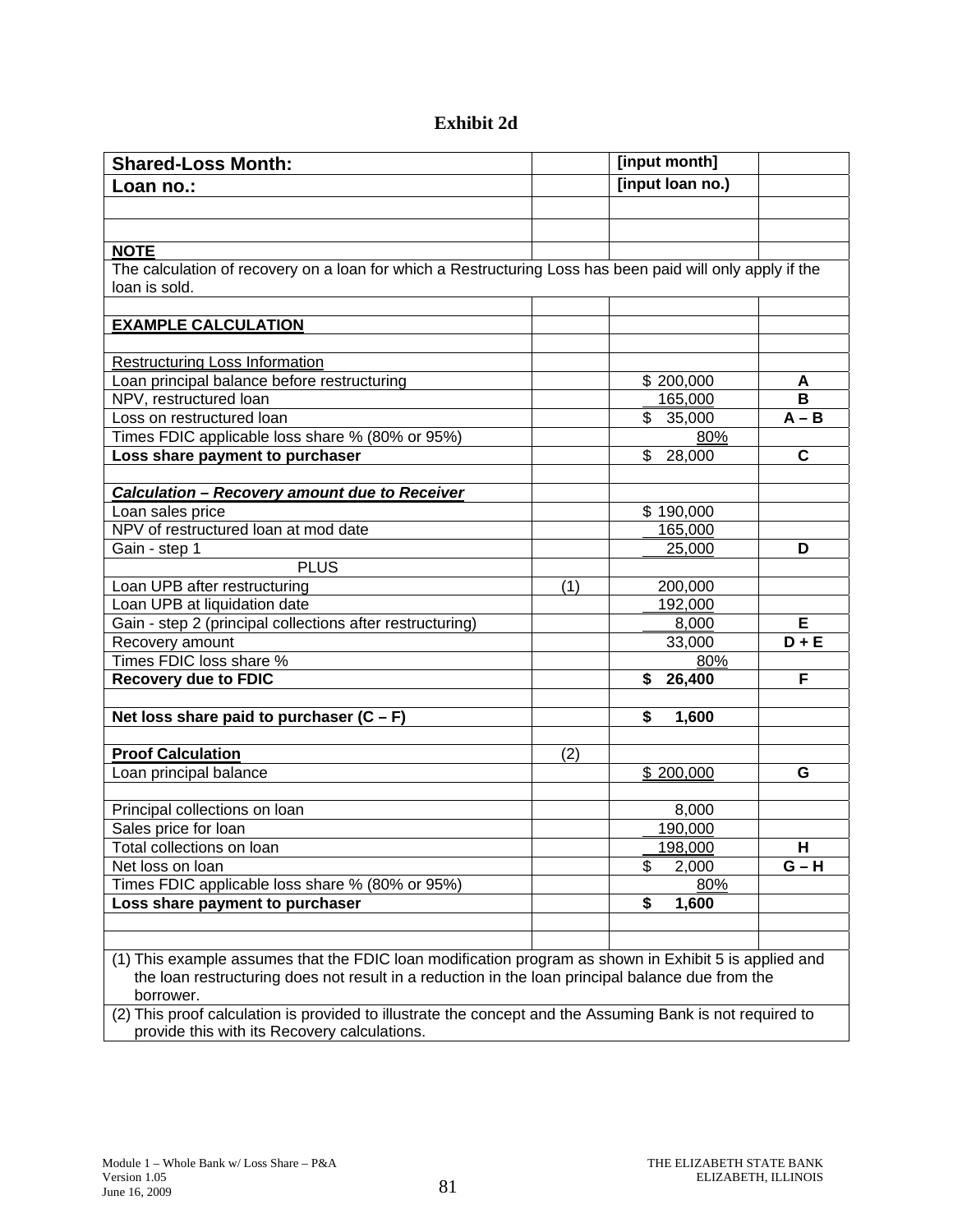| <b>SHARED-LOSS LOANS</b><br>PORTFOLIO PERFORMANCE AND SUMMARY SCHEDULE |      |    |                  |  |
|------------------------------------------------------------------------|------|----|------------------|--|
| <b>MONTH ENDED:</b><br>[input report month]                            |      |    |                  |  |
|                                                                        |      |    |                  |  |
|                                                                        |      |    |                  |  |
| <b>POOL SUMMARY</b>                                                    |      |    |                  |  |
|                                                                        | $\#$ | \$ |                  |  |
| Loans at Sale Date                                                     | XX   | XX |                  |  |
|                                                                        |      |    |                  |  |
| Loans as of this month-end                                             | XX   | XX |                  |  |
|                                                                        |      |    |                  |  |
| <b>STATED THRESHOLD TRACKING</b>                                       | $\#$ | \$ |                  |  |
| <b>Stated Threshold amount</b>                                         |      |    | A                |  |
|                                                                        |      |    |                  |  |
| Cumulative loss payments, prior month                                  |      |    |                  |  |
| Loss payment for current month                                         |      |    |                  |  |
| Cumulative loss payment, this month                                    |      |    |                  |  |
| Cumulative Commercial & Other Loans Net Charge-Offs                    |      |    |                  |  |
|                                                                        |      |    | B                |  |
| Remaining to Stated Threshold                                          |      |    | $A - B$          |  |
|                                                                        |      |    |                  |  |
|                                                                        |      |    | Percent of Total |  |
| <b>PORTFOLIO PERFORMANCE STATUS</b>                                    | $\#$ | \$ | $\#$             |  |
| Current                                                                |      |    |                  |  |
| $30 - 59$ days past due                                                |      |    |                  |  |
| $60 - 89$ days past due                                                |      |    |                  |  |
| $90 - 119$ days past due                                               |      |    |                  |  |
| 120 and over days past due                                             |      |    |                  |  |
| In foreclosure                                                         |      |    |                  |  |
| <b>ORE</b>                                                             |      |    |                  |  |
| Total                                                                  |      |    |                  |  |
|                                                                        |      |    |                  |  |
| Memo Item:                                                             |      |    |                  |  |
| Loans in process of restructuring - total                              |      |    |                  |  |
| Loans in bankruptcy                                                    |      |    |                  |  |
|                                                                        |      |    |                  |  |
| Loans in process of restructuring by delinquency status                |      |    |                  |  |
| Current                                                                |      |    |                  |  |
| 30 - 59 days past due                                                  |      |    |                  |  |
| 60 - 89 days past due                                                  |      |    |                  |  |
| 90 - 119 days past due                                                 |      |    |                  |  |
| 120 and over days past due In foreclosure<br>Total                     |      |    |                  |  |
|                                                                        |      |    |                  |  |

**Exhibit 3 Portfolio Performance and Summary Schedule**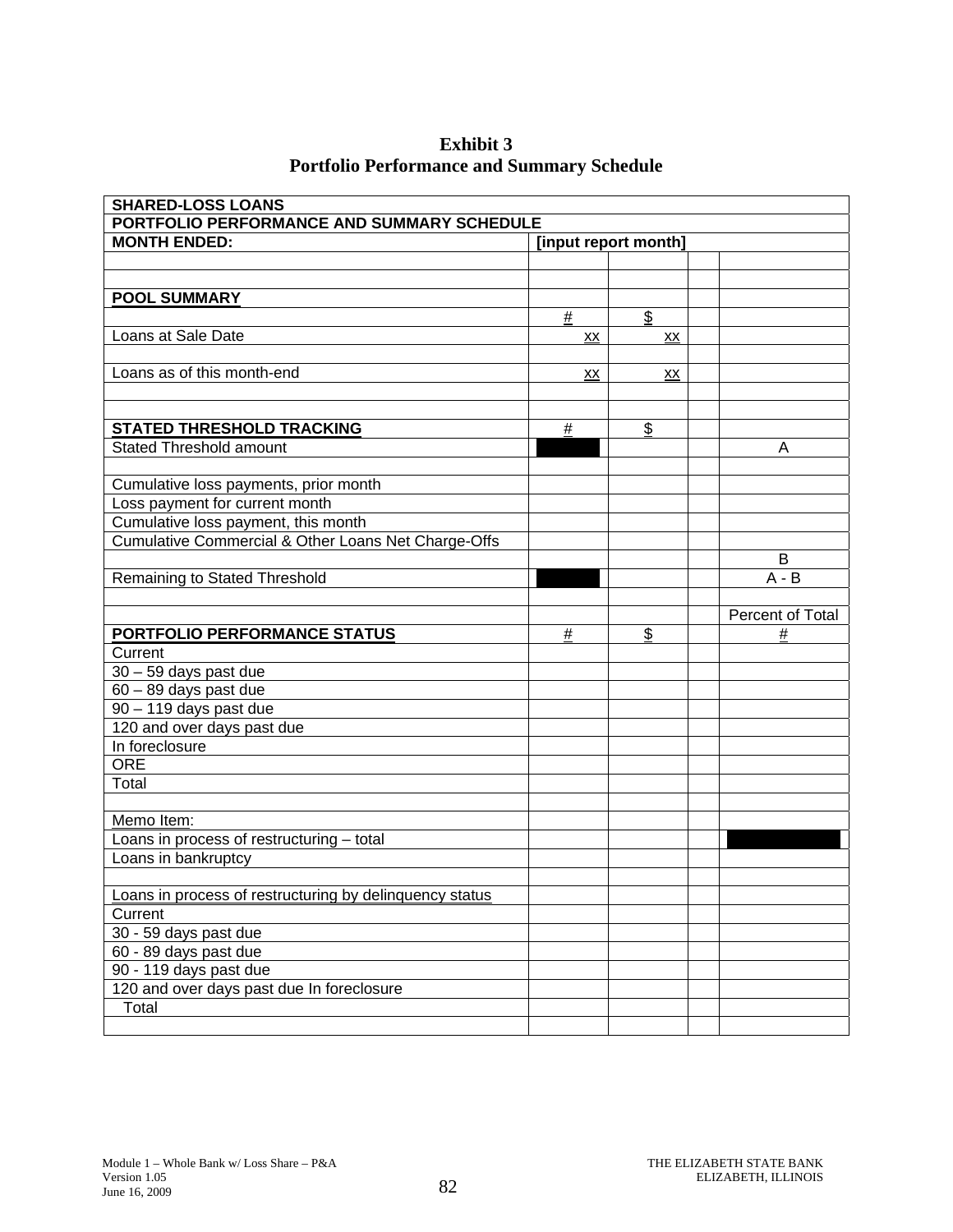| List of Loans Paid Off During Month    |                      |  |  |
|----------------------------------------|----------------------|--|--|
|                                        | Principal            |  |  |
| Loan #                                 | Balance              |  |  |
|                                        |                      |  |  |
| <b>List of Loans Sold During Month</b> |                      |  |  |
|                                        |                      |  |  |
|                                        | Principal<br>Balance |  |  |
| Loan #                                 |                      |  |  |
|                                        |                      |  |  |
|                                        |                      |  |  |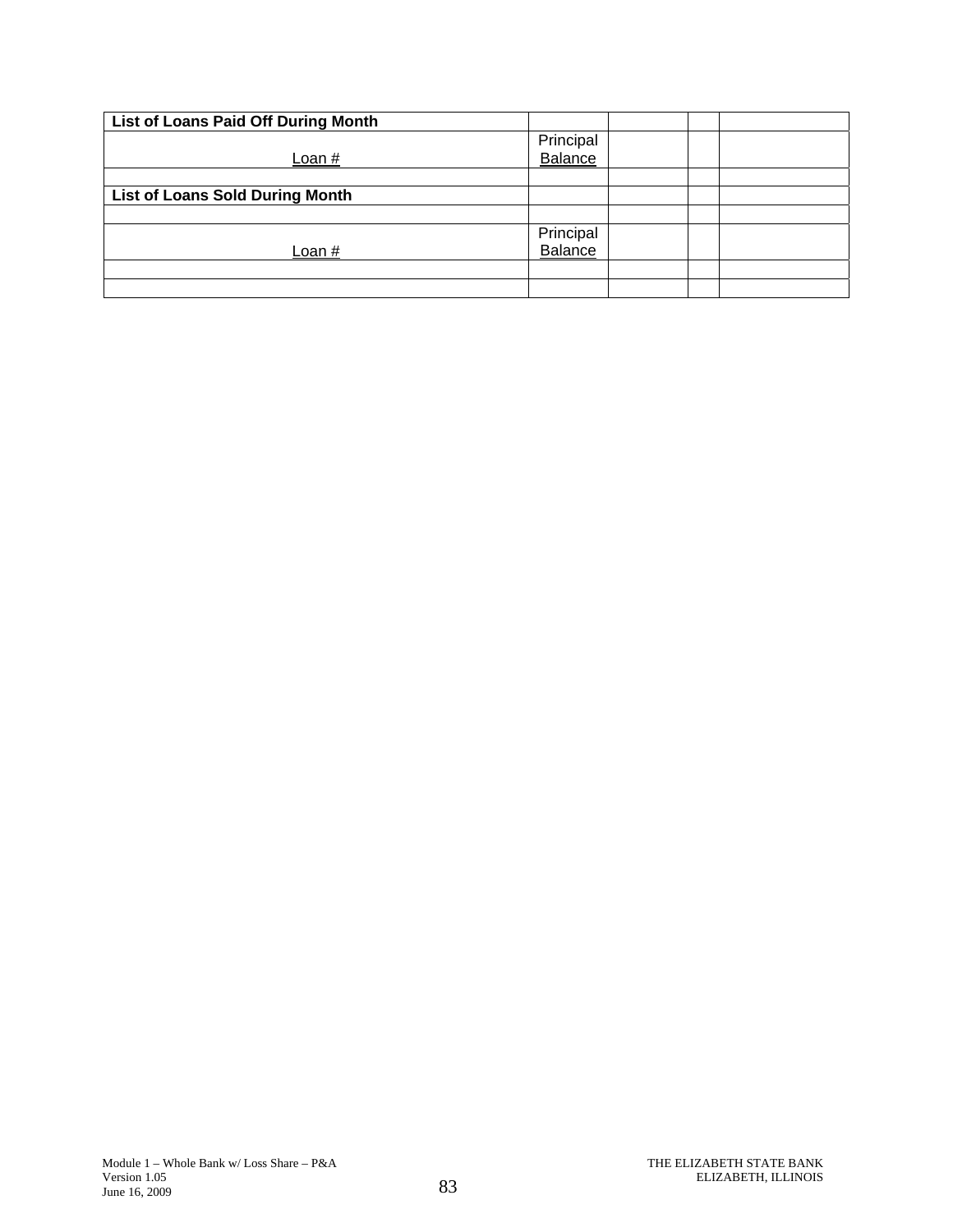## **Exhibit 4 Wire Transfer Instructions**

# **PURCHASER WIRING INSTRUCTIONS**

| <b>BANK RECEIVING WIRE</b>               |  |
|------------------------------------------|--|
|                                          |  |
| <b>9 DIGIT ABA ROUTING NUMBER</b>        |  |
|                                          |  |
| <b>ACCOUNT NUMBER</b>                    |  |
|                                          |  |
| <b>NAME OF ACCOUNT</b>                   |  |
|                                          |  |
| <b>ATTENTION TO WHOM</b>                 |  |
|                                          |  |
| <b>PURPOSE OF WIRE</b>                   |  |
| <b>FDIC RECEIVER WIRING INSTRUCTIONS</b> |  |
|                                          |  |
| <b>BANK RECEIVING WIRE</b>               |  |
|                                          |  |
| <b>SHORT NAME</b>                        |  |
|                                          |  |
| <b>ADDRESS OF BANK RECEIVING WIRE</b>    |  |
|                                          |  |
| <b>9 DIGIT ABA ROUTING NUMBER</b>        |  |
|                                          |  |
| <b>ACCOUNT NUMBER</b>                    |  |
|                                          |  |
| <b>NAME OF ACCOUNT</b>                   |  |
|                                          |  |
| <b>ATTENTION TO WHOM</b>                 |  |
|                                          |  |
| <b>PURPOSE OF WIRE</b>                   |  |
|                                          |  |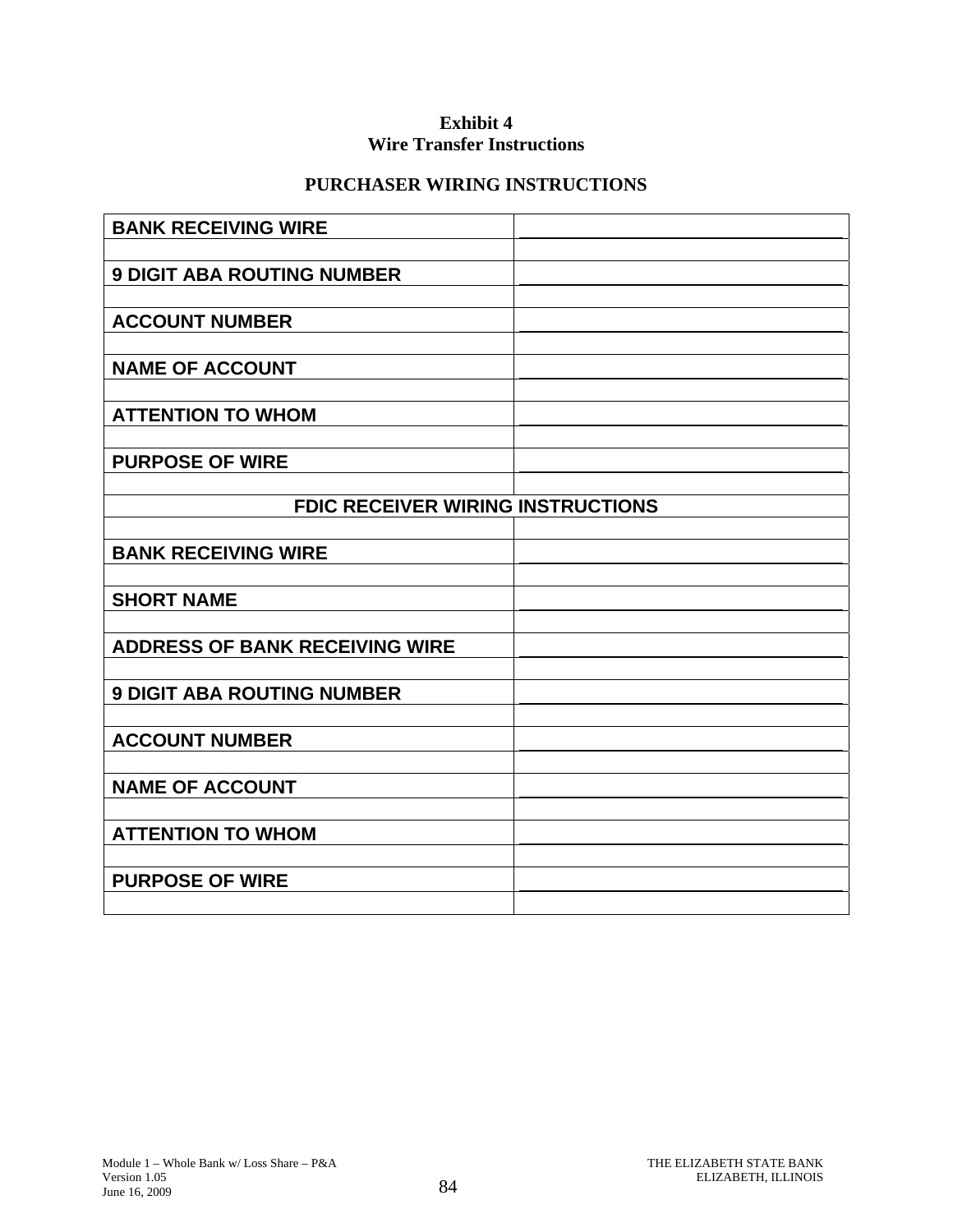# **EXHIBIT 5**

## **FDIC MORTGAGE LOAN MODIFICATION PROGRAM**

## **Objective**

The objective of this FDIC Mortgage Loan Modification Program ("Program") is to modify the terms of certain residential mortgage loans so as to improve affordability, increase the probability of performance, allow borrowers to remain in their homes and increase the value of the loans to the FDIC and assignees. The Program provides for the modification of Qualifying Loans (as defined below) by reducing the borrower's monthly housing debt to income ratio ("DTI Ratio") to no more than 31% at the time of the modification and eliminating adjustable interest rate and negative amortization features.

### Qualifying Mortgage Loans

In order for a mortgage loan to be a Qualifying Loan it must meet all of the following criteria, which must be confirmed by the lender:

- The collateral securing the mortgage loan is owner-occupied and the owner's primary residence; and
- The mortgagor has a first priority lien on the collateral; and
- Either the borrower is at least 60 days delinquent or a default is reasonably foreseeable.

## Modification Process

The lender shall undertake a review of its mortgage loan portfolio to identify Qualifying Loans. For each Qualifying Loan, the lender shall determine the net present value of the modified loan and, if it will exceed the net present value of the foreclosed collateral upon disposition, then the Qualifying Loan shall be modified so as to reduce the borrower's monthly DTI Ratio to no more than 31% at the time of the modification. To achieve this, the lender shall use a combination of interest rate reduction, term extension and principal forbearance, as necessary.

The borrower's monthly DTI Ratio shall be a percentage calculated by dividing the borrower's monthly income by the borrower's monthly housing payment (including principal, interest, taxes and insurance). For these purposes, (1) the borrower's monthly income shall be the amount of the borrower's (along with any co-borrowers') documented and verified gross monthly income, and (2) the borrower's monthly housing payment shall be the amount required to pay monthly principal and interest plus one-twelfth of the then current annual amount required to pay real property taxes and homeowner's insurance with respect to the collateral.

In order to calculate the monthly principal payment, the lender shall capitalize to the outstanding principal balance of the Qualifying Loan the amount of all delinquent interest, delinquent taxes, past due insurance premiums, third party fees and (without duplication) escrow advances (such amount, the "Capitalized Balance").

In order to achieve the goal of reducing the DTI Ratio to 31%, the lender shall take the following steps in the following order of priority with respect to each Qualifying Loan: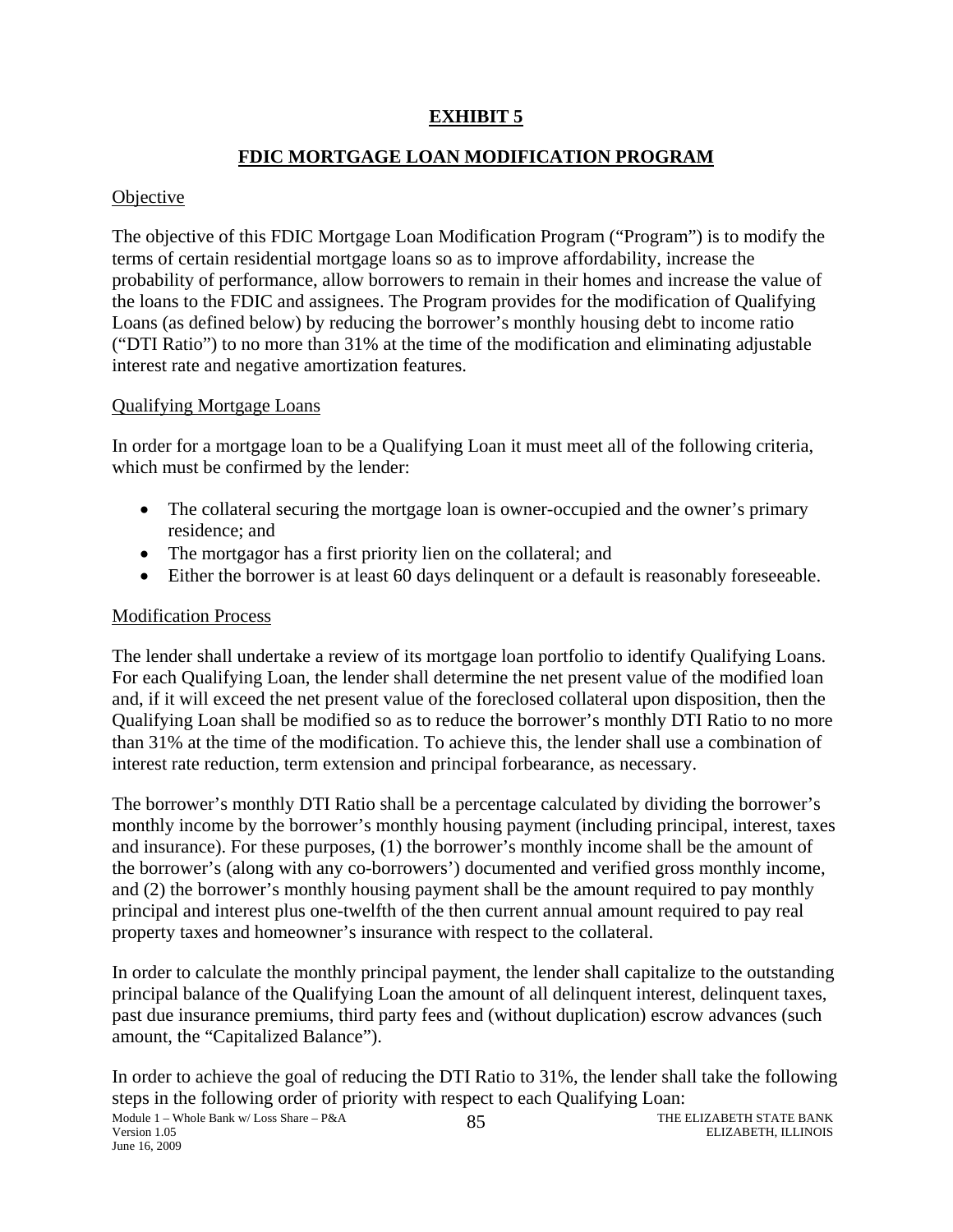- 1. Reduce the interest rate to the then current Freddie Mac Survey Rate for 30-year fixed rate mortgage loans, and adjust the term to 30 years.
- 2. If the DTI Ratio is still in excess of  $31\%$ , reduce the interest rate further, but no lower than 3%, until the DTI ratio of 31% is achieved.
- 3. If the DTI Ratio is still in excess of 31% after adjusting the interest rate to 3%, extend the remaining term of the loan by 10 years.
- 4. If the DTI Ratio is still in excess of 31%, calculate a new monthly payment (the "Adjusted Payment Amount") that will result in the borrower's monthly DTI Ratio not exceeding 31%. After calculating the Adjusted Payment Amount, the lender shall bifurcate the Capitalized Balance into two portions – the amortizing portion and the non-amortizing portion. The amortizing portion of the Capitalized Balance shall be the mortgage amount that will fully amortize over a 40-year term at an annual interest rate of 3% and monthly payments equal to the Adjusted Payment Amount. The nonamortizing portion of the Capitalized Balance shall be the difference between the Capitalized Balance and the amortizing portion of the Capitalized Balance. If the amortizing portion of the Capitalized Balance is less than 75% of the current estimated value of the collateral, then the lender may choose not to restructure the loan. If the lender chooses to restructure the loan, then the lender shall forbear on collecting the non-amortizing portion of the Capitalized Balance, and such amount shall be due and payable only upon the earlier of (i) maturity of the modified loan, (ii) a sale of the property or (iii) a pay-off or refinancing of the loan. No interest shall be charged on the non-amortizing portion of the Capitalized Balance, but repayment shall be secured by a first lien on the collateral.

## Special Note:

The net present value calculation used to determine whether a loan should be modified based on the modification process above is distinct and different from the net present value calculation used to determine the covered loss if the loan is modified. Please refer only to the net present value calculation described in this exhibit for the modification process, with its separate assumptions, when determining whether to provide a modification to a borrower. Separate assumptions may include, without limitation, Assuming Bank's determination of a probability of default without modification, a probability of default with modification, home price forecasts, prepayment speeds, and event timing. These assumptions are applied to different projected cash flows over the term of the loan, such as the projected cash flow of the loan performing or defaulting without modification and the projected cash flow of the loan performing or defaulting with modification.

change, the net present value calculation for determining the covered loss remains constant.<br>
Module 1 – Whole Bank w/ Loss Share – P&A 86 THE ELIZABETH STATE BANK ELIZABETH, ILLINOIS By contrast, the net present value for determining the covered loss is based on a 10 year period. While the assumptions in the net present value calculation used in the modification process may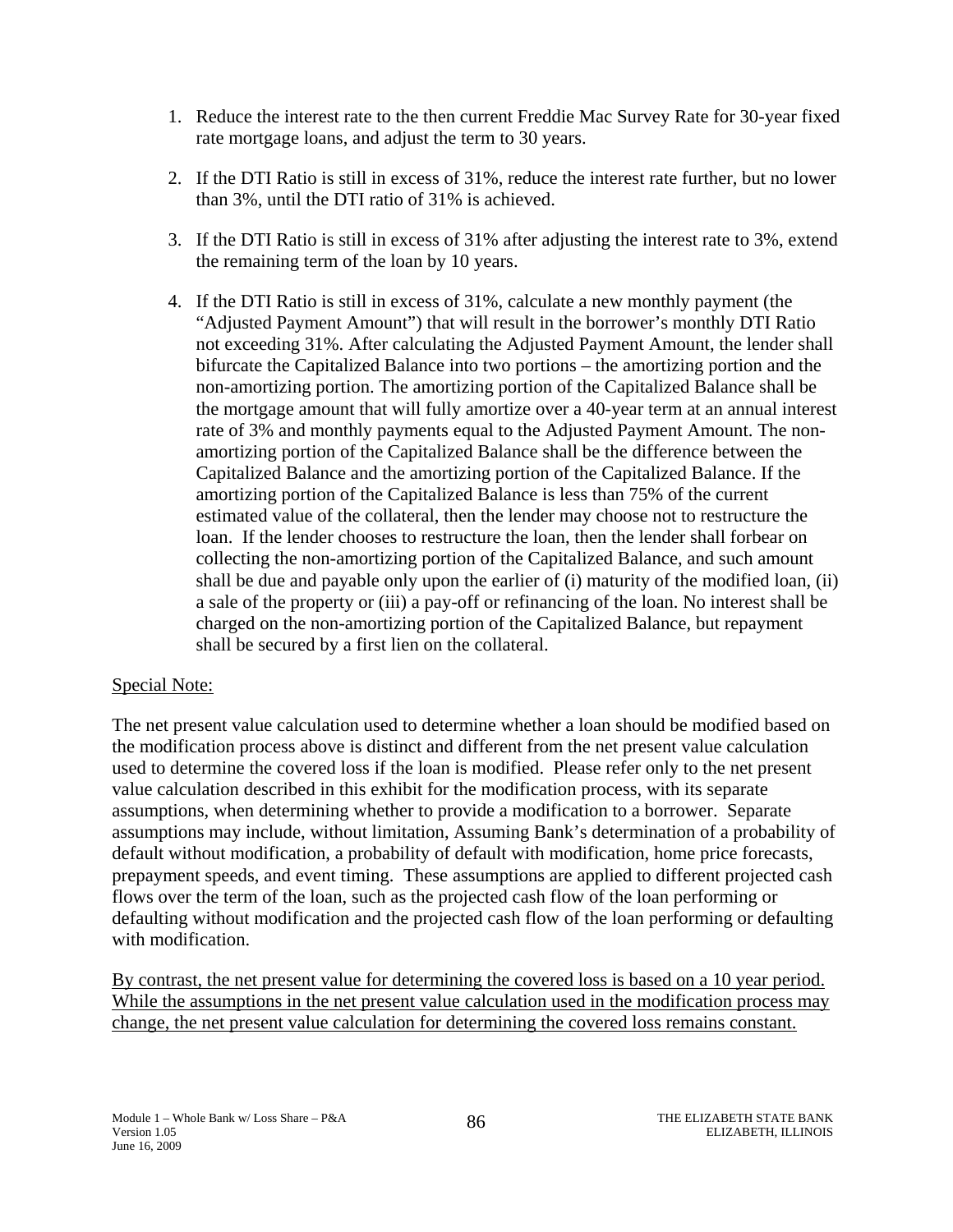### **EXHIBIT 4.15B**

#### **COMMERCIAL AND OTHER ASSETS SHARED-LOSS AGREEMENT**

This agreement for reimbursement of loss sharing expenses on certain loans and other assets (the "Commercial Shared-Loss Agreement") shall apply when the Assuming Bank purchases Shared-Loss Assets as that term is defined herein. The terms hereof shall modify and supplement, as necessary, the terms of the Purchase and Assumption Agreement to which this Commercial Shared-Loss Agreement is attached as Exhibit 4.15B and incorporated therein. To the extent any inconsistencies may arise between the terms of the Purchase and Assumption Agreement and this Commercial Shared-Loss Agreement with respect to the subject matter of this Commercial Shared-Loss Agreement, the terms of this Commercial Shared-Loss Agreement shall control. References in this Commercial Shared-Loss Agreement to a particular Section shall be deemed to refer to a Section in this Commercial Shared-Loss Agreement unless the context indicates that a Section of the Purchase and Assumption Agreement is intended.

### **ARTICLE I -- DEFINITIONS**

Capitalized terms used in this Commercial Shared-Loss Agreement that are not defined in this Commercial Shared-Loss Agreement are defined in the Purchase and Assumption Agreement In addition to the terms defined above, defined below are certain additional terms relating to loss-sharing, as used in this Commercial Shared-Loss Agreement.

**"AAA"** means the American Arbitration Association as provided in Section 2.1(f)(iii) of this Commercial Shared-Loss Agreement.

**"Accrued Interest"** means, with respect to any Shared-Loss Loan, Permitted Advance or Shared-Loss Loan Commitment Advance at any time, the amount of earned and unpaid interest, taxes, credit life and/or disability insurance premiums (if any) payable by the Obligor accrued on or with respect to such Shared-Loss Loan, Permitted Advance or Shared-Loss Loan Commitment Advance, all as reflected on the Accounting Records of the Failed Bank or the Assuming Bank (as applicable); provided, that Accrued Interest shall not include any amount that accrues on or with respect to any Shared-Loss Loan, Permitted Advance or Shared-Loss Loan Commitment Advance after that Asset has been placed on non-accrual or nonperforming status by either the Failed Bank or the Assuming Bank (as applicable).

**"Additional ORE"** means Shared-Loss Loans that become Other Real Estate after Bank Closing Date.

**"Affiliate"** shall have the meaning set forth in the Purchase and Assumption Agreement; provided, that, for purposes of this Commercial Shared-Loss Agreement, no Third Party Servicer shall be deemed to be an Affiliate of the Assuming Bank.

**Examplicable Anniversary of the Commencement Date"** means the fifth (5th) anniversary of the Commencement Date.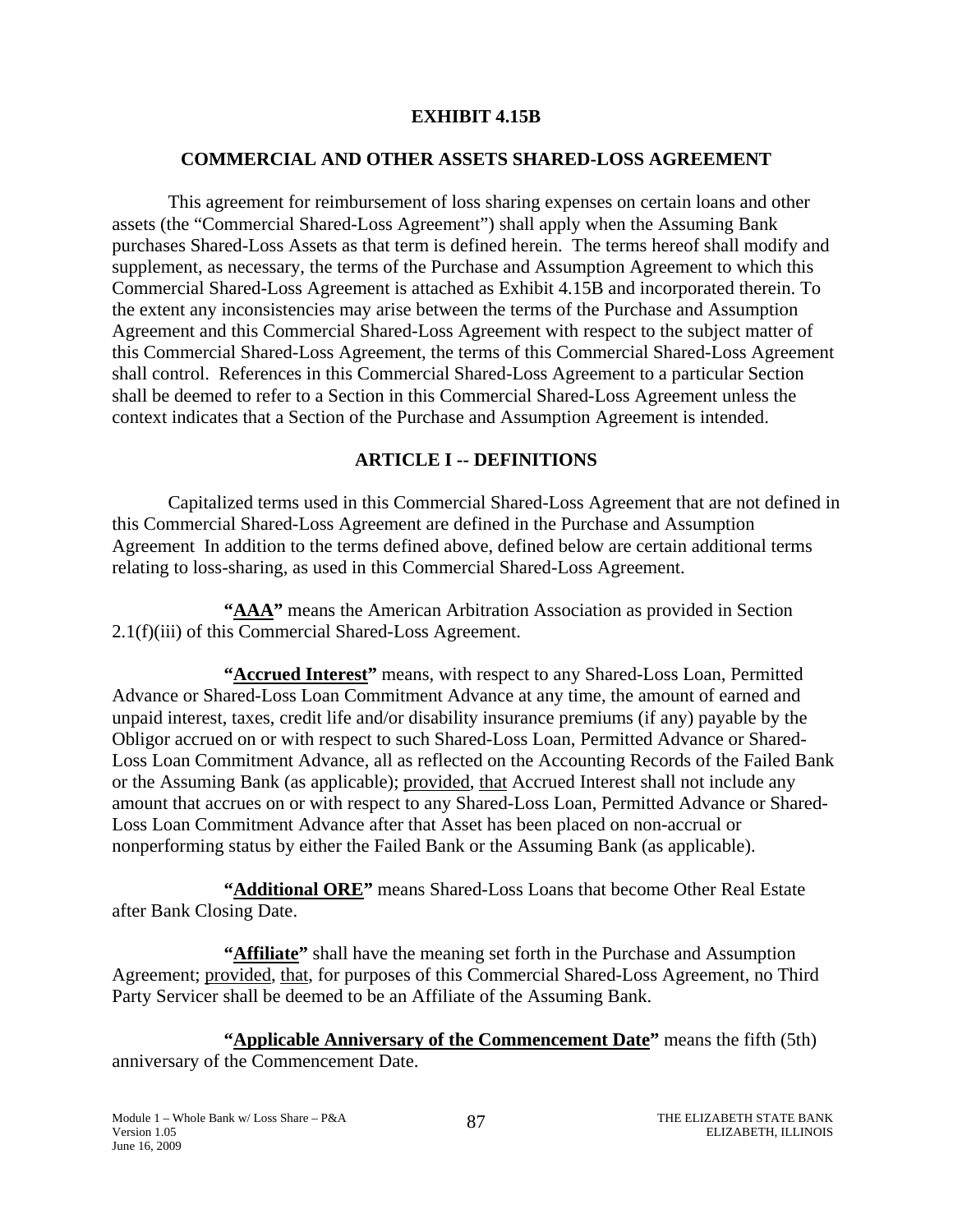**"Calendar Quarter"** means a quarterly period (a) for the first such period, beginning on the Commencement Date and ending on the last calendar day of either March, June, September or December, whichever is the first to occur after the Commencement Date, and (b) for quarterly periods thereafter, beginning on the first calendar day of the calendar month immediately after the month that ended the prior period and ending on the last calendar day of each successive three-calendar-month period thereafter (i.e., each March, June, September and December, starting in the applicable order depending on the ending date of first such period) of any year.

**"Capitalized Expenditures"** means those expenditures that (i) would be capitalized under generally accepted accounting principles, and (ii) are incurred with respect to Shared-Loss Loans, Other Real Estate, Additional ORE or Subsidiary ORE. Capitalized Expenditures shall not include expenses related to environmental conditions including, but not limited to, remediation, storage or disposal of any hazardous or toxic substances or any pollutant or contaminant.

**"Charge-Offs"** means, with respect to any Shared-Loss Assets for any period, an amount equal to the aggregate amount of loans or portions of loans classified as "Loss" under the Examination Criteria, including (a) charge-offs of (i) the principal amount of such assets net of unearned interest (including write-downs associated with Other Real Estate, Additional ORE, Subsidiary ORE or loan modification(s)) (ii) Accrued Interest, and (iii) Capitalized Expenditures plus (b) Pre-Charge-Off Expenses incurred on the respective Shared-Loss Loans, all as effected by the Assuming Bank during such period and reflected on the Accounting Records of the Assuming Bank; provided, that: (i) the aggregate amount of Accrued Interest (including any reversals thereof) for the period after Bank Closing that shall be included in determining the amount of Charge-Offs for any Shared-Loss Loan shall not exceed ninety (90) days' Accrued Interest; (ii) no Charge-Off shall be taken with respect to any anticipated expenditure by the Assuming Bank until such expenditure is actually incurred; (iii) any financial statement adjustments made in connection with the purchase of any Assets pursuant to this Purchase and Assumption Agreement or any future purchase, merger, consolidation or other acquisition of the Assuming Bank shall not constitute "Charge-Offs"; and (iv) except for Portfolio Sales or any other sales or dispositions consented to by the Receiver, losses incurred on the sale or other disposition of Shared-Loss Assets to any Person (other than the sale or other disposition of Other Real Estate, Additional ORE or Subsidiary ORE to a Person other than an Affiliate of the Assuming Bank which is conducted in a commercially reasonable and prudent manner) shall not constitute Charge-Offs.

**"Commencement Date"** means the first calendar day following Bank Closing.

**"Consumer Loans"** means Loans to individuals for household, family and other personal expenditures (including United States and/or State-guaranteed student loans and extensions of credit pursuant to a credit card plan or debit card plan).

**"Environmental Assessment"** means an assessment of the presence, storage or release of any hazardous or toxic substance, pollutant or contaminant with respect to the collateral securing a Shared-Loss Loan that has been fully or partially charged off.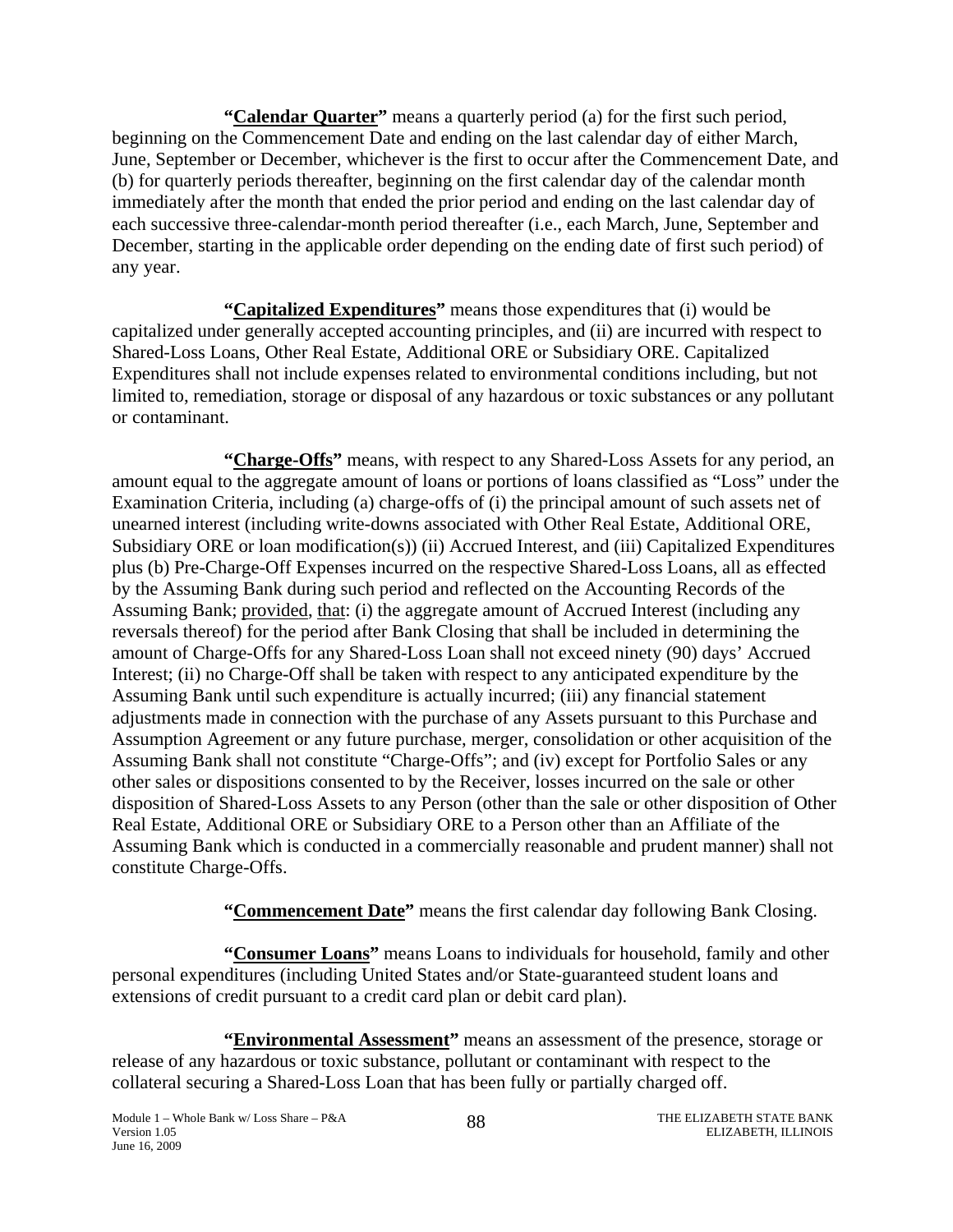**"Examination Criteria"** means the loan classification criteria employed by, or any applicable regulations of, the Assuming Bank's Chartering Authority at the time such action is taken, as such criteria may be amended from time to time.

**"Failed Bank Charge-Offs/Write-Downs"** means, with respect to any Shared-Loss Asset, an amount equal to the aggregate amount of reversals or charge-offs of Accrued Interest and charge-offs and write-downs of principal effected by the Failed Bank with respect to that Shared-Loss Asset as reflected on the Accounting Records of the Failed Bank.

**"Fair Value"** means the fair value of a Shared Loss MTM Asset as determined in accordance with FAS 157 as in effect on Bank Closing.

**"FDIC Party"** has the meaning provided in Section 2.1(f)(ii) of this Commercial Shared-Loss Agreement.

**"Net Charge-Offs"** means, with respect to any period, an amount equal to the aggregate amount of Charge-Offs for such period less the amount of Recoveries for such period.

 Commercial Shared-Loss Agreement. **"Neutral Member"** has the meaning provided in Section 2.1(f)(ii) of this

**"New Shared-Loss Loans"** means loans that would otherwise be subject to loss sharing under this Commercial Shared-Loss Agreement that were originated after the Information Package Date and before Bank Closing.

**"Notice of Dispute"** has the meaning provided in Section 2.1(f)(iii) of this Commercial Shared-Loss Agreement.

**"ORE Subsidiary"** means any Subsidiary of the Assuming Bank that engages solely in holding, servicing, managing or liquidating interests of a type described in clause (A) of the definition of "Other Real Estate," which interests have arisen from the collection or settlement of a Shared-Loss Loan.

**"Other Real Estate"** means all of the following (including any of the following fully or partially charged off the books and records of the Failed Bank or the Assuming Bank) that (i) are owned by the Failed Bank as of Bank Closing and are purchased pursuant to the Purchase and Assumption Agreement or (ii) have arisen subsequent to Bank Closing from the collection or settlement by the Assuming Bank of a Shared-Loss Loan:

(A) all interests in real estate (other than Bank Premises and Fixtures), including but not limited to mineral rights, leasehold rights, condominium and cooperative interests, air rights and development rights; and

(B) all other assets (whether real or personal property) acquired by foreclosure or in full or partial satisfaction of judgments or indebtedness.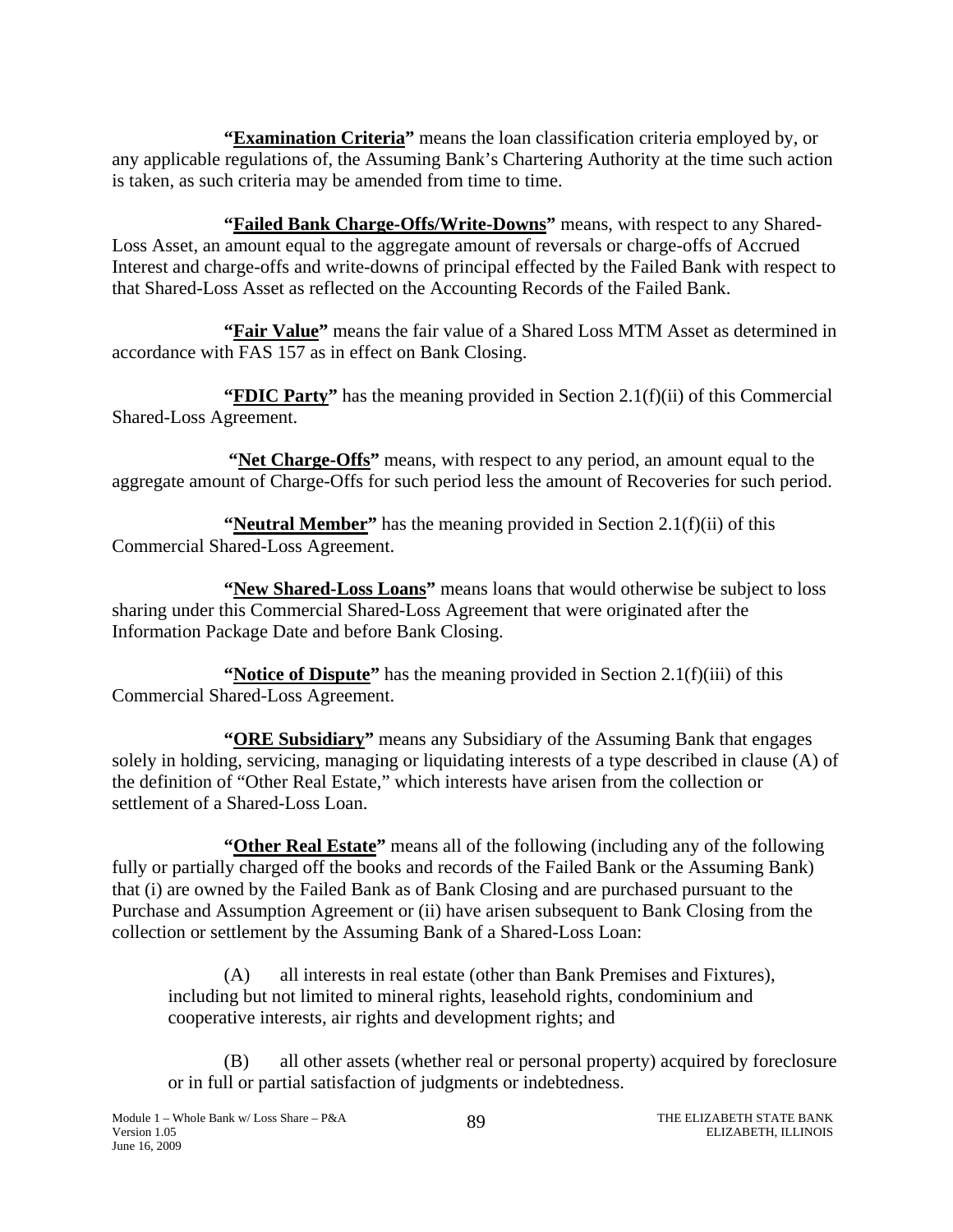**"Permitted Advance"** means an advance of funds by the Assuming Bank with respect to a Shared-Loss Loan, or the making of a legally binding commitment by the Assuming Bank to advance funds with respect to a Shared-Loss Loan, that (i) in the case of such an advance, is actually made, and, in the case of such a commitment, is made and all of the proceeds thereof actually advanced, within one (1) year after the Commencement Date, (ii) does not cause the sum of (A) the book value of such Shared-Loss Loan as reflected on the Accounting Records of the Assuming Bank after any such advance has been made by the Assuming Bank plus (B) the unfunded amount of any such commitment made by the Assuming Bank related thereto, to exceed 110% of the Book Value of such Shared-Loss Loan, (iii) is not made with respect to a Shared-Loss Loan with respect to which (A) there exists a related Shared-Loss Loan Commitment or (B) the Assuming Bank has taken a Charge-Off and (iv) is made in good faith, is supported at the time it is made by documentation in the Credit Files and conforms to and is in accordance with the applicable requirements set forth in Article III of this Commercial Shared-Loss Agreement and with the then effective written internal credit policy guidelines of the Assuming Bank; provided, that the limitations in subparagraphs (i), (ii) and (iii) of this definition shall not apply to any such action (other than to an advance or commitment related to the remediation, storage or final disposal of any hazardous or toxic substance, pollutant or contaminant) that is taken by Assuming Bank in its reasonable discretion to preserve or secure the value of the collateral for such Shared-Loss Loan.

**"Permitted Amendment"** means, with respect to any Shared-Loss Loan Commitment or Shared-Loss Loan, any amendment, modification, renewal or extension thereof, or any waiver of any term, right, or remedy thereunder, made by the Assuming Bank in good faith and otherwise in accordance with the applicable requirements set forth in Article III of this Commercial Shared-Loss Agreement and the then effective written internal credit policy guidelines of the Assuming Bank; provided, that:

(i) with respect to a Shared-Loss Loan Commitment or a Shared-Loss Loan that is not a revolving line of credit, no such amendment, modification, renewal, extension, or waiver, except as allowed under the definition of Permitted Advance, shall operate to increase the amount of principal (A) then remaining available to be advanced by the Assuming Bank under the Shared-Loss Loan Commitment or (B) then outstanding under the Shared-Loss Loan;

(ii) with respect to a Shared-Loss Loan Commitment or a Shared-Loss Loan that is a revolving line of credit, no such amendment, modification, renewal, extension, or waiver, except as allowed under the definition of Permitted Advance, shall operate to increase the maximum amount of principal authorized as of Bank Closing to be outstanding at any one time under the underlying revolving line of credit relationship with the debtor (regardless of the extent to which such revolving line of credit may have been funded as of Bank Closing or may subsequently have been funded and/or repaid); and

(iii) no such amendment, modification, renewal, extension or waiver shall extend the term of such Shared-Loss Loan Commitment or Shared-Loss Loan beyond the end of the final Shared-Loss Quarter unless the term of such Shared-Loss Loan Commitment or Shared-Loss Loan as existed on Bank Closing was beyond the end of the final Shared-Loss Quarter, in which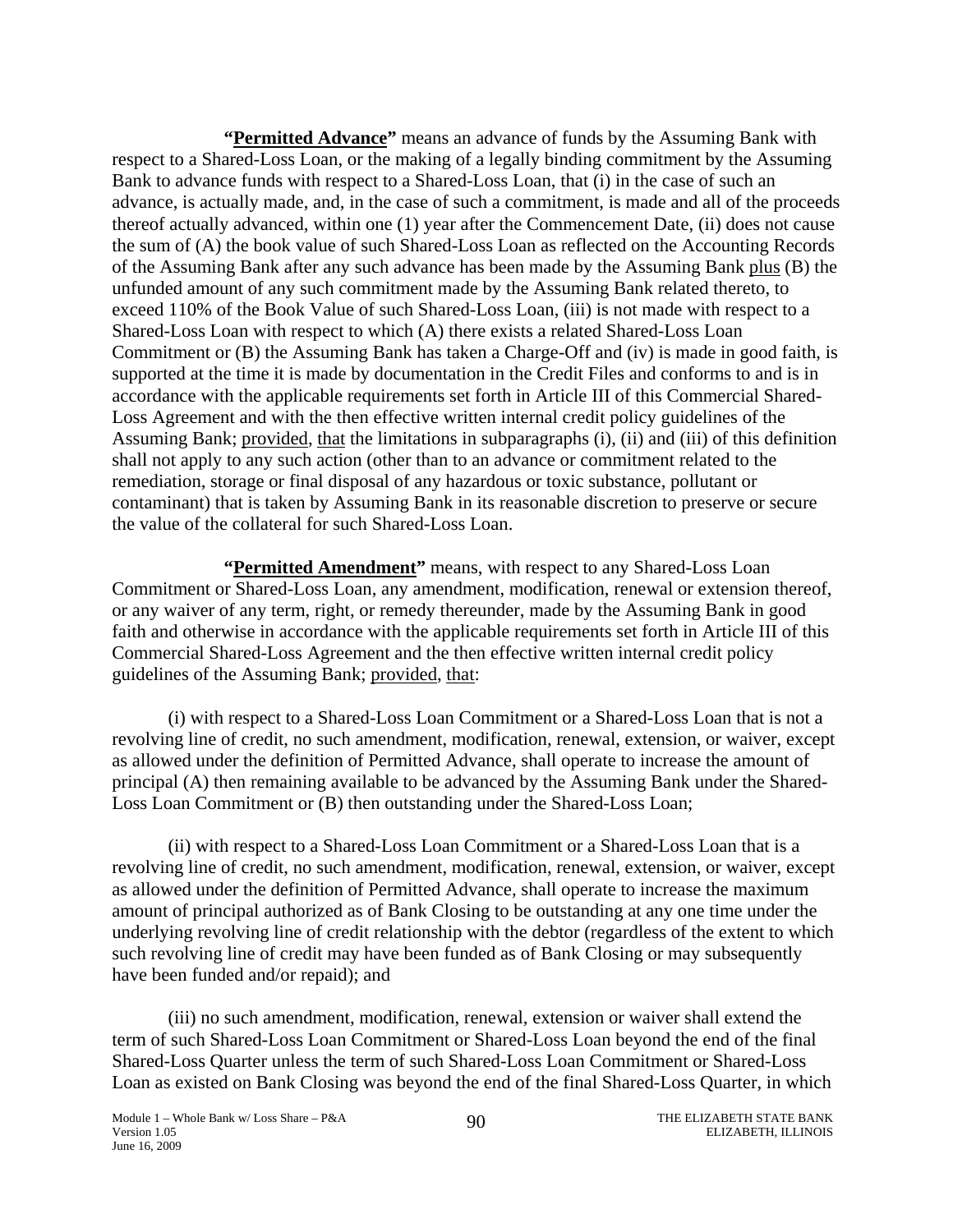event no such amendment, modification, renewal, extension or waiver shall extend such term beyond the term as existed as of Bank Closing.

"**Pre-Charge-Off Expenses"** means those expenses incurred in the usual and prudent management of a Shared-Loss Loan that would qualify as a Reimbursable Expense or Recovery Expense if incurred after a Charge-Off of the related Shared-Loss Asset had occurred.

**"Quarterly Certificate"** has the meaning provided in Section 2.1(a)(i) of this Commercial Shared-Loss Agreement.

**"Recoveries"** (I)(A) In addition to any sums to be applied as Recoveries pursuant to subparagraph (II) below, "Recoveries" means, with respect to any period, the sum of (without duplication):

Shared-Loss Quarter; plus (i) the amount of collections during such period by the Assuming Bank on Charge-Offs of Shared-Loss Assets effected by the Assuming Bank prior to the end of the final

(ii) the amount of collections during such period by the Assuming Bank on Failed Bank Charge-Offs/Write-Downs; plus

(iii) the amount of gain on any sale or other disposition during such period by the Assuming Bank of Shared Loss Loans, Other Real Estate, Additional ORE or Subsidiary ORE (provided, that the amount of any such gain included in Recoveries shall not exceed the aggregate amount of the related Failed Bank Charge-Offs/Write-Downs and Charge-Offs taken and any related Reimbursable Expenses and Recovery Expenses); plus

(iv) the amount of collections during such period by the Assuming Bank of any Reimbursable Expenses or Recovery Expenses; plus

(v) the amount of any fee or other consideration received by the Assuming Bank during or prior to such period in connection with any amendment, modification, renewal, extension, refinance, restructure, commitment or other similar action taken by the Assuming Bank with respect to a Shared-Loss Asset with respect to which there exists a Failed Bank Charge-Off/Write-Down or a Shared-Loss Loan as to which a Charge-Off has been effected by the Assuming Bank during or prior to such period (provided, that the amount of any such fee or other consideration included in Recoveries shall not exceed the aggregate amount of the related Failed Bank Charge-Offs/Write-Downs and Charge-Offs taken and any related Reimbursable Expenses and Recovery Expenses).

(I)(B) For the purpose of determining the amounts to be applied as Recoveries pursuant to subparagraph (I)(A) above, the Assuming Bank shall apply amounts received on the Assets that are not otherwise applied to reduce the book value of principal of a Shared-Loss Loan (or, in the case of Other Real Estate, Additional ORE, Subsidiary ORE and Capitalized Expenditures, that are not otherwise applied to reduce the book value thereof) in the following order: first to Charge-Offs and Failed Bank Charge-Offs/Write Downs; then to Reimbursable Expenses and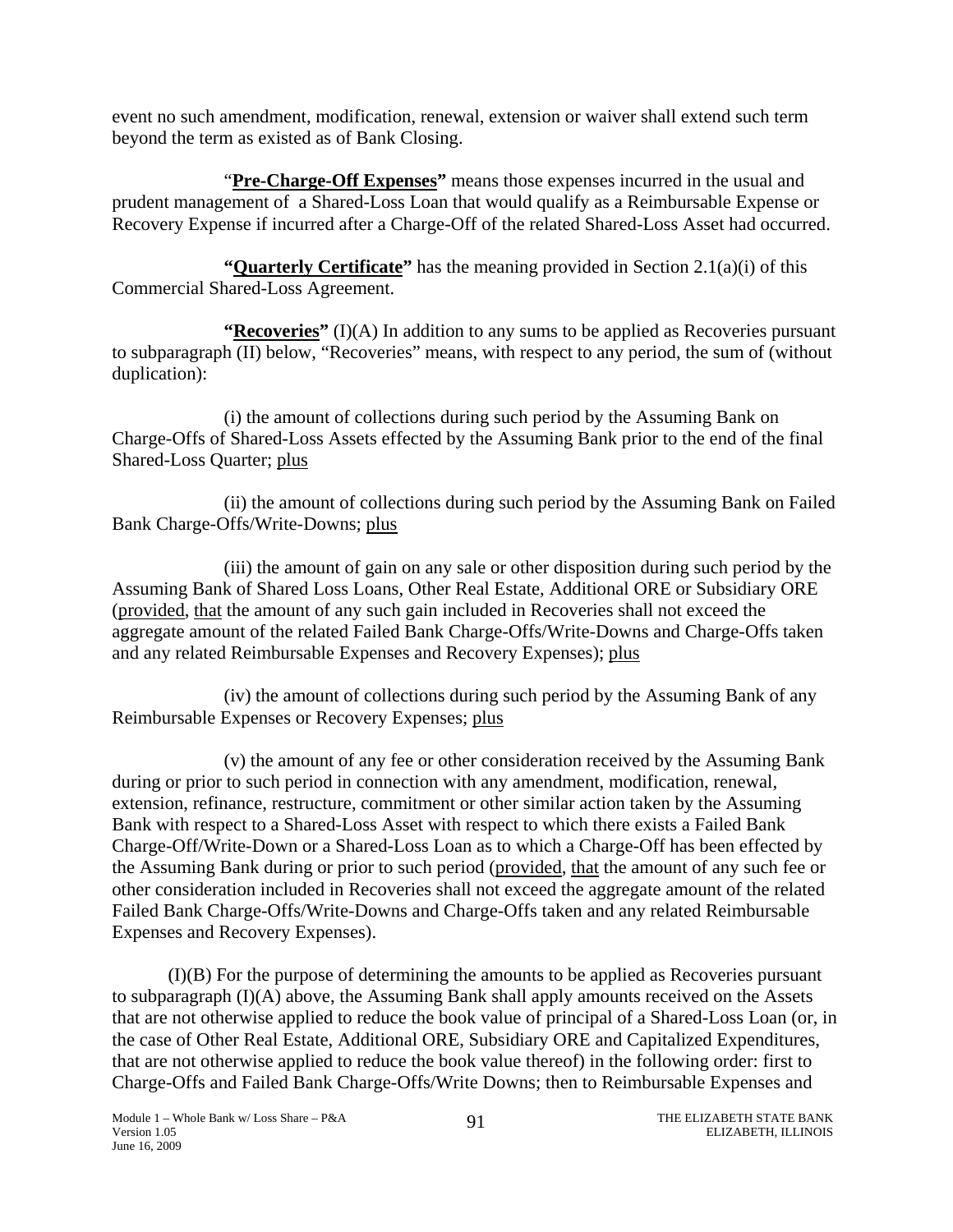Recovery Expenses; then to interest income; and then to other expenses incurred by the Assuming Bank.

(II) If there occurs an amendment, modification, renewal, extension, refinance, restructure, commitment, sale or other similar action with respect to a Shared-Loss Loan as to which there exists a Failed Bank Charge-Off/Write Down or as to which a Charge-Off has been effected by the Assuming Bank during or prior to such period, and if, as a result of such occurrence, the Assuming Bank recognizes any interest income for financial accounting purposes on that Shared-Loss Loan, then "Recoveries" shall also include the portion of the total amount of any such interest income recognized by the Assuming Bank which is derived by multiplying:

(A) the total amount of any such interest income recognized by the Assuming Bank during such period with respect to that Shared-Loss Loan as described above, by

(B) a fraction, the numerator of which is the aggregate principal amount (excluding reversals or charge-offs of Accrued Interest) of all such Failed Bank Charge-Offs/Write-Downs and Charge-Offs effected by the Assuming Bank with respect to that Shared-Loss Loan plus the principal amount of that Shared-Loss Loan that has not yet been chargedoff but has been placed on nonaccrual status, all of which occurred at any time prior to or during the period in which the interest income referred to in subparagraph  $(II)(A)$ immediately above was recognized, and the denominator of which is the total amount of principal indebtedness (including all such prior Failed Bank Charge-Offs/Write-Downs and Charge-Offs as described above) due from the Obligor on that Shared-Loss Loan as of the end of such period;

provided, however, that the amount of any interest income included as Recoveries for a particular Shared-Loss Loan shall not exceed the aggregate amount of (a) Failed Bank Charge-Offs/Write-Downs, (b) Charge-Offs effected by the Assuming Bank during or prior to the period in which the amount of Recoveries is being determined, plus (c) any Reimbursable Expenses and Recovery Expenses paid to the Assuming Bank pursuant to this Commercial Shared-Loss Agreement during or prior to the period in which the amount of Recoveries is being determined, all with respect to that particular Shared-Loss Loan; and, provided, further, that any collections on any such Shared-Loss Loan that are not applied to reduce book value of principal or recognized as interest income shall be applied pursuant to subparagraph (I) above.

(III) Notwithstanding subparagraphs (I) and (II) above, the term "Recoveries" shall not include: (a) any amounts paid to the Assuming Bank by the Receiver pursuant to Section 2.1 of this Commercial Shared-Loss Agreement, (b) amounts received with respect to Charge-Offs effected by the Assuming Bank after the final Shared-Loss Quarter, (c) after the final Shared-Loss Quarter, income received by the Assuming Bank from the operation of, and any gains recognized by the Assuming Bank on the disposition of, Other Real Estate, Additional ORE or Subsidiary ORE (such income and gains being hereinafter together referred to as "ORE Income"), except to the extent that aggregate ORE Income exceeds the aggregate expenses paid to third parties by or on behalf of the Assuming Bank after the final Shared-Loss Quarter to manage, operate and maintain Other Real Estate, Additional ORE or Subsidiary ORE (such expenses being hereinafter referred to as "ORE Expenses"). In determining the extent aggregate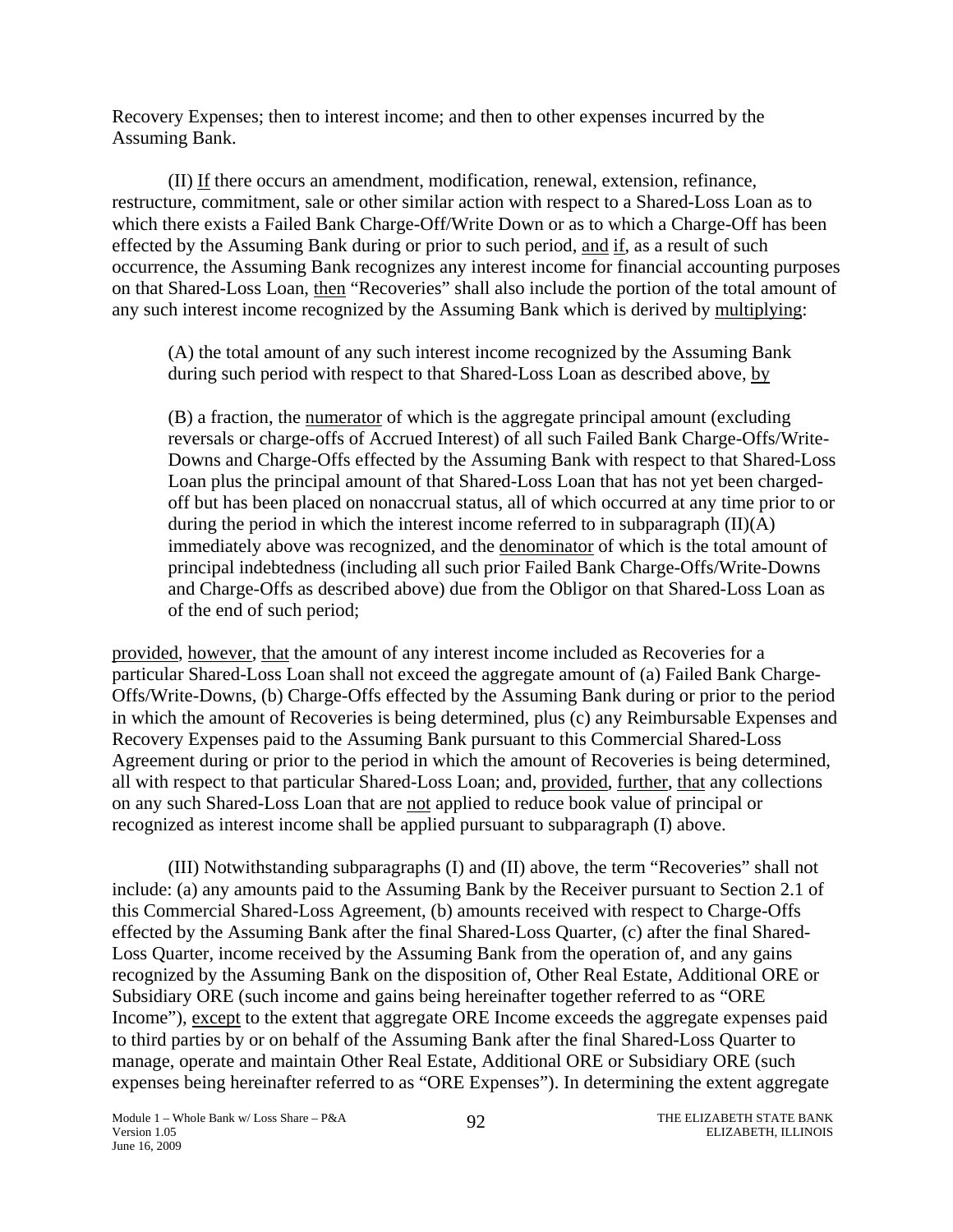ORE Income exceeds aggregate ORE Expenses for any Recovery Quarter as set forth immediately above in subparagraph (c), the Assuming Bank will subtract (i) ORE Expenses paid to third parties during such Recovery Quarter (provided, that, in the case of the final Recovery Quarter only, the Assuming Bank will subtract ORE Expenses paid to third parties from the beginning of the final Recovery Quarter up to the date the Assuming Bank is required to deliver the final Quarterly Certificate pursuant to this Commercial Shared-Loss Agreement) from (ii) ORE Income received during such Recovery Quarter, to calculate net ORE income ("Net ORE Income") for that Recovery Quarter. If the amount of Net ORE Income so calculated for a Recovery Quarter is positive, such amount shall be reported as Recoveries on the Quarterly Certificate for such Recovery Quarter. If the amount of Net ORE Income so calculated for a Recovery Quarter is negative ("Net ORE Loss Carryforward"), such amount shall be added to any ORE Expenses paid to third parties in the next succeeding Recovery Quarter, which sum shall then be subtracted from ORE Income for that next succeeding Recovery Quarter, for the purpose of determining the amount of Net ORE Income (or, if applicable, Net ORE Loss Carryforward) for that next succeeding Recovery Quarter. If, as of the end of the final Recovery Quarter, a Net ORE Loss Carryforward exists, then the amount of the Net ORE Loss Carryforward that does not exceed the aggregate amount of Net ORE Income reported as Recoveries on Quarterly Certificates for all Recovery Quarters may be included as a Recovery Expense on the Quarterly Certificate for the final Recovery Quarter.

**"Recovery Amount"** has the meaning provided in Section 2.1(b)(ii) of this Commercial Shared-Loss Agreement.

**"Recovery Expenses"** means, for any Recovery Quarter, the amount of actual, reasonable and necessary out-of-pocket expenses (other than Capitalized Expenditures) paid to third parties (other than Affiliates of the Assuming Bank) by or on behalf of the Assuming Bank, as limited by Sections 3.2(c) and (d) of Article III to this Commercial Shared-Loss Agreement, to recover amounts owed with respect to (i) any Shared-Loss Asset as to which a Charge-Off was effected prior to the end of the final Shared-Loss Quarter (provided that such amounts were incurred no earlier than the date the first Charge-Off on such Shared-Loss Asset could have been reflected on the Accounting Records of the Assuming Bank), and (ii) Failed Bank Charge-Offs/Write-Downs (including, in each case, all costs and expenses related to an Environmental Assessment and any other costs or expenses related to any environmental conditions with respect to the Shared-Loss Assets (it being understood that any remediation expenses for any such pollutant or contaminant are not recoverable if in excess of \$200,000 per Shared-Loss Asset, without the Assuming Bank having obtained the prior consent of the Receiver for such expenses); provided, that, so long as income with respect to a Shared-Loss Loan is being prorated pursuant to the arithmetical formula in subsection (II) of the definition of "Recoveries", the term "Recovery Expenses" shall not include that portion of any such expenses paid during such Recovery Quarter to recover any amounts owed on that Shared-Loss Loan that is derived by:

subtracting (1) the product derived by multiplying:

(A) the total amount of any such expenses paid by or on behalf of the Assuming Bank during such Recovery Quarter with respect to that Shared-Loss Loan, by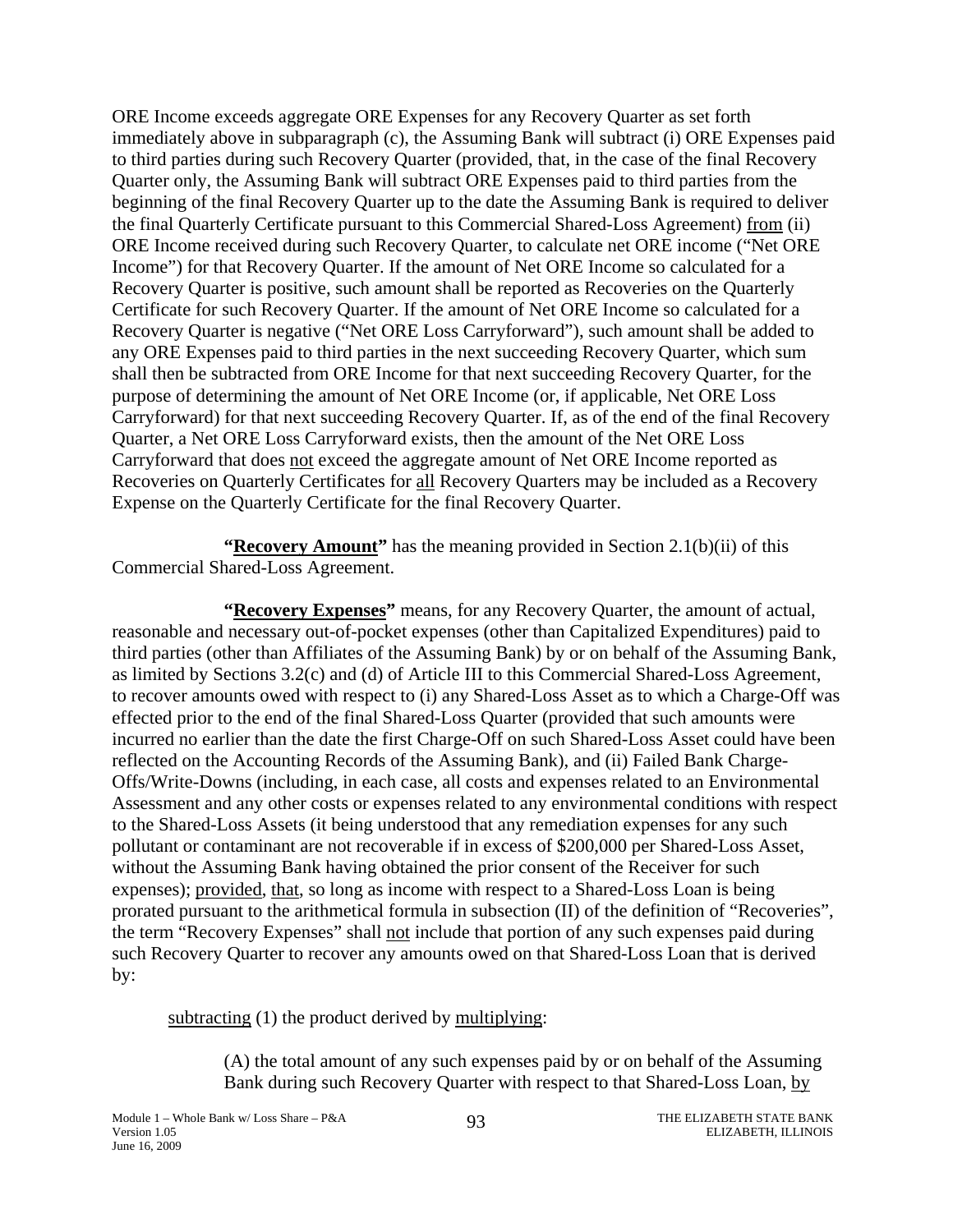(B) a fraction, the numerator of which is the aggregate principal amount (excluding reversals or charge-offs of Accrued Interest) of all such Failed Bank Charge-Offs/Write-Downs and Charge-Offs effected by the Assuming Bank with respect to that Shared-Loss Loan plus the principal amount of that Shared-Loss Loan that has not yet been charged-off but has been placed on nonaccrual status, all of which occurred at any time prior to or during the period in which the interest income referred to in subparagraph  $(II)(A)$  of the definition of "Recoveries" was recognized, and the denominator of which is the total amount of principal indebtedness (including all such prior Failed Bank Charge-Offs/Write-Downs and Charge-Offs as described above) due from the Obligor on that Shared-Loss Loan as of the end of such period;

from (2) the total amount of any such expenses paid during that Recovery Quarter with respect to that Shared-Loss Loan.

**"Recovery Quarter"** has the meaning provided in Section 2.1(a)(ii) of this Commercial Shared-Loss Agreement.

**"Reimbursable Expenses"** means, for any Shared-Loss Quarter, the amount of actual, reasonable and necessary out-of-pocket expenses (other than Capitalized Expenditures), paid to third parties (other than Affiliates of the Assuming Bank) by or on behalf of the Assuming Bank, as limited by Sections 3.2(c) and (d) of Article III of this Commercial Shared-Loss Agreement, to:

(i) recover amounts owed with respect to any Shared-Loss Asset as to which a Charge-Off has been effected prior to the end of the final Shared-Loss Quarter (provided that such amounts were incurred no earlier than the date the first Charge-Off on such Shared-Loss Asset could have been reflected on the Accounting Records of the Assuming Bank) and recover amounts owed with respect to Failed Bank Charge-Offs/Write-Downs (including, in each case, all costs and expenses related to an Environmental Assessment and any other costs or expenses related to any environmental conditions with respect to the Shared-Loss Assets (it being understood that any such remediation expenses for any such pollutant or contaminant are not recoverable if in excess of \$200,000 per Shared-Loss Asset, without the Assuming Bank having obtained the prior consent of the Receiver for such expenses); provided, that, so long as income with respect to a Shared-Loss Loan is being pro-rated pursuant to the arithmetical formula in subsection (II) of the definition of "Recoveries", the term "Reimbursable Expenses" shall not include that portion of any such expenses paid during such Shared-Loss Quarter to recover any amounts owed on that Shared-Loss Loan that is derived by:

subtracting (1) the product derived by multiplying:

(A) the total amount of any such expenses paid by or on behalf of the Assuming Bank during such Shared-Loss Quarter with respect to that Shared-Loss Loan, by

(B) a fraction, the numerator of which is the aggregate principal amount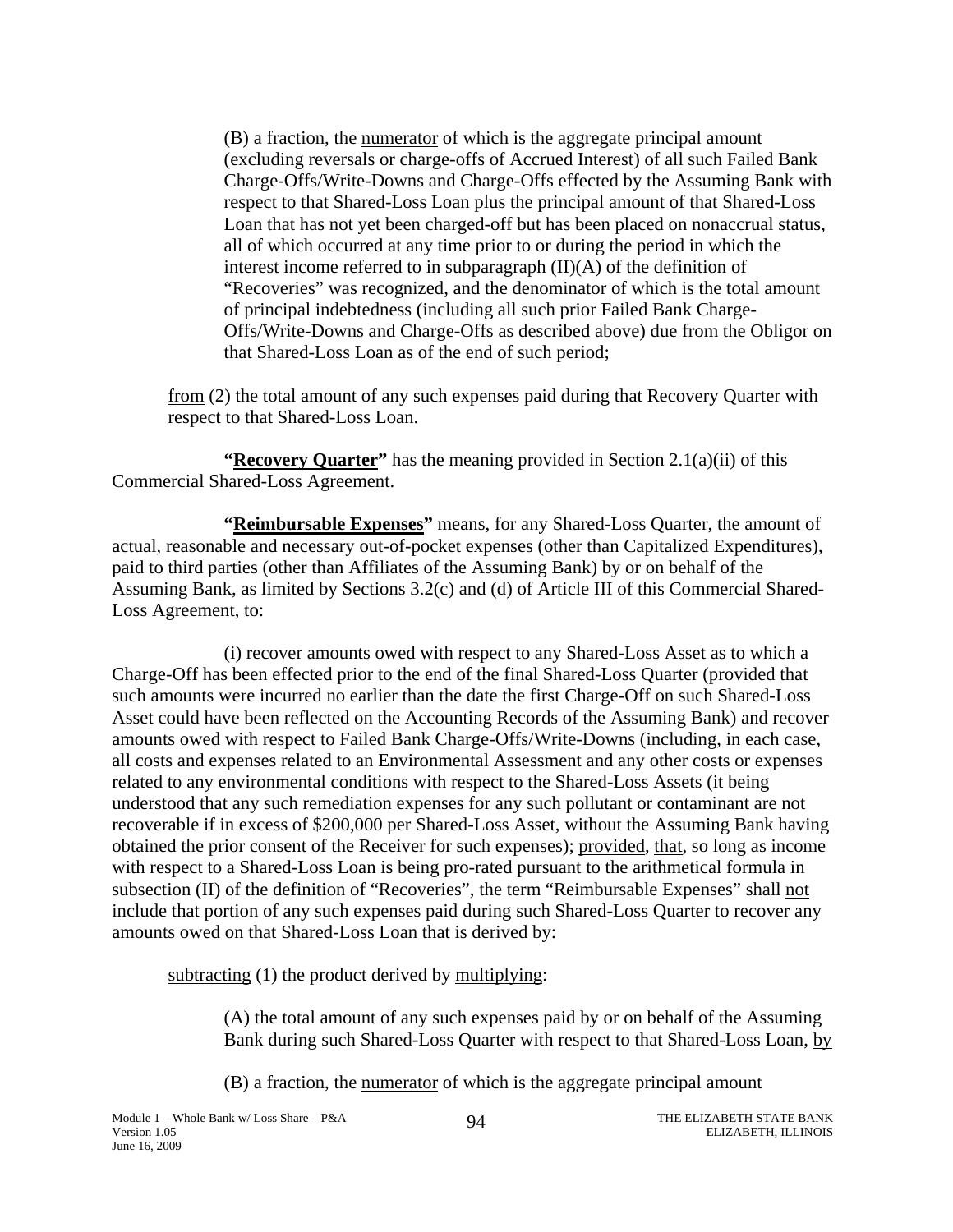(excluding reversals or charge-offs of Accrued Interest) of all such Failed Bank Charge-Offs/Write-Downs and Charge-Offs effected by the Assuming Bank with respect to that Shared-Loss Loan plus the principal amount of that Shared-Loss Loan that has not yet been charged-off but has been placed on nonaccrual status, all of which occurred at any time prior to or during the period in which the interest income referred to in subparagraph  $(II)(A)$  of the definition of "Recoveries" was recognized, and the denominator of which is the total amount of principal indebtedness (including all such prior Failed Bank Charge-Offs/Write-Downs and Charge-Offs as described above) due from the Obligor on that Shared-Loss Loan as of the end of such period;

from (2) the total amount of any such expenses paid during that Shared-Loss Quarter with respect to that Shared-Loss Loan; and

(ii) manage, operate or maintain Other Real Estate, Additional ORE or Subsidiary ORE less the amount of any income received by the Assuming Bank during such Shared-Loss Quarter with respect to such Other Real Estate, Additional ORE or Subsidiary ORE (which resulting amount under this clause (ii) may be negative).

**"Review Board"** has the meaning provided in Section 2.1(f)(i) of this Commercial Shared-Loss Agreement.

**"Shared-Loss Amount"** has the meaning provided in Section 2.1(b)(i) of this Commercial Shared-Loss Agreement.

**"Shared-Loss Asset Repurchase Price"** means, with respect to any Shared-Loss Asset, the principal amount thereof plus any other fees or penalties due from an Obligor (including, subject to the limitations discussed below, the amount of any Accrued Interest) stated on the Accounting Records of the Assuming Bank, as of the date as of which the Shared-Loss Asset Repurchase Price is being determined (regardless, in the case of a Shared-Loss Loan, of the Legal Balance thereof) plus all Reimbursable Expenses and Recovery Expenses incurred up to and through the date of consummation of purchase of such Shared-Loss Asset; provided, that (i) in the case of a Shared-Loss Loan there shall be excluded from such amount the amount of any Accrued Interest accrued on or with respect to such Shared-Loss Loan prior to the ninety (90)-day period ending on the day prior to the purchase date determined pursuant to Sections 2.1(e)(i) or 2.1(e)(iii) of this Commercial Shared-Loss Agreement, except to the extent such Accrued Interest was included in the Book Value of such Shared-Loss Loan, and (ii) any collections on a Shared-Loss Loan received by the Assuming Bank after the purchase date applicable to such Shared-Loss Loan shall be applied (without duplication) to reduce the Shared-Loss Asset Repurchase Price of such Shared-Loss Loan on a dollar-for-dollar basis. For purposes of determining the amount of unpaid interest which accrued during a given period with respect to a variable-rate Shared-Loss Loan, all collections of interest shall be deemed to be applied to unpaid interest in the chronological order in which such interest accrued.

**"Shared-Loss Assets"** means Shared-Loss Loans, Other Real Estate purchased by the Assuming Bank, Additional ORE, Subsidiary ORE and Capitalized Expenditures, but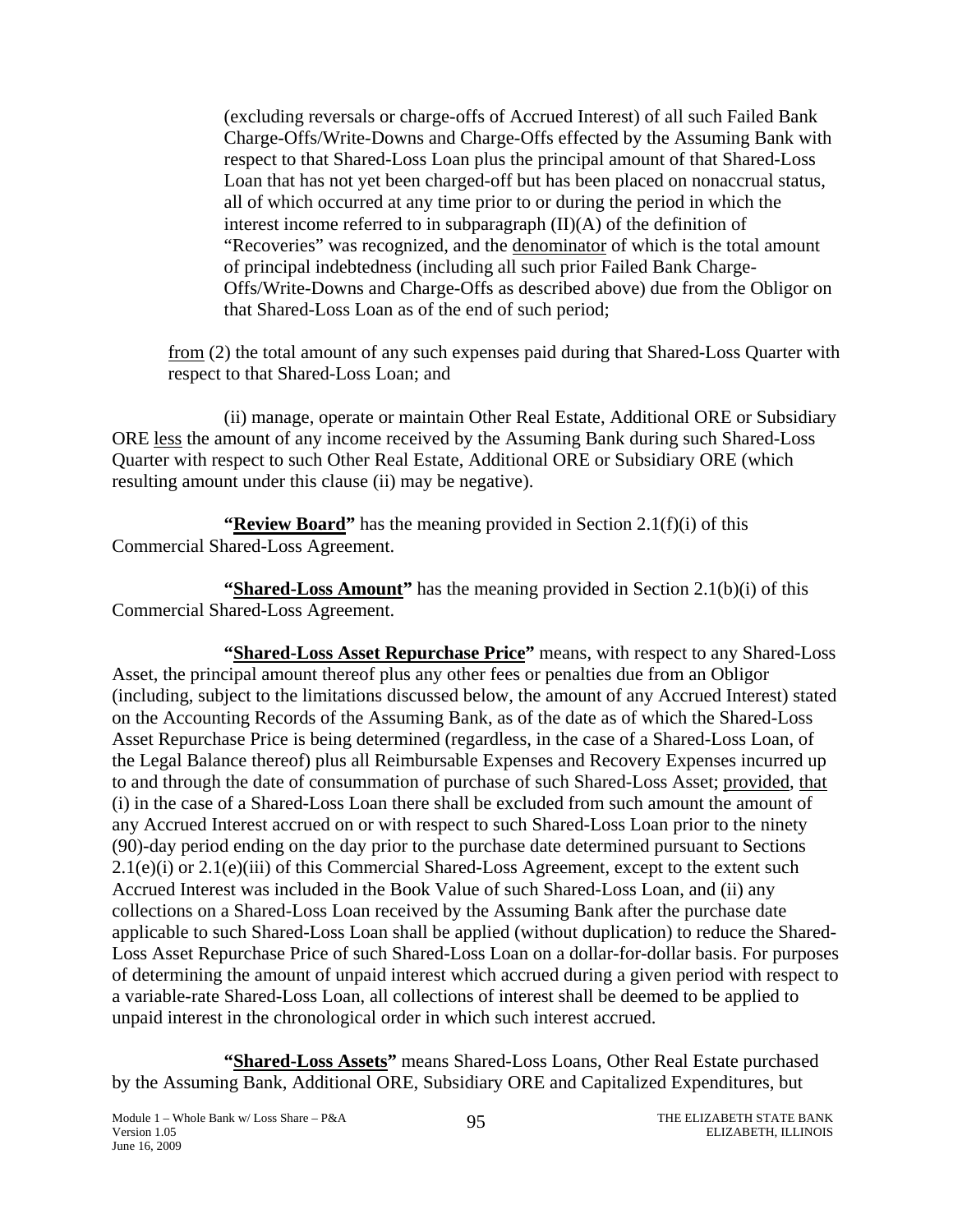does not include Shared Loss MTM Assets.

## **"Shared-Loss Loan Commitment"** means:

(i) any Commitment to make a further extension of credit or to make a further advance with respect to an existing Shared-Loss Loan; and

(ii) any Shared-Loss Loan Commitment (described in subparagraph (i) immediately preceding) with respect to which the Assuming Bank has made a Permitted Amendment.

**"Shared-Loss Loan Commitment Advance"** means an advance pursuant to a Shared-Loss Loan Commitment with respect to which the Assuming Bank has not made a Permitted Advance.

# **"Shared-Loss Loans"** means:

(i)(A) Loans purchased by the Assuming Bank pursuant to the Purchase and Assumption Agreement set forth on Exhibit 4.15(b) to the Purchase and Assumption Agreement, (B) New Shared-Loss Loans purchased by the Assuming Bank pursuant to the Purchase and Assumption Agreement, (C) Permitted Advances and (D) Shared-Loss Loan Commitment Advances, if any; provided, that Shared-Loss Loans shall not include Loans, New Shared-Loss Loans, Permitted Advances and Shared-Loss Loan Commitment Advances with respect to which an Acquired Subsidiary, or a constituent Subsidiary thereof, is an Obligor; (E) Loans owned by any Subsidiary which are not Shared-Loss Loans under the Single Family Shared-Loss Agreement; and (F) Consumer Loans; and

(ii) any Shared-Loss Loans (described in subparagraph (i) immediately preceding) with respect to which the Assuming Bank has made a Permitted Amendment.

"**Shared-Loss MTM Assets"** means those securities and other assets listed on Exhibit  $4.15(C)$ .

**"Shared-Loss Payment Trigger"** means when the sum of the Cumulative Loss Amount under the Single Family Shared-Loss Agreement and the cumulative Net Charge-Offs under this Commercial Shared-Loss Agreement, exceeds the First Loss Tranche. If the First Loss Tranche is zero or a negative number, the Shared-Loss Payment Trigger shall be deemed to have been reached upon Bank Closing.

**"Shared-Loss Quarter"** has the meaning provided in Section 2.1(a)(i) of this Commercial Shared-Loss Agreement.

**"Stated Threshold"** means total losses under the shared loss agreements in the amount of **\$10,000,000.00.** 

**"Subsidiary ORE"** means all assets owned by ORE Subsidiaries that would constitute Additional ORE if such assets were on the books of the Assuming Bank.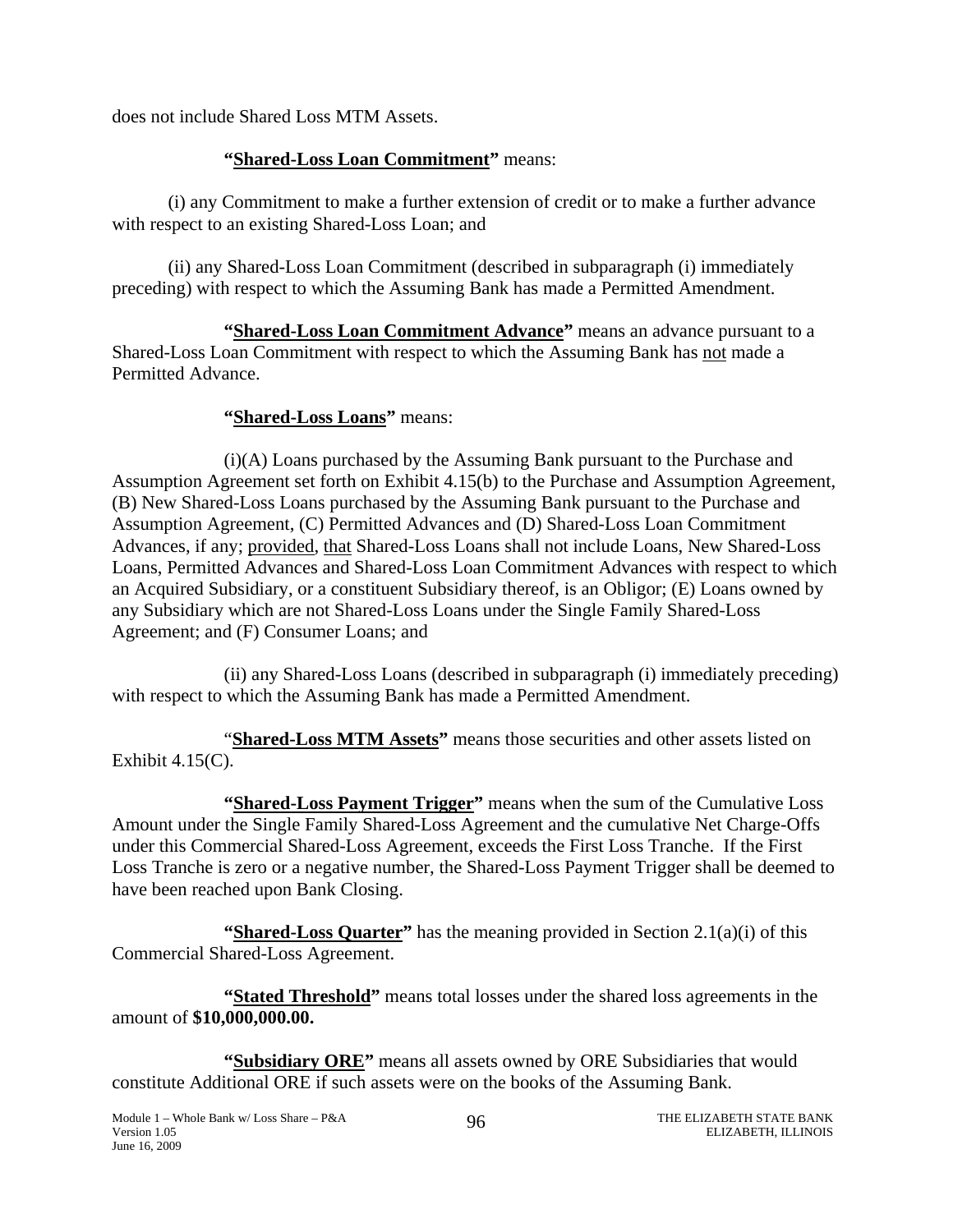**"Termination Date"** means the eighth (8th) anniversary of the Commencement

Date.

**"Third-Party Servicer"** means any servicer appointed from time to time by the Assuming Bank or any Affiliate of the Assuming Bank to service the Shared-Loss Assets on behalf of the Assuming bank, the identity of which shall be given to the Receiver prior to or concurrent with the appointment thereof.

# **ARTICLE II** -- **SHARED-LOSS ARRANGEMENT**

# **2.1 Shared-Loss Arrangement.**

**(a) Quarterly Certificates.** (i) Not later than thirty (30) days after the end of each Calendar Quarter from and including the initial Calendar Quarter to and including the Calendar Quarter in which the Applicable Anniversary of the Commencement Date falls (each of such Calendar Quarters being referred to herein as a "Shared-Loss Quarter"), the Assuming Bank shall deliver to the Receiver a certificate, signed by the Assuming Bank's chief executive officer and its chief financial officer, setting forth in such form and detail as the Receiver may specify (a "Quarterly Certificate"):

> (A) the amount of Charge-Offs, the amount of Recoveries and the amount of Net Charge-Offs (which amount may be negative) during such Shared-Loss Quarter with respect to the Shared-Loss Assets (and for Recoveries, with respect to the Assets for which a charge-off was effected by the Failed Bank prior to Bank Closing); and

(B) the aggregate amount of Reimbursable Expenses (which amount may be negative) during such Shared-Loss Quarter; and

(C) net realized loss on the Shared Loss MTM Assets determined pursuant to FAS 115, expressed as a positive number (MTM Net Realized Loss), or net realized gain on the Shared Loss MTM assets, expressed as a negative number (MTM Net Realized Gain); and

(D) any other than temporary impairment of the Shared Loss MTM Assets, determined pursuant to FAS 115, expressed as a positive number ("OTTI Loss") or reversals of OTTI Loss, expressed as a negative number (for the avoidance of doubt, normal and customary unrealized mark-to-market changes by reason of the application of fair value accounting do not qualify for loss sharing payments).

(ii) Not later than thirty (30) days after the end of each Calendar Quarter from and including the first Calendar Quarter following the final Shared-Loss Quarter to and including the Calendar Quarter in which the Termination Date falls (each of such Calendar Quarters being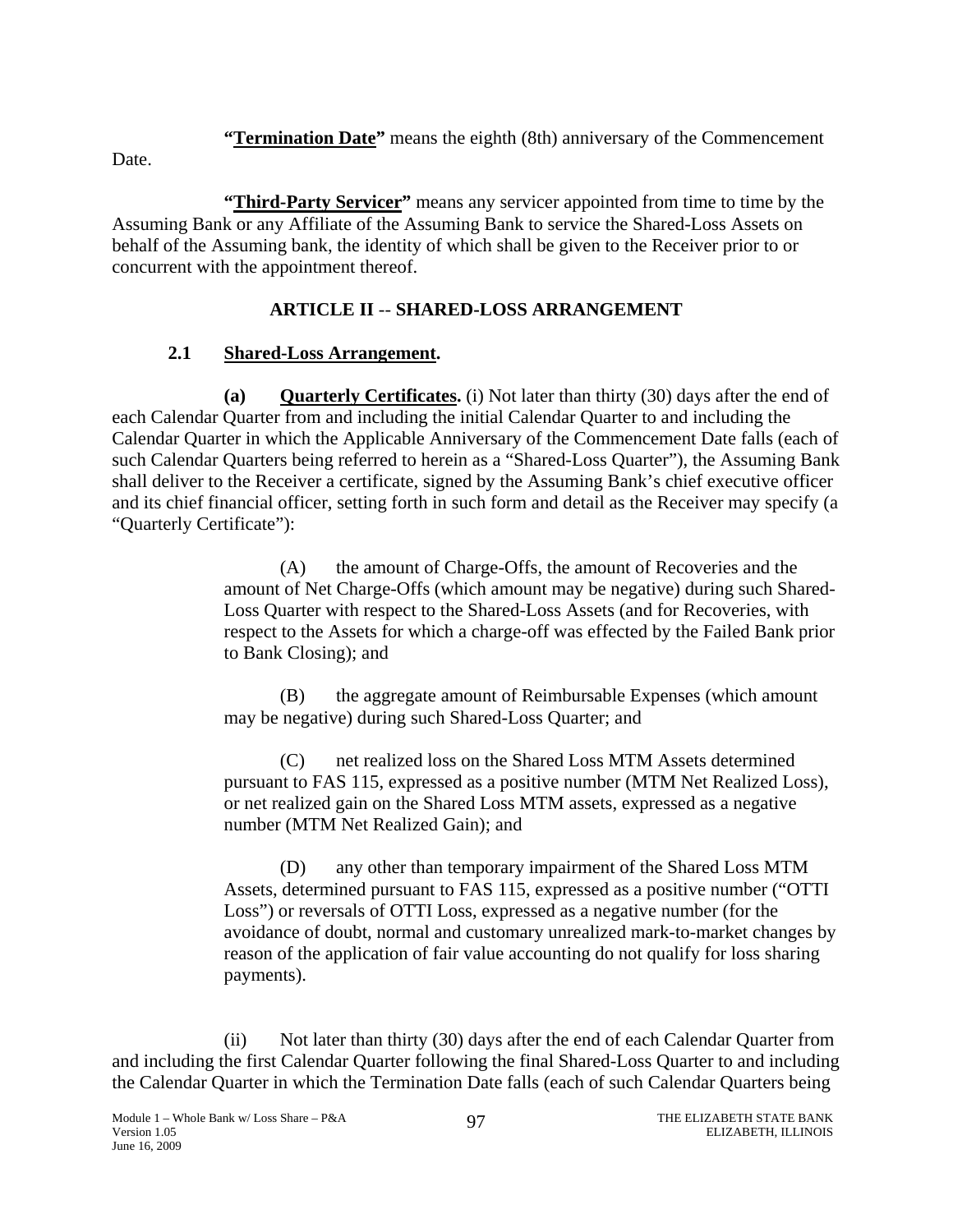referred to herein as a "Recovery Quarter"), the Assuming Bank shall deliver to the Receiver a Quarterly Certificate setting forth, in such form and detail as the Receiver may specify

> (A) the amount of Recoveries and Recovery Expenses during such Recovery Quarter. On the Quarterly Certificate for the first Recovery Quarter only, the Assuming Bank may report as a separate item, in such form and detail as the Receiver may specify, the aggregate amount of any Reimbursable Expenses that: (a) were incurred prior to or during the final Shared-Loss Quarter, and (b) had not been included in any Quarterly Certificate for any Shared-Loss Quarter because they had not been actually paid by or on behalf of the Assuming Bank (in accordance with the terms of this Commercial Shared-Loss Agreement) during any Shared-Loss Quarter and (c) were actually paid by or on behalf of the Assuming Bank (in accordance with the terms of this Commercial Shared-Loss Agreement) during the first Recovery Quarter; and

(B) net realized gain on the Shared Loss MTM Assets.

## **(b) Payments With Respect to Shared-Loss Assets.**

 $(i)$  For purposes of this Section 2.1(b), the Assuming Bank shall initially record the Shared-Loss Assets on its Accounting Records at Book Value, and initially record the Shared Loss MTM Assets on its Accounting Records at Fair Value, and adjust such amounts as such values may change after the Bank Closing. If the amount of all Net Charge-Offs during any Shared-Loss Quarter plus Reimbursable Expenses, plus MTM Net Realized Gain or MTM Net Realized Loss, plus OTTI Loss during such Shared-Loss Quarter (the "Shared-Loss Amount") is positive, then, except as provided in Sections 2.1(c) and (e) below, and subject to the provisions of Section 2.1(b)(vi) below, not later than fifteen (15) days after the date on which the Receiver receives the Quarterly Certificate with respect to such Shared-Loss Quarter, the Receiver shall pay to the Assuming Bank an amount equal to eighty percent (80%) of the Shared-Loss Amount for such Shared-Loss Quarter. If the Shared-Loss Amount during any Shared-Loss Quarter is negative, the Assuming Bank shall pay to the Receiver an amount equal to eighty percent (80%) of the Shared-Loss Amount for such Shared-Loss Quarter, which payment shall be delivered to the Receiver together with the Quarterly Certificate for such Shared-Loss Quarter. When the cumulative Shared-Loss Amounts for all Shared-Loss Quarters plus the Cumulative Loss Amount under the Single Family Shared-Loss Agreement equals or exceeds the Stated Threshold, the Receiver shall pay to the Assuming Bank an amount equal to ninety-five percent ((95%) of the Shared-Loss Amount for each Shared-Loss Quarter, until such time as the cumulative Shared-Loss Amount for all Shared-Loss Quarters is less than the Stated Threshold, when the percentage shall revert back to eighty percent (80%).

(ii) If the amount of gross Recoveries during any Recovery Quarter less Recovery Expenses during such Recovery Quarter plus net realized gains or reversals of OTTI Loss on Shared Loss MTM Assets (the "Recovery Amount") is positive, then, simultaneously with its delivery of the Quarterly Certificate with respect to such Recovery Quarter, the Assuming Bank shall pay to the Receiver an amount equal to eighty percent (80%) of the Recovery Amount for such Recovery Quarter. If the Recovery Amount is negative, then such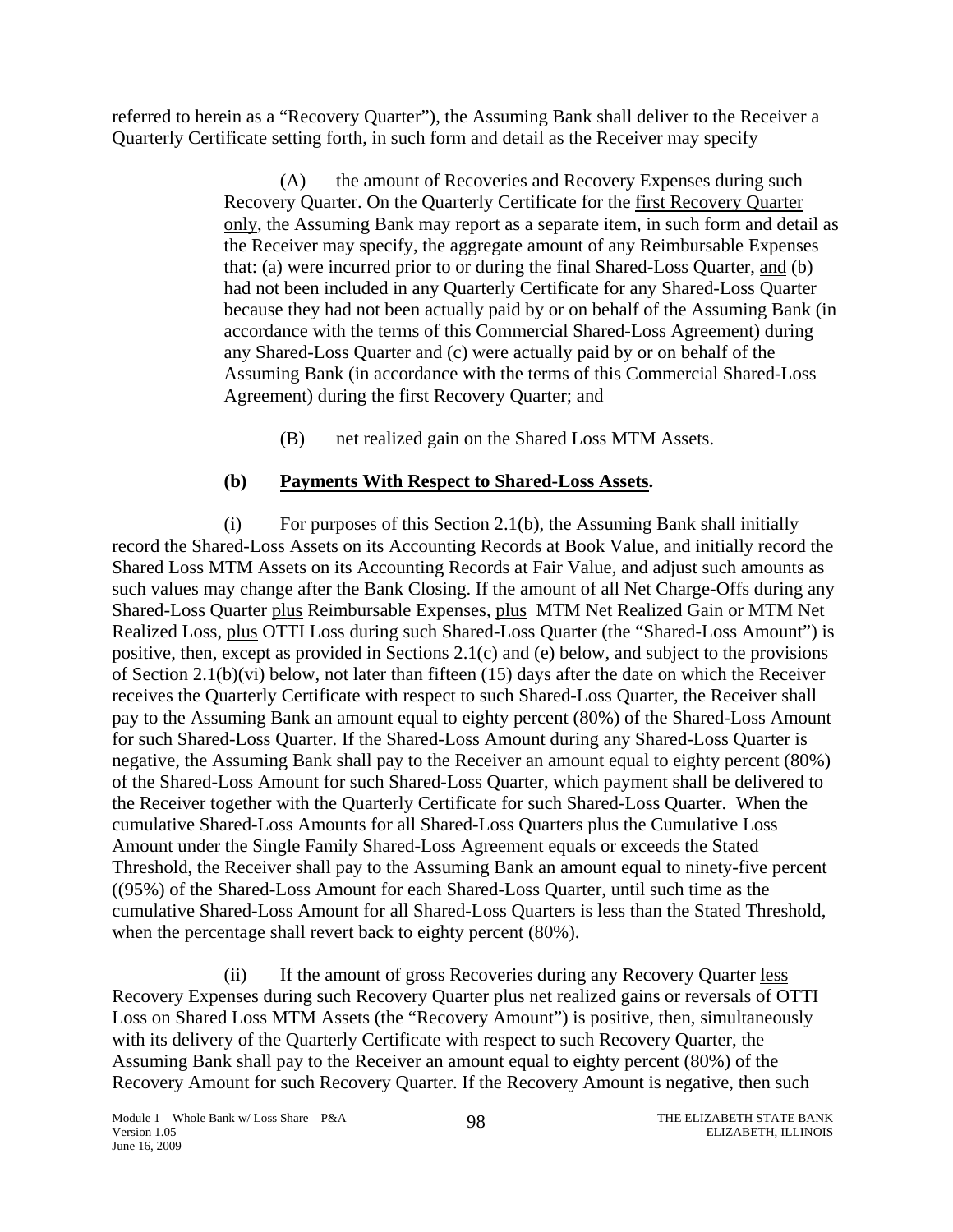negative amount shall be subtracted from the amount of gross Recoveries during the next succeeding Recovery Quarter in determining the Recovery Amount in such next succeeding Recovery Quarter; provided, that this Section 2.1(b)(ii) shall operate successively in the event that the Recovery Amount (after giving effect to this Section  $2.1(b)(ii)$ ) in such next succeeding Recovery Quarter is negative. The Assuming Bank shall specify, in the Quarterly Certificate for the final Recovery Quarter, the aggregate amount for all Recovery Quarters only, as of the end of, and including, the final Recovery Quarter of (A) Recoveries plus net realized gains or reversals of OTTI Loss on Shared Loss MTM Assets ("Aggregate Recovery Period Recoveries"), (B) Recovery Expenses ("Aggregate Recovery Expenses"), and (C) only those Recovery Expenses that have been actually "offset" against Aggregate Recovery Period Recoveries (including those so "offset" in that final Recovery Quarter) ("Aggregate Offset Recovery Expenses"); as used in this sentence, the term "offset" means the amount that has been applied to reduce gross Recoveries in any Recovery Quarter pursuant to the methodology set forth in this Section 2.1(b)(ii). If, at the end of the final Recovery Quarter the amount of Aggregate Recovery Expenses exceeds the amount of Aggregate Recovery Period Recoveries, the Receiver shall have no obligation to pay to the Assuming Bank all or any portion of such excess. Subsequent to the Assuming Bank's calculation of the Recovery Amount (if any) for the final Recovery Quarter, the Assuming Bank shall also show on the Quarterly Certificate for the final Recovery Quarter the results of the following three mathematical calculations: (i) Aggregate Recovery Period Recoveries minus Aggregate Offset Recovery Expenses; (ii) Aggregate Recovery Expenses minus Aggregate Offset Recovery Expenses; and (iii) the lesser of the two amounts calculated in (i) and (ii) immediately above ("Additional Recovery Expenses") multiplied by 80% (the amount so calculated in (iii) being defined as the "Additional Recovery Expense Amount"). If the Additional Recovery Expense Amount is greater than zero, then the Assuming Bank may request in the Quarterly Certificate for the final Recovery Quarter that the Receiver reimburse the Assuming Bank the amount of the Additional Recovery Expense Amount and the Receiver shall pay to the Assuming Bank the Additional Recovery Expense Amount within fifteen (15) days after the date on which the Receiver receives that Quarterly Certificate. On the Quarterly Certificate for the final Recovery Quarter only, the Assuming Bank may include, in addition to any Recovery Expenses for that Recovery Quarter that were paid by or on behalf of the Assuming Bank in that Recovery Quarter, those Recovery Expenses that: (a) were incurred prior to or during the final Recovery Quarter, and (b) had not been included in any Quarterly Certificate for any Recovery Quarter because they had not been actually paid by or on behalf of the Assuming Bank (in accordance with the terms of this Commercial Shared-Loss Agreement) during any Recovery Quarter, and (c) were actually paid by or on behalf of the Assuming Bank (in accordance with the terms of this Commercial Shared-Loss Agreement) prior to the date the Assuming Bank is required to deliver that final Quarterly Certificate to the Receiver under the terms of Section 2.1(a)(ii).

(iii) With respect to each Shared-Loss Quarter and Recovery Quarter, collections by or on behalf of the Assuming Bank on any charge-off effected by the Failed Bank prior to Bank Closing on an Asset other than a Shared-Loss Asset or Shared-Loss MTM Assets shall be reported as Recoveries under this Section 2.1 only to the extent such collections exceed the Book Value of such Asset, if any. For any Shared-Loss Quarter or Recovery Quarter in which collections by or on behalf of the Assuming Bank on such Asset are applied to both Book Value and to a charge-off effected by the Failed Bank prior to Bank Closing, the amount of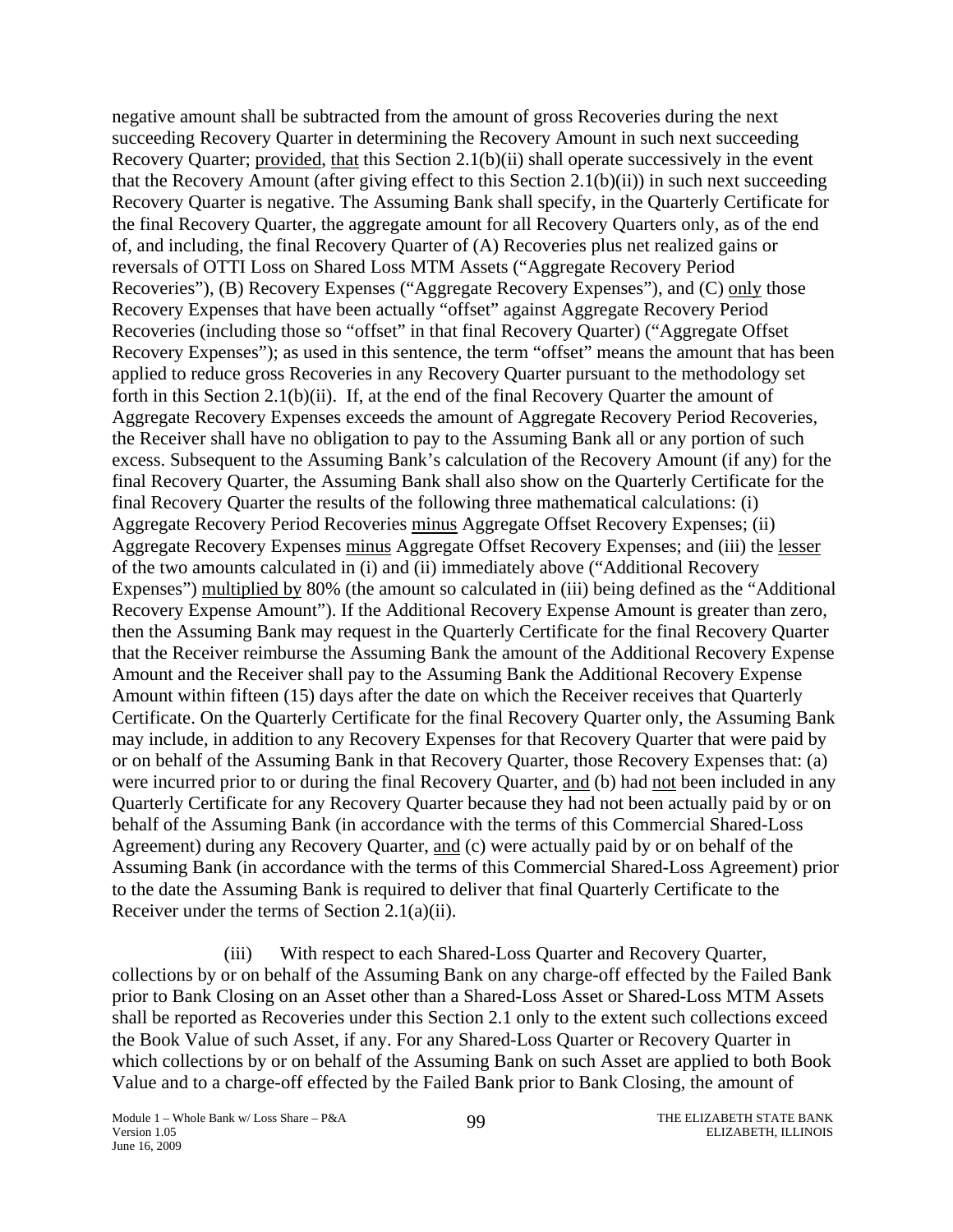expenditures incurred by or on behalf of the Assuming Bank attributable to the collection of any such Asset, that shall be considered a Reimbursable Expense or a Recovery Expense under this Section 2.1 will be limited to a proportion of such expenditures which is equal to the proportion derived by dividing (A) the amount of collections on such Asset applied to a charge-off effected by the Failed Bank prior to Bank Closing, by (B) the total collections on such Assets.

(iv) If the Assuming Bank has duly specified an amount of Reimbursable Expenses on the Quarterly Certificate for the first Recovery Quarter as described above in the last sentence of Section 2.1(a)(ii), then, not later than fifteen (15) days after the date on which the Receiver receives that Quarterly Certificate, the Receiver shall pay to the Assuming Bank an amount equal to eighty percent (80%) (or, if the Cumulative Loss Amount under the Single Family Shared-Loss Agreement plus the cumulative Shared-Loss Amount for all Shared-Loss Quarters equals or exceeds the Stated Threshold, ninety-five percent (95%)) of the amount of such Reimbursable Expenses.

(v) If the First Loss Tranche as determined under the Purchase and Assumption Agreement is a positive number, Receiver has no obligation to make payment for any Shared Loss Quarters until the Shared-Loss Payment Trigger is satisfied.

**(c) Limitation on Shared-Loss Payment.** The Receiver shall not be required to make any payments pursuant to this Section 2.1 with respect to any Charge-Off of a Shared-Loss Asset that the Receiver or the Corporation determines, based upon the Examination Criteria, should not have been effected by the Assuming Bank; provided, (x) the Receiver must provide notice to the Assuming Bank detailing the grounds for not making such payment, (y) the Receiver must provide the Assuming Bank with a reasonable opportunity to cure any such deficiency and (z) (1) to the extent curable, if cured, the Receiver shall make payment with respect to any properly effected Charge-Off and (2) to the extent not curable, the Receiver shall make a payment as to all Charge-Offs (or portion of Charge-Offs) that were effected which would have been payable as a Charge-Off if the Assuming Bank had properly effected such Charge-Off. In the event that the Receiver does not make any payments with respect to any Charge-Off of a Shared-Loss Asset pursuant to this Section 2.1 or determines that a payment was improperly made, the Assuming Bank and the Receiver shall, upon final resolution, make such accounting adjustments and payments as may be necessary to give retroactive effect to such corrections.

**(d) Sale of, or Additional Advances or Amendments with Respect to, Shared-Loss Loans and Administration of Related Loans.** No Shared-Loss Loan shall be treated as a Shared-Loss Asset pursuant to this Section 2.1 (i) if the Assuming Bank sells or otherwise transfers such Shared-Loss Loan or any interest therein (whether with or without recourse) to any Person, (ii) after the Assuming Bank makes any additional advance, commitment or increase in the amount of a commitment with respect to such Shared-Loss Loan that does not constitute a Permitted Advance or a Shared-Loss Loan Commitment Advance, (iii) after the Assuming Bank makes any amendment, modification, renewal or extension to such Shared-Loss Loan that does not constitute a Permitted Amendment, or (iv) after the Assuming Bank has managed, administered or collected any "Related Loan" (as such term is defined in Section 3.4 of Article III of this Commercial Shared-Loss Agreement) in any manner which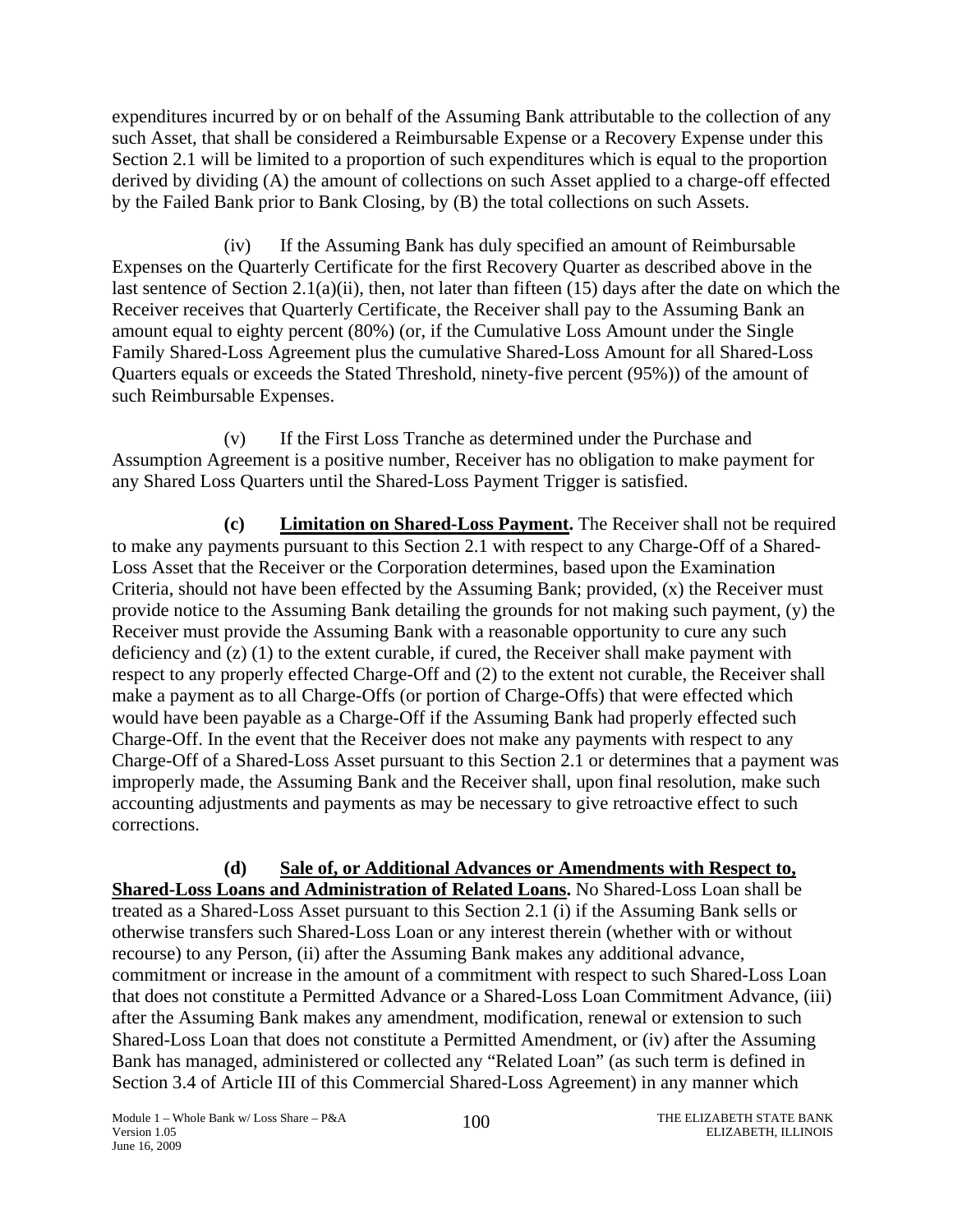Loan to the detriment of such Shared-Loss Asset to which such loan is related; provided, that would have the effect of increasing the amount of any collections with respect to the Related any such Shared-Loss Loan that has been the subject of Charge-Offs prior to the taking of any action described in clause (i), (ii), or (iii) or (iv) of this Section 2.1(d) by the Assuming Bank shall be treated as a Shared-Loss Asset pursuant to this Section 2.1 solely for the purpose of treatment of Recoveries on such Charge-Offs until such time as the amount of Recoveries with respect to such Shared-Loss Asset equals such Charge-Offs.

## **(e) Option to Purchase.**

(i) In the event that the Assuming Bank determines that there is a substantial likelihood that continued efforts to collect a Shared-Loss Asset or an Asset for which a chargeoff was effected by the Failed Bank with, in either case, a Legal Balance of \$500,000 or more on the Accounting Records of the Assuming Bank will result in an expenditure, after Bank Closing, of funds by on behalf of the Assuming Bank to a third party for a specified purpose (the expenditure of which, in its best judgment, will maximize collections), which do not constitute Reimbursable Expenses or Recovery Expenses, and such expenses will exceed ten percent (10%) of the then book value thereof as reflected on the Accounting Records of the Assuming Bank, the Assuming Bank shall (i) promptly so notify the Receiver and (ii) request that such expenditure be treated as a Reimbursable Expense or Recovery Expense for purposes of this Section 2.1. (Where the Assuming Bank determines that there is a substantial likelihood that the previously mentioned situation exists with respect to continued efforts to collect a Shared-Loss Asset or an Asset for which a charge-off was effected by the Failed Bank with, in either case, a Legal Balance of less than \$1,000,000 on the Accounting Records of the Assuming Bank, the Assuming Bank may so notify the Receiver and request that such expenditure be treated as a Reimbursable Expense or Recovery Expense.) Within thirty (30) days after its receipt of such a notice, the Receiver will advise the Assuming Bank of its consent or denial, that such expenditures shall be treated as a Reimbursable Expense or Recovery Expense, as the case may be. Notwithstanding the failure of the Receiver to give its consent with respect to such expenditures, the Assuming Bank shall continue to administer such Shared-Loss Asset in accordance with Section 2.2, except that the Assuming Bank shall not be required to make such expenditures. At any time after its receipt of such a notice and on or prior to the Termination Date the Receiver shall have the right to purchase such Shared-Loss Asset or Asset as provided in Section 2.1(e)(iii), notwithstanding any consent by the Receiver with respect to such expenditure.

(ii) During the period prior to the Termination Date, the Assuming Bank shall notify the Receiver within fifteen (15) days after any of the following becomes fully or partially charged-off:

> (A) a Shared-Loss Loan having a Legal Balance (or, in the case of more than one (1) Shared-Loss Loan made to the same Obligor, a combined Legal Balance) of \$500,000 or more in circumstances in which the legal claim against the relevant Obligor survives; or

(B) a Shared-Loss Loan to a director, an "executive officer" as defined in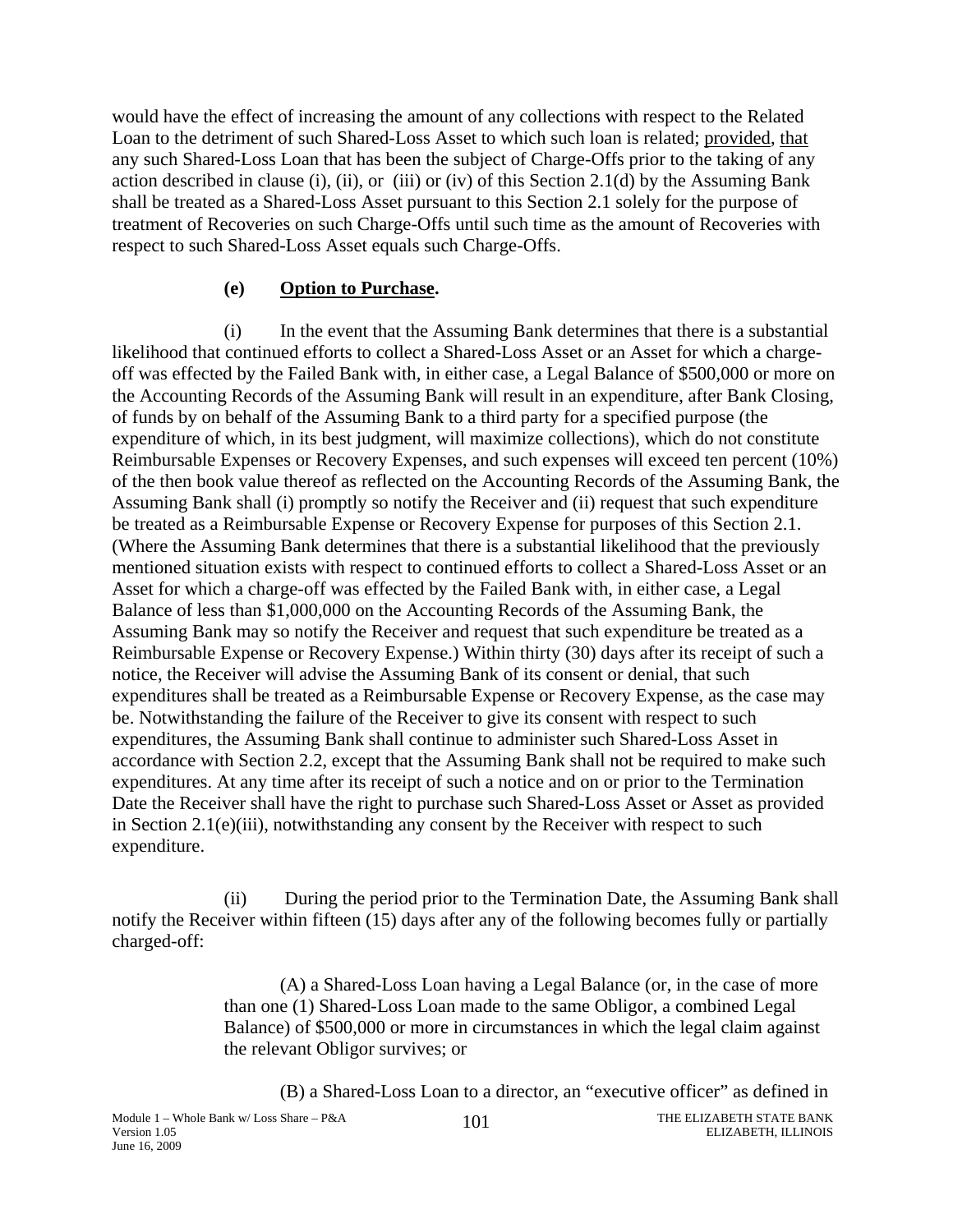12 C.F.R. 215.2(d), a "principal shareholder" as defined in 12 C.F.R. 215.2(l), or an Affiliate of the Assuming Bank.

(iii) If the Receiver determines in its discretion that the Assuming Bank is not diligently pursuing collection efforts with respect to any Shared-Loss Asset which has been fully or partially charged-off or written-down (including any Shared-Loss Asset which is identified or required to be identified in a notice pursuant to Section 2.1(e)(ii)) or any Asset for which there exists a Failed Bank Charge-Off/Write-Down, the Receiver may at its option, exercisable at any time on or prior to the Termination Date, require the Assuming Bank to assign, transfer and convey such Shared-Loss Asset or Asset to and for the sole benefit of the Receiver for a price equal to the Shared-Loss Asset Repurchase Price thereof less the Related Liability Amount with respect to any Related Liabilities related to such Shared-Loss Asset or Asset.

(iv) Not later than ten (10) days after the date upon which the Assuming Bank receives notice of the Receiver's intention to purchase or require the assignment of any Shared-Loss Asset or Asset pursuant to Section 2.1(e)(i) or (iii), the Assuming Bank shall transfer to the Receiver such Shared-Loss Asset or Asset and any Credit Files relating thereto and shall take all such other actions as may be necessary and appropriate to adequately effect the transfer of such Shared-Loss Asset or Asset from the Assuming Bank to the Receiver. Not later than fifteen (15) days after the date upon which the Receiver receives such Shared-Loss Asset or Asset and any Credit Files relating thereto, the Receiver shall pay to the Assuming Bank an amount equal to the Shared-Loss Asset Repurchase Price of such Shared-Loss Asset or Asset less the Related Liability Amount.

(v) The Receiver shall assume all Related Liabilities with respect to any Shared-Loss Asset or Asset set forth in the notice described in Section 2.1(e)(iv).

## **(f) Dispute Resolution.**

(i) (A) Any dispute as to whether a Charge-Off of a Shared-Loss Asset was made in accordance with Examination Criteria shall be resolved by the Assuming Bank's Chartering Authority. (B) With respect to any other dispute arising under the terms of this Commercial Shared-Loss Agreement which the parties hereto cannot resolve after having negotiated such matter, in good faith, for a thirty (30) day period, other than a dispute the Corporation is not permitted to submit to arbitration under the Administrative Dispute Resolution Act of 1996 ("ADRA"), as amended, such other dispute shall be resolved by determination of a review board (a "Review Board") established pursuant to Section 2.1(f). Any Review Board under this Section 2.1(f) shall follow the provisions of the Federal Arbitration Act and shall follow the provisions of the ADRA. (C) Any determination by the Assuming Bank's Chartering Authority or by a Review Board shall be conclusive and binding on the parties hereto and not subject to further dispute, and judgment may be entered on said determination in accordance with applicable arbitration law in any court having jurisdiction thereof.

(ii) A Review Board shall consist of three (3) members, each of whom shall have such expertise as the Corporation and the Assuming Bank agree is relevant. As appropriate, the Receiver or the Corporation (the "FDIC Party") will select one member, one member will be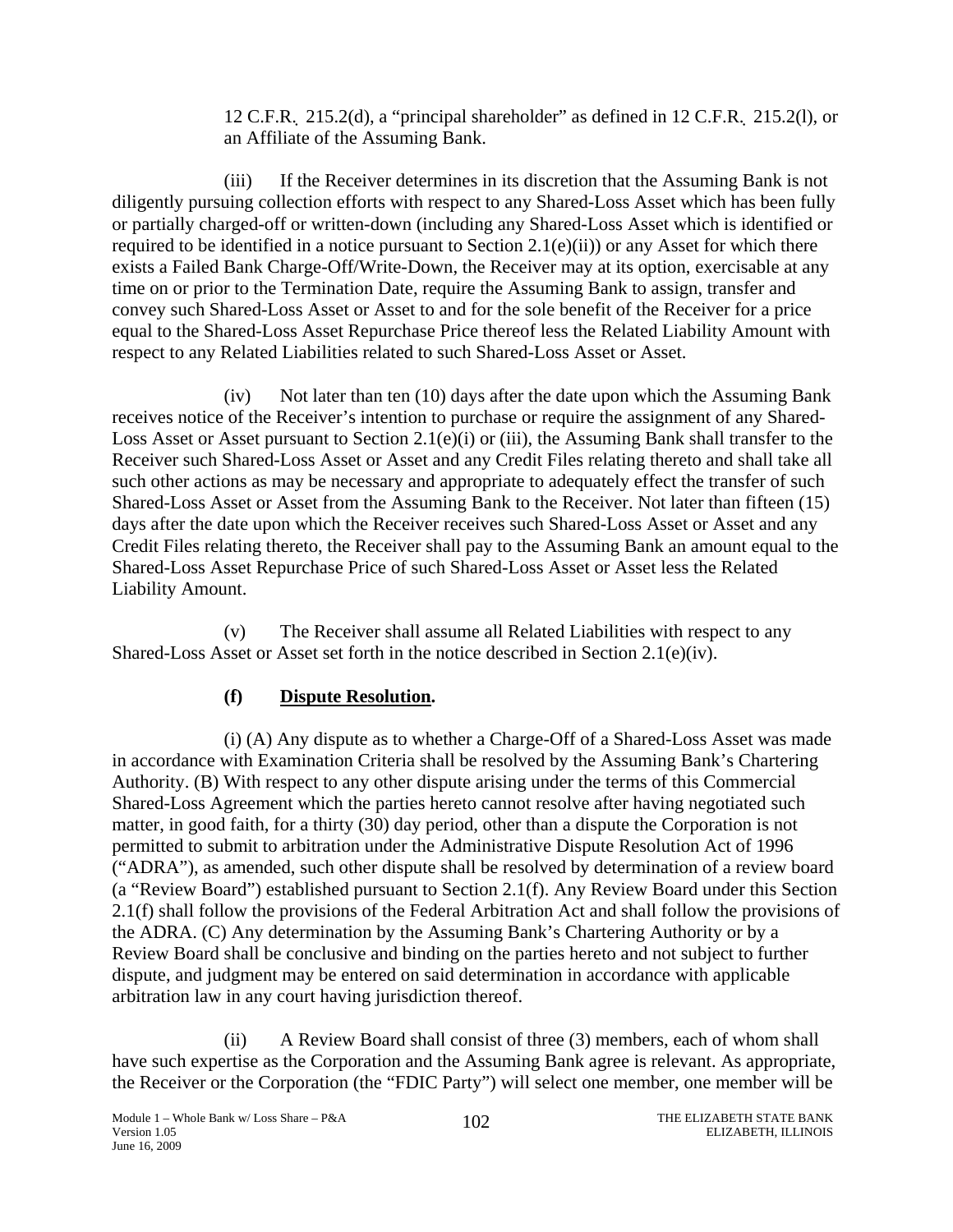selected by the Assuming Bank and the third member (the "Neutral Member") will be selected by the other two members. The member of the Review Board selected by a party may be removed at any time by such party upon two (2) days' written notice to the other party of the selection of a replacement member. The Neutral Member may be removed by unanimous action of the members appointed by the FDIC Party and the Assuming Bank after two (2) days' prior written notice to the FDIC Party and the Assuming Bank of the selection of a replacement Neutral Member. In addition, if a Neutral Member fails for any reason to serve or continue to serve on the Review Board, the other remaining members shall so notify the parties to the dispute and the Neutral Member in writing that such Neutral Member will be replaced, and the Neutral Member shall thereafter be replaced by the unanimous action of the other remaining members within twenty (20) business days of that notification.

(iii) No dispute may be submitted to a Review Board by any of the parties to this Commercial Shared-Loss Agreement unless such party has provided to the other party a written notice of dispute ("Notice of Dispute"). During the forty-five (45)-day period following the providing of a Notice of Dispute, the parties to the dispute will make every effort in good faith to resolve the dispute by mutual agreement. As part of these good faith efforts, the parties should consider the use of less formal dispute resolution techniques, as judged appropriate by each party in its sole discretion. Such techniques may include, but are not limited to, mediation, settlement conference, and early neutral evaluation. If the parties have not agreed to a resolution of the dispute by the end of such forty-five (45)-day period, then, subject to the discretion of the Corporation and the written consent of the Assuming Bank as set forth in Section  $2.1(f)(i)(B)$ above, on the first day following the end of such period, the FDIC Party and the Assuming Bank shall notify each other of its selection of its member of the Review Board and such members shall be instructed to promptly select the Neutral Member of the Review Board. If the members appointed by the FDIC Party and the Assuming Bank are unable to promptly agree upon the initial selection of the Neutral Member, or a timely replacement Neutral Member as set forth in Section 2.1(f)(ii) above, the two appointed members shall apply to the American Arbitration Association ("AAA"), and such Neutral Member shall be appointed in accordance with the Commercial Arbitration Rules of the AAA.

(iv) The resolution of a dispute pursuant to this Section 2.1(f) shall be governed by the Commercial Arbitration Rules of the AAA to the extent that such rules are not inconsistent with this Section 2.1(f). The Review Board may modify the procedures set forth in such rules from time to time with the prior approval of the FDIC Party and the Assuming Bank.

(v) Within fifteen (15) days after the last to occur of the final written submissions of both parties, the presentation of witnesses, if any, and oral presentations, if any, the Review Board shall adopt the position of one of the parties and shall present to the parties a written award regarding the dispute. The determination of any two (2) members of a Review Board will constitute the determination of such Review Board.

(vi) The FDIC Party and the Assuming Bank will each pay the fees and expenses of the member of the Review Board selected by it. The FDIC Party and Assuming Bank will share equally the fees and expenses of the Neutral Member. No such fees or expenses incurred by or on behalf of the Assuming Bank shall be subject to reimbursement by the FDIC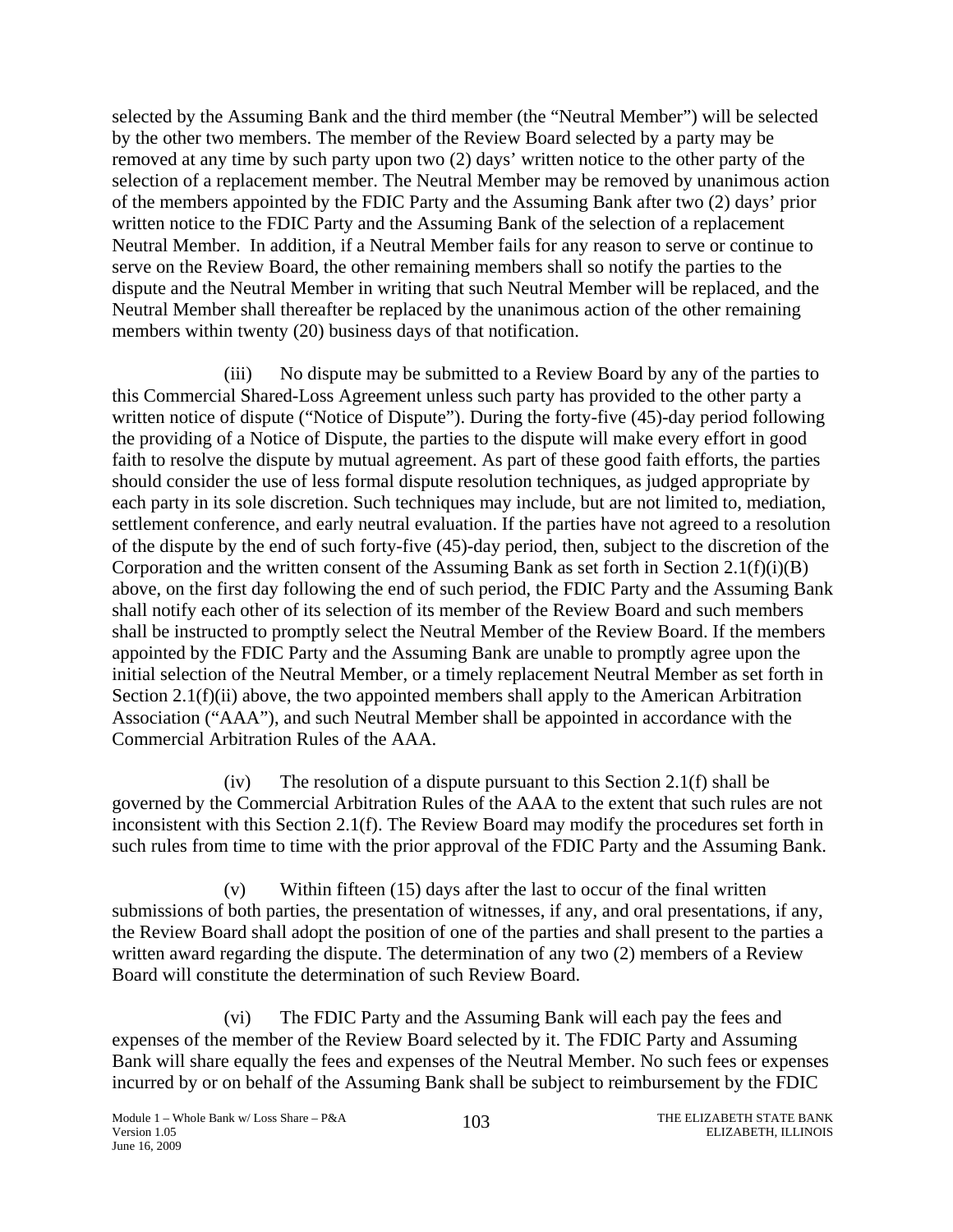Party under this Commercial Shared-Loss Agreement or otherwise.

(vii) Each party will bear all costs and expenses incurred by it in connection with the submission of any dispute to a Review Board. No such costs or expenses incurred by or on behalf of the Assuming Bank shall be subject to reimbursement by the FDIC Party under this Commercial Shared-Loss Agreement or otherwise. The Review Board shall have no authority to award costs or expenses incurred by either party to these proceedings.

(viii) Any dispute resolution proceeding held pursuant to this Section 2.1(f) shall not be public. In addition, each party and each member of any Review Board shall strictly maintain the confidentiality of all issues, disputes, arguments, positions and interpretations of any such proceeding, as well as all information, attachments, enclosures, exhibits, summaries, compilations, studies, analyses, notes, documents, statements, schedules and other similar items associated therewith, except as the parties agree in writing or such disclosure is required pursuant to law, rule or regulation. Pursuant to ADRA, dispute resolution communications may not be disclosed either by the parties or by any member of the Review board unless:

(1) all parties to the dispute resolution proceeding agree in writing;

(2) the communication has already been made public;

(3) the communication is required by statute, rule or regulation to be made public;

(4) a court determines that such testimony or disclosure is necessary to prevent a manifest injustice, help establish a violation of the law or prevent harm to the public health or safety, or of sufficient magnitude in the particular case to outweigh the integrity of dispute resolution proceedings in general by reducing the confidence of parties in future cases that their communications will remain confidential.

(ix) Any dispute resolution proceeding pursuant to this Section 2.1(f) (whether as a matter of good faith negotiations, by resort to a Review Board, or otherwise) is a compromise negotiation for purposes of the Federal Rules of Evidence and state rules of evidence. The parties agree that all proceedings, including any statement made or document prepared by any party, attorney or other participants are privileged and shall not be disclosed in any subsequent proceeding or document or construed for any purpose as an admission against interest. Any document submitted and any statements made during any dispute resolution proceeding are for settlement purposes only. The parties further agree not to subpoena any of the members of the Review Board or any documents submitted to the Review Board. In no event will the Neutral Member voluntarily testify on behalf of any party.

(x) No decision, interpretation, determination, analysis, statement, award or other pronouncement of any Review Board shall constitute precedent as regards any subsequent proceeding (whether or not such proceeding involves dispute resolution under this Commercial Shared-Loss Agreement) nor shall any Review Board be bound to follow any decision, interpretation, determination, analysis, statement, award or other pronouncement rendered by any previous Review Board or any other previous dispute resolution panel which may have convened in connection with a transaction involving other failed financial institutions or Federal assistance

or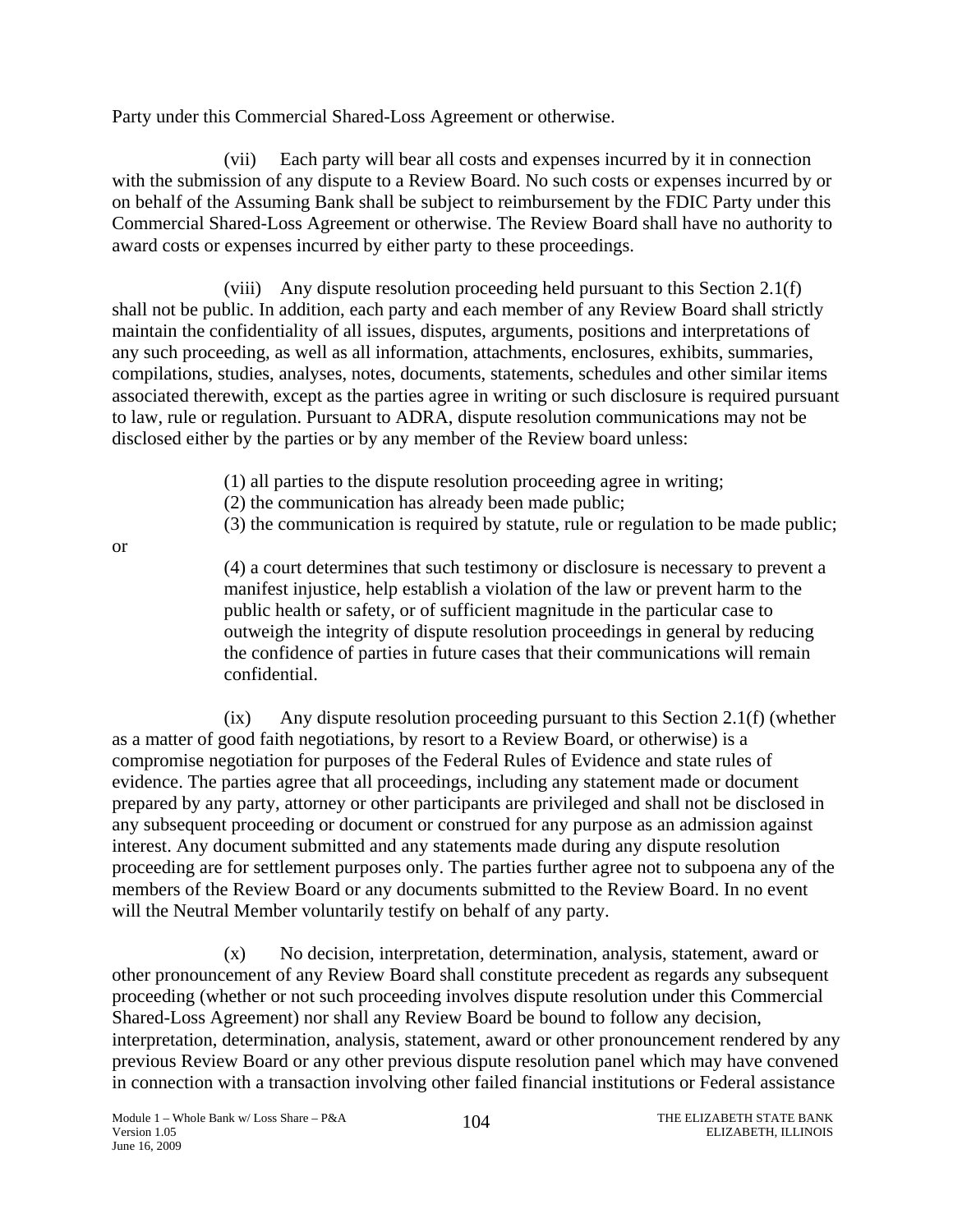transactions.

(xi) The parties may extend any period of time in this Section 2.1(f) by mutual agreement. Notwithstanding anything above to the contrary, no dispute shall be submitted to a Review Board until each member of the Review Board, and any substitute member, if applicable, agrees to be bound by the provisions of this Section 2.1(f) as applicable to members of a Review Board. Prior to the commencement of the Review Board proceedings, or, in the case of a substitute Neutral Member, prior to the re-commencement of such proceedings subsequent to that substitution, the Neutral Member shall provide a written oath of impartiality.

(xii) For the avoidance of doubt, and notwithstanding anything herein to the contrary, in the event any notice of dispute is provided to a party under this Section 2.1(g) prior to the Termination Date, the terms of this Commercial Shared-Loss Agreement shall remain in effect with respect to any such items set forth in such notice until such time as any such dispute with respect to such item is finally resolved.

**2.2 Administration of Shared-Loss Assets.** The Assuming Bank shall at all times prior to the Termination Date comply with the Rules Regarding the Administration of Shared-Loss Assets as set forth in Article III of this Commercial Shared-Loss Agreement.

# **2.3 Auditor Report; Right to Audit.**

(a) Within ninety (90) days after the end of each fiscal year from and including the fiscal year during which Bank Closing falls to and including the calendar year during which the Termination Date falls, the Assuming Bank shall deliver to the Corporation and to the Receiver a report signed by its independent public accountants stating that they have reviewed the terms of this Commercial Shared-Loss Agreement and that, in the course of their annual audit of the Assuming Bank's books and records, nothing has come to their attention suggesting that any computations required to be made by the Assuming Bank during such calendar year by this Article II were not made by the Assuming Bank in accordance herewith. In the event that the Assuming Bank cannot comply with the preceding sentence, it shall promptly submit to the Receiver corrected computations together with a report signed by its independent public accountants stating that, after giving effect to such corrected computations, nothing has come to their attention suggesting that any computations required to be made by the Assuming Bank during such year by this Article II were not made by the Assuming Bank in accordance herewith. In such event, the Assuming Bank and the Receiver shall make all such accounting adjustments and payments as may be necessary to give effect to each correction reflected in such corrected computations, retroactive to the date on which the corresponding incorrect computation was made.

(b) The Assuming Bank shall perform on an annual basis an internal audit of its compliance with the provisions of this Article II and shall provide the Receiver and the Corporation with copies of the internal audit reports and access to internal audit workpapers related to such internal audit.

(c) The Receiver or the Corporation may perform an audit to determine the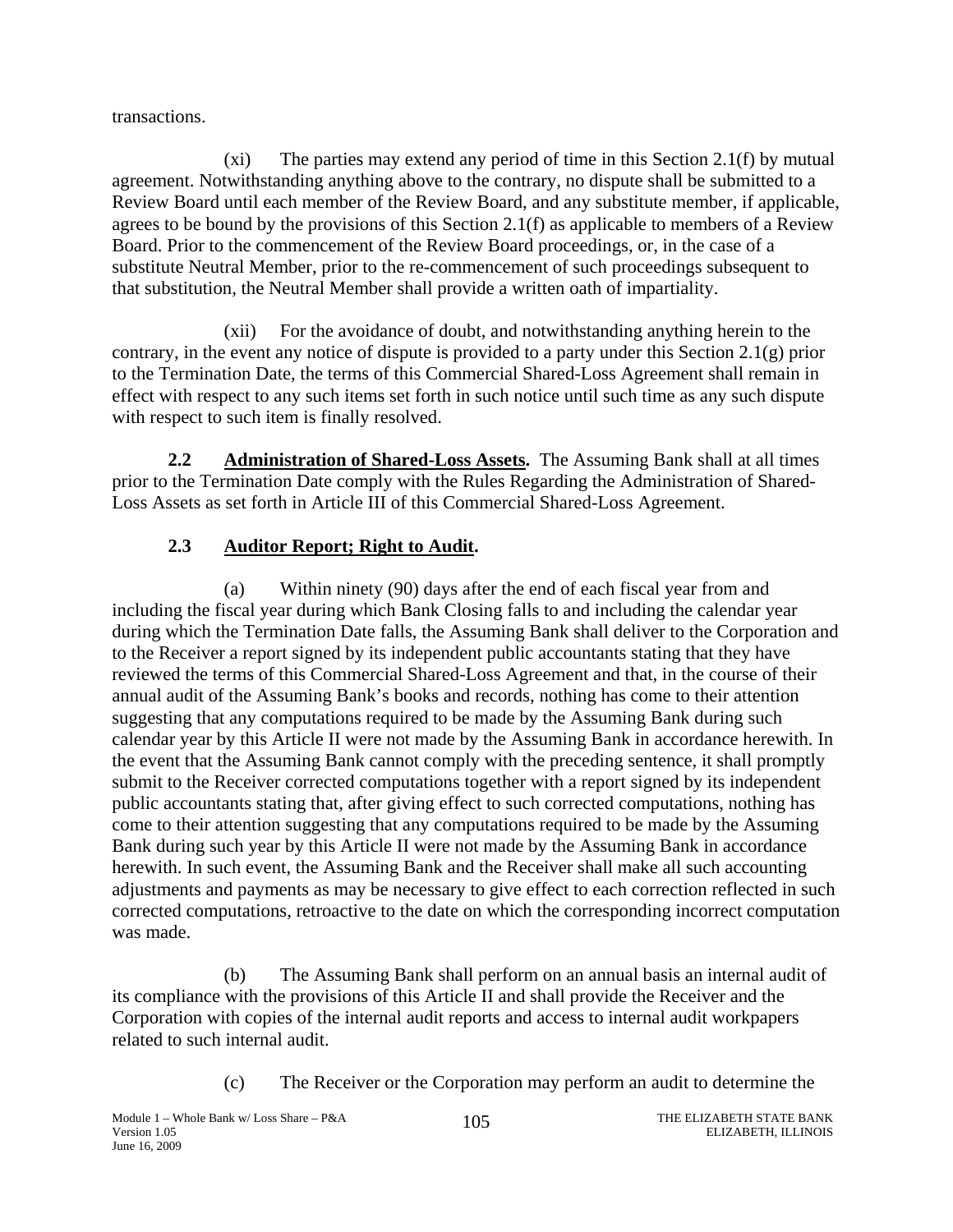Assuming Bank's compliance with the provisions of this Commercial Shared-Loss Agreement, including this Article II, at any time by providing not less than ten (10) Business Days prior written notice. The scope and duration of any such audit shall be within the discretion of the Receiver or the Corporation, as the case may be, but shall in no event be administered in a manner that unreasonably interferes with the operation of the Assuming Bank's business. The Receiver or the Corporation, as the case may be, shall bear the expense of any such audit. In the event that any corrections are necessary as a result of such an audit, the Assuming Bank and the Receiver shall make such accounting adjustments and payments as may be necessary to give retroactive effect to such corrections.

**2.4 Withholdings.** Notwithstanding any other provision in this Article II, the Receiver, upon the direction of the Director (or designee) of the Corporation's Division of Resolutions and Receiverships, may withhold payment for any amounts included in a Quarterly Certificate delivered pursuant to Section 2.1, if, in its judgment, there is a reasonable basis under the terms of this Commercial Shared-Loss Agreement for denying the eligibility of an item for which reimbursement or payment is sought under such Section. In such event, the Receiver shall provide a written notice to the Assuming Bank detailing the grounds for withholding such payment. At such time as the Assuming Bank demonstrates to the satisfaction of the Receiver that the grounds for such withholding of payment, or portion of payment, no longer exist or have been cured, then the Receiver shall pay the Assuming Bank the amount withheld which the Receiver determines is eligible for payment, within fifteen (15) Business Days. In the event the Receiver or the Assuming Bank elects to submit the issue of the eligibility of the item for reimbursement or payment for determination under the dispute resolution procedures of Section 2.1(f), then (i) if the dispute is settled by the mutual agreement of the parties in accordance with Section 2.1(f)(iii), the Receiver shall pay the amount withheld (to the extent so agreed) within fifteen (15) Business Days from the date upon which the dispute is determined by the parties to be resolved by mutual agreement, and (ii) if the dispute is resolved by the determination of a Review Board, the Receiver shall pay the amount withheld (to the extent so determined) within fifteen (15) Business Days from the date upon which the Receiver is notified of the determination by the Review Board of its obligation to make such payment. Any payment by the Receiver pursuant to this Section 2.4 shall be made together with interest on the amount thereof from the date the payment was agreed or determined otherwise to be due, at the interest rate per annum determined by the Receiver to be equal to the coupon equivalent of the three (3)-month U.S. Treasury Bill Rate in effect as of the first Business Day of each Calendar Quarter during which such interest accrues as reported in the Federal Reserve Board's Statistical Release for Selected Interest Rates H.15 opposite the caption "Auction Average - 3-Month" or, if not so reported for such day, for the next preceding Business Day for which such rate was so reported.

**2.5 Books and Records**. The Assuming Bank shall at all times during the term of this Commercial Shared-Loss Agreement keep books and records which fairly present all dealings and transactions carried out in connection with its business and affairs. Except as otherwise provided for in the Purchase and Assumption Agreement or this Commercial Shared-Loss Agreement, all financial books and records shall be kept in accordance with generally accepted accounting principles, consistently applied for the periods involved and in a manner such that information necessary to determine compliance with any requirement of the Purchase and Assumption Agreement or this Commercial Shared-Loss Agreement will be readily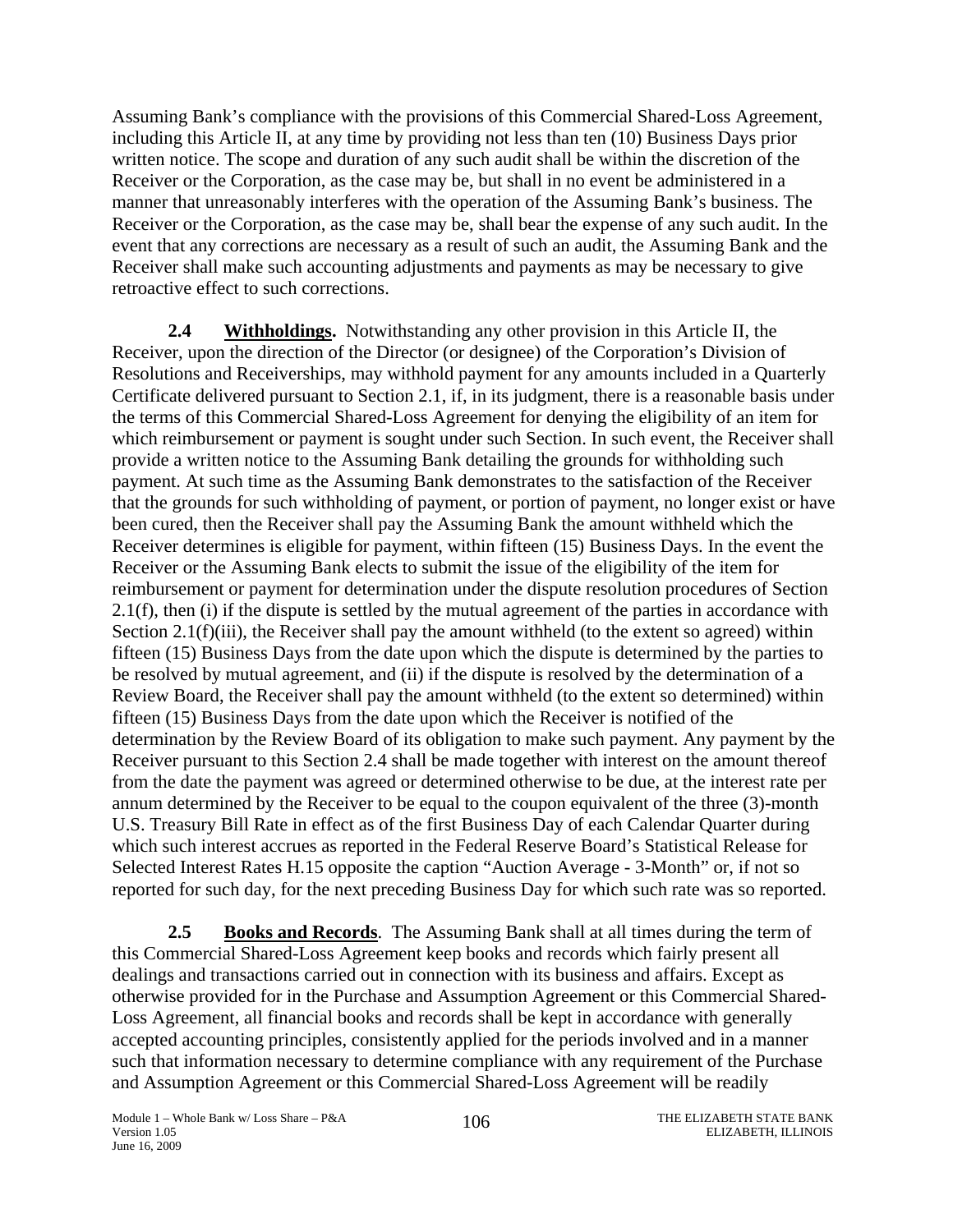obtainable, and in a manner such that the purposes of the Purchase and Assumption Agreement or this Commercial Shared-Loss Agreement may be effectively accomplished. Without the prior written approval of the Corporation, the Assuming Bank shall not make any change in its accounting principles adversely affecting the value of the Shared-Loss Assets except as required by a change in generally accepted accounting principles. The Assuming Bank shall notify the Corporation of any change in its accounting principles affecting the Shared-Loss Assets which it believes are required by a change in generally accepted accounting principles.

**2.6 Information**. The Assuming Bank shall promptly provide to the Corporation such other information, including financial statements and computations, relating to the performance of the provisions of the Purchase and Assumption Agreement or otherwise relating to its business and affairs or this Commercial Shared-Loss Agreement, as the Corporation or the Receiver may request from time to time.

**2.7 Tax Ruling.** The Assuming Bank shall not at any time, without the Corporation's prior written consent, seek a private letter ruling or other determination from the Internal Revenue Service or otherwise seek to qualify for any special tax treatment or benefits associated with any payments made by the Corporation pursuant to the Purchase and Assumption Agreement or this Commercial Shared-Loss Agreement.

## **ARTICLE III - RULES REGARDING THE ADMINISTRATION OF SHARED-LOSS ASSETS AND SHARED-LOSS MTM ASSETS**

**3.1** Agreement with Respect to Administration. The Assuming Bank shall (and shall cause any of its Affiliates to which the Assuming Bank transfers any Shared-Loss Assets or Shared-Loss MTM Assets) to, or a Third Party Servicer to, manage, administer, and collect the Shared-Loss Assets and Shared-Loss MTM Assets while owned by the Assuming Bank or any Affiliate thereof during the term of this Commercial Shared-Loss Agreement in accordance with the rules set forth in this Article III ("Rules"). The Assuming Bank shall be responsible to the Receiver and the Corporation in the performance of its duties hereunder and shall provide to the Receiver and the Corporation such reports as the Receiver or the Corporation reasonably deems advisable, including but not limited to the reports required by Section 3.3 hereof, and shall permit the Receiver and the Corporation at all times to monitor the Assuming Bank's performance of its duties hereunder.

## **3.2 Duties of the Assuming Bank with Respect to Shared-Loss Assets.**

## (a) In performance of its duties under these Rules, the Assuming Bank shall:

(i) manage, administer, collect and effect Charge-Offs and Recoveries with respect to each Shared-Loss Asset in a manner consistent with (A) usual and prudent business and banking practices; (B) the Assuming Bank's (or, in the case a Third Party Servicer is engaged, the Third Party Servicer's) practices and procedures including, without limitation, the then-effective written internal credit policy guidelines of the Assuming Bank, with respect to the management, administration and collection of and taking of charge-offs and write-downs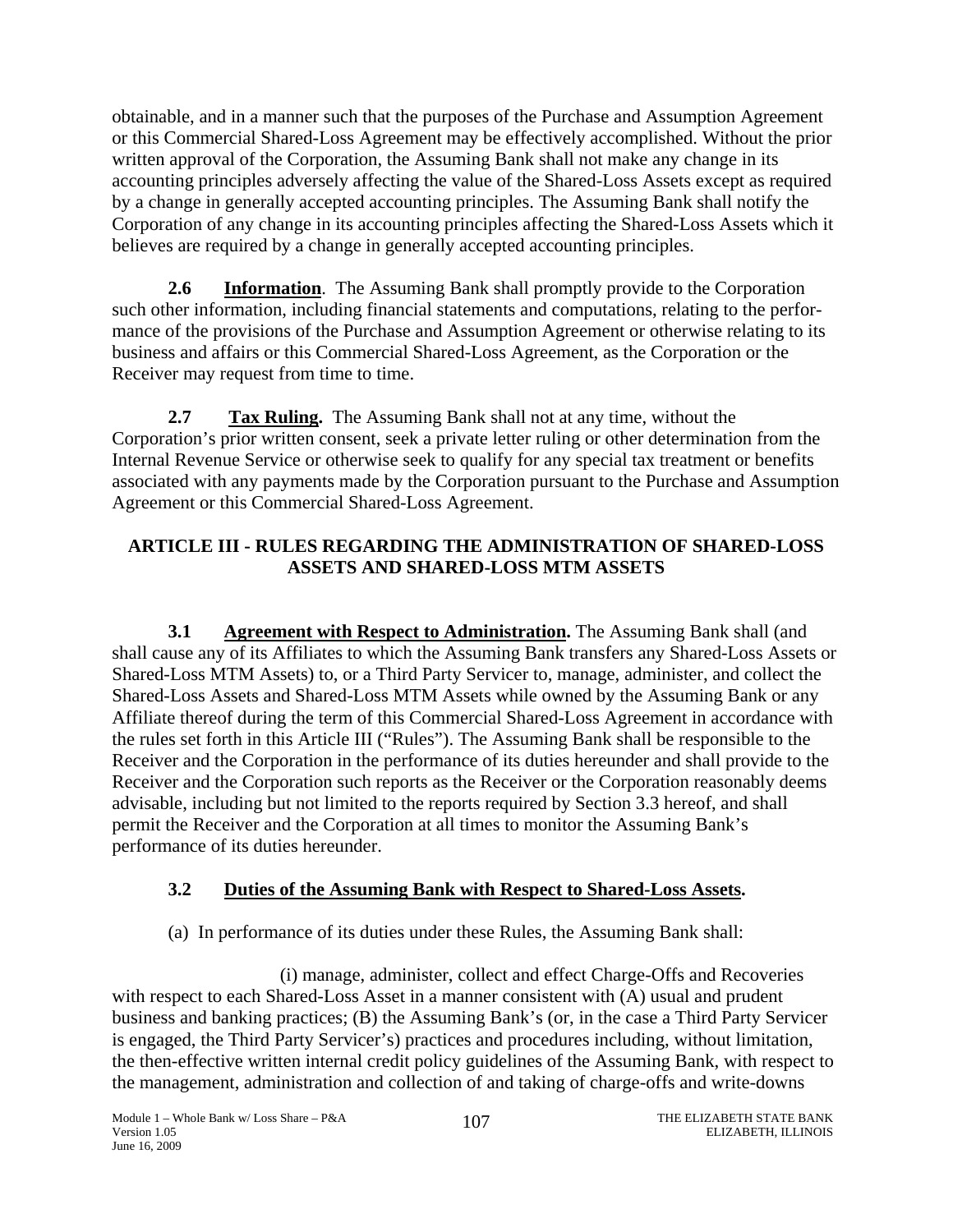with respect to loans, other real estate and repossessed collateral that do not constitute Shared Loss Assets;

(ii) exercise its best business judgment in managing, administering, collecting and effecting Charge-Offs with respect to Shared-Loss Assets;

(iii) use its best efforts to maximize collections with respect to Shared-Loss Assets and, if applicable for a particular Shared-Loss Asset, without regard to the effect of maximizing collections on assets held by the Assuming Bank or any of its Affiliates that are not Shared-Loss Assets;

(iv) adopt and implement accounting, reporting, record-keeping and similar systems with respect to the Shared-Loss Assets, as provided in Section 3.4 hereof;

(v) retain sufficient staff to perform its duties hereunder;

(vi) provide written notification in accordance with Article IV of this Commercial Shared-Loss Agreement immediately after the execution of any contract pursuant to which any third party (other than an Affiliate of the Assuming Bank) will manage, administer or collect any of the Shared-Loss Assets, together with a copy of that contract.

(b) Any transaction with or between any Affiliate of the Assuming Bank with respect to any Shared-Loss Asset including, without limitation, the execution of any contract pursuant to which any Affiliate of the Assuming Bank will manage, administer or collect any of the Shared-Loss Assets, or any other action involving self-dealing, shall be subject to the prior written approval of the Receiver or the Corporation.

(c) The following categories of expenses shall not be deemed to be Reimbursable Expenses or Recovery Expenses:

(i) Federal, State, or local income taxes and expenses related thereto;

(ii) salaries or other compensation and related benefits of Assuming Bank employees and the employees of its Affiliates including, without limitation, any bonus, commission or severance arrangements, training, payroll taxes, dues, or travel- or relocationrelated expenses,;

(iii) the cost of space occupied by the Assuming Bank, any Affiliate thereof and their staff, the rental of and maintenance of furniture and equipment, and expenses for data processing including the purchase or enhancement of data processing systems;

(iv) except as otherwise provided herein, fees for accounting and other independent professional consultants (other than consultants retained to assess the presence, storage or release of any hazardous or toxic substance, or any pollutant or contaminant with respect to the collateral securing a Shared-Loss Loan that has been fully or partially charged-off); provided, that for purposes of this Section 3.2(c)(iv), fees of attorneys and appraisers engaged as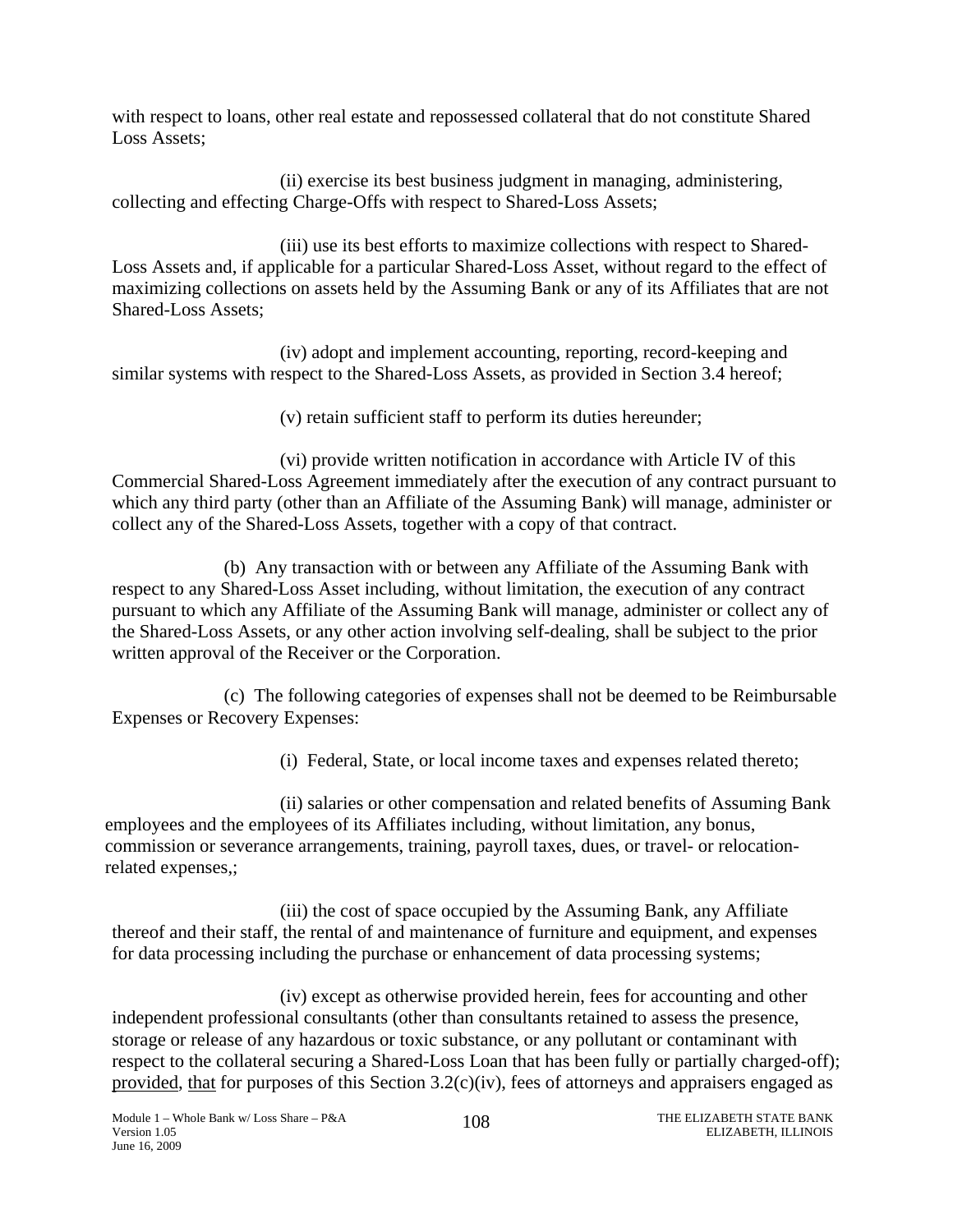necessary to assist in collections with respect to Shared-Loss Assets shall not be deemed to be fees of other independent consultants;

(v) allocated portions of any other overhead or general and administrative expense other than any fees relating to specific assets, such as appraisal fees or environmental audit fees, for services of a type the Assuming Bank does not normally perform internally;

(vi) any expense not incurred in good faith and with the same degree of care that the Assuming Bank normally would exercise in the collection of troubled assets in which it alone had an interest; and

(vii) any expense incurred for a product, service or activity that is of an extravagant nature or design.

(d) Subject to Section 3.7, the Assuming Bank shall not contract with third parties to provide services the cost of which would be a Reimbursable Expense or Recovery Expense if the Assuming Bank would have provided such services itself if the relevant Shared-Loss Assets were not subject to the loss-sharing provisions of Section 2.1 of this Commercial Shared-Loss Agreement.

### **3.3 Duties of the Assuming Bank with Respect to Shared-Loss MTM Assets.**

(a) In performance of its duties under these Rules, the Assuming Bank shall:

(i) manage, administer, collect and each Shared-Loss MTM Asset in a manner consistent with (A) usual and prudent business and banking practices; (B) the Assuming Bank's practices and procedures including, without limitation, the then-effective written internal credit policy guidelines of the Assuming Bank, with respect to the management, administration and collection of similar assets that are not Shared-Loss MTM Assets;

(ii) exercise its best business judgment in managing, administering, collecting and effecting Charge-Offs with respect to Shared-Loss MTM Assets;

(iii) use its best efforts to maximize collections with respect to Shared-Loss MTM Assets and, if applicable for a particular Shared-Loss MTM Asset, without regard to the effect of maximizing collections on assets held by the Assuming Bank or any of its Affiliates that are not Shared-Loss MTM Assets, provided that, any sale of a Shared-Loss MTM Asset shall only be made with the prior approval of the Receiver or the Corporation;

(iv) adopt and implement accounting, reporting, record-keeping and similar systems with respect to the Shared-Loss MTM Assets, as provided in Section 3.4 hereof;

(v) retain sufficient staff to perform its duties hereunder;

(vi) provide written notification in accordance with Article IV of this Commercial Shared-Loss Agreement immediately after the execution of any contract pursuant to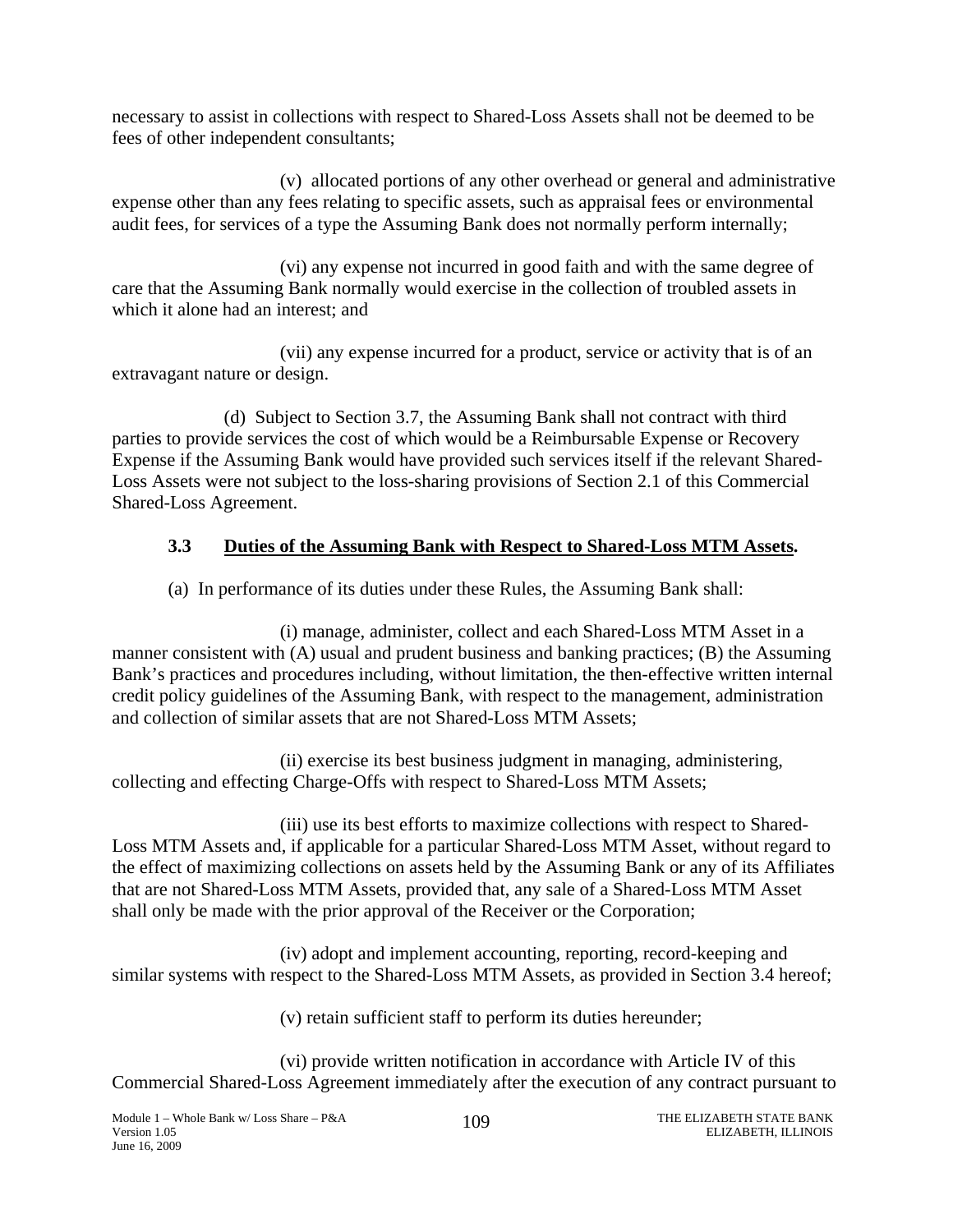which any third party (other than an Affiliate of the Assuming Bank) will manage, administer or collect any of the Shared-Loss MTM Assets, together with a copy of that contract.

(b) Any transaction with or between any Affiliate of the Assuming Bank with respect to any Shared-Loss MTM Asset including, without limitation, the execution of any contract pursuant to which any Affiliate of the Assuming Bank will manage, administer or collect any of the Shared-Loss Assets, or any other action involving self-dealing, shall be subject to the prior written approval of the Receiver or the Corporation.

(c) The Assuming Bank shall not contract with third parties to provide services the cost of which would be a Reimbursable Expense or Recovery Expense if the Assuming Bank would have provided such services itself if the relevant Shared-Loss Assets were not subject to the loss-sharing provisions of Section 2.1 of this Commercial Shared-Loss Agreement.

**3.4 Records and Reports**. The Assuming Bank shall establish and maintain records on a separate general ledger, and on such subsidiary ledgers as may be appropriate to account for the Shared-Loss Assets and the Shared-Loss MTM Assets, in such form and detail as the Receiver or the Corporation may require, to enable the Assuming Bank to prepare and deliver to the Receiver or the Corporation such reports as the Receiver or the Corporation may from time to time request regarding the Shared-Loss Assets, the Shared-Loss MTM Assets and the Quarterly Certificates required by Section 2.1 of this Commercial Shared-Loss Agreement.

## **3.5 Related Loans**.

(a) The Assuming Bank shall not manage, administer or collect any "Related Loan" in any manner which would have the effect of increasing the amount of any collections with respect to the Related Loan to the detriment of the Shared-Loss Asset to which such loan is related. A "Related Loan" means any loan or extension of credit held by the Assuming Bank at any time on or prior to the end of the final Recovery Quarter that is: (i) made to the same Obligor with respect to a Loan that is a Shared-Loss Asset or with respect to a Loan from which Other Real Estate, Additional ORE or Subsidiary ORE derived, or (ii) attributable to the same primary Obligor with respect to any Loan described in clause (i) under the rules of the Assuming Bank's Chartering Authority concerning the legal lending limits of financial institutions organized under its jurisdiction as in effect on the Commencement Date, as applied to the Assuming Bank.

(b) The Assuming Bank shall prepare and deliver to the Receiver with the Quarterly Certificates for the Calendar Quarters ending June 30 and December 31 for all Shared-Loss Quarters and Recovery Quarters, a schedule of all Related Loans which are commercial loans or commercial real estate loans with Legal Balances of \$500,000 or more on the Accounting Records of the Assuming Bank as of the end of each such semi-annual period, and all other commercial loans or commercial real estate loans attributable to the same Obligor on such loans of \$500,000 or more.

**3.6 Legal Action; Utilization of Special Receivership Powers**. The Assuming Bank shall notify the Receiver in writing (such notice to be given in accordance with Article IV below and to include all relevant details) prior to utilizing in any legal action any special legal power or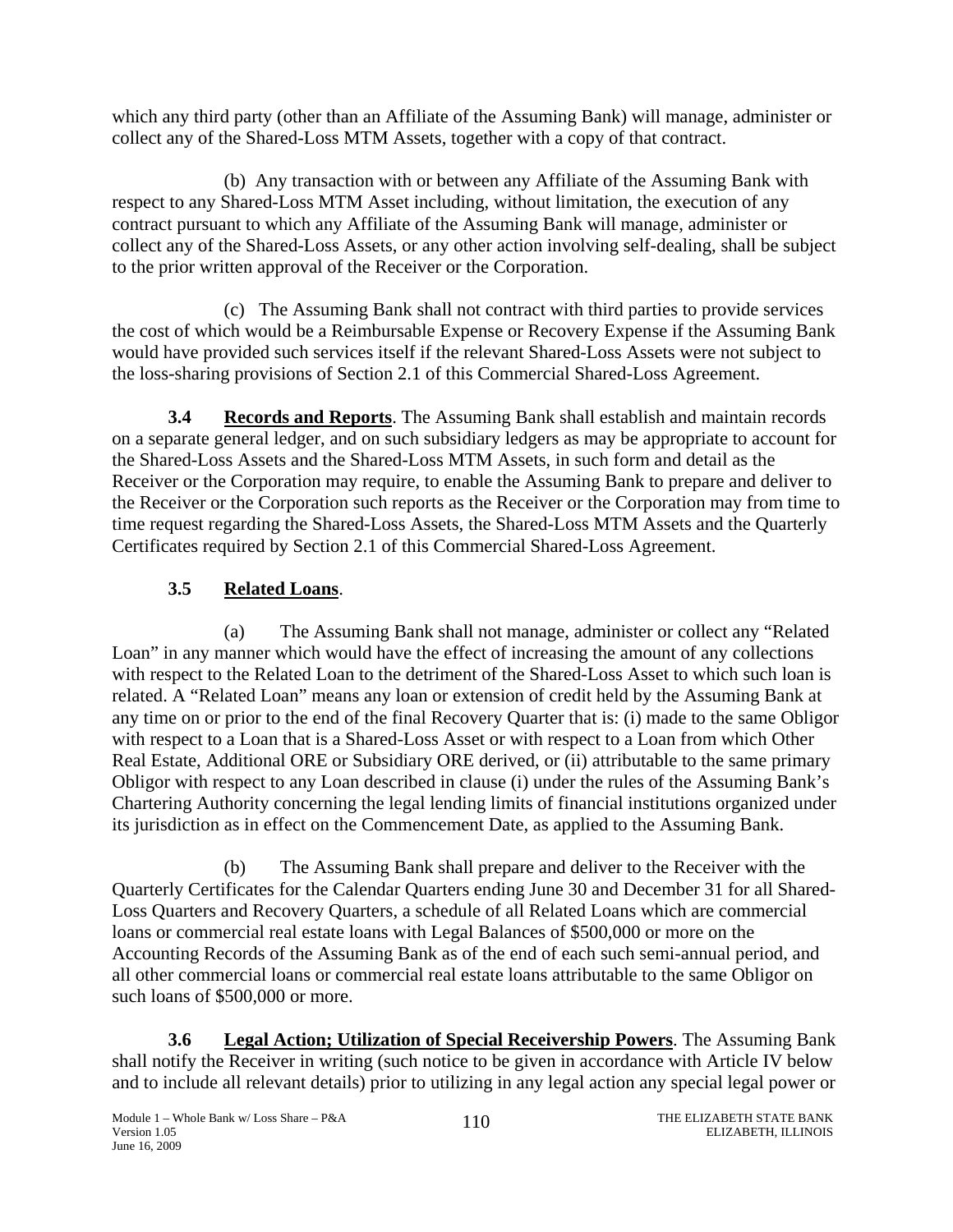right which the Assuming Bank derives as a result of having acquired a Shared-Loss Asset from the Receiver, and the Assuming Bank shall not utilize any such power unless the Receiver shall have consented in writing to the proposed usage. The Receiver shall have the right to direct such proposed usage by the Assuming Bank and the Assuming Bank shall comply in all respects with such direction. Upon request of the Receiver, the Assuming Bank will advise the Receiver as to the status of any such legal action. The Assuming Bank shall immediately notify the Receiver of any judgment in litigation involving any of the aforesaid special powers or rights.

**3.7 Third Party Servicer**. The Assuming Bank may perform any of its obligations and/or exercise any of its rights under this Commercial Shared-Loss Agreement through or by one or more Third Party Servicers, who may take actions and make expenditures as if any such Third Party Servicer was the Assuming Bank hereunder (and, for the avoidance of doubt, such expenses incurred by any such Third Party Servicer on behalf of the Assuming Bank shall be Reimbursable Expenses or Recovery Expenses, as the case may be, to the same extent such expenses would so qualify if incurred by the Assuming Bank); provided, however, that the use thereof by the Assuming Bank shall not release the Assuming Bank of any obligation or liability hereunder.

### **ARTICLE IV -- PORTFOLIO SALE**

**4.1 Assuming Bank Portfolio Sales of Remaining Shared-Loss Assets**. The Assuming Bank shall have the right with the concurrence of the Receiver, commencing as of the first day of the third to last Shared-Loss Quarter, to liquidate for cash consideration, in one or more transactions, all or a portion of Shared-Loss Assets held by the Assuming Bank ("Portfolio Sales"). If the Assuming Bank exercises its option under this Section 4.1, it must give thirty (30) days notice in writing to the Receiver setting forth the details and schedule for the Portfolio Sale which shall be conducted by means of sealed bid sales to third parties, not including any of the Assuming Bank's affiliates, contractors, or any affiliates of the Assuming Bank's contractors.

**4.2 Calculation of Sale Gain or Loss**. For Shared-Loss Assets gain or loss on the sales under Section 4.1 will be calculated as the sale price received by the Assuming Bank less the book value of the remaining Shared-Loss Assets.

#### **ARTICLE V -- LOSS-SHARING NOTICES GIVEN TO CORPORATION AND/OR RECEIVER**

As a supplement to the notice provisions contained in Section 13.7 of the Purchase and Assumption Agreement, any notice, request, demand, consent, approval, or other communication (a "Notice") given to the Corporation and/or the Receiver in the loss-sharing context shall be given as follows:

**5.1** With respect to a Notice under Section 2 and Sections 3.1-3.5 of this Commercial Shared-Loss Agreement: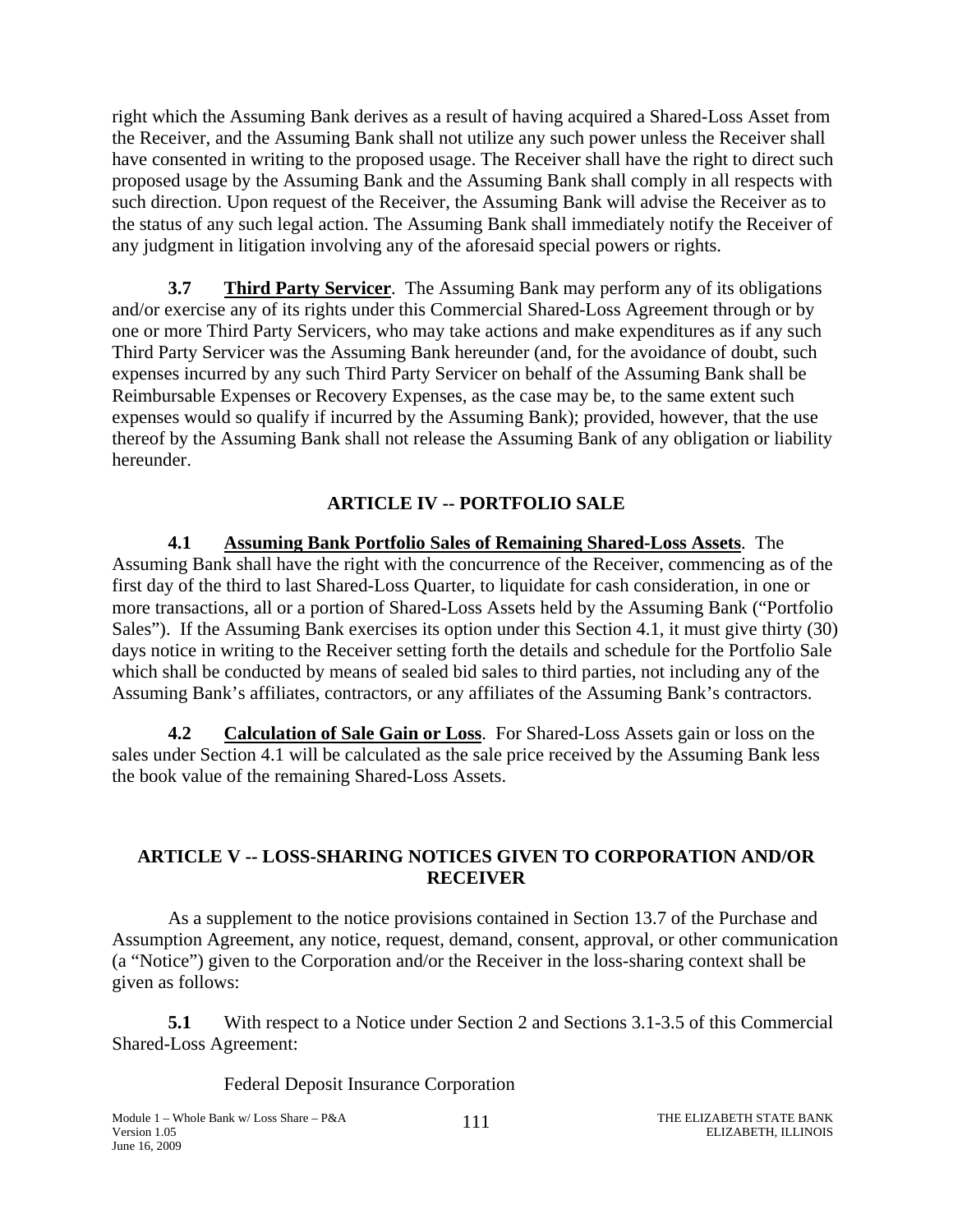Division of Resolutions and Receiverships 550 17th Street, N.W. Washington, D.C. 20429

Attention: Assistant Director, Franchise and Asset Marketing

**5.2** With respect to a Notice under Section 3.6 of this Commercial Shared-Loss Agreement:

> Federal Deposit Insurance Corporation Legal Division 1601 Bryan Street Dallas, Texas 75201 Attention: Regional Counsel

with a copy to:

Federal Deposit Insurance Corporation Legal Division 550 17th Street, N.W. Washington, D.C. 20429 Attention: Senior Counsel (Special Issues Group)

### **ARTICLE VI – MISCELLANEOUS**

**6.1 Expenses.** Except as otherwise expressly provided herein, all costs and expenses incurred by a party hereto in connection with this Commercial Shared-Loss Agreement shall be borne by such party whether or not the transactions contemplated herein shall be consummated.

**6.2 Successors and Assigns; Specific Performance.** All terms and provisions of this Commercial Shared-Loss Agreement shall be binding upon and shall inure to the benefit of the parties hereto only; provided, however, that, Receiver may assign or otherwise transfer this Commercial Shared-Loss Agreement (in whole or in part) to the Federal Deposit Insurance Corporation in its corporate capacity without the consent of Assuming Bank. Notwithstanding anything to the contrary contained in this Commercial Shared-Loss Agreement, except as is expressly permitted in this Section 6.2, Assuming Bank may not assign or otherwise transfer this Commercial Shared-Loss Agreement (in whole or in part) without the prior written consent of the Receiver, which consent may be granted or withheld by the Receiver in its sole discretion, and any attempted assignment or transfer in violation of this provision shall be void *ab initio.*  For the avoidance of doubt, a merger or consolidation of the Assuming Bank with and into another financial institution, the sale of all or substantially all of the assets of the Assuming Bank to another financial institution constitutes the transfer of this Commercial Shared-Loss Agreement which requires the consent of the Receiver.

**6.3** Governing Law. This Commercial Shared-Loss Agreement shall be construed in accordance with federal law, or, if there is no applicable federal law, the laws of the State of New York, without regard to any rule of conflict of law that would result in the application of the substantive law of any jurisdiction other than the State of New York.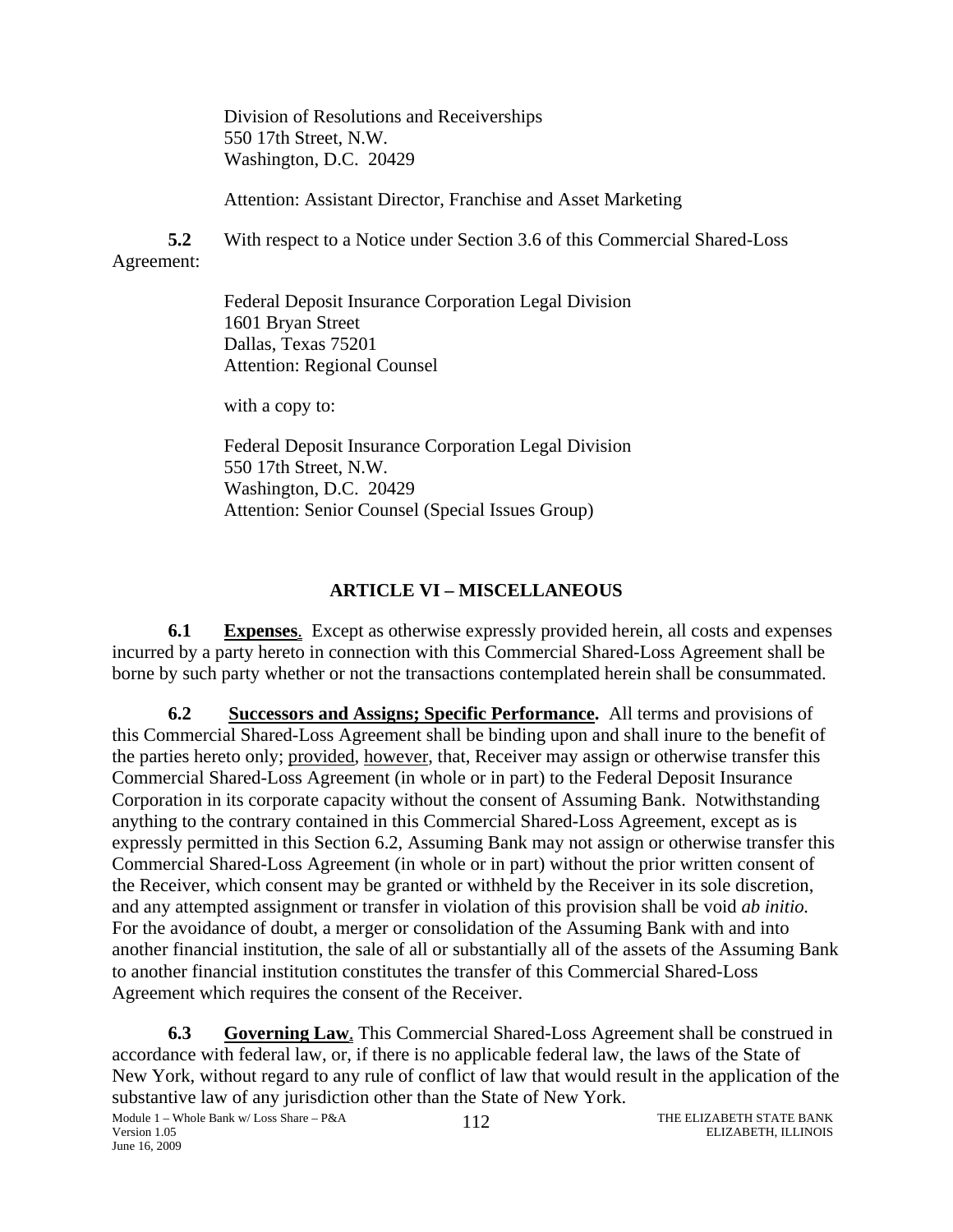**6.4 WAIVER OF JURY TRIAL**. EACH PARTY HERETO HEREBY IRREVOCABLY AND UNCONDITIONALLY WAIVES ALL RIGHT TO TRIAL BY JURY IN OR TO HAVE A JURY PARTICIPATE IN RESOLVING ANY DISPUTE, ACTION, PROCEEDING OR COUNTERCLAIM, WHETHER SOUNDING IN CONTRACT, TORT OR OTHERWISE, ARISING OUT OF OR RELATING TO OR IN CONNECTION WITH THIS COMMERCIAL SHARED-LOSS AGREEMENT OR ANY OF THE TRANSACTIONS CONTEMPLATED HEREBY.

**6.5 Captions**. All captions and headings contained in this Commercial Shared-Loss Agreement are for convenience of reference only and do not form a part of, and shall not affect the meaning or interpretation of, this Commercial Shared-Loss Agreement.

**6.6 Entire Agreement; Amendments**. This Commercial Shared-Loss Agreement, along with the Single Family Shared-Loss Agreement and the Purchase and Assumption Agreement, including the Exhibits and any other documents delivered pursuant hereto, embody the entire agreement of the parties with respect to the subject matter hereof, and supersede all prior representations, warranties, offers, acceptances, agreements and understandings, written or oral, relating to the subject matter herein. This Commercial Shared-Loss Agreement may be amended or modified or any provision thereof waived only by a written instrument signed by both parties or their respective duly authorized agents.

**6.7 Severability**. Whenever possible, each provision of this Commercial Shared-Loss Agreement shall be interpreted in such manner as to be effective and valid under applicable law, but if any provision of this Commercial Shared-Loss Agreement is held to be prohibited by or invalid, illegal or unenforceable under applicable law, such provision shall be construed and enforced as if it had been more narrowly drawn so as not to be prohibited, invalid, illegal or unenforceable, and the validity, legality and enforceability of the remainder of such provision and the remaining provisions of this Commercial Shared-Loss Agreement shall not in any way be affected or impaired thereby.

**6.8 No Third Party Beneficiary.** This Commercial Shared-Loss Agreement and the Exhibits hereto are for the sole and exclusive benefit of the parties hereto and their respective permitted successors and permitted assigns and there shall be no other third party beneficiaries, and nothing in Commercial Shared-Loss Agreement or the Exhibits shall be construed to grant to any other Person any right, remedy or claim under or in respect of this Commercial Shared-Loss Agreement or any provision hereof.

**6.9** Consent. Except as otherwise provided herein, when the consent of a party is required herein, such consent shall not be unreasonably withheld or delayed.